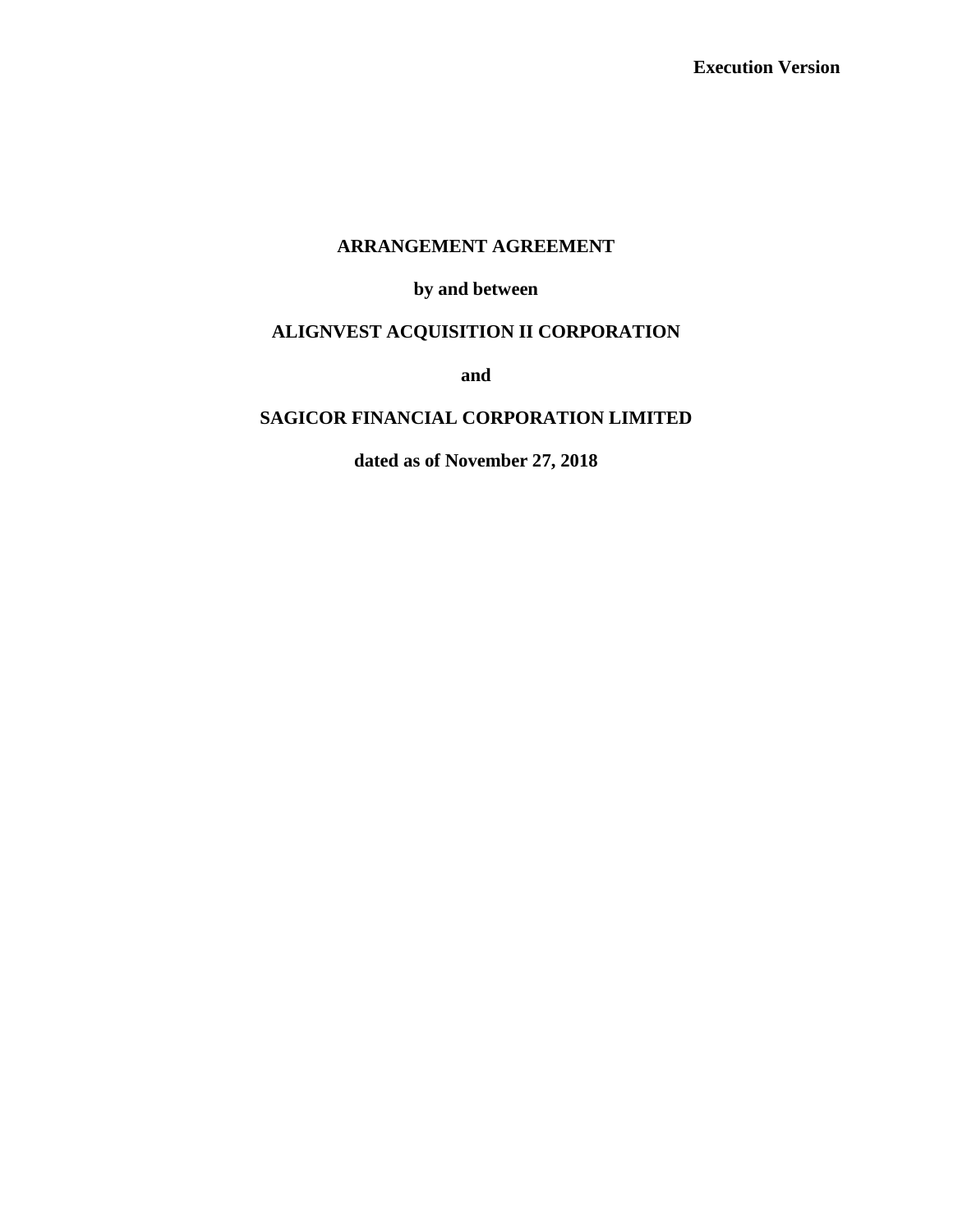# **Page**

| SECTION 2.07 Articles of Arrangement, Alignvest Continuance and Redemption |  |
|----------------------------------------------------------------------------|--|
|                                                                            |  |
|                                                                            |  |
|                                                                            |  |
|                                                                            |  |
|                                                                            |  |
| SECTION 2.12 Payment of the Scheme Consideration to Scheme Shareholders 34 |  |
| SECTION 2.13 Withholding Taxes; Stamp Duty; and Property Transfer Taxes 36 |  |
|                                                                            |  |
|                                                                            |  |
|                                                                            |  |
|                                                                            |  |
|                                                                            |  |
|                                                                            |  |
| SECTION 3.01 Due Organization and Qualification; Subsidiaries  40          |  |
|                                                                            |  |
|                                                                            |  |
|                                                                            |  |
|                                                                            |  |
|                                                                            |  |
|                                                                            |  |
|                                                                            |  |
|                                                                            |  |
|                                                                            |  |
|                                                                            |  |
|                                                                            |  |
|                                                                            |  |
|                                                                            |  |
|                                                                            |  |
|                                                                            |  |
|                                                                            |  |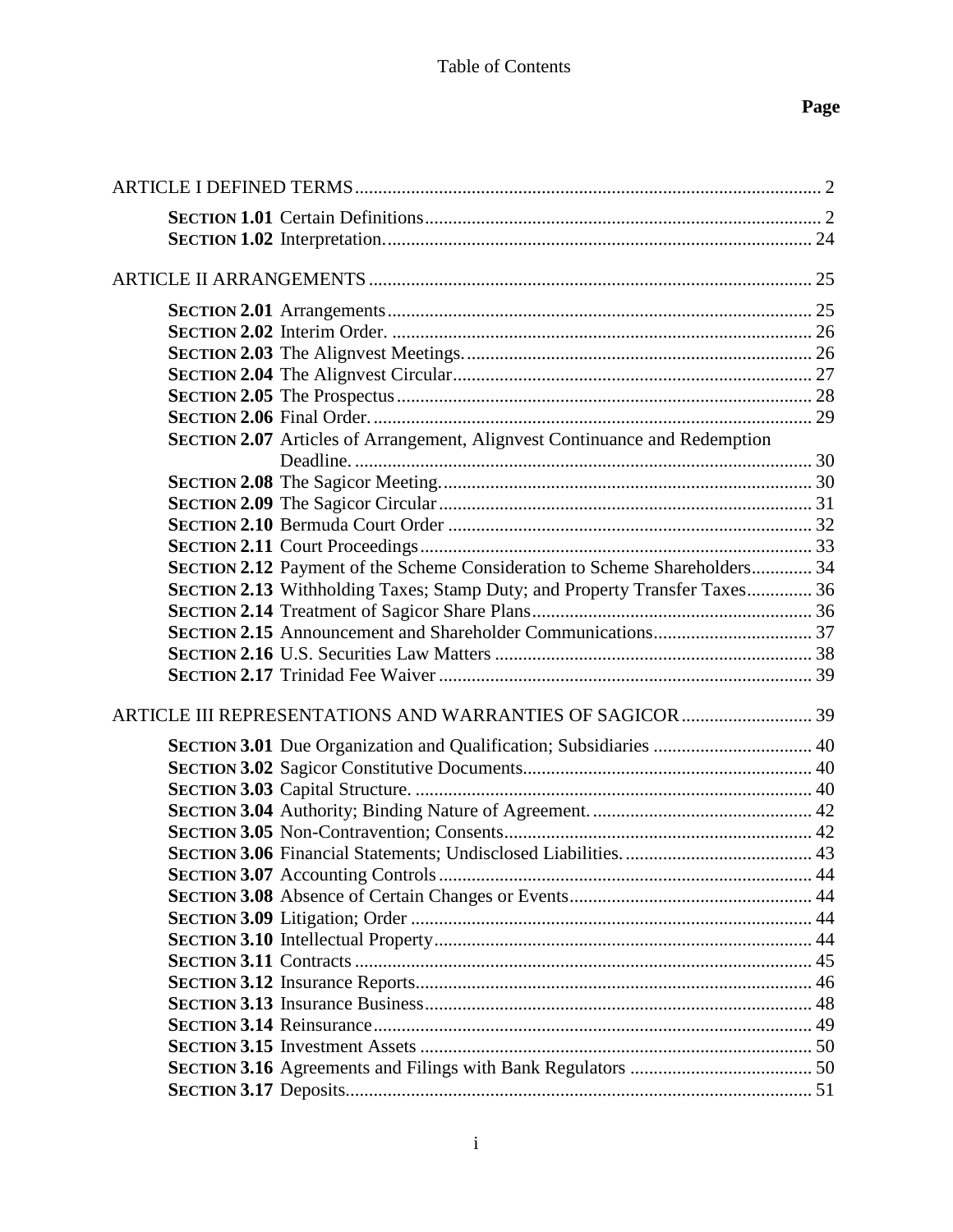# **Page**

| <b>SECTION 3.22 Taxes 53</b>  |                                                                                          |  |
|-------------------------------|------------------------------------------------------------------------------------------|--|
|                               |                                                                                          |  |
|                               |                                                                                          |  |
|                               |                                                                                          |  |
|                               |                                                                                          |  |
|                               |                                                                                          |  |
|                               |                                                                                          |  |
|                               |                                                                                          |  |
|                               |                                                                                          |  |
|                               |                                                                                          |  |
|                               |                                                                                          |  |
|                               | ARTICLE IV REPRESENTATIONS AND WARRANTIES OF ALIGNVEST  56                               |  |
|                               |                                                                                          |  |
|                               |                                                                                          |  |
|                               |                                                                                          |  |
|                               |                                                                                          |  |
|                               |                                                                                          |  |
|                               |                                                                                          |  |
|                               |                                                                                          |  |
|                               |                                                                                          |  |
|                               |                                                                                          |  |
|                               |                                                                                          |  |
|                               |                                                                                          |  |
|                               |                                                                                          |  |
|                               | <b>SECTION 4.13 Disclosure Controls and Internal Control over Financial Reporting 61</b> |  |
|                               | SECTION 4.14 Shares to be Issued to Share Qualifying Scheme Shareholders 62              |  |
|                               |                                                                                          |  |
|                               |                                                                                          |  |
|                               |                                                                                          |  |
|                               |                                                                                          |  |
|                               |                                                                                          |  |
|                               |                                                                                          |  |
| <b>SECTION 4.21 Taxes. 63</b> |                                                                                          |  |
|                               |                                                                                          |  |
|                               |                                                                                          |  |
|                               | SECTION 4.24 Investigation; No Other Representations or Warranties of Sagicor 64         |  |
|                               | SECTION 4.25 No Other Representations or Warranties of Alignvest  65                     |  |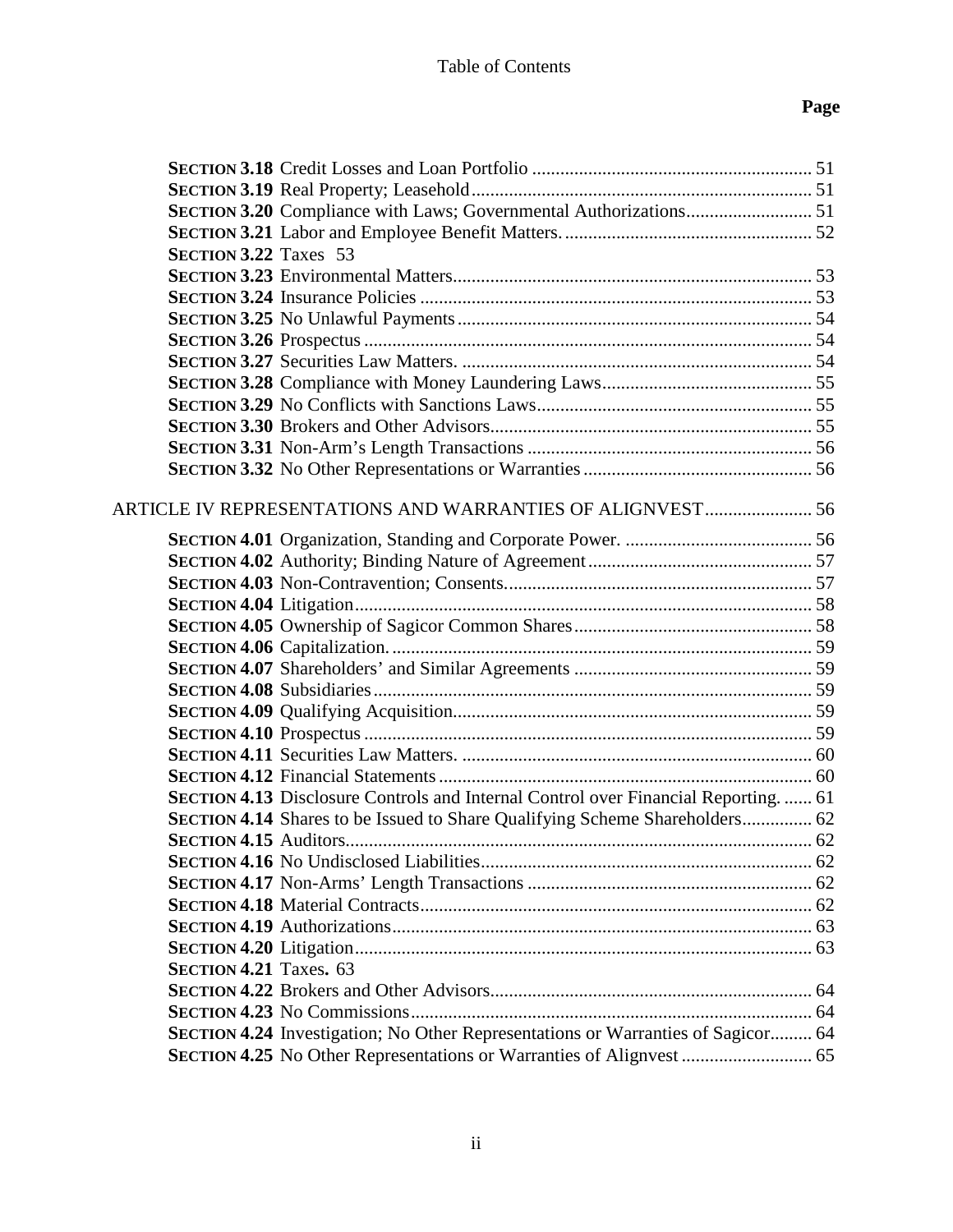| ARTICLE V COVENANTS BETWEEN THE AGREEMENT DATE AND THE                          |  |
|---------------------------------------------------------------------------------|--|
|                                                                                 |  |
|                                                                                 |  |
|                                                                                 |  |
|                                                                                 |  |
|                                                                                 |  |
|                                                                                 |  |
|                                                                                 |  |
|                                                                                 |  |
|                                                                                 |  |
|                                                                                 |  |
|                                                                                 |  |
|                                                                                 |  |
|                                                                                 |  |
|                                                                                 |  |
|                                                                                 |  |
|                                                                                 |  |
|                                                                                 |  |
|                                                                                 |  |
| SECTION 6.06 Alignvest Shares Subject to Repurchase and Restrictions 81         |  |
|                                                                                 |  |
|                                                                                 |  |
|                                                                                 |  |
|                                                                                 |  |
|                                                                                 |  |
| SECTION 7.01 Conditions to Each Party's Obligation to Effect the Sagicor        |  |
|                                                                                 |  |
| <b>SECTION 7.02</b> Conditions to Obligation of Alignvest to Effect the Sagicor |  |
|                                                                                 |  |
| SECTION 7.03 Conditions to Obligation of Sagicor to Effect the Sagicor          |  |
|                                                                                 |  |
|                                                                                 |  |
| SECTION 8.01 Term 90                                                            |  |
|                                                                                 |  |
|                                                                                 |  |
|                                                                                 |  |
|                                                                                 |  |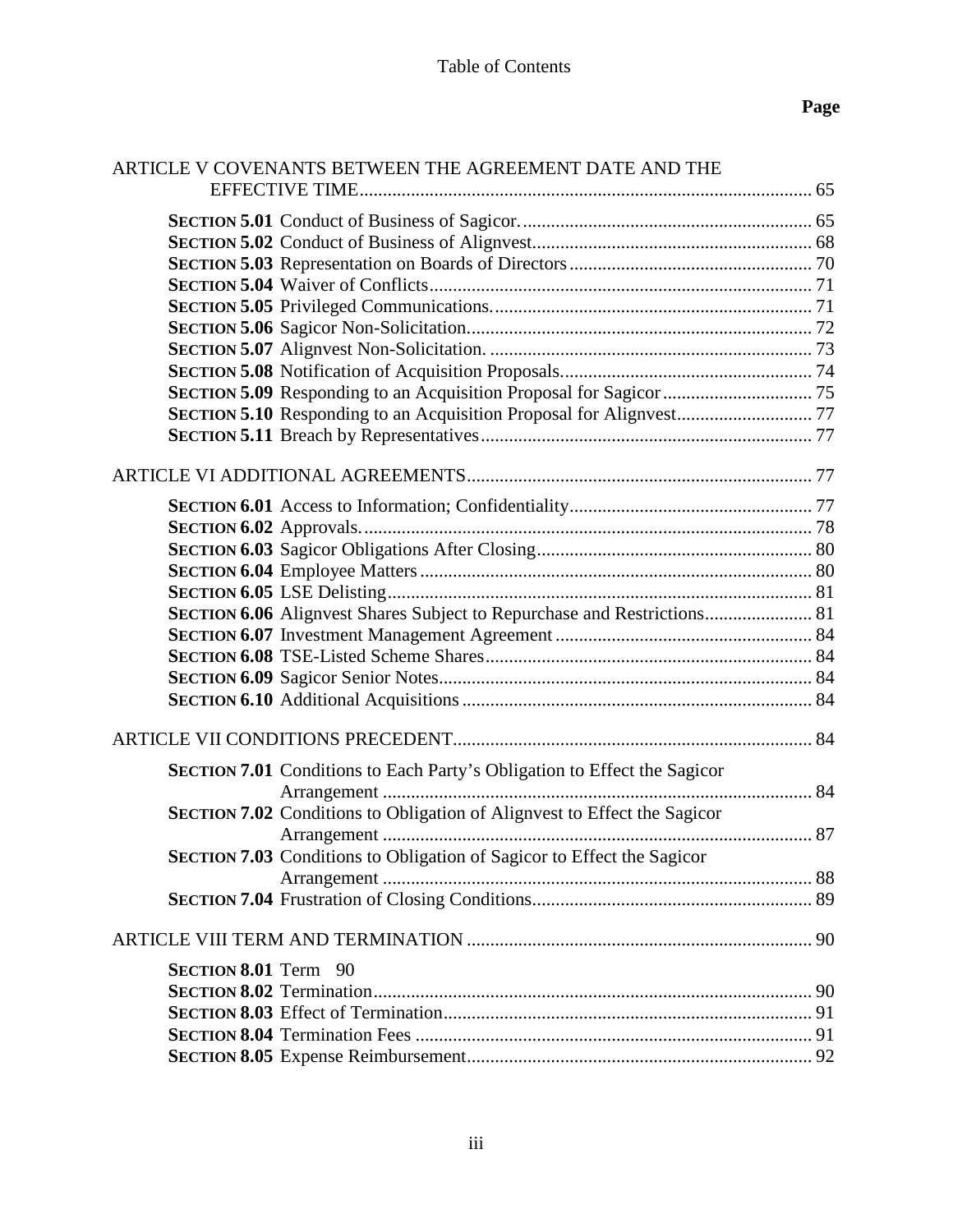# Page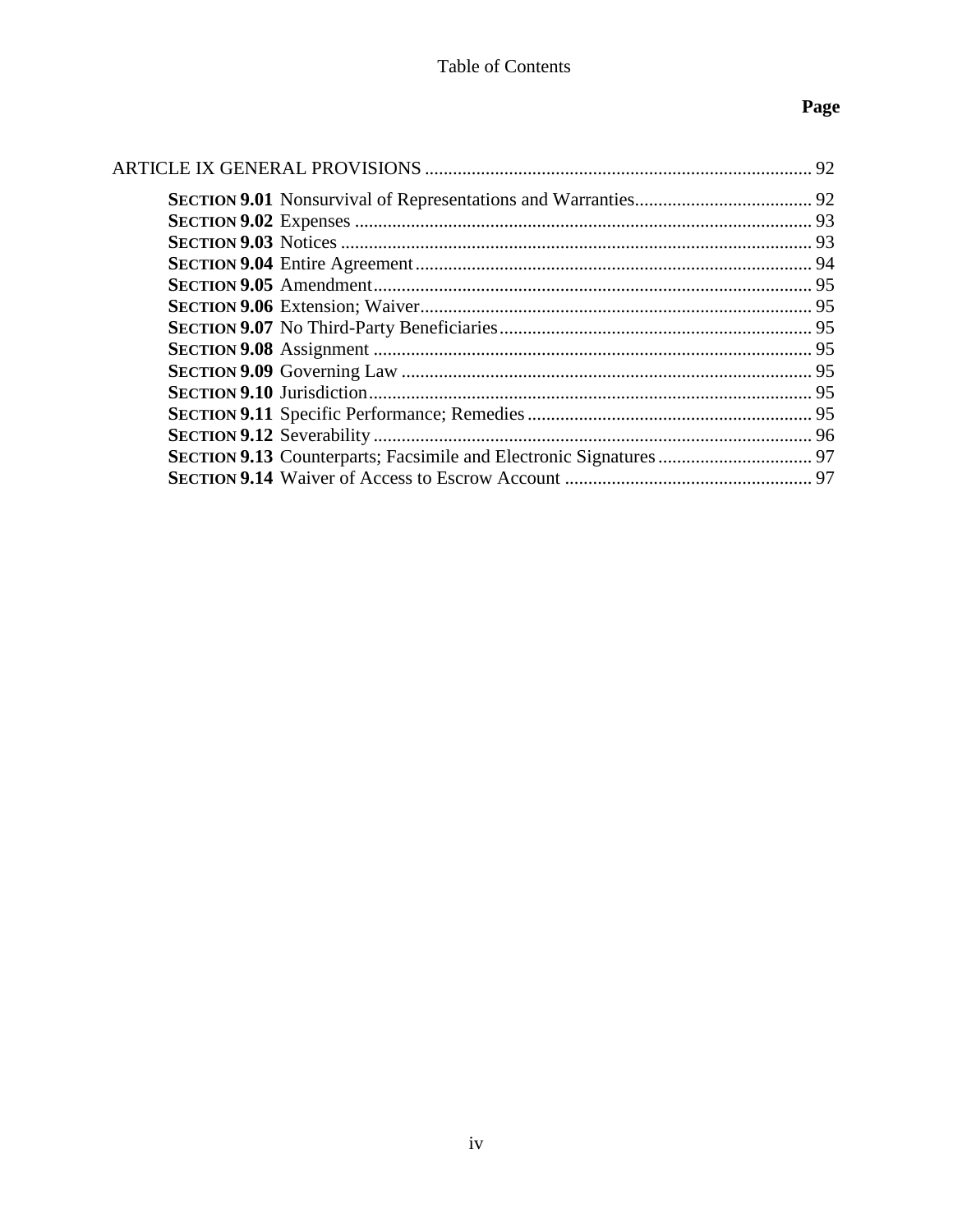#### **ARRANGEMENT AGREEMENT**

This **ARRANGEMENT AGREEMENT** (this "**Agreement**"), dated as of November 27, 2018, is entered into by and between Alignvest Acquisition II Corporation, a corporation existing under the laws of the Province of Ontario ("**Alignvest**"), and Sagicor Financial Corporation Limited, an exempted company continued under the laws of Bermuda ("**Sagicor**"). Alignvest and Sagicor are each referred to herein as a "**Party**" and together as the "**Parties**".

#### **RECITALS**

**WHEREAS**, Alignvest and Sagicor each desire that Alignvest shall acquire all of the Sagicor Common Shares upon the terms and subject to the conditions set forth in this Agreement by means of a scheme of arrangement (the "**Sagicor Arrangement**") under Section 99 of the Companies Act 1981 of Bermuda (the "**Bermuda Act**") proposed by Sagicor to the shareholders of Sagicor;

**WHEREAS**, Alignvest and Sagicor each acknowledge that the Sagicor Arrangement is intended to constitute Alignvest's "qualifying acquisition" within the meaning of Part X of the TSX Company Manual (pertaining to special purpose acquisition corporations ("**SPACs**")) ("**Qualifying Acquisition**"), as the same was varied by the TSX, as reflected in the Final IPO Prospectus;

**WHEREAS**, immediately prior to the implementation of the Sagicor Arrangement, Alignvest shall complete the Alignvest Arrangement (if both it and the Alignvest Continuance are approved by the Alignvest Shareholders), and immediately following the implementation of the Sagicor Arrangement, Alignvest shall complete the Alignvest Continuance (if both it and the Alignvest Arrangement are approved by the Alignvest Shareholders), each in accordance with the terms and subject to the conditions set forth in this Agreement and the Plan of Arrangement, as applicable, pursuant to which, among other things, Alignvest will discontinue under the laws of the Province of Ontario and continue under the laws of Bermuda;

**WHEREAS**, the Alignvest Board has determined that the Alignvest Arrangement, the Alignvest Continuance and the Sagicor Arrangement are in the best interests of Alignvest, and fair to the Alignvest Shareholders, and has resolved to approve the Alignvest Arrangement, the Alignvest Continuance and the Sagicor Arrangement and the entry by Alignvest into this Agreement;

**WHEREAS**, the Sagicor Board has unanimously determined that the Sagicor Arrangement is in the best interests of Sagicor, and fair to the Sagicor Shareholders, and has resolved to approve the Sagicor Arrangement and the entry by Sagicor into this Agreement;

**WHEREAS**, the Sagicor Arrangement requires the affirmative vote of a majority in number of Sagicor Shareholders representing at least three-fourths in value of the Sagicor Common Shares present and voting either in person or by proxy at the Sagicor Meeting;

**WHEREAS**, each of the directors and senior officers of Sagicor who own Sagicor Shares have or will on or around the Agreement Date entered into voting agreements whereby such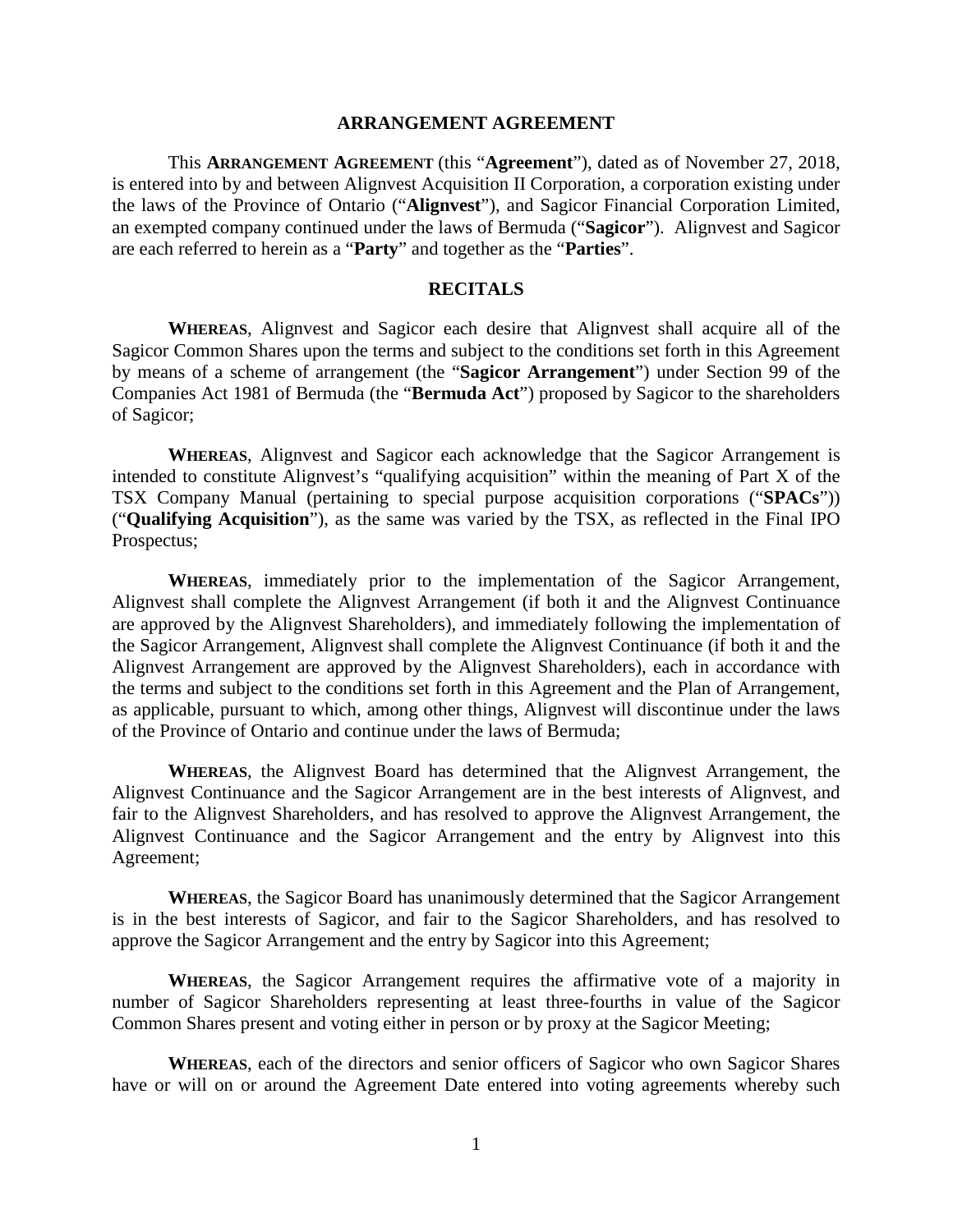directors and officers agreed to vote their Sagicor Shares in favour of the Sagicor Resolution and against any resolution submitted by any Sagicor Shareholder that is inconsistent therewith;

**WHEREAS,** each of the directors and senior officers of Sagicor who own Sagicor Shares (but not those individuals that will cease to be a director or executive officer post-closing) have concurrently with the execution and delivery of this Agreement agreed to not elect to receive the Cash Consideration for any Scheme Shares held by them and entered into or will enter into Lock-up Agreements on or around the Agreement Date; and

**WHEREAS**, the completion by Alignvest of the Alignvest Arrangement and the Alignvest Continuance requires an affirmative vote by two-thirds of the votes cast by Alignvest Shareholders present in person or represented by proxy at the Alignvest Shareholder Meeting and entitled to vote thereat, in each case voting together as if they were a single class of shares.

**NOW, THEREFORE**, in consideration of the foregoing premises and the representations, warranties, covenants and agreements contained in this Agreement, and subject to the conditions set forth herein, as well as other good and valuable consideration, the receipt and sufficiency of which are hereby acknowledged, and intending to be legally bound hereby, the Parties agree as follows:

### **ARTICLE I**

#### **DEFINED TERMS**

<span id="page-6-0"></span>**Section 1.01** Certain Definitions. For purposes of this Agreement:

<span id="page-6-1"></span>"**Acceptable Sagicor Confidentiality Agreement**" means a confidentiality agreement entered into by Sagicor from and after the date of this Agreement in accordance with Section 5.09 hereof that contains customary confidentiality terms that are not materially less favorable in the aggregate to Sagicor than those contained in the Confidentiality Agreement, and a customary "standstill" provision reasonably acceptable to Alignvest.

"**Acquisition Proposal**" means, with respect to a Party, other than the transactions contemplated by this Agreement and other than any transaction involving only that Party and its wholly owned Subsidiaries or those set forth in [Section 1.01\(](#page-6-1)a) of the Sagicor Disclosure Schedule in respect of Sagicor, any written offer, proposal or inquiry from any Person or group of Persons acting jointly or in concert after the Agreement Date relating to:

(a) any sale or disposition, direct or indirect, of (i) in the case of Sagicor, assets representing 10% or more of the consolidated assets (indicated as total assets on the audited consolidated financial statements of Sagicor as at and for the fiscal year ended December 31, 2017) or contributing 10% or more of the annual consolidated revenue of Sagicor (indicated as total revenue on the audited consolidated financial statements of Sagicor as at and for the fiscal year ended December 31, 2017) or (ii) 10% or more of the Equity Interests of that Party (or rights or interests in such Equity Interests) (or in the case of Sagicor with respect to this clause (ii), any of its Material Subsidiaries);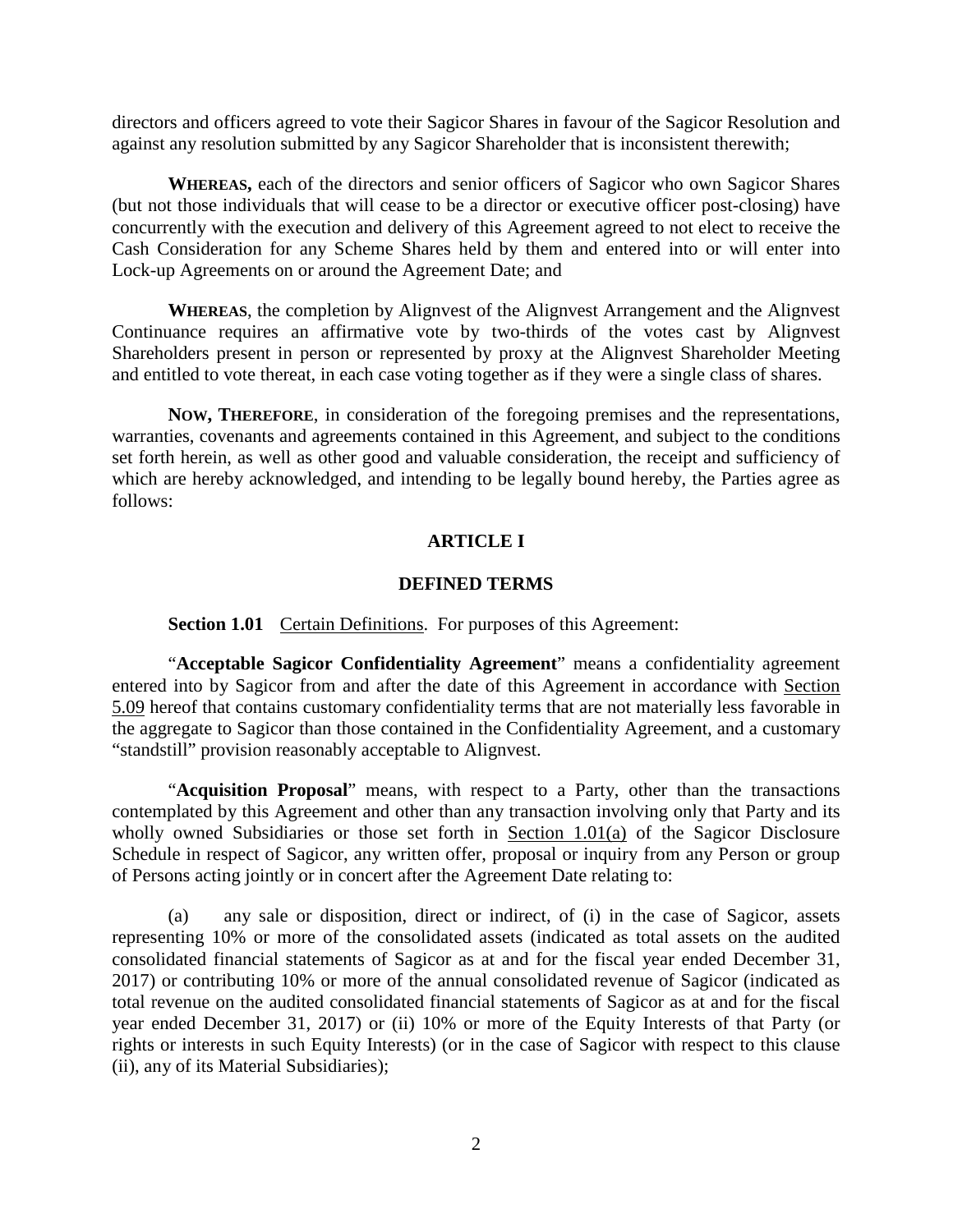(b) in the case of Alignvest, an acquisition, business combination or other transaction that would constitute a Qualifying Acquisition;

(c) any take-over bid, exchange offer or other transaction that, if consummated, would result in such Person or group of Persons beneficially owning 10% or more of any class of Equity Interests of that Party (or in the case of Sagicor, its Material Subsidiaries);

(d) any scheme of arrangement, merger, amalgamation, consolidation, share exchange, business combination, reorganization, recapitalization, liquidation, dissolution or winding up involving that Party (or (i) in the case of Sagicor, its Material Subsidiaries and (ii) in the case of Alignvest, solely for the purposes of the definition of Expense Reimbursement Event, any Alternative Acquisition Vehicle); or

(e) any other transaction or series of transactions similar to the transactions listed in clauses (a) through (d) of this definition involving that Party (or (i) in the case of Sagicor, its Material Subsidiaries and (ii) in the case of Alignvest, solely for the purposes of the definition of Expense Reimbursement Event, any Alternative Acquisition Vehicle);

provided that, for purposes of [Section 8.04](#page-95-1) and the definition of Termination Fee Event, (i) the references to 10% in the foregoing clauses (a) and (c) shall be deemed to be 25% and (ii) a rights issue or rights offering by Sagicor or any of its Subsidiaries shall be deemed not to constitute an Acquisition Proposal (provided that any such rights issue or rights offering does not result in any Person holding 25% or more of the Equity Interest of Sagicor or any such Subsidiary and provided further that in the event of a rights issue or rights offering by a Subsidiary of Sagicor, Sagicor maintains at least its pro rata ownership interest (as determined immediately prior to such rights issue or rights offering) in such Subsidiary).

"**Affiliate**" of any Person means another Person that directly or indirectly, through one or more intermediaries, controls, is controlled by or is under common control with, such first Person.

"**Agreement**" has the meaning set forth in the Preamble.

"**Agreement Date**" means the date of this Agreement.

"**Alignvest**" has the meaning set forth in the Preamble.

"**Alignvest Arrangement**" means the arrangement of Alignvest under Section 182 of the OBCA on the terms and subject to the conditions set forth in the Plan of Arrangement, subject to any amendments or variations thereto made in accordance with the terms of the Plan of Arrangement, this Agreement, the Interim Order or made at the discretion of the Ontario Court in the Final Order with the prior written consent of each of Alignvest and Sagicor, each acting reasonably.

"**Alignvest Arrangement Resolution**" means the special resolution of the Alignvest Shareholders approving the Alignvest Arrangement to be considered at the Alignvest Shareholders Meeting.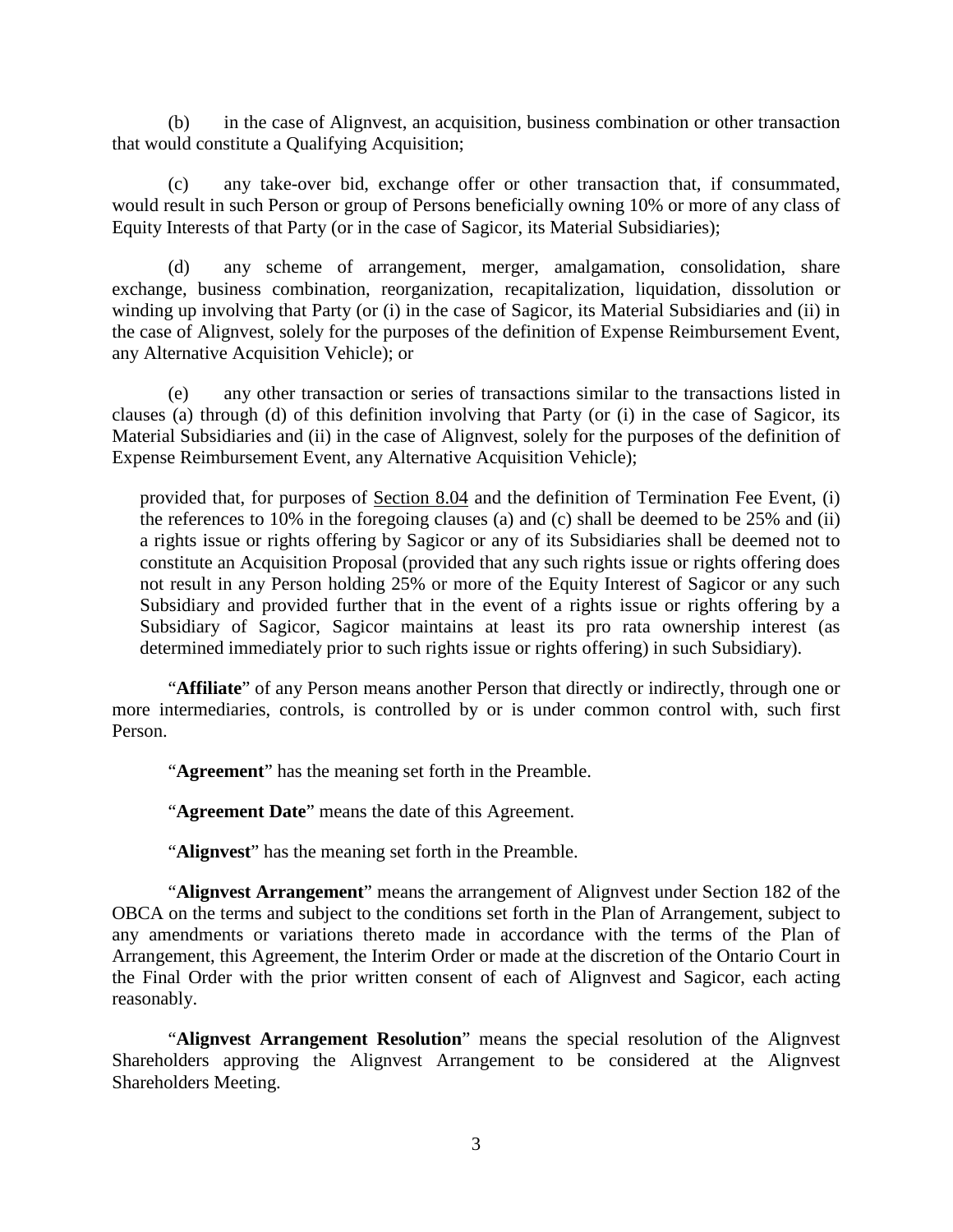"**Alignvest Articles of Arrangement**" means the articles of arrangement of Alignvest in respect of the Alignvest Arrangement required by the OBCA to be sent to the Director after the Final Order is made, which shall include the Plan of Arrangement and otherwise be in a form and content satisfactory to Alignvest and Sagicor, each acting reasonably.

"**Alignvest Balance Sheet**" has the meaning set forth in [Section 4.16.](#page-66-2)

"**Alignvest Balance Sheet Date**" means September 30, 2018.

"**Alignvest Board**" means the board of directors of Alignvest, as constituted from time to time.

"**Alignvest Board Recommendation**" has the meaning set forth in [Section 2.04\(b\).](#page-31-1)

"**Alignvest Change in Recommendation**" has the meaning set forth in [Section 8.02\(g\).](#page-95-2)

"**Alignvest Certificate of Arrangement**" means the certificate of arrangement to be issued by the Director pursuant to subsection 183(2) of the OBCA in respect of the Alignvest Articles of Arrangement.

"**Alignvest Circular**" means the notice of the Alignvest Shareholder Meeting and the Alignvest Warrantholder Meeting and accompanying management information circular, including all schedules, appendices and exhibits to, and information incorporated by reference in, such management information circular, to be sent to the Alignvest Shareholders and the Alignvest Warrantholders in connection with the Alignvest Meetings, as amended, supplemented or otherwise modified from time to time in accordance with the terms of this Agreement.

"**Alignvest Class A Shares**" means the class A restricted voting shares in the capital of Alignvest.

"**Alignvest Class B Shares**" means the class B shares in the capital of Alignvest.

"**Alignvest Common Shares**" means the common shares in the capital of Alignvest, and include where applicable common shares in the capital of Alignvest following the Alignvest Continuance.

"**Alignvest Continuance**" means the continuance of Alignvest under the laws of Bermuda, as contemplated in the Plan of Arrangement.

"**Alignvest Continuance Resolution**" means the special resolution of the Alignvest Shareholders approving the Alignvest Continuance to be considered at the Alignvest Shareholders Meeting.

"**Alignvest Disclosure Schedule**" means the Alignvest disclosure schedule delivered by Alignvest to Sagicor on the Agreement Date.

"**Alignvest Extraordinary Dividend**" on any Alignvest Common Share means any dividend or distribution (whether payable in cash or in specie), together with all other dividends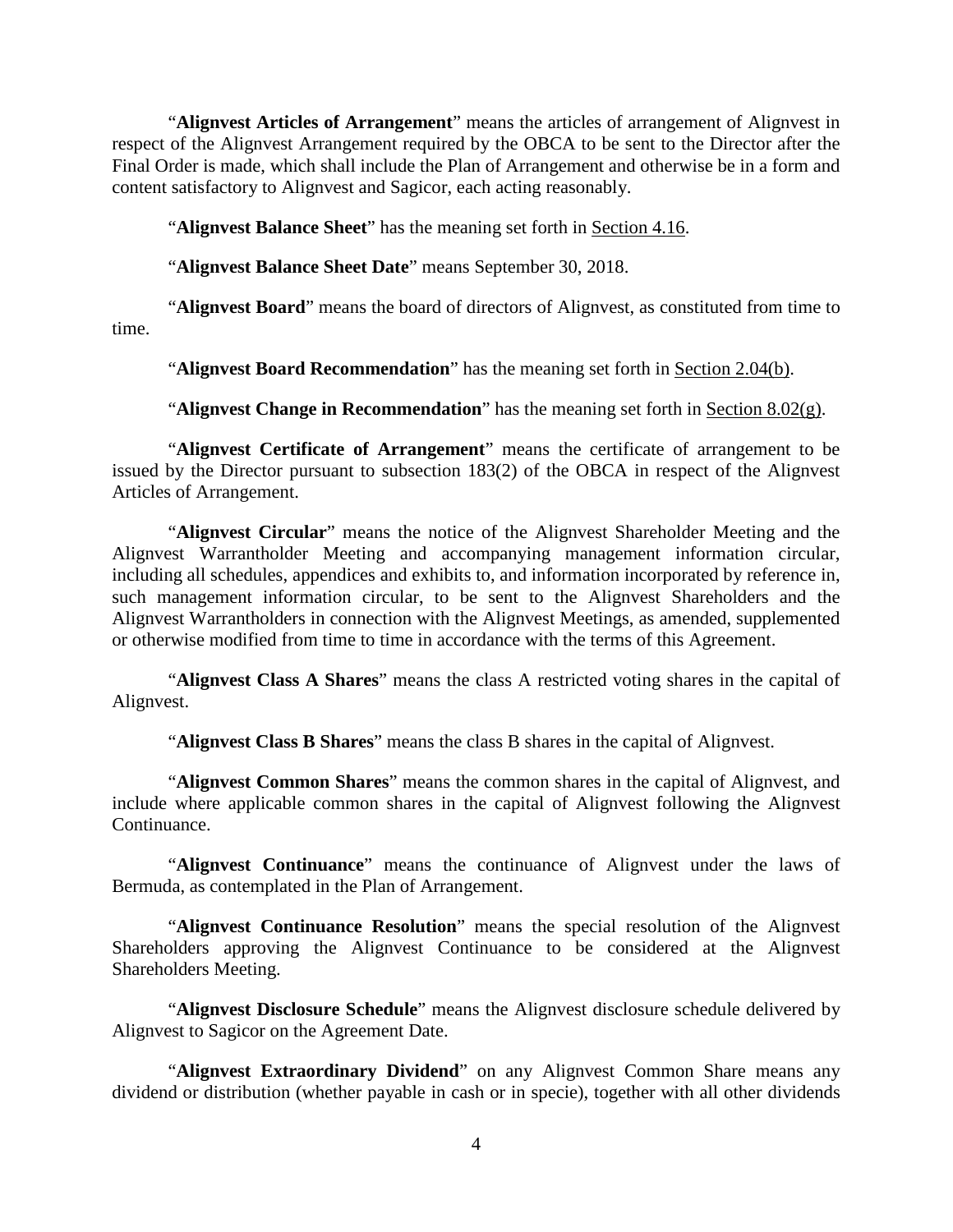and distributions (whether payable in cash or in specie) payable in the same calendar year, that has an aggregate dollar value which is greater than US\$0.25 per share, treating the value of any reinvestment of dividends under any dividend reinvestment plan as the cash amount of the related dividend or distribution, in which case the value of the Alignvest Extraordinary Dividend shall be the amount in excess of such US\$0.25 amount (but any such excess amount related to any reinvestment of dividends under any dividend reinvestment plan shall be excluded therefrom).

"**Alignvest Filings**" means the filings made by Alignvest on SEDAR in accordance with applicable Alignvest Securities Laws.

"**Alignvest Financial Statements**" has the meaning set forth in [Section 4.12\(a\).](#page-64-2)

"**Alignvest Insurance and Banking Approvals**" has the meaning set forth in [Section](#page-62-2)  [4.03\(b\).](#page-62-2)

"**Alignvest Investment Management**" means Alignvest Investment Management Corporation.

"**Alignvest Material Adverse Effect**" means any Effect (other than, for greater certainty, a Sagicor Material Adverse Effect) that, individually or in the aggregate with all other Effects, prevents or materially impedes or materially delays the consummation by Alignvest of the Sagicor Arrangement or the other transactions contemplated by this Agreement.

"**Alignvest Material Contract**" means the Forward Purchase Agreements and the other Contracts described as material contracts in the Final IPO Prospectus.

"**Alignvest Meetings**" means, collectively, the Alignvest Shareholder Meeting and the Alignvest Warrantholder Meeting.

"**Alignvest Related Party***"* means the respective current officers, directors, promoters, partners, shareholders or Affiliates of Alignvest.

"**Alignvest Resolutions**" means the resolutions of the Alignvest Shareholders to be considered at the Alignvest Shareholder Meeting, including the Alignvest Arrangement Resolution and the Alignvest Continuance Resolution, together with resolutions to consider such other matters as may be contemplated herein or required by the TSX and/or the Alignvest Securities Authorities.

"Alignvest Retained Firms" has the meaning set forth in **Section 5.04**.

"**Alignvest Securities Authorities**" means, collectively, the Alberta Securities Commission, British Columbia Securities Commission, Manitoba Securities Commission, Financial and Consumer Services Commission of New Brunswick, Office of the Superintendent of Securities Service Newfoundland and Labrador, Office of the Superintendent of Securities of Northwest Territories, Nova Scotia Securities Commission, Nunavut Securities Office, Ontario Securities Commission, Office of the Superintendent of Securities of Prince Edward Island,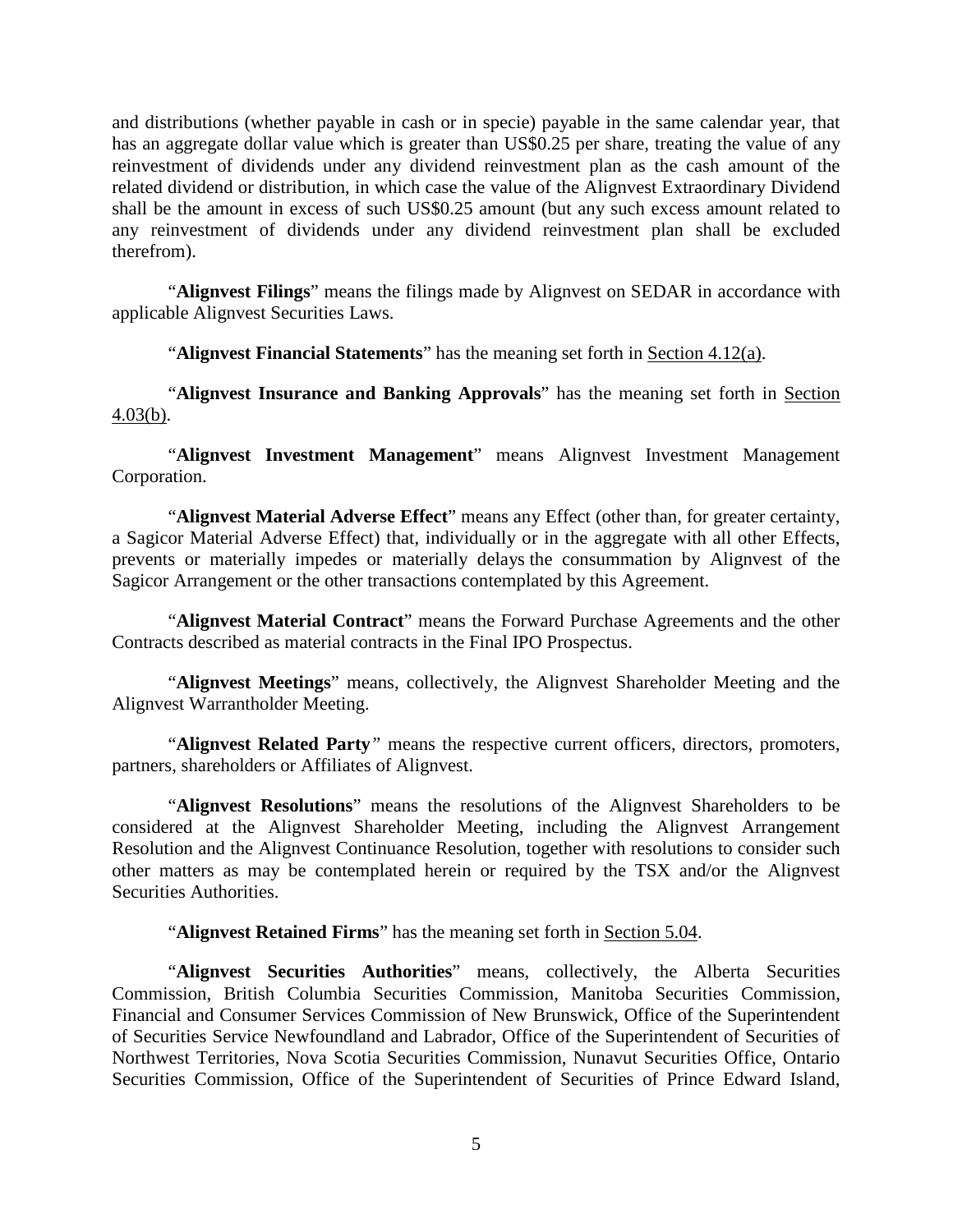Financial and Consumer Affairs Authority of Saskatchewan and the Office of the Yukon Superintendent of Securities.

"**Alignvest Securities Laws**" means the Securities Act (Ontario) and all the securities laws of each province and territory of Canada, except Quebec, and the rules, regulations and policies of the TSX.

"**Alignvest Shareholder Approval**" means the approval by the Alignvest Shareholders of the Alignvest Arrangement Resolution and the Alignvest Continuance Resolution by special resolution (in each case, with holders of both classes of Alignvest Shares voting as if they were a single class), and/or such other approval as may be required by the Ontario Court with respect to the Alignvest Arrangement Resolution, by the TSX or by the Alignvest Securities Authorities.

"**Alignvest Shareholder Meeting**" means the special meeting of Alignvest Shareholders, including any adjournment or postponement of such special meeting in accordance with the terms of this Agreement, to be called and held in accordance with the Interim Order to consider in accordance with applicable Laws the Alignvest Arrangement Resolution and the Alignvest Continuance Resolution and for any other purpose as may be set out in the Alignvest Circular.

"**Alignvest Shareholders**" means (a) prior to the Effective Time, the registered or beneficial holders of the Alignvest Shares, as the context requires; and (b) at and after the completion of the transactions contemplated herein, the registered and/or beneficial holders of the Alignvest Common Shares.

"**Alignvest Shares**" means the Alignvest Class A Shares and the Alignvest Class B Shares.

"**Alignvest Warrantholder Meeting**" means the special meeting of Alignvest Warrantholders, including any adjournment or postponement of such special meeting in accordance with the terms of this Agreement, the Interim Order and the terms of the Alignvest Warrants, to be called and held to consider the Warrant Amendment Resolution and for any other purpose as may be set out in the Alignvest Circular.

"**Alignvest Warrantholders**" means the registered or beneficial holders of the Alignvest Warrants.

"**Alignvest Warrants**" means the share purchase warrants to acquire Alignvest Common Shares commencing 30 days after the completion of Alignvest's Qualifying Acquisition, at an exercise price of CDN\$11.50 per share.

"**Alternative Acquisition Vehicle**" means any new SPAC or similar acquisition vehicle with outside investors formed by Alignvest Management Corporation or any of its Affiliates after the date of a termination of this Agreement.

"**Anti-Money Laundering Laws**" has the meaning set forth in [Section 3.28.](#page-59-0)

"**Antitrust Law**" means the U.S. Sherman Act, as amended, the U.S. Clayton Antitrust Act of 1914, as amended, the HSR Act, as amended, the U.S. Federal Trade Commission Act of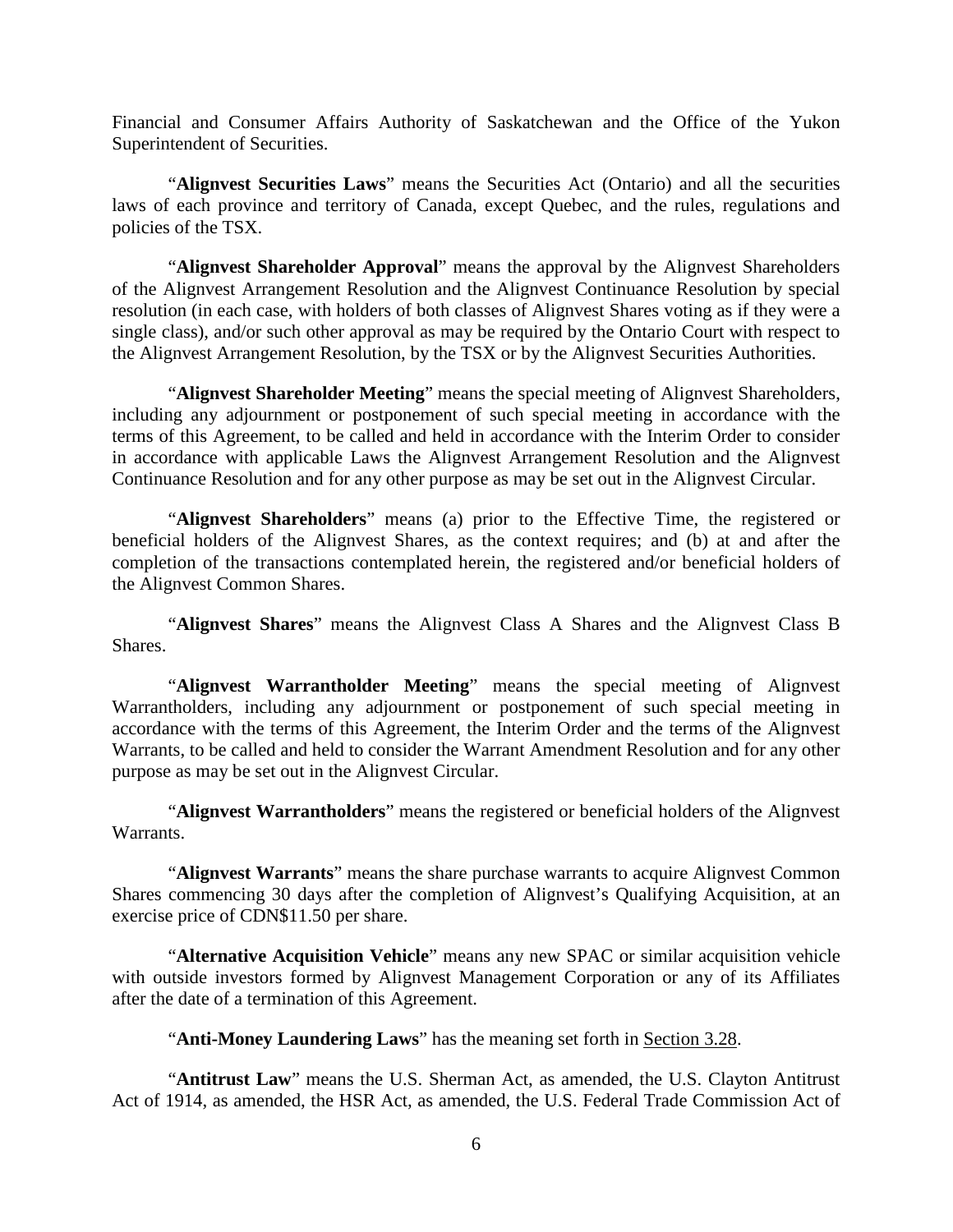1914, as amended, and all other U.S. federal, state, local or non-U.S., if any, statutes, rules, regulations, orders, decrees, administrative and judicial doctrines and other laws that are designed or intended to prohibit, restrict or regulate actions having the purpose or effect of monopolization or restraint of trade or lessening of competition through merger, amalgamation or acquisition.

"**Associate**" has the meaning set forth in the *Securities Act* (Ontario).

"**Bank Regulator**" means any Governmental Authority charged with the supervision or regulation of banks or bank holding companies.

"**Bankruptcy and Equity Exception**" has the meaning set forth in [Section 3.04\(b\).](#page-46-2)

"**Bermuda Act**" has the meaning set forth in the Recitals.

"**Bermuda Court**" means the Supreme Court of Bermuda.

"**Bermuda Court Order**" has the meaning set forth in [Section 2.10.](#page-36-0)

"**Book Value**" means the aggregate total shareholders' equity of Alignvest as at the last day of any calendar quarter on or after the Book Value Baseline Date and determined in accordance with IFRS as in effect as at the Book Value Baseline Date.

"**Book Value Baseline**" means the aggregate total shareholders' equity of Alignvest as at the Book Value Baseline Date.

"**Book Value Baseline Date**" means the date that is the last day of the calendar quarter ending immediately after the Effective Time.

"**BSE**" means the Barbados Stock Exchange.

"**Budgets**" means the capital budgets attached as [Section 1.01\(](#page-6-1)b) of the Sagicor Disclosure Schedule.

"**Business Day**" means any day except a Saturday, a Sunday or any other day on which commercial banks are required or authorized to close in Toronto, Ontario or Hamilton, Bermuda.

"**Business Practices**" means the business practices in connection with the selling, marketing and distribution of Insurance Contracts and/or banking services, as applicable.

"**Cash Consideration**" means the cash consideration in the amount of US\$1.75 per Scheme Share made available to each Scheme Shareholder as at the Election Record Date in respect of each Scheme Share up to the Specified Number of Scheme Shares held by such Scheme Shareholder as at the Election Record Date (provided that each such Scheme Share up to the Specified Number of Scheme Shares continues to be held by such Scheme Shareholder at the Effective Time) in exchange for the transfer of each such Scheme Share to Alignvest at the Effective Time pursuant to the Scheme of Arrangement.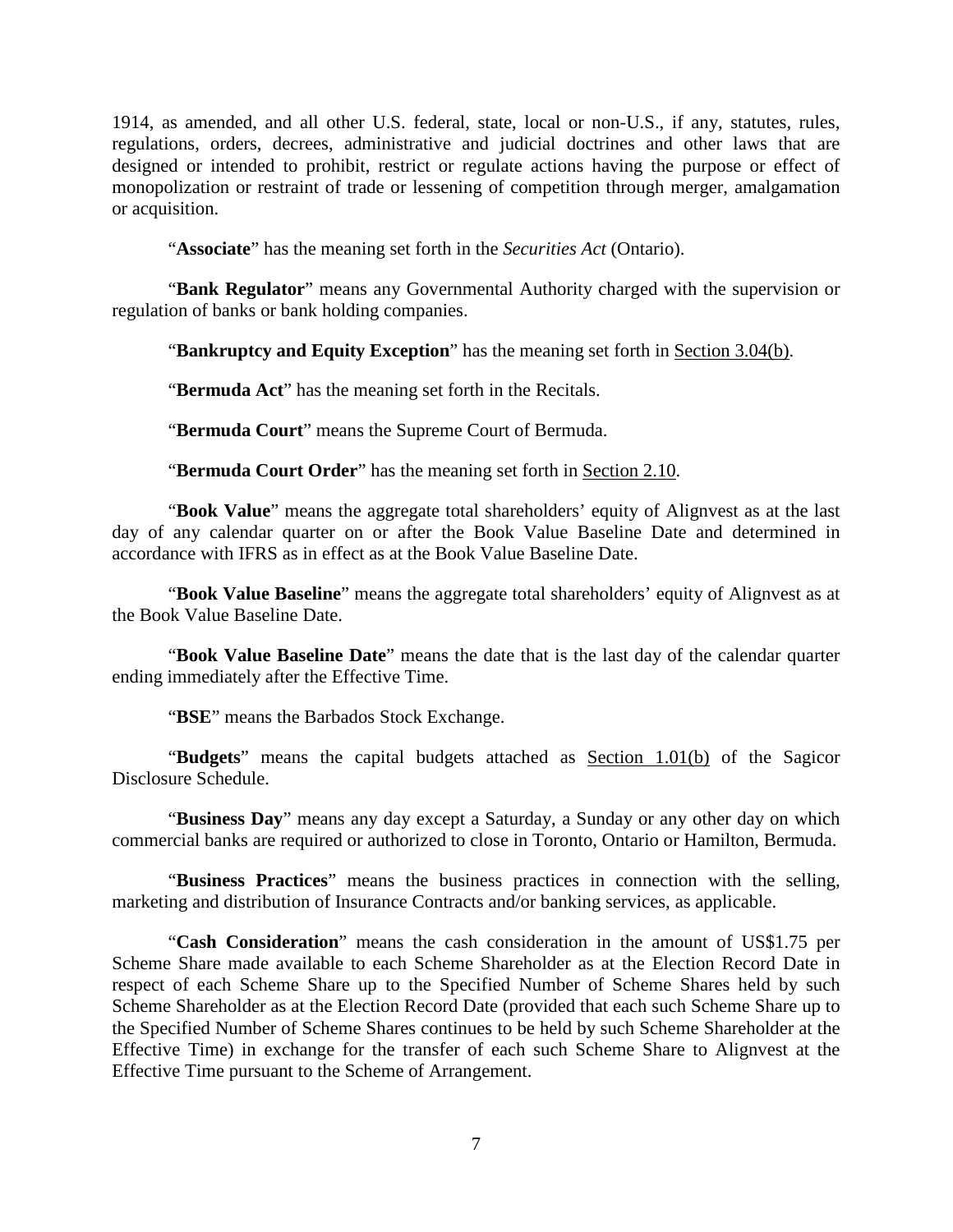"**Cash Qualifying Scheme Shareholder**" means a Scheme Shareholder as at the Election Record Date which has validly elected to receive the Cash Consideration in respect of each Scheme Share up to the Specified Number of Scheme Shares held by such Scheme Shareholder as at the Election Record Date (provided that each such Scheme Share up to the Specified Number of Scheme Shares continues to be held by such Scheme Shareholder at the Effective Time), such election having been made by such Scheme Shareholder and received by Sagicor on or prior to the Election Deadline at the address set out in the Consideration Election Form.

"**Central Banks**" means the central banks of the jurisdictions where Sagicor carries on business, including the Federal Reserve Bank, the Central Bank of Bahamas, the Cayman Islands Monetary Authority, the Eastern Caribbean Central Bank, the Bank of Jamaica and the Central Bank of Barbados.

"**Change in Control**" means a transaction with a Person or group of Persons acting in concert, pursuant to which such Person or Persons acquire, directly or indirectly, in any single transaction or series of related transactions, more than fifty percent (50%) of the total voting power or economic rights of the equity securities of Alignvest (whether by merger, consolidation, amalgamation, arrangement, take-over bid or tender offer, sale, exchange, issuance, transfer or redemption of equity securities or otherwise); provided that, except in the case of a take-over bid that is not supported by the Alignvest Board, the effective value per Alignvest Common Share paid to the holders of Alignvest Common Shares in such transaction equals or exceeds CDN\$12.00 per share (as adjusted for share splits, share capitalizations, reorganizations, Extraordinary Dividends, reorganizations and recapitalizations and the like).

"**Claim**" has the meaning set forth in [Section 9.14.](#page-101-1)

"**Closing Date**" means the date on which the Effective Time occurs.

"**Closing Exchange Rate**" means the CAD/USD exchange rate as of 5:00PM (Toronto Time) on the date which is one (1) Business Day prior to the Closing Date (or such earlier date as is required by a Governmental Authority or mutually agreed by Sagicor and Alignvest) using the mid-rate from the "BFIX" screen of Bloomberg (and if such rate or screen is not available, Sagicor and Alignvest shall agree on a replacement data source, each acting reasonably).

"**Confidentiality Agreement**" has the meaning set forth in [Section 6.01.](#page-81-3)

"**Consideration Election Form**" means the election form to be attached as an appendix to the Sagicor Circular wherein the eligible Scheme Shareholders shall elect to receive either the Cash Consideration or the First Share Consideration, or a combination of the Cash Consideration and the First Share Consideration, in accordance with the terms hereof and of the Scheme of Arrangement and the instructions therein, for up to the Specified Number of Scheme Shares.

"**Constitutive Documents**" means memorandum of association, memorandum of continuance or articles of incorporation, amalgamation, or continuation, bye-laws, constitution, limited liability company agreement or certificate of formation, as applicable, and all amendments to such memorandum of association, memorandum of continuance or articles, byelaws, limited liability company agreement or certificate.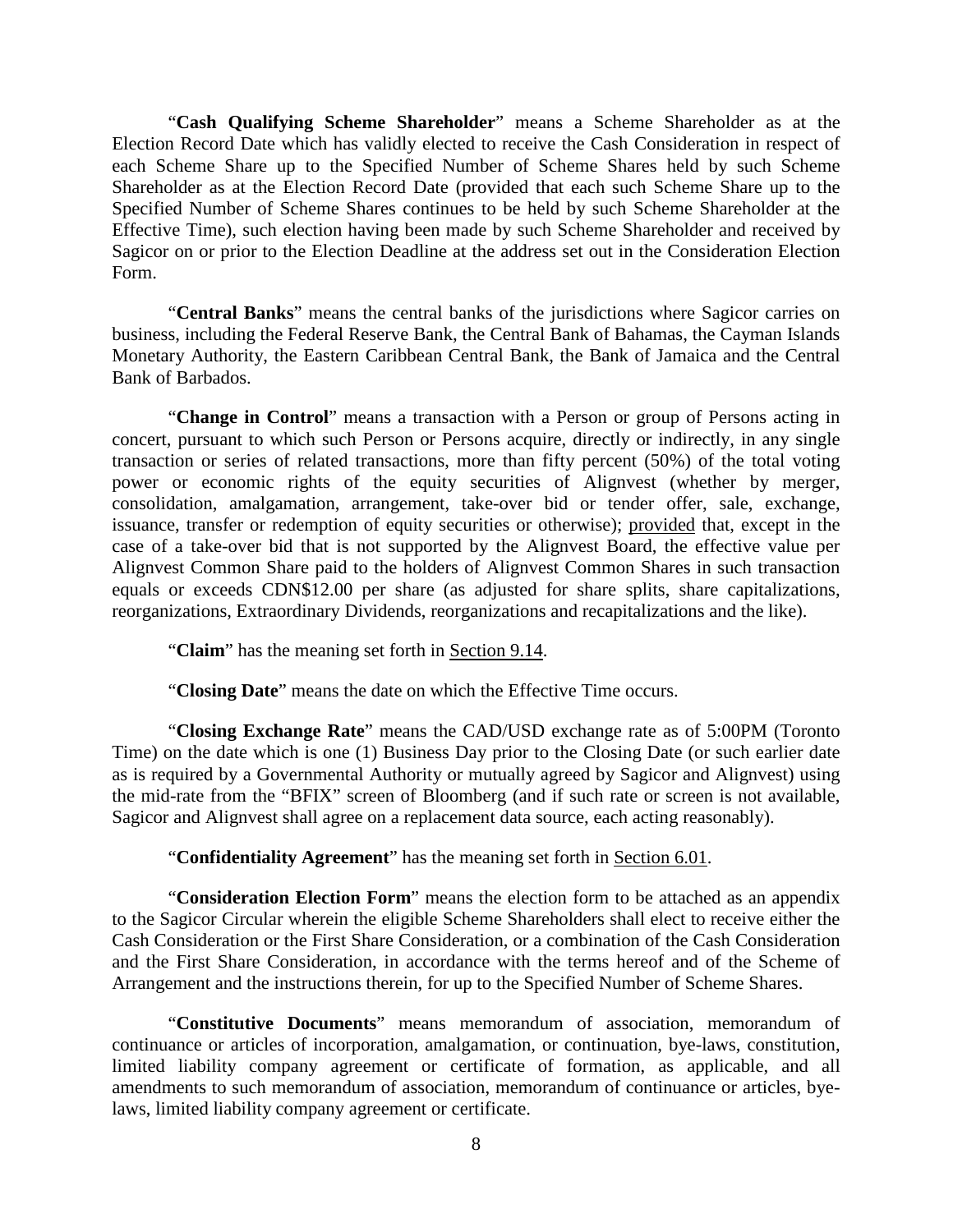#### "**Continuation Period**" has the meaning set forth in [Section 6.04\(a\).](#page-84-2)

"**Contract**" means any contract, lease, guarantee, permit, authorization, indenture, note, bond, mortgage, franchise or other agreement or instrument, commitment, obligation or binding arrangement with respect to which there are continuing rights, liabilities or obligations, whether oral or in writing.

"**control**" (including the terms "**controlled by**" and "**under common control with**"), unless otherwise specified herein, means the possession, directly or indirectly, of the power to direct or cause the direction of the management or policies of a Person, whether through the ownership of share capital or other Equity Interests, as trustee or executor, by Contract or otherwise.

"**Court Hearing**" means the hearing at which Sagicor seeks an order from the Bermuda Court sanctioning the Sagicor Arrangement.

"**Covered Employee**" has the meaning set forth in [Section 6.04\(a\).](#page-84-2)

"**Director**" means the Director appointed pursuant to Section 278 of the OBCA.

"**Disclosure Schedules**" means, collectively, the Alignvest Disclosure Schedule and the Sagicor Disclosure Schedule.

"**Dissent Rights**" means the rights of dissent in respect of the Alignvest Arrangement Resolution and the Alignvest Continuance Resolution described in the Plan of Arrangement and the OBCA.

"**DOJ**" means the Antitrust Division of the United States Department of Justice.

"**Effect**" means any change, effect, event, fact, development, occurrence or circumstance.

"**Effective Time**" has the meaning set forth in [Section 2.10.](#page-36-0)

"**Election Deadline**" means the last date as provided in the Sagicor Circular on which Sagicor must receive the Consideration Election Form at the address provided in the Consideration Election Form, which date shall be mutually agreed by Alignvest and Sagicor, each acting reasonably, in accordance with [Section 2.09\(c\).](#page-35-1)

"**Election Record Date**" means 5:00 p.m. (Toronto time) on December 6, 2018, or such other date as is required by a Governmental Authority.

"**Employment Agreements**" means the Employment Agreements, dated on or prior to the Closing Date, by and between: (i) Alignvest and Dodridge Miller substantially in the form of Exhibit B to this Agreement, and (ii) Alignvest and each of Ravi Rambarran, Althea Hazzard, J. Andrew Gallagher and J. Edward Clarke, each of which shall be in form and substance acceptable to Alignvest and Sagicor (each acting reasonably).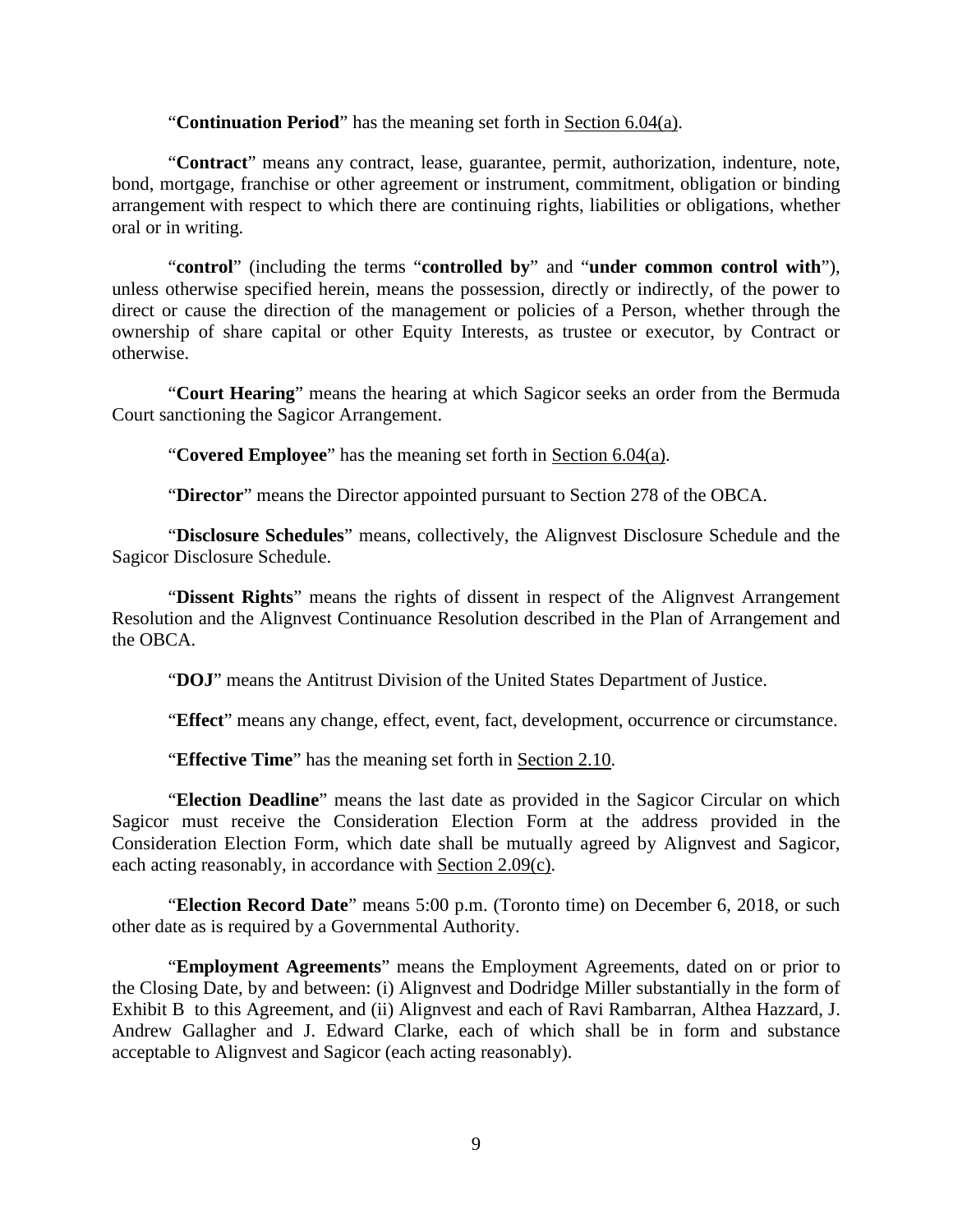"**Environmental Law**" means any applicable Law relating to pollution or protection of the environment or natural resources or human exposure to Hazardous Materials.

"**Equity Interest**" means any share, capital stock or partnership, limited liability company, membership, member or similar interest in any Person and any option, warrant, right or security (including debt securities) convertible or exchangeable or exercisable thereto or therefor.

"**Escrow Account**" means the escrow account of Alignvest established and maintained by the Escrow Agent, which holds in escrow the gross proceeds of the initial public offering of the Alignvest Class A restricted voting units, including the gross proceeds of the over-allotment option.

"**Escrow Agent**" means TSX Trust Company, and its successors and permitted assigns.

"**ESOP**" means that certain share ownership plan of Sagicor for employees and advisors, effective as of December 31, 2005.

"**Exchange Control Approval**" has the meaning set forth in [Section 7.01\(h\).](#page-89-0)

**"Exchange Ratio"** means the number which is the quotient of (i) 1.75 divided by (ii) the product of 10.00 and the Closing Exchange Rate.

"**Expense Reimbursement**" means the reimbursement of Sagicor's legal, tax, accounting and other out-of-pocket fees and expenses incurred in connection with the transactions contemplated by this Agreement, up to an aggregate maximum of the sum of (i) US\$5 million and (ii) in the event a Termination Fee (as defined in each of the Scotia Agreements) is payable by Sagicor or its Affiliates under either or both of Scotia Agreements, the amount of such Termination Fee(s) under such Scotia Agreement(s).

"**Expense Reimbursement Event**" means the occurrence of both of the following events: (a) the termination of this Agreement pursuant to (i) [Section 8.02\(b\)\(i\)](#page-94-3) (but only if (x) the condition in Section 7.01(a) has not been satisfied as of the Outside Date, as extended, or (y) the condition in [Section 7.03\(e\)](#page-92-1) has not been satisfied as of the Outside Date, as extended), (ii) Section 8.02(f), or (iii) [Section 8.02\(g\),](#page-95-2) except, in the case of (i) and (iii), where the failure of such condition to be satisfied or the Alignvest Change in Recommendation, as applicable, is caused or materially contributed to by a breach of any representations or warranties by Sagicor or a failure by Sagicor to perform any of its obligations under this Agreement, a breach by Sagicor of the condition in [Section 7.02\(a\)](#page-91-1) or [Section 7.02\(b\),](#page-91-2) or the occurrence of a Sagicor Material Adverse Effect, and (b) within 12 months following the date of such termination, (i) an Acquisition Proposal is consummated by Alignvest, (ii) Alignvest or one or more of its Subsidiaries, directly or indirectly in one or more transactions, enters into a contract in respect of an Acquisition Proposal and such Acquisition Proposal is later consummated (whether or not within 12 months after such termination), (iii) an Acquisition Proposal is consummated by an Alternative Acquisition Vehicle or (iv) an Alternative Acquisition Vehicle or one or more of its Subsidiaries, directly or indirectly in one or more transactions, enters into a contract in respect of an Acquisition Proposal and such Acquisition Proposal is later consummated (whether or not within 12 months after such termination) (and provided that, in the case of (iii) or (iv), Alignvest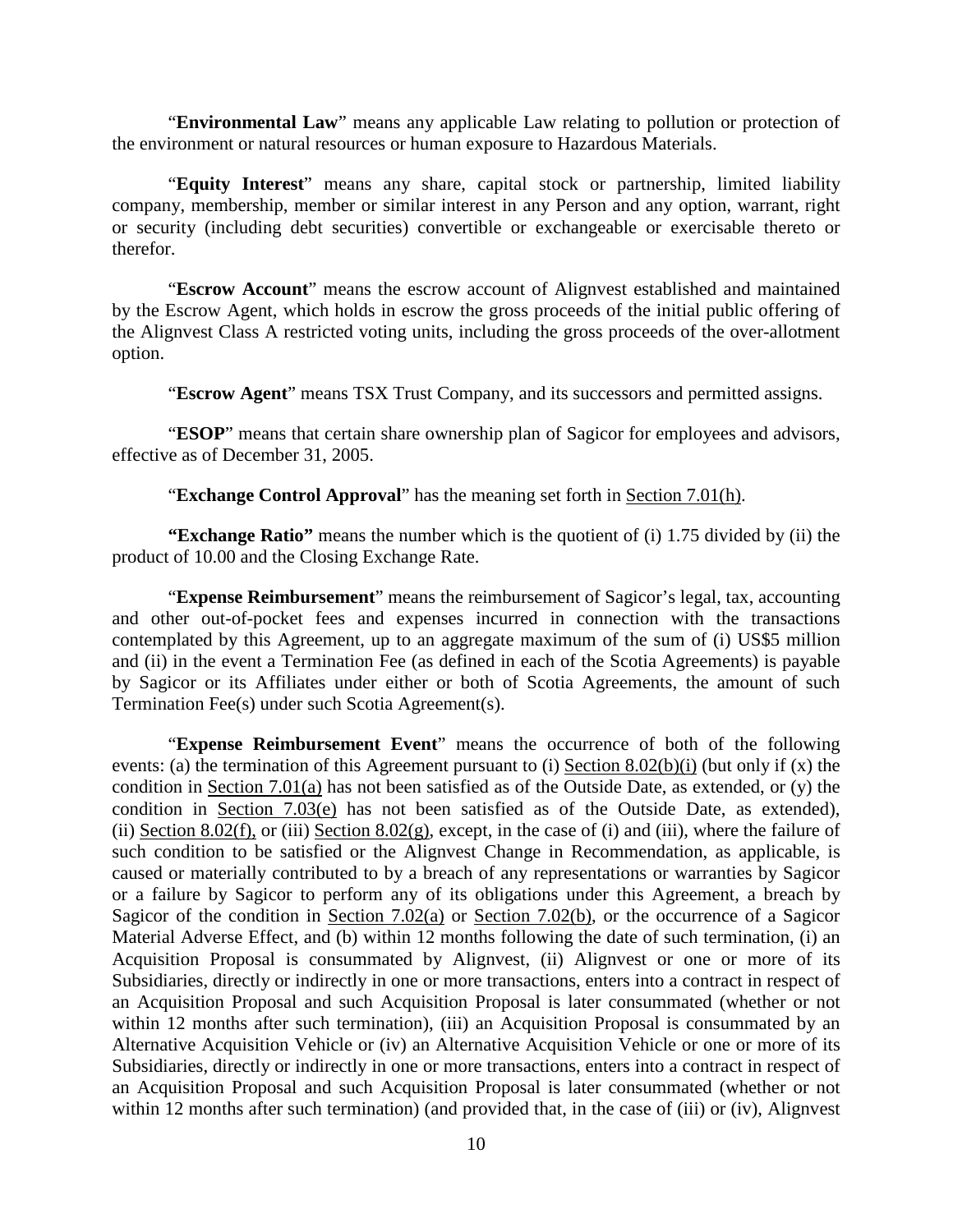is terminated without completing a qualifying acquisition and, prior to the termination of this Agreement, Alignvest Management Corporation shall enter into an agreement with Sagicor providing and guaranteeing that any such Alternative Acquisition Vehicle will assume Alignvest's obligations under [Section 8.05\)](#page-96-0).

"**Expenses**" means all Alignvest expenses (other than expenses paid on or prior to the Agreement Date and any expenses paid with Alignvest's working capital (as at the Agreement Date) on or prior to the Closing Date), which include deferred underwriter fees and expenses related to the initial public offering of Alignvest, Alignvest's ongoing affairs and the transactions contemplated under this Agreement, together with a reasonable reserve for future expenses; provided that all such Alignvest expenses, in the aggregate, shall not exceed US\$20 million.

"**Extraordinary Dividend**" means any dividend, together with all other dividends payable in the same calendar year, that has an aggregate absolute dollar value which is greater than CDN\$0.25 per share, with the adjustment to the applicable exercise price (if applicable) being a reduction equal to the amount of the excess.

"**Final IPO Prospectus**" means Alignvest's final long-form prospectus dated May 18, 2017 in connection with its initial public offering.

"**Final Order**" means the final order of the Ontario Court pursuant to Section 182(5)(f) of the OBCA in a form acceptable to Alignvest and Sagicor, each acting reasonably, approving the Alignvest Arrangement, as such order may be amended by the Ontario Court (with the consent of both Alignvest and Sagicor, each acting reasonably) or, if appealed, then, unless such appeal is withdrawn or denied, as affirmed or as amended (provided that any such amendment is acceptable to both Alignvest and Sagicor, each acting reasonably) on appeal.

"**First Share Consideration**" means the share consideration with an agreed value of US\$1.75 per Scheme Share made available to each Scheme Shareholder as at the Election Record Date and payable in the form of Alignvest Common Shares equal to the product of the Exchange Ratio multiplied by the number of Scheme Shares up to the Specified Number of Scheme Shares held by such Scheme Shareholder as at the Election Record Date (provided that each such Scheme Share up to the Specified Number of Scheme Shares continues to be held by such Scheme Shareholder at the Effective Time) in exchange for the transfer of such Scheme Share at the Effective Time to Alignvest pursuant to the Scheme of Arrangement, rounded down for each applicable Scheme Shareholder to the next whole number of Alignvest Common Shares.

"**Forward Purchase Agreements**" means the forward purchase agreements entered into between the forward purchasers party thereto and Alignvest pursuant to which the forward purchasers have agreed to purchase, among other securities, an aggregate of 11,300,000 Forward Purchase Common Shares and 3,766,659 Forward Purchase Warrants, including any other subscription for Alignvest Class B Shares (plus, if applicable, Alignvest Warrants) entered into prior to the Effective Time, for an aggregate purchase price of CDN\$10 per unit and/or Alignvest Class B Share (plus, if applicable, Alignvest Warrants), in a private placement to occur concurrently with the closing of Alignvest's Qualifying Acquisition.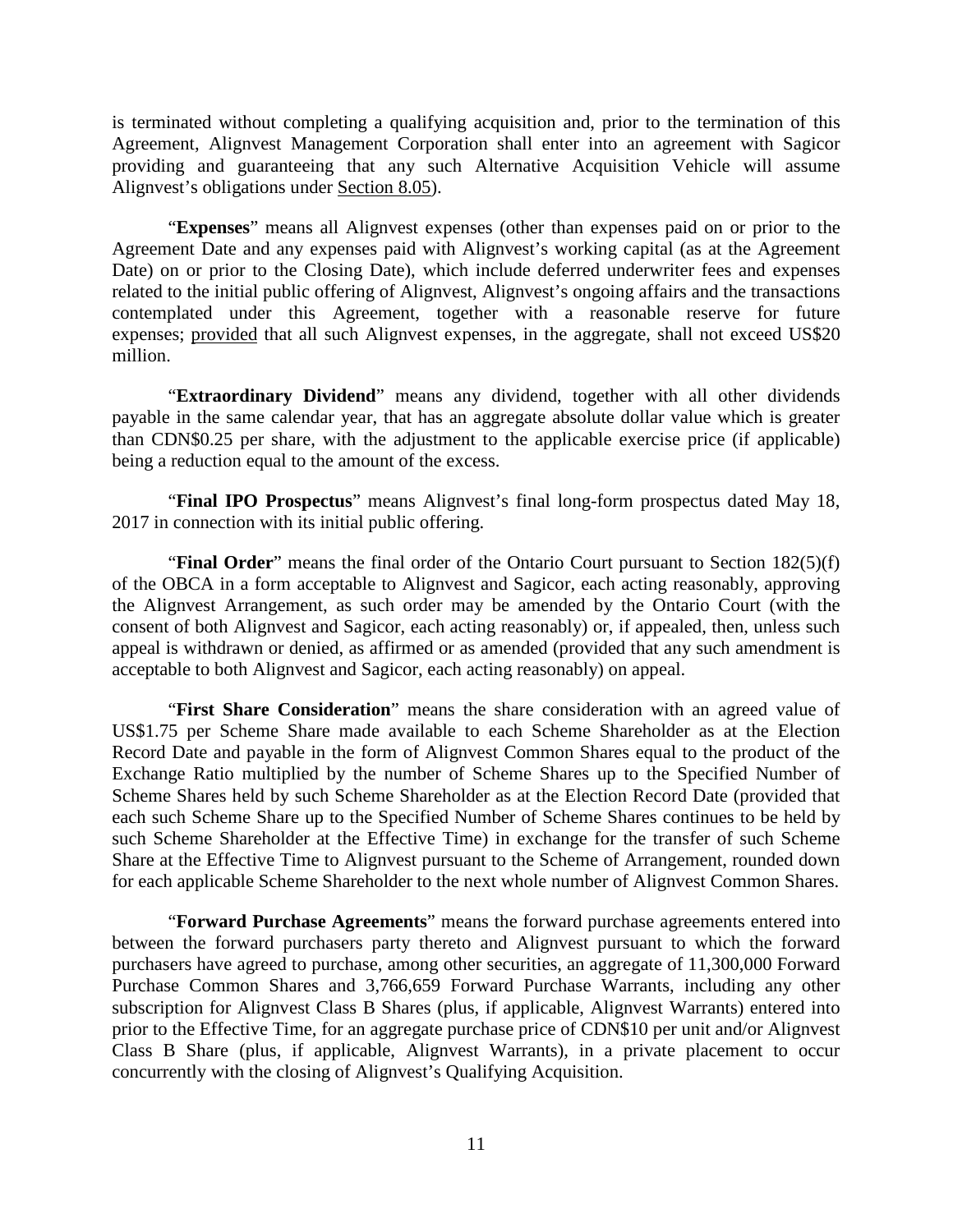"**First Tranche of Forward Purchase Subscribers' Class B Shares**" shall have the meaning set forth in Section 6.06(a).

"**First Tranche of Founders' Class B Shares**" shall have the meaning set forth in Section 6.06(a).

"**Forward Purchase Common Shares**" means the Alignvest Common Shares to be purchased pursuant to the Forward Purchase Agreements.

"**Forward Purchase Warrants**" means the 3,766,659 Alignvest Warrants to be purchased pursuant to the Forward Purchase Agreements, with each whole Forward Purchase Warrant entitling the holder thereof to purchase, commencing 30 days following the completion of the Alignvest Arrangement, one Alignvest Common Share at a price of CDN\$11.50 per share, subject to adjustments.

"**Founders**" means Alignvest II LP, Vince Hemmer, Azim Jamal, Anthony Lacavera, Lee Lau, Nadir Mohamed, Joe Natale, Helmut Swarovski and Donald Walker.

"**FTC**" means the United States Federal Trade Commission.

"**Governmental Authority**" means any: (a) country, nation, state, commonwealth, province, territory, county, municipality, district or other jurisdiction of any nature; (b) federal, state, provincial, local, municipal, foreign or other government; (c) governmental authority of any nature (including any governmental division, department, agency, commission, instrumentality, organization, body or entity and any court or other tribunal), including, for greater certainty, a Securities Authority; (d) any quasi-governmental or private body exercising any regulatory, expropriation or taxing authority under or for the account of any of the foregoing; (e) applicable stock exchanges; (f) applicable Central Banks; or (g) applicable self-regulatory organizations, including, if applicable, the Investment Industry Regulatory Organization of Canada and the Financial Industry Regulatory Authority.

"**Governmental Authorization**" means any consent, approval, permit, license, certificate, franchise, permission, variance, waiver, clearance, registration, qualification or authorization issued, granted, given or otherwise made available by or under the authority of any Governmental Authority or pursuant to any Law.

"**Hazardous Materials**" means any materials or wastes that are listed or defined in relevant form, quantity, concentration or condition as hazardous substances, hazardous wastes, hazardous materials, extremely hazardous substances, toxic substances, pollutants, contaminants or terms of similar import under any applicable Environmental Law.

"**HSR Act**" means the U.S. Hart-Scott-Rodino Antitrust Improvements Act of 1976, as amended, and the regulations promulgated thereunder.

"**IFC Policy Agreement**" means that certain Policy Agreement, dated as of March 31, 2011, by and between Sagicor and International Finance Corporation.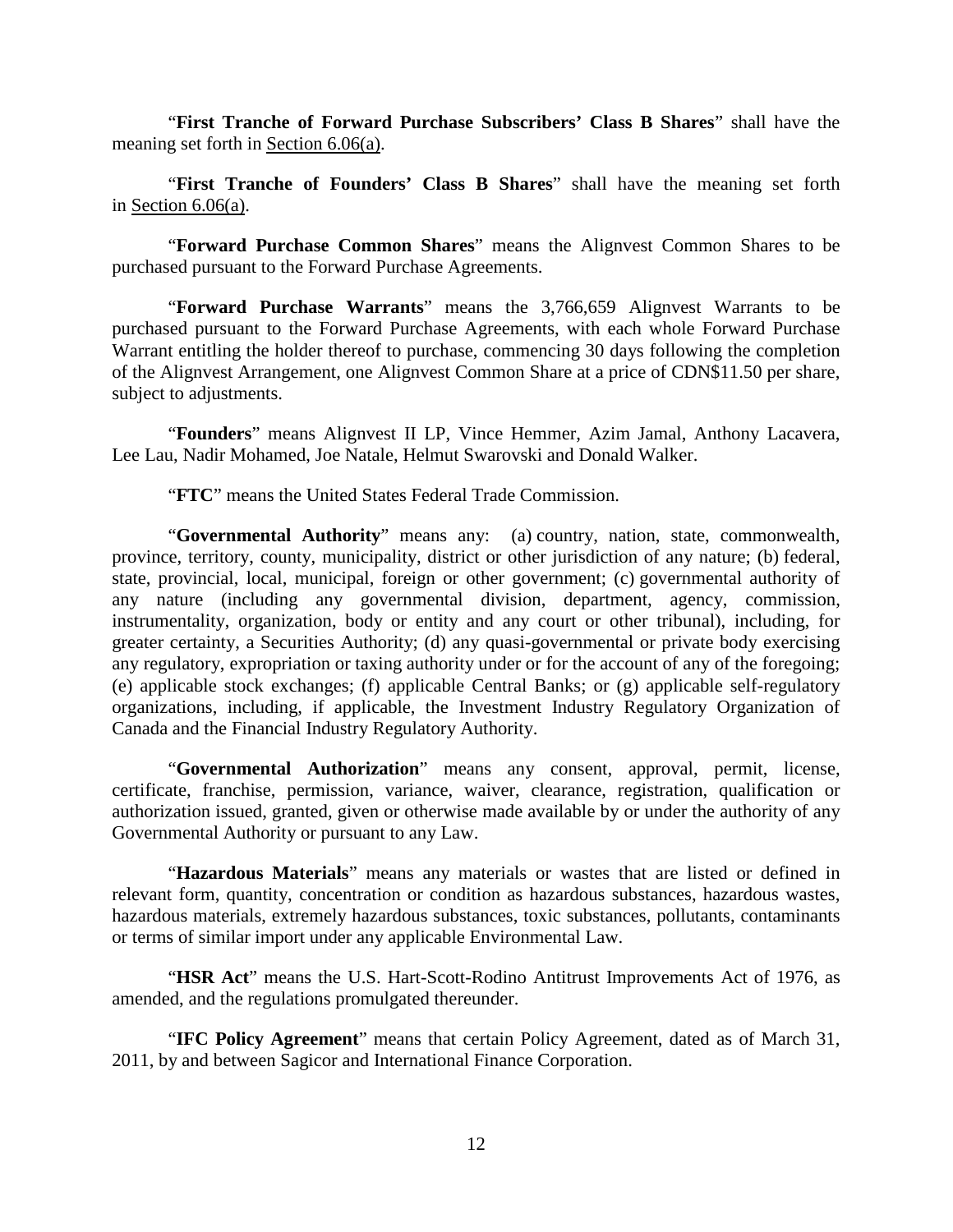"**IFRS**" means International Financial Reporting Standards (IFRS) promulgated by the International Accounting Standards Board (IASB), together with its pronouncements thereon from time to time, and applied on a consistent basis.

"**Insurance Contract**" means any insurance policy or contract, or any annuity contract or certificate, in each case, together with all policies, binders, slips, certificates, participation agreements, applications, supplements, endorsements, riders and ancillary agreements in connection therewith, issued, written or assumed by any of the Sagicor Insurance Entities.

"**Insurance Laws**" has the meaning set forth in [Section 3.12\(a\).](#page-50-1)

"**Intellectual Property**" has the meaning set forth in [Section 3.10\(](#page-48-3)a).

"**Interim Order**" means the interim order of the Ontario Court pursuant to Section 182(5) of the OBCA in a form acceptable to Alignvest and Sagicor, each acting reasonably, providing for, among other things, the calling and holding of the Alignvest Shareholder Meeting, as such order may be amended by the Ontario Court with the consent of each of Alignvest and Sagicor, each acting reasonably.

"**Interim Period**" has the meaning set forth in [Section 5.01\(a\).](#page-69-3)

"**Investment Assets**" has the meaning set forth in [Section 3.15\(a\).](#page-54-2)

"**Investment Guidelines**" has the meaning set forth in [Section 3.15\(a\).](#page-54-2)

"**Investment Management Agreement**" means an investment management agreement to be entered into between Alignvest Investment Management and Sagicor in a form acceptable to Alignvest and Sagicor, pursuant to which Alignvest Investment Management would provide certain investment management and/or advisory services to Sagicor or its Subsidiaries.

"**IPO Underwriters**" means Scotia Capital Inc., Citigroup Global Markets Canada Inc., BMO Nesbitt Burns Inc., TD Securities Inc., and UBS Securities Canada.

"**Jamaican Takeover Rules**" means Appendix 1 of the rules of the Jamaica Stock Exchange and the Securities (Take-overs and Mergers) Regulations, 1999 of the laws of Jamaica, as applicable.

"**Knowledge**" means with respect to Sagicor, the actual knowledge, after making reasonable inquiries regarding the relevant matter, of the individuals set forth in [Section 1.01\(](#page-6-1)c) of the Sagicor Disclosure Schedule, and with respect to Alignvest, the actual knowledge, after making reasonable inquiries regarding the relevant matter, of the individuals set forth in [Section](#page-6-1)  [1.01\(](#page-6-1)c) of the Alignvest Disclosure Schedule.

"**Law**" means any federal, state, local, municipal, provincial, foreign or other law, statute, constitution, principle of common law, resolution, ordinance, code, edict, consent order, consent decree, decree, Order, judgment, rule, regulation, ruling, directive, regulatory guidance, agreement or requirement issued, enacted, adopted, promulgated, implemented or otherwise put into effect by or with or under the authority of any Governmental Authority.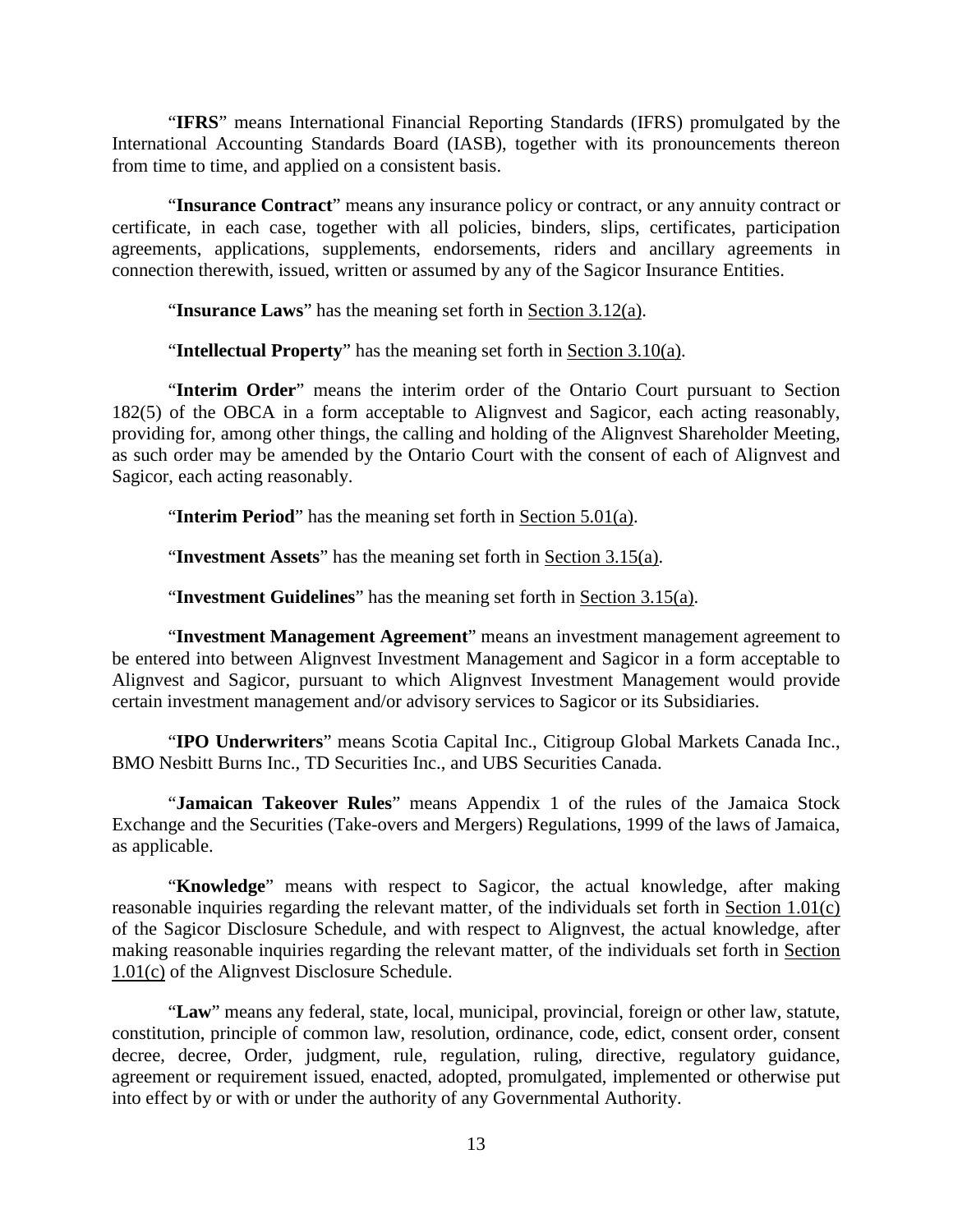"**Liens**" means any lien, pledge, hypothecation, charge, mortgage, security interest, claim, option, right of first refusal, preemptive right, or community property interest or any restriction (except those contained in the applicable articles) on the voting of any security or the transfer of any security or asset, but excluding Intellectual Property licenses.

"**Lock-up Agreements**" means the lock-up agreements entered into between Alignvest and each of Dodridge D. Miller, Ravi C. Rambarran, Anthony O. Chandler, Althea C. Hazzard, Ronald B. Blitstein, J. Andrew Gallagher, Bart F. Catmull, J. Edward Clarke, Keston D. Howell, Robert J. L. Trestrail and certain continuing directors dated on or around the Agreement Date pursuant to which such persons have agreed or will agree, subject to the consummation of the Sagicor Arrangement, to a lock up of the Alignvest Common Shares to be received by them under the Sagicor Arrangement, until the earliest of: (i) with respect to 50% of such Alignvest Common Shares held by such person immediately following the Effective Time, one year following the Closing Date, (ii) with respect to the remaining 50% of such Alignvest Common Shares held by such person immediately following the Effective Time, 24 months following the Closing Date, (iii) with respect to 100% of such Alignvest Common Shares held by such person immediately following the Effective Time, the date following the Closing Date on which Alignvest completes (or the Alignvest Shareholders complete, with respect to the Alignvest Common Shares) a liquidation, amalgamation, merger, scheme of arrangement, share exchange, take-over bid or other similar transaction that results in all of the holders of Alignvest Common Shares receiving in exchange for or having the right to exchange their shares of Alignvest for cash, securities or other property (including, for the avoidance of doubt, any take-over bid or similar transaction that is not supported by the Alignvest Board), and (iv) with respect to 100% of the Alignvest Common Shares held by such person immediately following the Effective Time, the date on which the closing share price of the Alignvest Common Shares equals or exceeds CDN\$12.00 per share (as adjusted for share splits, share capitalizations, reorganizations, Extraordinary Dividends, reorganizations and recapitalizations and the like) for any 20 trading days within a 30-trading day period at any time following the Closing Date.

"**LSE**" means the London Stock Exchange.

"**LTI**" means that certain executive long-term incentive plan of Sagicor, effective as of December 31, 2005.

"**Market Conduct Claims**" means any written notice of material non-compliance with applicable Law received from a Governmental Authority, any written notice of material noncompliance with applicable Law received from a customer, any Proceeding, or any other complaint to which meaningful consideration has been given by the general counsel or head of compliance of any of the Sagicor Insurance Entities or Sagicor Banking Entities, or any Proceeding in progress or, to the Knowledge of Sagicor, threatened against or relating to any of the Sagicor Insurance Entities and Sagicor Banking Entities that, with respect to any of the foregoing, relates in material part to: (a) the misrepresentation or failure of such Sagicor Insurance Entity or Sagicor Banking Entity to accurately describe the nature, provisions, financial elements or benefits of an Insurance Contract; or (b) the violation of applicable Law relating to the sale, marketing or servicing of an Insurance Contract.

"**Material Contract**" has the meaning set forth in [Section 3.11\(a\).](#page-49-1)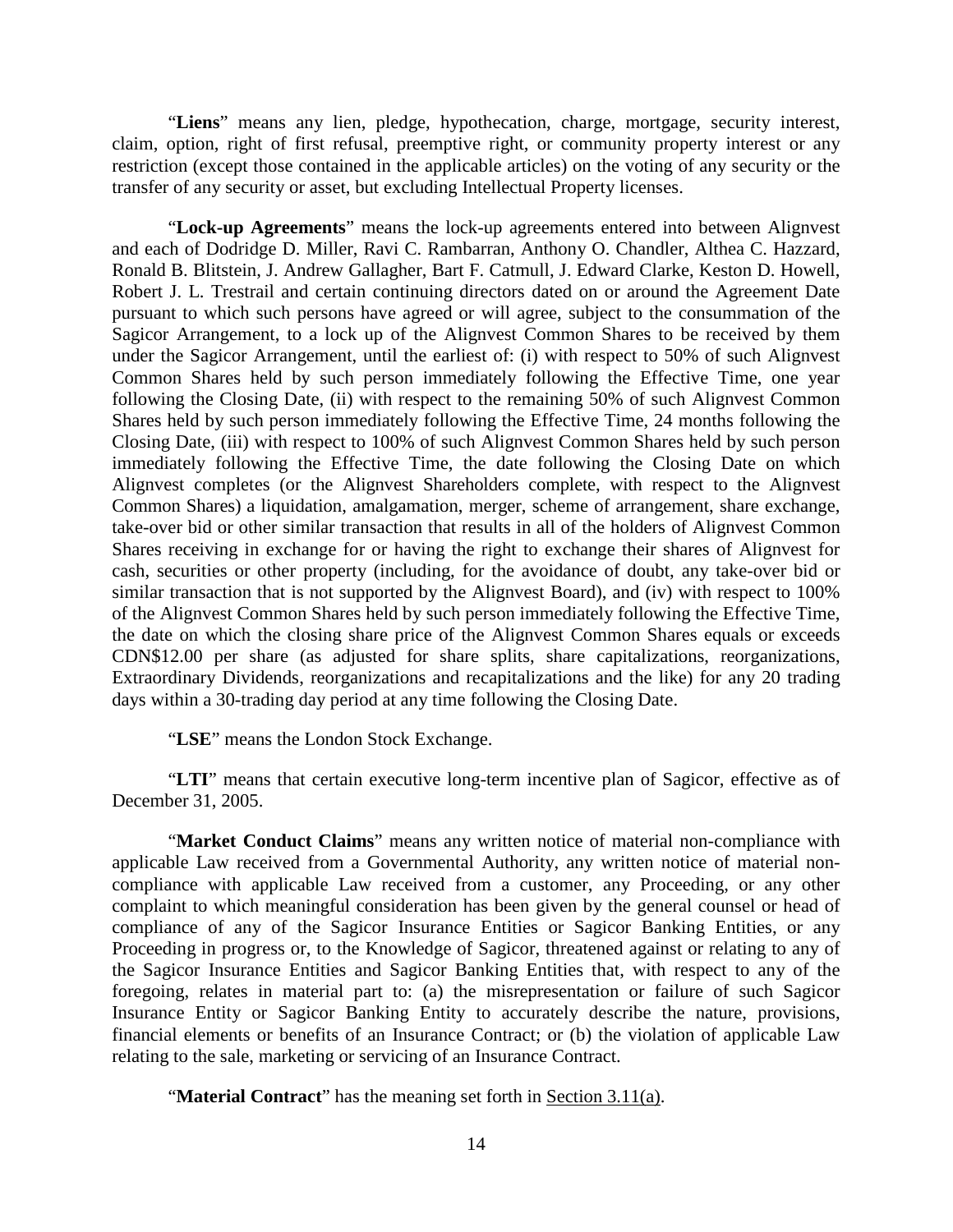"**Material Subsidiary**" has the meaning set forth in [Section 3.01\(b\).](#page-44-3)

"**Misrepresentation**" means an untrue statement of a material fact or an omission to state a material fact required or necessary to make the statements contained therein not misleading in light of the circumstances in which they are made.

"**Notice of Superior Sagicor Proposal**" has the meaning set forth in [Section 5.09\(a\)\(iii\).](#page-80-0)

"**OBCA**" means the *Business Corporations Act* (Ontario).

"**Ontario Court**" means the Ontario Superior Ontario Court of Justice (Commercial List) or other court as applicable.

"**Order**" means any order, writ, assessment, decision, injunction, decree, judgment, ruling, award, settlement or stipulation issued, promulgated or entered into by or with any Governmental Authority.

"**Ordinary Course**" means, with respect to an action taken by a Party, that such action (i) is consistent with the past practices of such Party and (ii) is taken in the ordinary course of the operations of the business of such Party (in the case of Sagicor, it being understood that the Sagicor Group is engaged in insurance and banking businesses in the ordinary course).

"**OSC**" means Ontario Securities Commission.

"**Other Share Consideration**" means the share consideration with an agreed value of US\$1.75 per Scheme Share made available to each Scheme Shareholder as at the Election Record Date and payable in the form of Alignvest Common Shares equal to the product of the Exchange Ratio multiplied by the number of Scheme Shares held by such Scheme Shareholder as at the Effective Time (other than the Scheme Shares held by such Scheme Shareholder being exchanged for Cash Consideration or First Share Consideration) in exchange for the transfer of each such Scheme Share to Alignvest at the Effective Time pursuant to the Scheme of Arrangement, rounded down for each applicable Scheme Shareholder to the next whole number of Alignvest Common Shares.

"**Outside Date**" has the meaning set forth in [Section 8.02\(b\)\(i\).](#page-94-3)

"**Outside Legal Counsel**" means outside legal advisers of international recognition, reputation and expertise in the areas of Bermuda Laws with significant experience advising board of directors on their fiduciary duties in connection with transactions of the type contemplated by this Agreement.

"**Owned Real Property**" has the meaning set forth in [Section 3.19.](#page-55-2)

"**Party**" has the meaning set forth in the Preamble.

"**PDF**" means portable document format.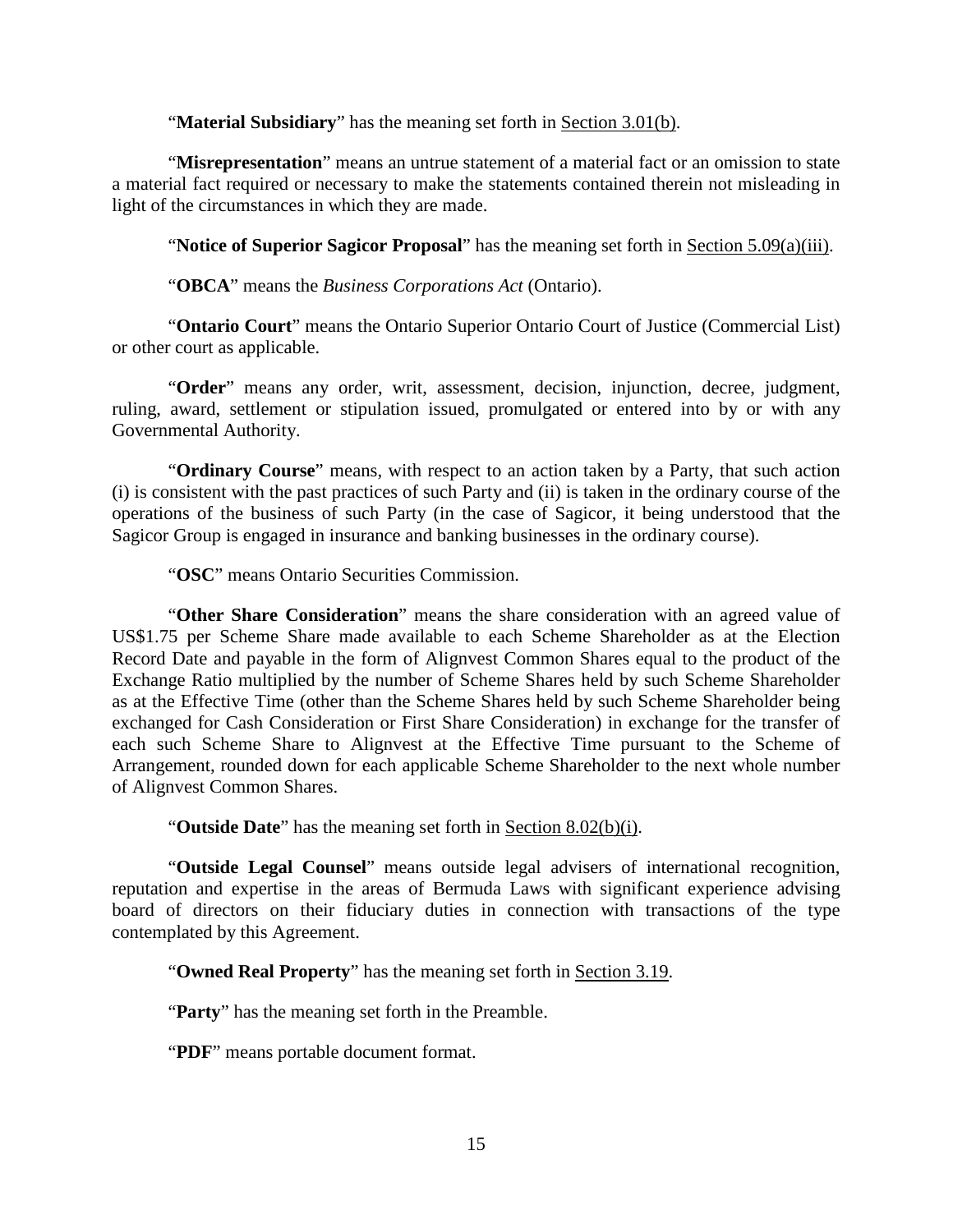"**Permitted Liens**" means: (a) mechanics', carriers', workmen's, warehousemen's or repairmen's Liens or other like Liens arising or incurred in the Ordinary Course; (b) Liens for Taxes, assessments and other governmental charges and levies that are not due and payable, that may thereafter be paid without interest or penalty, or, to the extent disclosed on [Section 1.01\(](#page-6-1)d) of the Sagicor Disclosure Schedule, that are being contested in good faith by appropriate Proceedings, in each case for which adequate reserves have been established in accordance with IFRS; (c) Liens (other than Liens securing indebtedness for borrowed money), defects or irregularities in title, easements, rights-of-way, covenants, restrictions and other similar matters that would not, individually or in the aggregate, reasonably be expected to materially impair the continued use and operation of the assets to which they relate; (d) zoning, building and other similar codes and regulations; (e) Liens arising from transfer restrictions under securities Laws or stock exchange rules or similar Laws of any jurisdiction; and (f) such other Liens or defects in title which would not, individually or in the aggregate, interfere materially with the ordinary conduct of the business of Sagicor and its Subsidiaries as currently conducted or materially detract from the use, occupancy, value or marketability of the property affected by such Lien.

"**Person**" means an individual, company (including not-for-profit company), corporation (including not-for-profit corporation), body corporate, general or limited partnership, limited liability partnership, limited liability company, unlimited liability corporation, joint venture, association, trust, estate, association, trustee, executor, administrator, legal representative, Governmental Authority, unincorporated organization or other entity of any kind or nature.

"**Plan of Arrangement**" means the plan of arrangement proposed under Section 182 of the OBCA, substantially in the form of Exhibit [A-](#page-104-0)1, subject to any amendments or variations to such plan made in accordance with the terms thereof or made at the direction of the Ontario Court with the prior written consent of Alignvest and Sagicor, each acting reasonably.

"**Proceeding**" means any action, suit, claim (or counterclaim), cause of action, charge, complaint, litigation, arbitration, mediation, grievance, proceeding (including any civil, criminal, administrative, investigative or appellate proceeding), hearing, audit, examination or investigation commenced, brought, conducted or heard by or before any court or other Governmental Authority or any arbitrator or arbitration or mediation panel, or any administrative or supervisory action taken by a Governmental Authority.

"**Producer**" means the agents, sub-agents, brokers, wholesale brokers, independent contractors, consultants, producers or other Persons who sell the Insurance Contracts.

"**Proposed Acquisition**" has the meaning set forth in [Section 6.10.](#page-88-3)

"**Prospectus**" means the non-offering preliminary prospectus and/or final prospectus of Alignvest, and any amendment thereto, as the context requires, containing disclosure regarding the completion of the Sagicor Arrangement and related matters, as Alignvest's Qualifying Acquisition.

"**Qualifying Acquisition**" has the meaning set forth in the Preamble.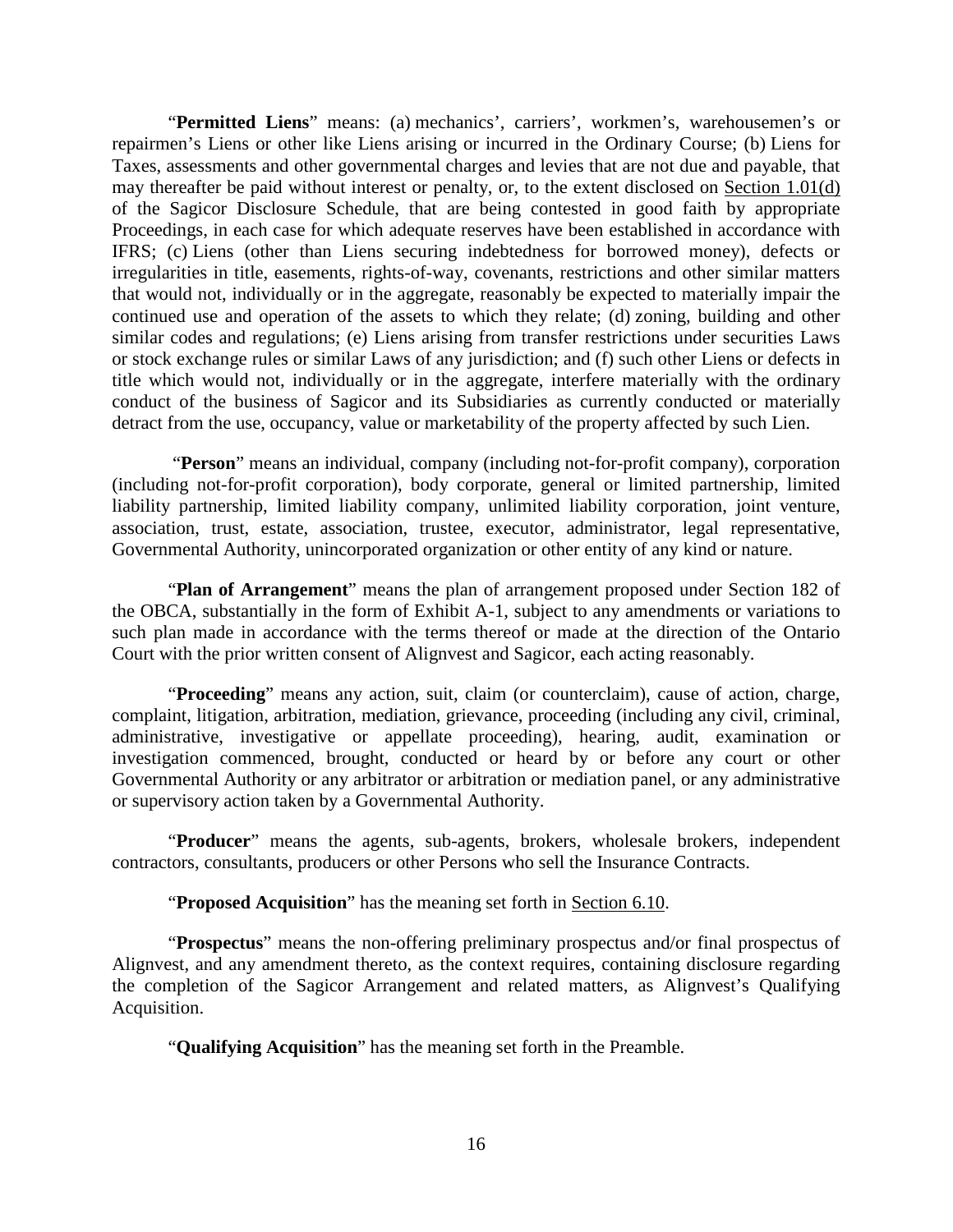"**Redemption Deadline**" means the date and time fixed by Alignvest on which holders of Alignvest Class A Shares must deposit their Alignvest Class A Shares for redemption by Alignvest in accordance with Alignvest's Constitutive Documents and this Agreement.

"**Redemption Replacement Amount**" means an amount equal to the number of Alignvest Class A Shares, if any, in respect of which redemption rights have been exercised and not withdrawn, multiplied by CDN\$10.

"**Reinsurance Contracts**" has the meaning set forth in [Section 3.14.](#page-53-0)

"**Release**" means any release, spill, emission, leaking, pumping, emitting, discharging, injecting, escaping, leaching, dumping, disposing or migrating into or through the environment.

"**Replacement Option**" shall have the meaning set forth in Section 2.14(b).

"**Reports of the Appointed Actuary**" means the report of any appointed actuary for any of the Sagicor Insurance Entities for each of the fiscal years ended December 31, 2017, December 31, 2016, and December 31, 2015.

"**Representative**" means, with respect to any Person, any Subsidiary of such Person and such Person's and each of its respective Subsidiaries' directors, officers, employees, investment bankers, financial advisors, attorneys, accountants or other advisors, agents or representatives.

"**Required Minimum Book Value Increase**" means US\$125 million, except that such amount shall be (a) increased by the amount of any additional share capital raised, and (b) reduced by the amount of any share capital reductions and/or by the aggregate amount payable on all then issued and outstanding Alignvest Common Shares of any Alignvest Extraordinary Dividends, in each case of clauses (a) and (b), after the Book Value Baseline Date.

"**Reserves**" means all reserves and other liabilities for claims, benefits, losses (including incurred but not reported losses and losses in the course of settlement), expenses and unearned premiums arising under or in connection with an Insurance Contract.

"**Restraints**" has the meaning set forth in [Section 7.01\(i\).](#page-89-1)

"**Sagicor**" has the meaning set forth in the Preamble.

"**Sagicor Arrangement**" means the scheme of arrangement under Section 99 of the Bermuda Act on the terms and subject to the conditions set forth in the Scheme of Arrangement, subject to any amendments or variations thereto made in accordance with the terms of this Agreement or made at the direction of the Bermuda Court in the Bermuda Court Order with the prior written consent of each of Alignvest and Sagicor, each acting reasonably.

"**Sagicor Arrangement-Related Matters**" has the meaning set forth in [Section 5.04.](#page-75-0)

"**Sagicor Banking Entities**" means all of the members of the Sagicor Group which conduct banking operations.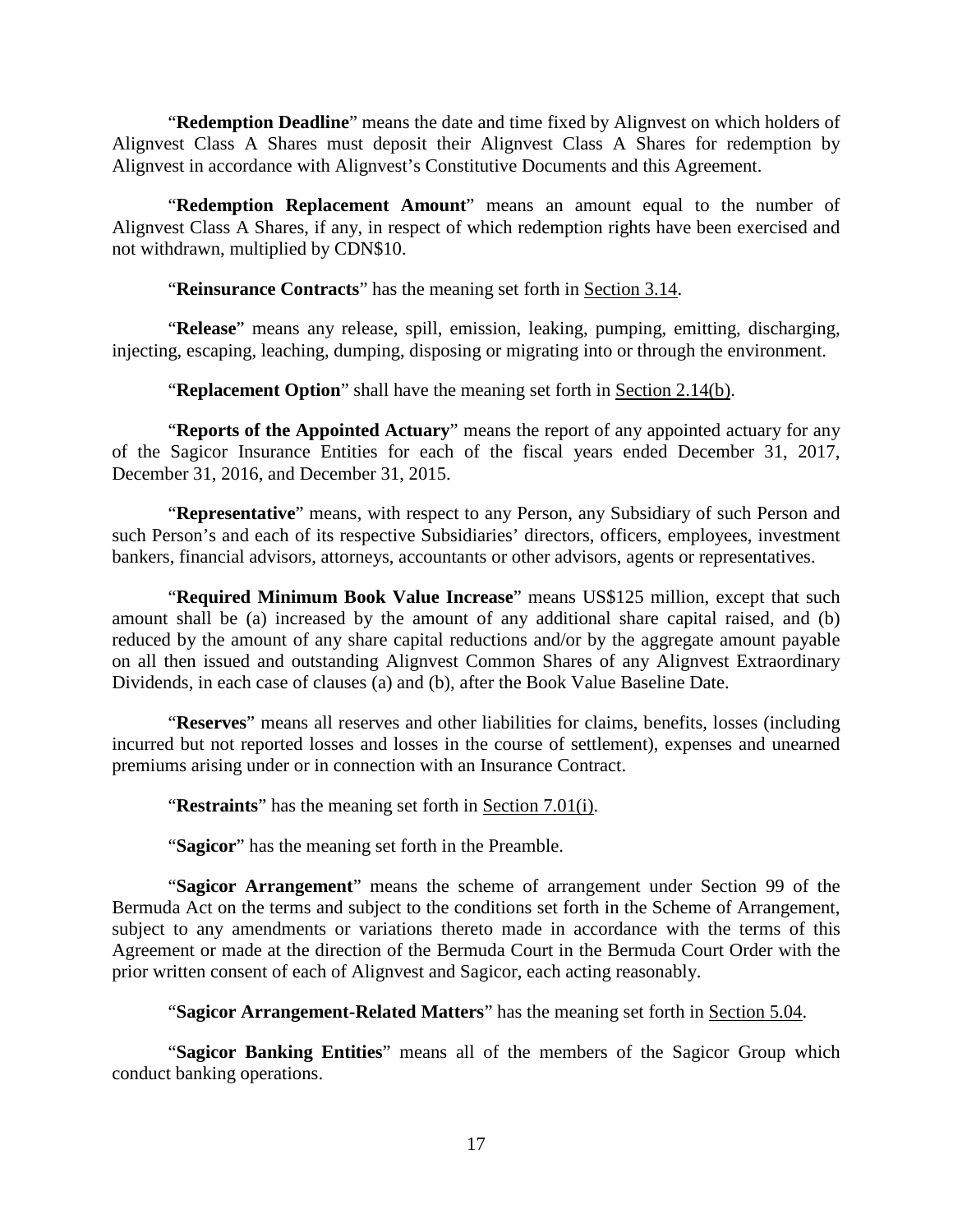"**Sagicor Balance Sheet**" has the meaning set forth in [Section 3.06\(d\).](#page-48-4)

"**Sagicor Balance Sheet Date**" means September 30, 2018.

"**Sagicor Benefit Plan**" has the meaning set forth in [Section 3.21\(b\).](#page-56-1)

"**Sagicor Board**" means the board of directors of Sagicor, as constituted, elected or appointed from time to time in accordance with the Sagicor Bye-Laws.

"**Sagicor Board Recommendation**" has the meaning set forth in [Section 2.09\(b\).](#page-35-2)

"**Sagicor Bye-laws**" means the bye-laws of Sagicor as may be amended and restated from time to time.

"**Sagicor Change in Recommendation**" has the meaning set forth in [Section 8.02\(d\).](#page-95-3)

"**Sagicor Circular**" means the notice of the Sagicor Meeting and accompanying explanatory statement pursuant to section 100 of the Bermuda Act, including all schedules, appendices and exhibits to, and information incorporated by reference in, such explanatory statement, to be sent to the Scheme Shareholders as of the Voting Record Date in connection with the Sagicor Meeting, as amended, supplemented or otherwise modified from time to time in accordance with the terms of this Agreement.

"**Sagicor Common Shares**" has the meaning set forth in [Section 3.03\(a\).](#page-44-4)

"**Sagicor Contract**" means any Contract: (a) to which Sagicor or any of its Subsidiaries is a party or (b) by which Sagicor or any of its Subsidiaries or any asset of any of Sagicor or its Subsidiaries is bound.

"**Sagicor Disclosure Schedule**" means the Sagicor disclosure schedule delivered by Sagicor to Alignvest on the Agreement Date.

"**Sagicor Equity Awards**" means restricted Sagicor Common Shares awards granted pursuant to the Sagicor Share Plans, options to acquire Sagicor Common Shares granted pursuant to the Sagicor Share Plans, other equity-related awards granted pursuant to the Sagicor Share Plans, and Sagicor Common Shares issued in trust pursuant to the Sagicor Share Plans.

"**Sagicor Filings**" means the filings made by Sagicor on or prior to September 30, 2018 in accordance with applicable Sagicor Securities Laws.

"**Sagicor Financial Statements**" means the audited consolidated financial statements of Sagicor as at and for the fiscal years ended December 31, 2017, December 31, 2016, and December 31, 2015 (including the notes thereto and the auditor's report thereon) and the unaudited consolidated interim financial statements of Sagicor as at and for the nine-month period ended September 30, 2018, and September 30, 2017.

"**Sagicor Group**" means Sagicor and each of its Subsidiaries.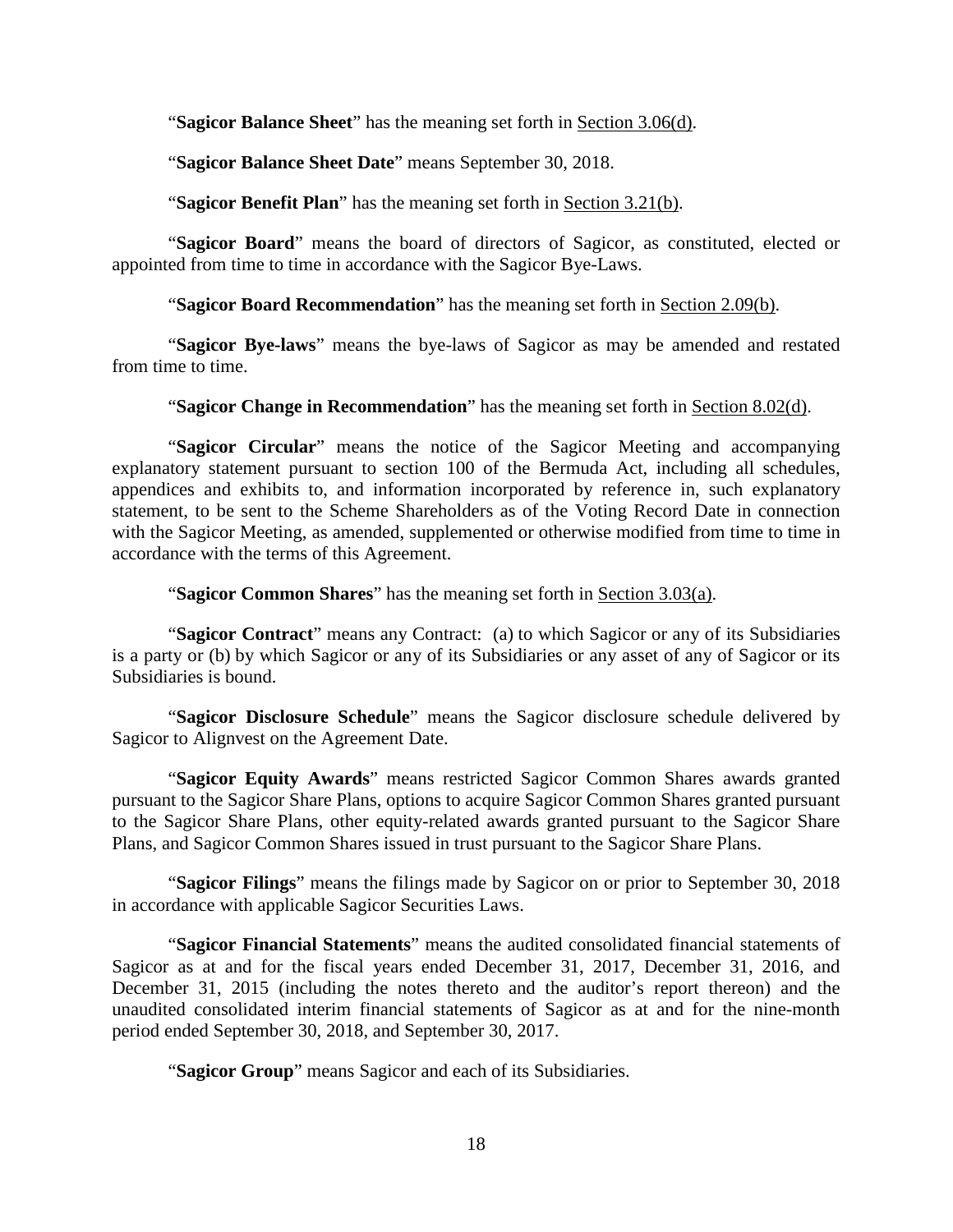"**Sagicor Insurance and Banking Approvals**" has the meaning set forth in [Section](#page-47-1)  [3.05\(b\).](#page-47-1)

"**Sagicor Insurance Entities**" has the meaning set forth in [Section 3.12\(a\).](#page-50-1)

"**Sagicor Jamaica**" means Sagicor Group Jamaica Limited.

"**Sagicor Lease**" means any lease, sublease, sub-sublease, license and other agreement under which Sagicor or any of its Subsidiaries leases, subleases, licenses, uses or occupies (in each case whether as landlord, tenant, sublandlord, subtenant or by other occupancy arrangement), or has the right to use or occupy, now or in the future, any real property.

"**Sagicor Material Adverse Effect**" means any Effect (other than, for greater certainty, an Alignvest Material Adverse Effect) that, individually or in the aggregate with all other Effects, has had or would reasonably be expected to have a material adverse effect on the business, financial condition or results of operations of Sagicor and its Subsidiaries, taken as a whole; provided, however, that no Effect relating to, arising out of or in connection with or resulting from any of the following shall be deemed to constitute or contribute to a Sagicor Material Adverse Effect: any Effect arising out of or resulting from (a) general economic, credit, capital or financial markets or political conditions in any part of the world, including with respect to interest rates or currency exchange rates, or general business, labor, tax or regulatory conditions, or any outbreak or escalation of hostilities, acts of war (whether or not declared), military actions or any act of sabotage or terrorism; (b) general changes or developments in the industries in which Sagicor or its Subsidiaries operate; (c) any hurricane, tornado, earthquake, changes in weather, health crisis, flood, natural disaster, act of God or other comparable events; (d) any change or proposed change in applicable Law or IFRS or interpretations or enforcement thereof or changes in the regulatory accounting requirements applicable to the industries in which Sagicor operates and which is announced, proposed, approved, implemented or enacted on or after the Agreement Date; (e) a change in the market price or trading volume of the Sagicor Senior Notes, Sagicor Common Shares or other Sagicor Securities, or in the credit rating of Sagicor or any of its Subsidiaries or their respective securities (it being understood that the causes underlying such change in market price or credit rating may be taken into account in determining whether a Sagicor Material Adverse Effect has occurred); (f) any failure by Sagicor and its Subsidiaries to meet internal, published or other budgets, projections, estimates, predictions or forecasts for any period (it being understood that the causes underlying such failure may be taken into account in determining whether a Sagicor Material Adverse Effect has occurred); (g) any action taken or omission by Sagicor or its Subsidiaries at Alignvest's or its Affiliates' or their respective Representatives' written request or any action expressly required by the terms of this Agreement, or the failure to take any action expressly prohibited by, the terms of this Agreement if not consented to by Alignvest in writing after being requested; (h) the execution and delivery of this Agreement or the consummation of the transactions contemplated hereby or by the Scheme of Arrangement (other than for purposes of [Section 3.05\(a\)\)](#page-46-3), or the public announcement or pendency thereof, including, in each case, the identity of Alignvest, any circumstances related to Alignvest or any Alignvest Related Party or any breach by Alignvest of any of the terms hereof; or (i) the expiration or termination of any Contract in the Ordinary Course at the expiration or termination thereof in accordance with its terms; provided that in the cases of clauses (a), (b) or (d), such Effect may be taken into account if and to the extent that it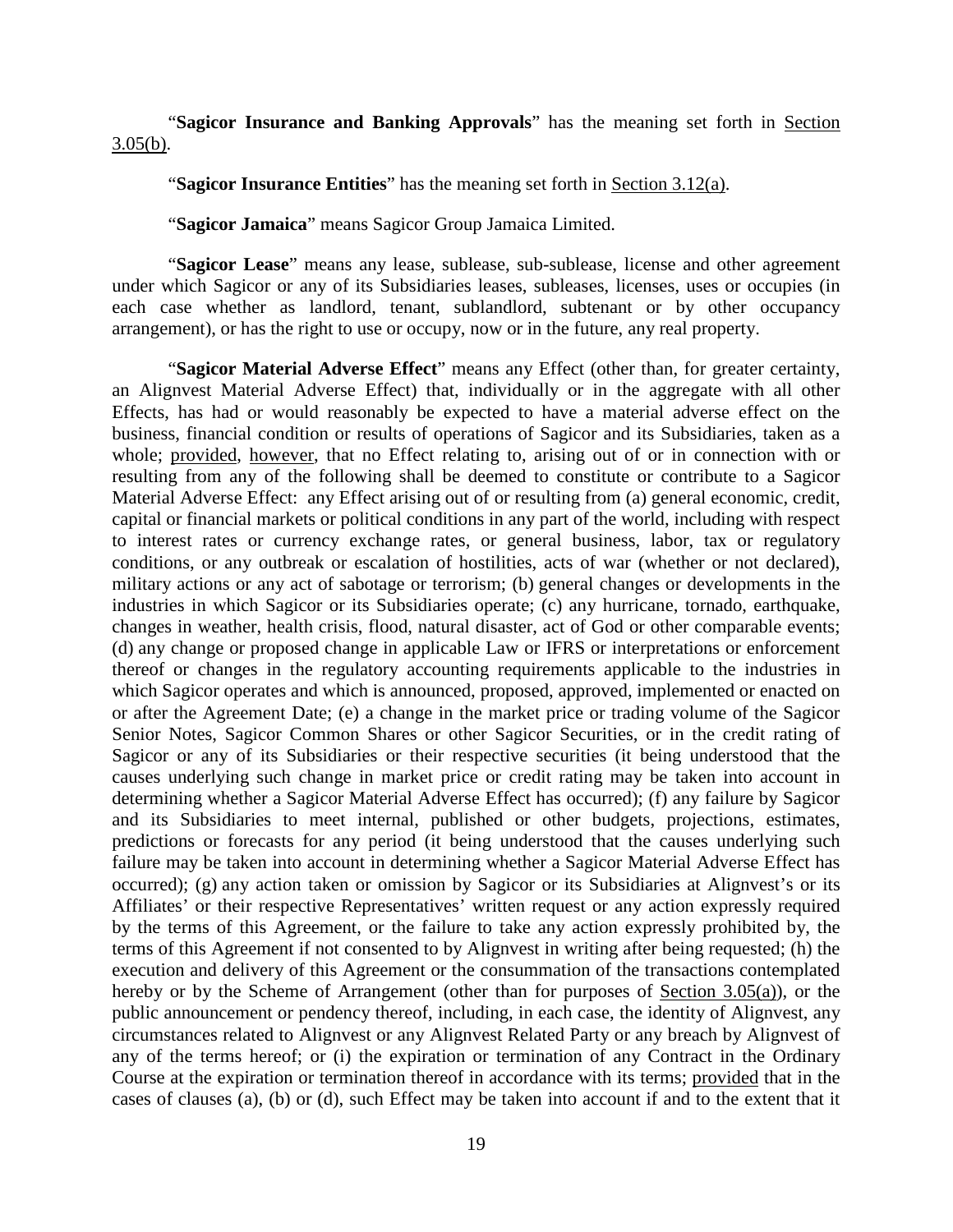materially and disproportionately affects Sagicor and its Subsidiaries, taken as a whole, as compared with other participants in the industries in which Sagicor and its Subsidiaries operate (in which case the incremental materially disproportionate impact or impacts may be taken into account in determining whether there has been, or is reasonably expected to be, a Sagicor Material Adverse Effect).

"**Sagicor Meeting**" means the meeting of the Scheme Shareholders to be convened at the direction of the Bermuda Court for the purposes of considering and, if thought fit, approving the Scheme of Arrangement and other mutually agreed matters.

"**Sagicor Preference Shares**" has the meaning set forth in [Section 3.03\(a\).](#page-44-4)

"**Sagicor Related Party**" means the respective current officers, directors, partners, shareholders or Affiliates of each of Sagicor and any of its Subsidiaries.

"**Sagicor Resolution**" means the resolutions of the Scheme Shareholders approving the Sagicor Arrangement to be considered at the Sagicor Meeting.

"**Sagicor Retained Firms**" has the meaning set forth in [Section 5.04.](#page-75-0)

"**Sagicor Returns**" has the meaning set forth in [Section 3.22\(a\).](#page-57-3)

"**Sagicor Securities**" has the meaning set forth in [Section 3.03\(d\).](#page-45-0)

"**Sagicor Securities Laws**" means all the securities laws of each of Barbados, Trinidad and Tobago, and the United Kingdom, and the rules, regulations and policies of the Stock Exchanges.

"**Sagicor Senior Notes**" means the 8.875% senior notes of Sagicor Finance (2015) Limited, an exempted company incorporated with limited liability under the laws of the Cayman Islands, due 2022.

"**Sagicor Senior Notes Indenture**" means that certain Indenture, dated as of August 11, 2015, by and among Sagicor Finance (2015) Limited, Sagicor and Deutsche Bank Trust Company Americas.

"**Sagicor Shareholder Approval**" means the affirmative vote of a majority in number of Scheme Shareholders present and voting in person or by proxy at the Sagicor Meeting representing at least three-fourths of the Sagicor Common Shares held by the Sagicor Shareholders present and voting in person or by proxy at the Sagicor Meeting.

"**Sagicor Shareholders**" means the holders of Sagicor Common Shares from time to time and registered as such in the register of members of Sagicor.

"**Sagicor Shares**" has the meaning set forth in [Section 3.03\(a\).](#page-44-4)

"**Sagicor Statements**" has the meaning set forth in [Section 3.12\(a\).](#page-50-1)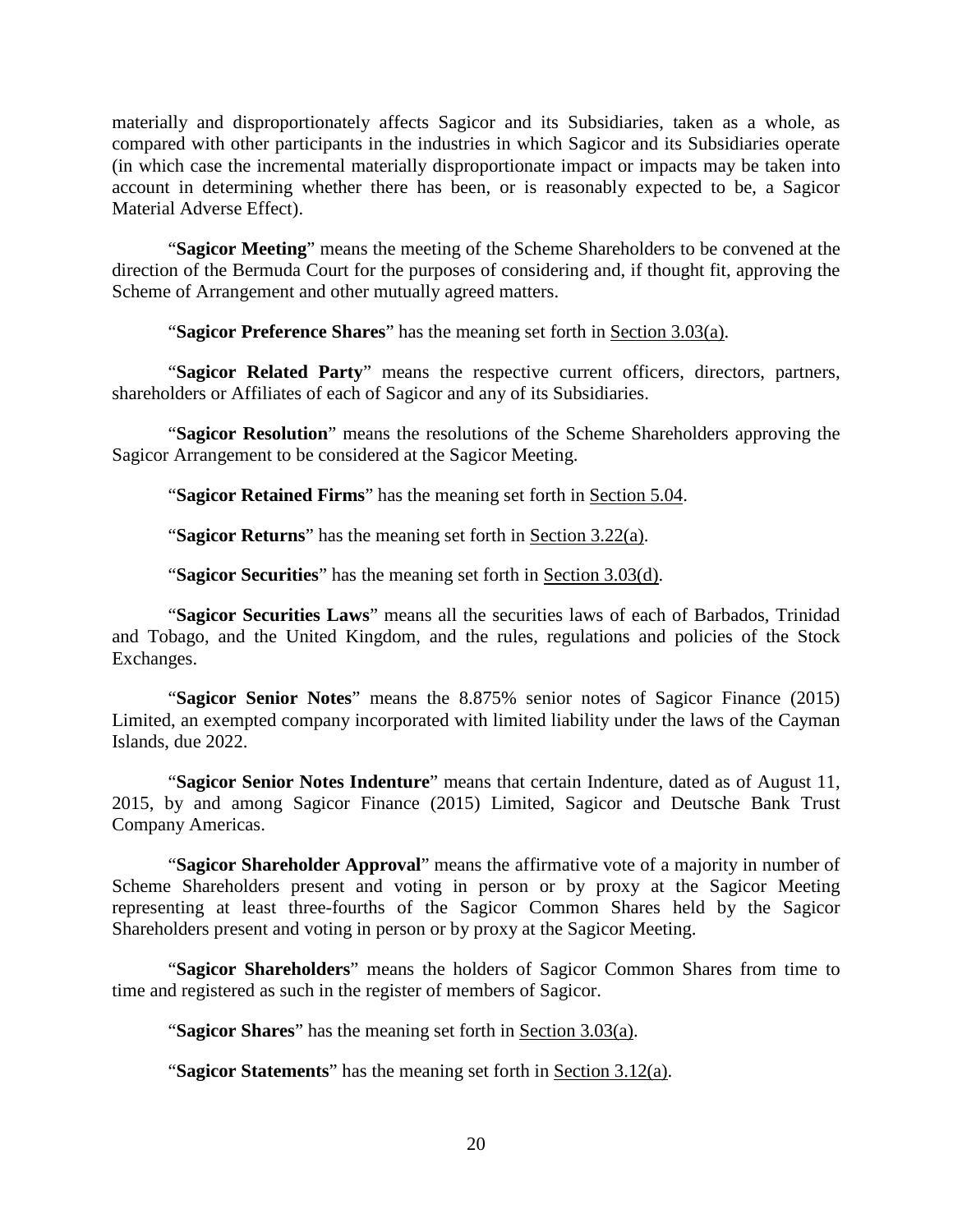"**Sagicor Share Plans**" means the LTI and the ESOP.

"**Sanctioned Country**" has the meaning set forth in [Section 3.29.](#page-59-1)

"**Sanctions**" has the meaning set forth in [Section 3.29.](#page-59-1)

"**Scheme Consideration**" means the consideration to be provided to Scheme Shareholders as at the Effective Time in exchange for the transfer of the Scheme Shares at the Effective Time to Alignvest in accordance with the Scheme of Arrangement, comprising (a) for eligible Persons, the option of the Cash Consideration, the First Share Consideration or a combination of both, for up to the Specified Number of Scheme Shares held at the Effective Time by each eligible Scheme Shareholder; and (b) in all other cases, the Other Share Consideration.

"**Scheme of Arrangement**" means the scheme of arrangement document, substantially in the form of Exhibit [A-2,](#page-117-0) subject to any amendments or variations to such document as agreed by Alignvest and Sagicor or made in accordance with the terms thereof or at the direction of the Bermuda Court in the Bermuda Court Order with the prior written consent of each of Alignvest and Sagicor, each acting reasonably.

"**Scheme Shareholders**" means holders of Scheme Shares and registered as such in the register of members of Sagicor as at the applicable time.

"**Scheme Shares**" means the Sagicor Common Shares in issue as at the applicable time.

"**Scotia Agreements**" means (i) the share purchase agreement, dated as of the Agreement Date, among The Bank of Nova Scotia Jamaica Limited, Alignvest and Sagicor, and (ii) the share purchase agreement, dated as of the Agreement Date, among Scotiabank Trinidad and Tobago Limited, Alignvest and Sagicor.

"**Scotia Jamaica**" means Scotia Jamaica Life Insurance Company Limited.

"**Scotia Trinidad**" means ScotiaLife Trinidad and Tobago Limited.

"**Second Tranche of Forward Purchase Subscribers' Class B Shares**" shall have the meaning set forth in Section 6.06(b).

"**Second Tranche of Founders' Class B Shares**" shall have the meaning set forth in Section 6.06(b).

"**Securities Authority**" means the Governmental Authority having jurisdiction to enforce Alignvest Securities Laws or Sagicor Securities Laws, as applicable.

"**SEDAR**" means the document filing and retrieval system administered by the Canadian Securities Administrators.

"**Share Consideration**" means the First Share Consideration and the Other Share Consideration in accordance with the Scheme of Arrangement.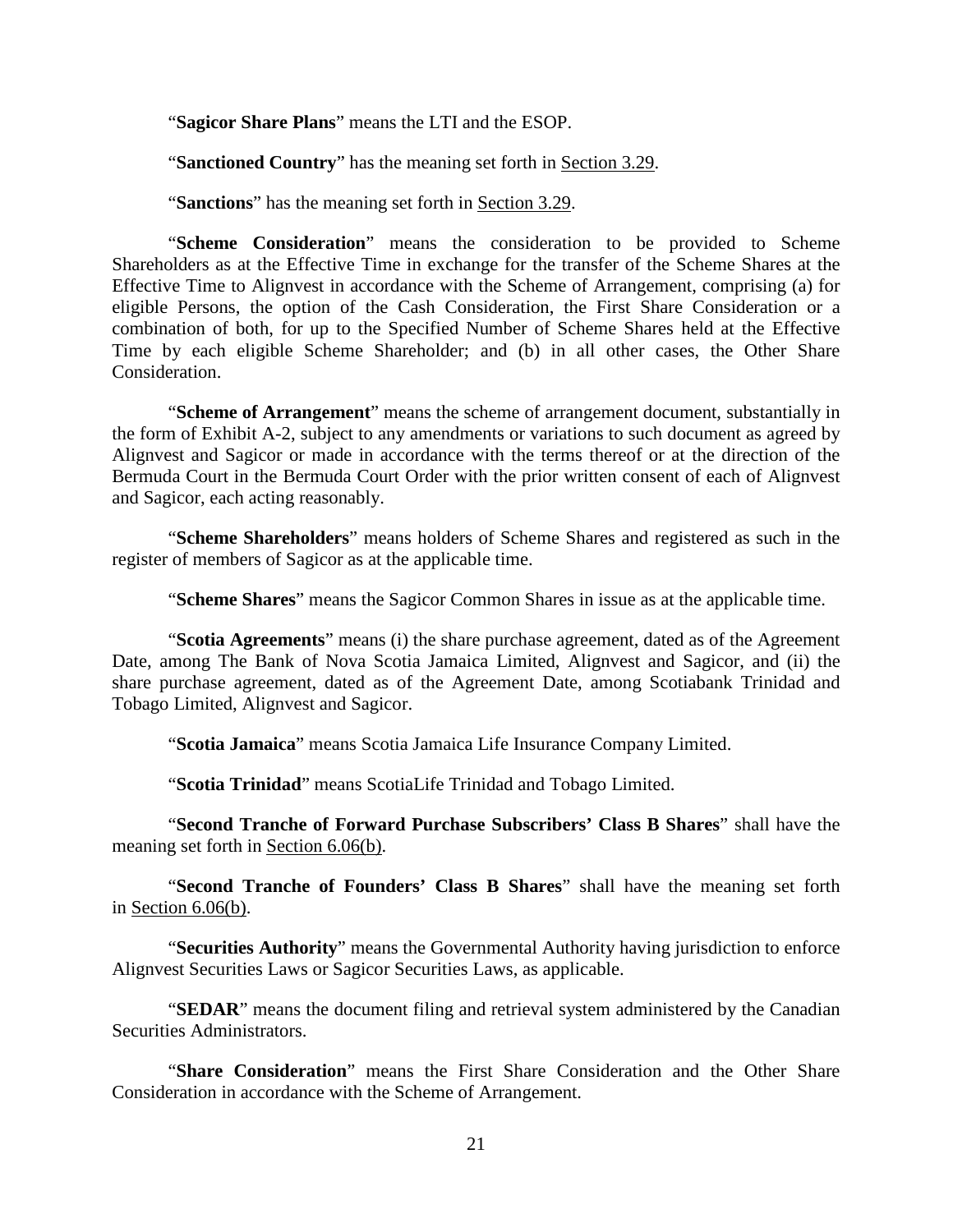"**Share Qualifying Scheme Shareholder**" means a Scheme Shareholder as at the Effective Time: (a) who or which is eligible to and has validly elected to receive the First Share Consideration, such election received by Sagicor on or prior to the Election Deadline at the address set out in the Consideration Election Form; and (b) in all other cases, who or which is entitled to receive the Other Share Consideration.

"**Shortfall Shares**" has the meaning set forth in [Section 6.06\(c\).](#page-86-0)

"**SPACs**" has the meaning set forth in the Recitals.

"**Specified Number**" means 10,000 Scheme Shares.

"**Stock Exchanges**" means the BSE, the LSE, and the TSE.

A "**Subsidiary**" of any Person means another Person, (a) an amount of the voting securities, other voting rights or voting partnership interests of which is sufficient to elect at least a majority of its board of directors or other governing body (or, if there are no such voting interests, more than 50% of the Equity Interests of which) is owned directly or indirectly by such first Person or (b) which is otherwise controlled directly or indirectly by such first Person. For greater certainty, Sagicor Jamaica is a Subsidiary of Sagicor.

"**Superior Sagicor Proposal**" means an unsolicited bona fide written Acquisition Proposal for Sagicor from a Person who is an arm's length third party to acquire not less than all of the Sagicor Shares or all or substantially all of the assets of Sagicor on a consolidated basis that: (a) complies with Sagicor Securities Laws and did not result from or involve a breach of [Section 5.06;](#page-76-0) (b) is reasonably capable of being completed on a similar timeframe as the transactions contemplated by this Agreement, taking into account all financial, legal, regulatory and other aspects of such proposal (including its effect on Sagicor stakeholders) and the Person making such proposal; (c) if some or all of the consideration payable for the Sagicor Shares pursuant to such Acquisition Proposal is comprised of equity interests of the Person making such proposal, such equity interests are publicly traded on the Toronto Stock Exchange, New York Stock Exchange or Nasdaq Stock Market (or any of their successors); and (d) in respect of which the Sagicor Board has determined in its good faith judgment, after consultation with its financial advisor and Outside Legal Counsel, and after taking into account all relevant legal, regulatory, financial, economic and other aspects of such proposal (including the conditionality of such proposal, the ability of the Person(s) making such proposal to obtain all relevant approvals and otherwise to satisfy all relevant conditions to the consummation of the transaction contemplated by such proposal and any financing arrangements required to facilitate the consummation of such transaction), if consummated in accordance with its terms but without assuming away the risk of non-completion, is more favorable, from a financial point of view, to the Sagicor Shareholders than the Sagicor Arrangement (including any amendments to the terms and conditions of the Sagicor Arrangement proposed by Alignvest pursuant to [Section](#page-80-0)   $5.09(a)(iii)$ ).

"**Tax**" or "**Taxes**" means all: (a) taxes, charges, withholdings, fees, levies, imposts, duties and governmental fees or other like assessments or charges of any kind whatsoever in the nature of taxes imposed by any U.S. or non-U.S. federal, state, provincial, local or foreign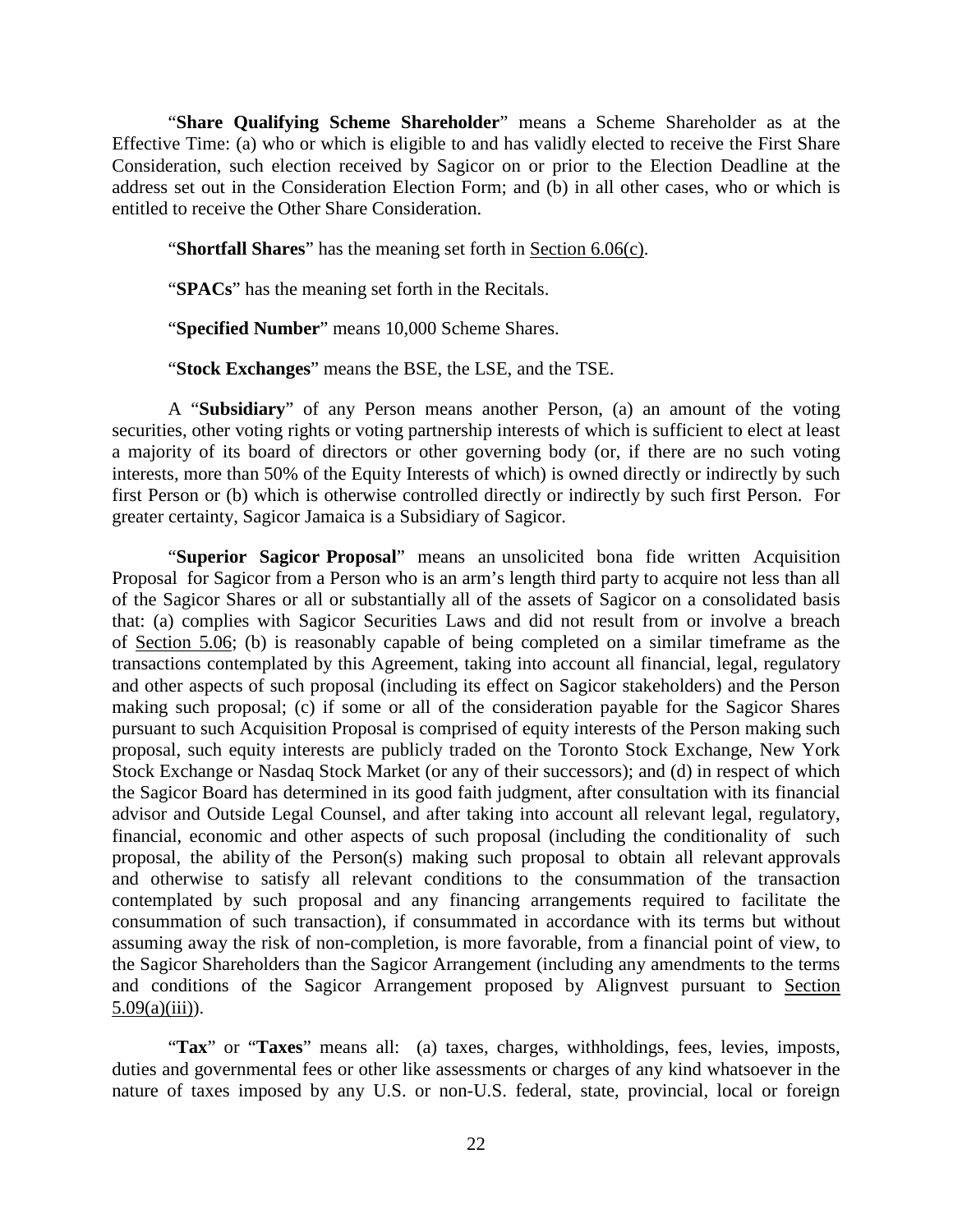Governmental Authority responsible for the administration of Taxes (including those related to income, net income, gross income, receipts, capital, windfall profit, severance, property (real and personal), production, sales, goods and services, use, business and occupation, license, excise, registration, franchise, employment, payroll (including social security contributions), deductions at source, withholding, alternative or add-on minimum, intangibles, ad valorem, transfer, gains, stamp, customs, duties, estimated, transaction, title, capital, paid-up capital, profits, premium, value added, recording, inventory and merchandise, business privilege, federal highway use, commercial rent or environmental tax); (b) interest, penalties, fines, additions to tax or additional amounts imposed by any Governmental Authority (i) in connection with any item described in clause (a) or (ii) as a result of the failure to timely and accurately file any Tax Return; and (c) liabilities of any other Person for any items described in clause (a) and/or (b) payable by reason of transferee or successor liability or under Treasury Regulation Section 1.1502-6 (or any analogous provision of U.S. or non-U.S. federal, state, provincial, local or foreign Law).

"**Tax Return**" means any return (including any information return), report, statement, declaration, estimate, schedule, notice, notification, form, election, certificate or other document or information required to be filed with or submitted to any Governmental Authority responsible for the administration of Taxes, including any amendment thereto.

"**Termination Fee**" means US\$16 million.

"**Termination Fee Event**" means the occurrence of both of the following events: (a) the termination of this Agreement pursuant to (i) [Section 8.02\(b\)\(i\)](#page-94-3) (but only if the condition in Section 7.01(a) has been satisfied and the condition in Section 7.01(b) has not been satisfied, in each case, as of the Outside Date, as extended), (ii) [Section 8.02\(c\)](#page-94-4) or [Section 8.02\(e\)](#page-95-4) or (iii) [Section 8.02\(d\),](#page-95-3) except, in the case of (i) and (iii), where the failure of such condition to be satisfied or the Sagicor Change in Recommendation, as applicable, is caused or materially contributed to by a breach of any representations or warranties by Alignvest or a failure by Alignvest to perform any of its obligations under this Agreement, a breach by Alignvest of the condition in [Section 7.03\(a\)](#page-92-2) or [Section 7.03\(b\),](#page-92-3) or the occurrence of an Alignvest Material Adverse Effect, and (b) within 12 months following the date of such termination, (i) an Acquisition Proposal is consummated by Sagicor, or (ii) Sagicor or one or more of its Subsidiaries, directly or indirectly, in one or more transactions, enters into a contract in respect of an Acquisition Proposal and such Acquisition Proposal is later consummated (whether or not within 12 months after such termination).

"**TSE**" means the Trinidad and Tobago Stock Exchange.

"**TSX**" means The Toronto Stock Exchange.

"**U.S. Securities Act**" means the U.S. Securities Act of 1933, as amended, and the rules and regulations promulgated thereunder.

"**Voting Record Date**" means the date designated as the record date for determining the Sagicor Shareholders entitled to receive notice of and vote at the Sagicor Meeting as set out in the Sagicor Circular or in any notice to the Sagicor Shareholders after the date of the Sagicor Circular.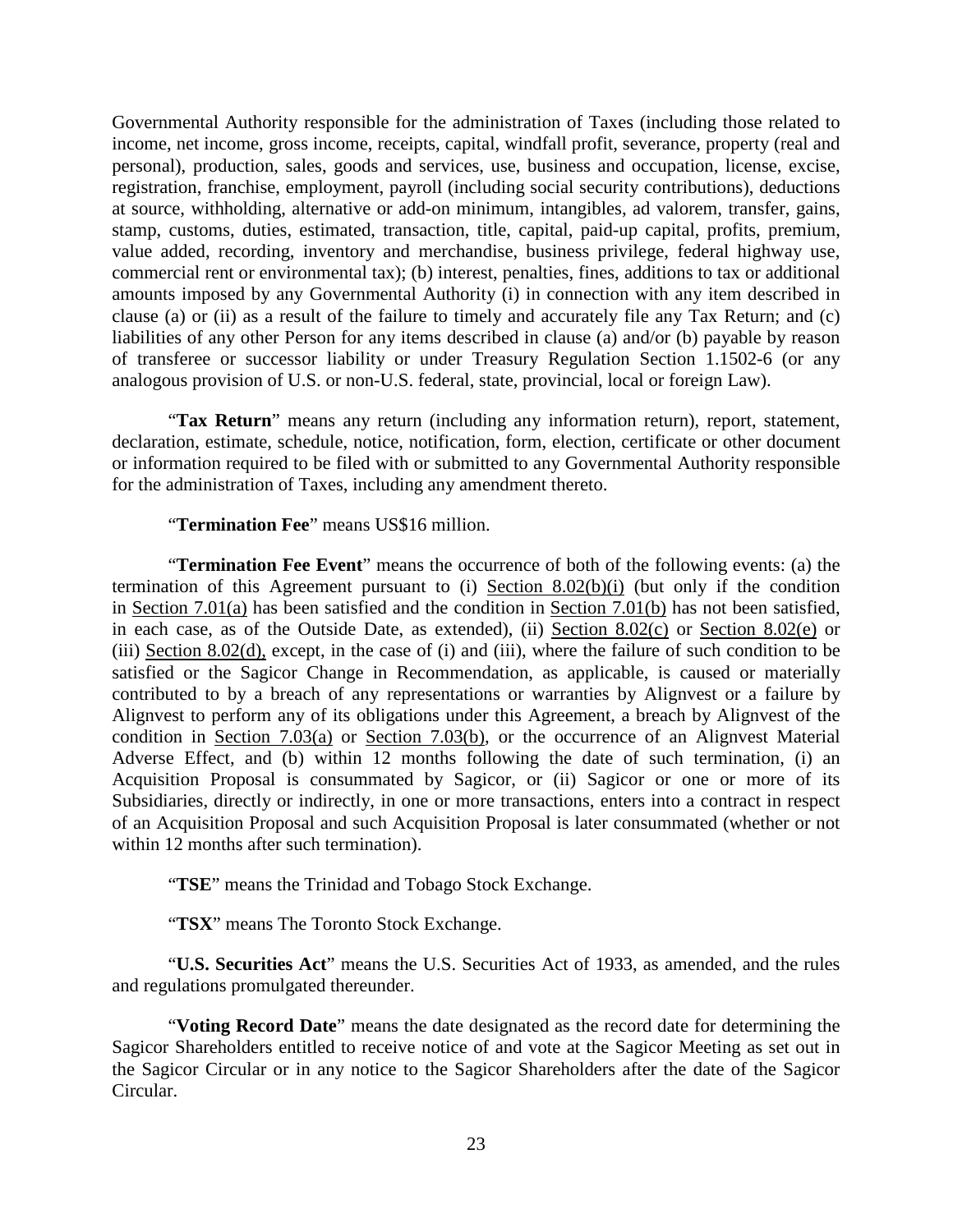"**Warrant Amendment Resolution**" means the resolution of the Alignvest Warrantholders to amend the cashless exercise feature of the Alignvest Warrants.

**Section 1.02** Interpretation.

<span id="page-28-0"></span>(a) When a reference is made in this Agreement to an Article, Section or Exhibit, such reference shall be to an Article or Section of, or an Exhibit to, this Agreement unless otherwise indicated.

(b) The table of contents, headings and index of defined terms contained in this Agreement are for reference purposes only and shall not affect in any way the meaning or interpretation of this Agreement.

(c) Whenever the words "include," "includes" or "including" are used in this Agreement, they shall be deemed to be followed by the words "without limitation." The word "or" shall not be exclusive. The word "will" shall be construed to have the same meaning and effect of the word "shall." The words "hereof," "herein" and "hereunder" and words of similar import when used in this Agreement shall refer to this Agreement as a whole and not to any particular provision of this Agreement. The word "extent" in the phrase "to the extent" shall mean the degree to which a subject or other thing extends, and such phrase shall not mean simply "if." The word "or" when used in this Agreement is not exclusive.

(d) The Parties have participated jointly in negotiating and drafting this Agreement. In the event that an ambiguity or a question of intent or interpretation arises, this Agreement shall be construed without regard to any presumption or rule requiring construction or interpretation against the Party drafting or causing any instrument to be drafted.

(e) References to a Person are also to its successors and permitted assigns. All terms defined in this Agreement shall have the defined meanings when used in any certificate or other document made or delivered pursuant hereto unless otherwise defined therein.

(f) The definitions contained in this Agreement are applicable to the singular as well as the plural forms of such terms and to the masculine as well as to the feminine and neuter genders of such term.

(g) Any agreement, instrument or statute defined or referred to herein or in any agreement or instrument that is referred to herein means such agreement, instrument or statute as from time to time amended, modified or supplemented, including (in the case of agreements or instruments) by waiver or consent and (in the case of statutes) by succession of comparable successor statutes and references to all attachments thereto and instruments incorporated therein.

(h) The Exhibits to this Agreement and the Disclosure Schedules are hereby incorporated and made a part hereof and are an integral part of this Agreement. Each of Sagicor and Alignvest may, at its option, include in the Sagicor Disclosure Schedule or the Alignvest Disclosure Schedule, respectively, items that are not material in order to avoid any misunderstanding, and such inclusion, or any references to dollar amounts herein or in the Disclosure Schedules, shall not be deemed to be an acknowledgement or representation that such items are material, to establish any standard of materiality or to define further the meaning of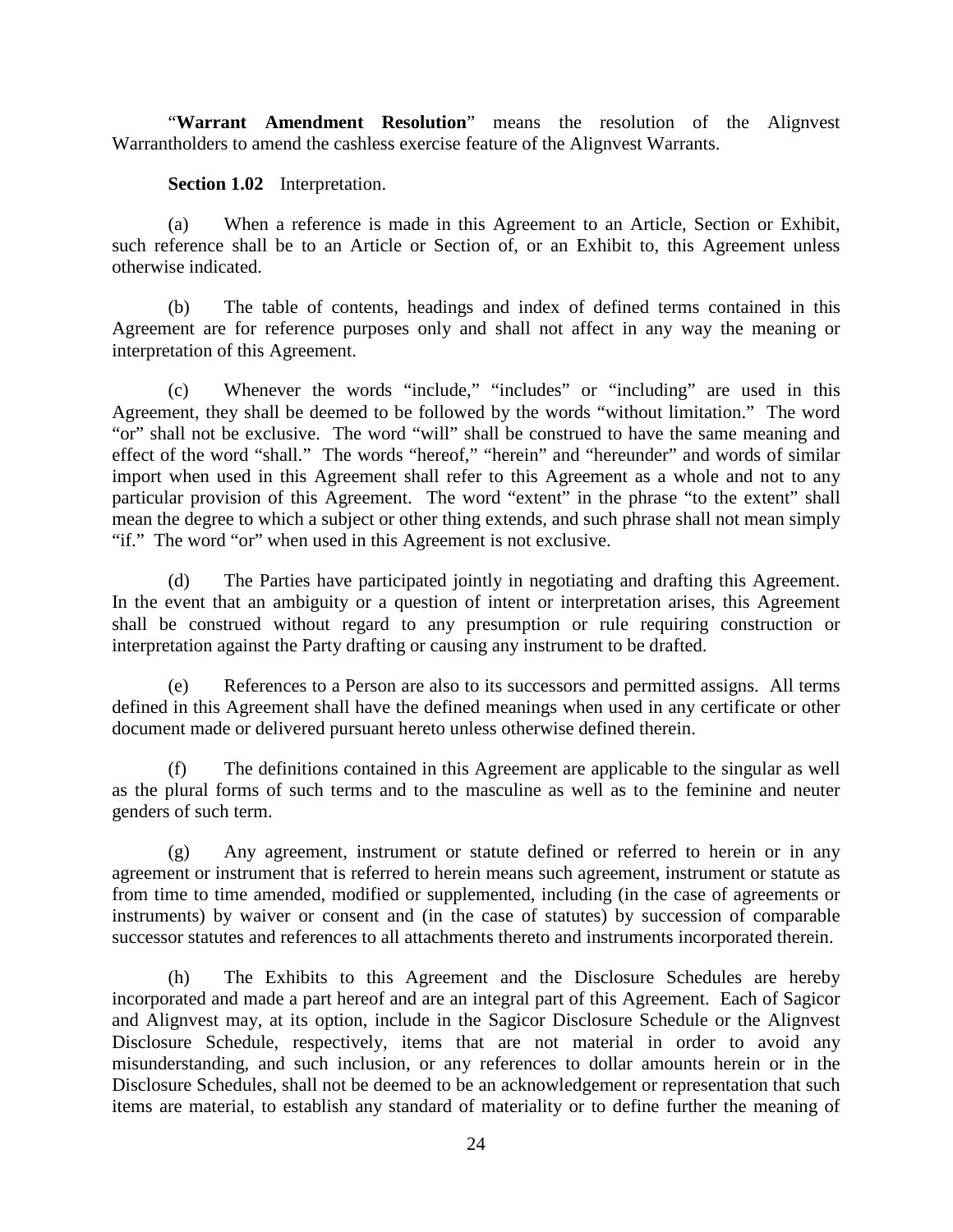such terms for purposes of this Agreement or otherwise. Any matter set forth in any section of the Disclosure Schedules shall be deemed to be referred to and incorporated in any section to which it is specifically referenced or cross-referenced and also in all other sections of such Disclosure Schedule to which such matter's application or relevance is reasonably apparent. Any capitalized term used in any Exhibit or any Disclosure Schedule but not otherwise defined therein shall have the meaning given to such term herein.

(i) Where used with respect to information, the phrases "delivered" or "made available" shall mean that the information referred to has been physically or electronically delivered to the relevant Parties or their respective Representatives and, in the case of being "made available" to Alignvest, material that has been posted in the electronic data room maintained by or on behalf of the Sagicor Group or its Representatives in connection with the transactions contemplated by this Agreement.

(j) A period of time is to be computed as beginning on the day following the event that began the period and ending at 11:59 p.m. (Toronto time) on the last day of the period, if the last day of the period is a Business Day, or at 11:59 p.m. (Toronto time) on the next Business Day if the last day of the period is not a Business Day.

# **ARTICLE II**

## **ARRANGEMENTS**

<span id="page-29-0"></span>**Section 2.01** Arrangements. The Parties agree that:

<span id="page-29-1"></span>(a) subject to approval by the Alignvest Shareholders of the Alignvest Arrangement Resolution and the Alignvest Continuance Resolution, the Alignvest Arrangement will be implemented in accordance with and subject to the terms and conditions of this Agreement and the Plan of Arrangement;

(b) subject to obtaining the Sagicor Shareholder Approval, the Sagicor Arrangement will be implemented immediately following the implementation of the Alignvest Arrangement in accordance with and subject to the terms and conditions of this Agreement and the Scheme of Arrangement; and

(c) subject to the terms and conditions hereof and approval by the Alignvest Shareholders of the Alignvest Arrangement Resolution and the Alignvest Continuance Resolution, the Alignvest Continuance will be implemented as soon as practicable following the implementation of the Alignvest Arrangement, the filing of the Bermuda Court Order and the implementation of the Sagicor Arrangement.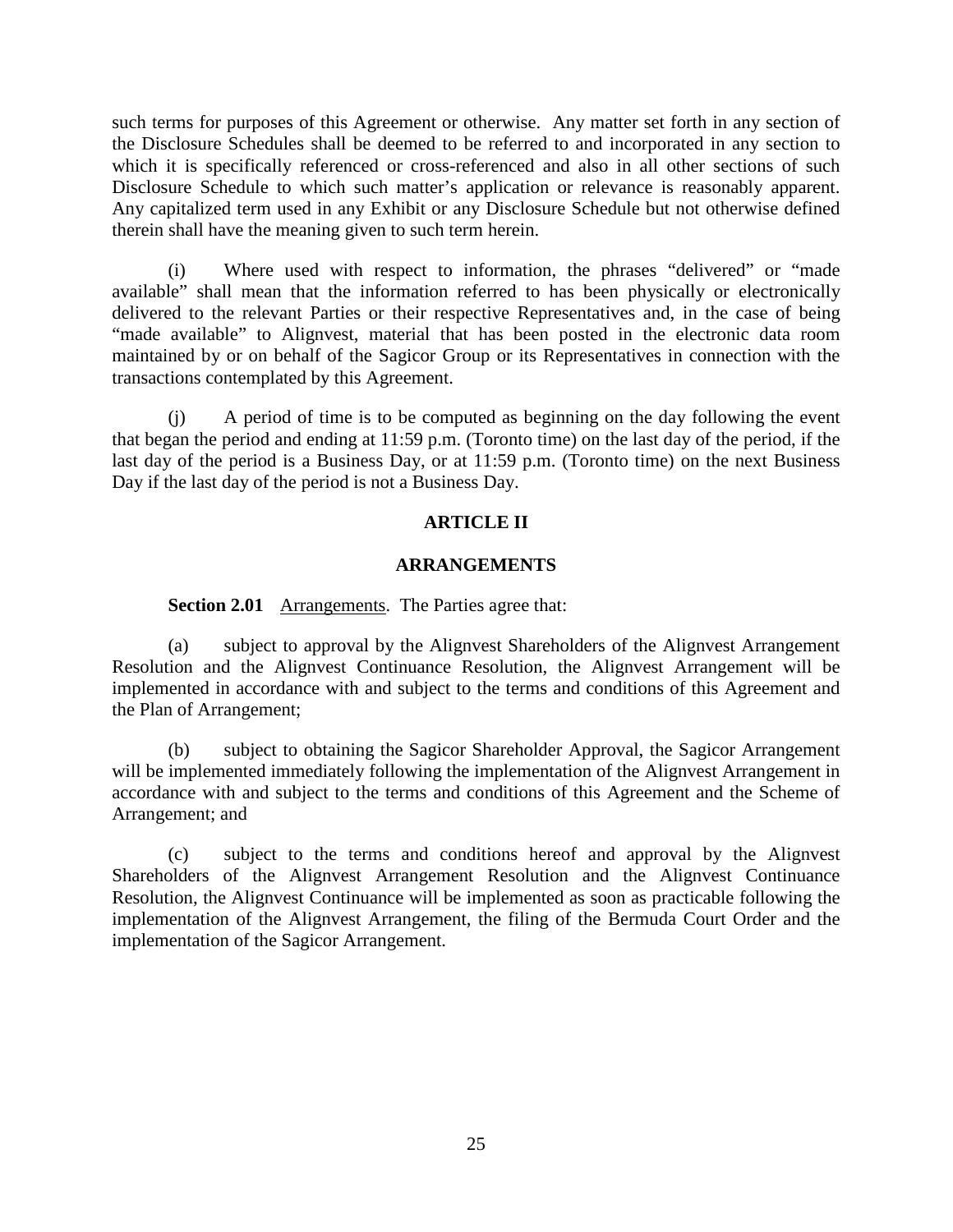<span id="page-30-0"></span>**Section 2.02** Interim Order. As soon as reasonably practicable after the date of this Agreement and the receipt of first comments from the Alignvest Securities Authorities on Alignvest's preliminary Prospectus, Alignvest shall apply, pursuant to the OBCA and, in cooperation with Sagicor, prepare, file and diligently pursue an application for the Interim Order, which shall provide, among other things:

(a) for the class of persons to whom notice is to be provided in respect of the Alignvest Arrangement and the Alignvest Shareholder Meeting and for the manner in which such notice is to be provided;

(b) for confirmation of the record date for the Alignvest Shareholder Meeting referred to in [Section 2.03\(a\);](#page-30-2)

(c) that the required level of approval for the Alignvest Arrangement Resolution shall be two-thirds of the votes cast on the Alignvest Arrangement Resolution by the Alignvest Shareholders, present in person or represented by proxy at the Alignvest Shareholder Meeting, voting together as if they were a single class of shares, as required by the TSX rules, and/or as may otherwise be required by the TSX or the Ontario Court, including pursuant to Part X of the TSX Company Manual, as the same was varied by the TSX, as reflected in the Final IPO Prospectus, and as the same may be amended, supplemented or otherwise modified from time to time, each Alignvest Class A Share and Alignvest Class B Share entitling the holder thereof to one vote on the Alignvest Arrangement Resolution;

(d) that the terms, restrictions and conditions of Alignvest's Constitutive Documents shall apply in respect of the Alignvest Shareholder Meeting;

(e) for customary dissent rights as prescribed under the OBCA;

(f) for the notice requirements with respect to the presentation of the application to the Ontario Court for the Final Order;

(g) that the Alignvest Shareholder Meeting may be adjourned or postponed from time to time by Alignvest in accordance with the terms of this Agreement without the need for additional approval of the Ontario Court;

(h) that the record date for the Alignvest Shareholders entitled to notice of and to vote at the Alignvest Shareholder Meeting will not, unless agreed to in writing by the Parties or required by Law, change in respect of any adjournment(s) or postponement(s) of the Alignvest Shareholder Meeting; and

(i) for such other matters as the Parties may reasonably require, subject to obtaining the prior consent of the other Party, such consent not to be unreasonably withheld or delayed.

<span id="page-30-1"></span>**Section 2.03** The Alignvest Meetings. Subject to the terms of this Agreement, Alignvest shall:

<span id="page-30-2"></span>(a) convene and conduct the Alignvest Meetings in accordance with the Interim Order, Alignvest's Constitutive Documents and applicable Law as promptly as practicable for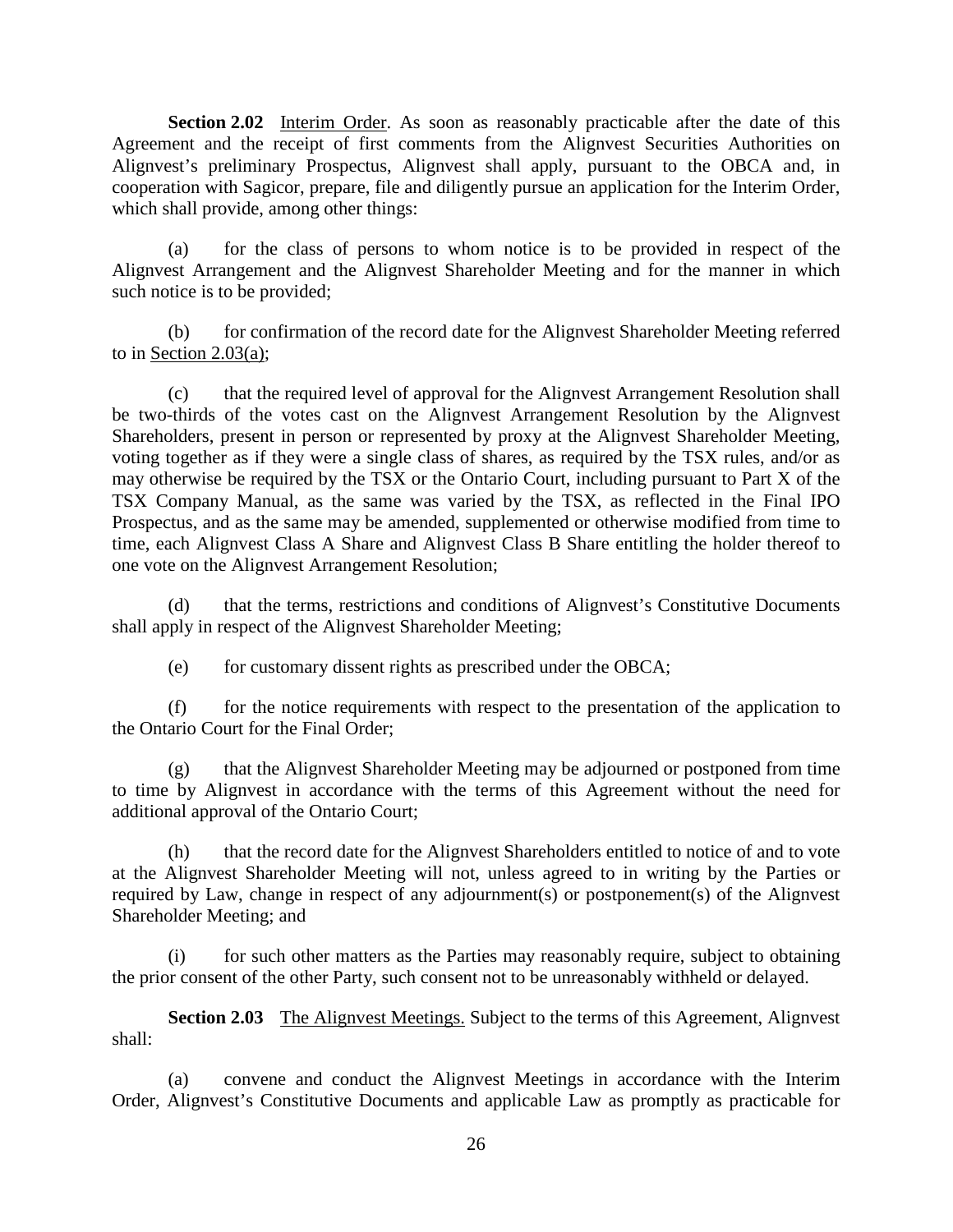the purpose of considering the Alignvest Resolutions and the Warrant Amendment Resolution and for any other proper purpose as may be set out in the Alignvest Circular, including changing the name of Alignvest, approving an advance notice by-law, amending the articles of Alignvest to remove references, post-closing, to the Alignvest Class A Shares and the Alignvest Class B Shares, and authorizing the Alignvest Continuance, and not adjourn, postpone or cancel (or propose the adjournment, postponement or cancellation of) the Alignvest Meetings without the prior written consent of Sagicor, except in the case of an adjournment or postponement as required for quorum purposes;

(b) solicit proxies (without being obliged to use a formal proxy solicitation service) in favor of the approval of the Alignvest Resolutions and against any resolution submitted by any Alignvest Shareholder that is inconsistent with the Alignvest Resolutions;

(c) consult with Sagicor in fixing the date of the Alignvest Shareholder Meeting and the record date, give notice to Sagicor of the Alignvest Shareholder Meeting and allow Sagicor's Representatives to attend the Alignvest Shareholder Meeting;

(d) promptly advise Sagicor at such times as Sagicor may reasonably request and at least on a daily basis on each of the last ten (10) Business Days prior to the date of the Alignvest Shareholder Meeting, as to the aggregate tally of the proxies received by Alignvest in respect of the Alignvest Resolutions and aggregate notices of redemption of Alignvest Class A Shares; and

(e) not change the record date for the Alignvest Shareholders entitled to vote at the Alignvest Shareholder Meeting in connection with any adjournment or postponement of the Alignvest Shareholder Meeting, or change any other matters in connection with the Alignvest Shareholder Meeting unless required by Law or approved by Sagicor.

# **Section 2.04** The Alignvest Circular.

<span id="page-31-0"></span>(a) Alignvest shall, as promptly as reasonably practicable, prepare and complete, in consultation with Sagicor, the Alignvest Circular together with any other documents required by Law in connection with the Alignvest Meetings and the Sagicor Arrangement, and Alignvest shall, subject to obtaining TSX approval and receipts for its final Prospectus from the Alignvest Securities Authorities and promptly after obtaining the Interim Order, cause the Alignvest Circular and such other documents to be filed with the Securities Authorities and sent to each Alignvest Shareholder, Alignvest Warrantholder and other Persons as required by the Interim Order and applicable Law, in each case so as to permit the Alignvest Meetings to be held by the date determined pursuant to [Section 2.03\(a\).](#page-30-2)

<span id="page-31-1"></span>(b) Alignvest shall ensure that the Alignvest Circular complies in all material respects with applicable Law, does not contain any Misrepresentation (except that Alignvest shall not be responsible for any information relating to Sagicor and its Subsidiaries, or its business and affairs that is contained in the Alignvest Circular that was approved for inclusion therein by Sagicor, acting reasonably) and provides Alignvest Shareholders with sufficient information to permit them to form a reasoned judgment concerning the matters to be placed before the Alignvest Meetings. Without limiting the generality of the foregoing, the Alignvest Circular must include a statement that the Alignvest Board has determined that the Alignvest Resolutions are in the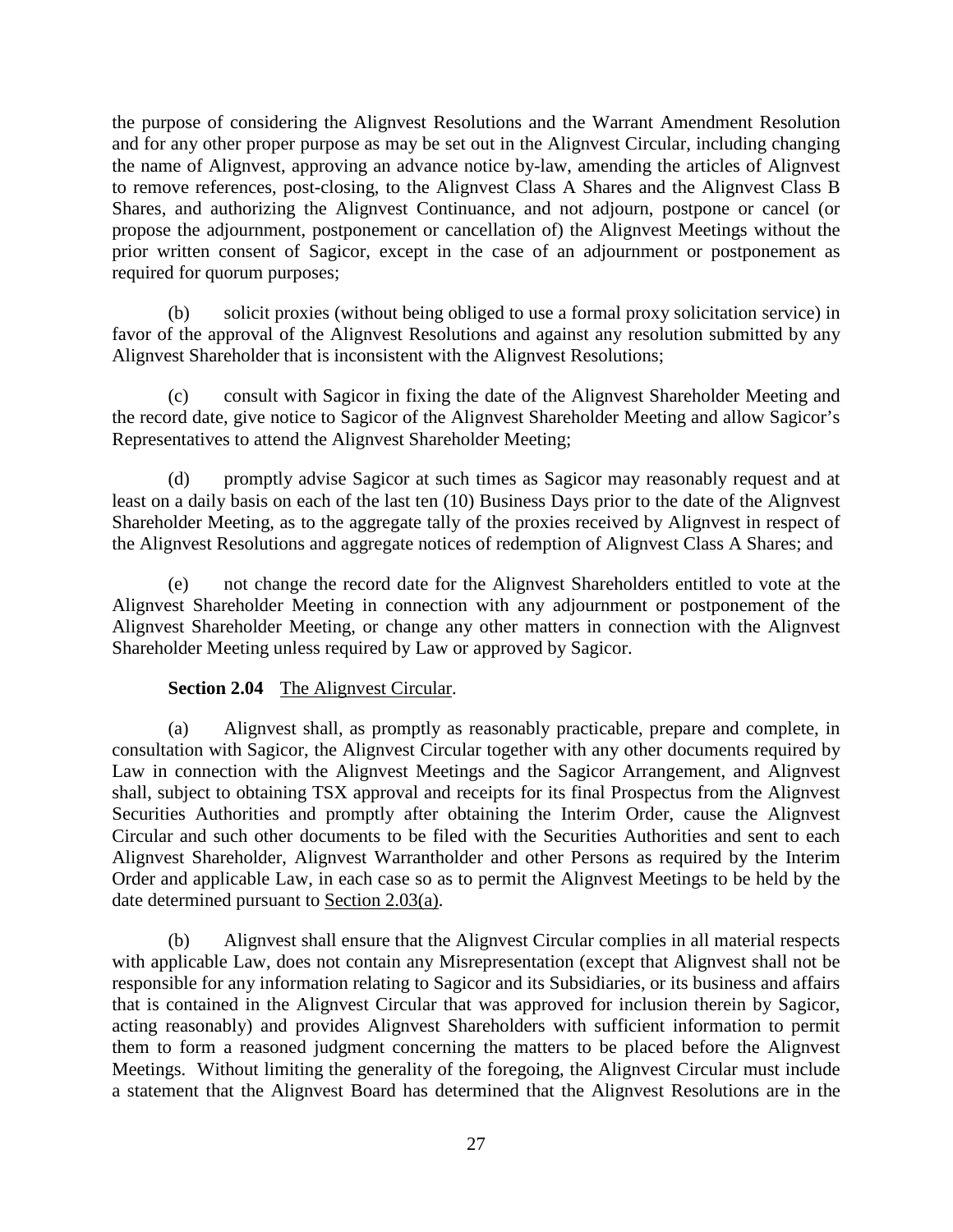best interests of Alignvest and fair to the Alignvest Shareholders and recommends that the Alignvest Shareholders vote in favor of the Alignvest Resolutions (the "**Alignvest Board Recommendation**") and must include a statement that the Sponsor (as defined in the Final IPO Prospectus) and each director and senior officer of Alignvest will vote all their Alignvest Shares in favor of the Alignvest Resolutions, and against any resolution submitted by any Alignvest Shareholder that is inconsistent therewith, and will not be redeeming any of their Alignvest Shares.

(c) Alignvest shall give Sagicor and its auditors and legal counsel a reasonable opportunity to review and comment on drafts of the Alignvest Circular and other related documents, and shall give reasonable consideration to any comments made by Sagicor and its auditors and its counsel, and agrees that all information relating to Sagicor included in the Alignvest Circular must be in a form and content satisfactory to Sagicor, acting reasonably.

(d) Sagicor shall provide to Alignvest in writing all necessary information concerning Sagicor, and to the extent such information is in Sagicor's possession, Scotia Jamaica and Scotia Trinidad, in each case, that is required by Law to be included by Alignvest in the Alignvest Circular or other related documents, use reasonable commercial efforts to obtain any necessary consents from any of its auditors (and, to the extent practicable, the auditors of Scotia Jamaica and Scotia Trinidad) and any other advisors to the use of any financial, technical or other expert information required to be included in the Alignvest Circular and to the identification in the Alignvest Circular of each such advisor, and shall ensure that such information does not contain any Misrepresentation concerning Sagicor and (to the best of its knowledge) Scotia Jamaica and Scotia Trinidad

(e) Sagicor will, upon request by Alignvest, reasonably cooperate with and assist Alignvest in seeking the Interim Order and the Final Order, including by providing Alignvest on a timely basis with any information reasonably required to be supplied by Sagicor in connection therewith.

(f) Each Party shall promptly notify the other Party if it becomes aware that the Alignvest Circular contains a Misrepresentation or otherwise requires an amendment or supplement. The Parties shall cooperate in the preparation of any such amendment or supplement as required or appropriate, and Alignvest shall promptly mail, file or otherwise publicly disseminate any such amendment or supplement to the Alignvest Shareholders and, if required by the Ontario Court or by Law, file the same with the Securities Authorities or any other Governmental Authority as required.

## **Section 2.05** The Prospectus.

<span id="page-32-0"></span>(a) Alignvest shall, in consultation with Sagicor and its advisors, as promptly as reasonably practicable, prepare and file the Prospectus with the TSX and the OSC or any other applicable securities regulators, in accordance with Part X of the TSX Company Manual (pertaining to SPACs), as the same was varied by the TSX, as reflected in the Final IPO Prospectus. Sagicor further agrees to provide such assistance as may be reasonably required in connection with the preparation of the Prospectus, and Alignvest agrees that all information relating to Sagicor or its Subsidiaries in the Prospectus, including the financial statements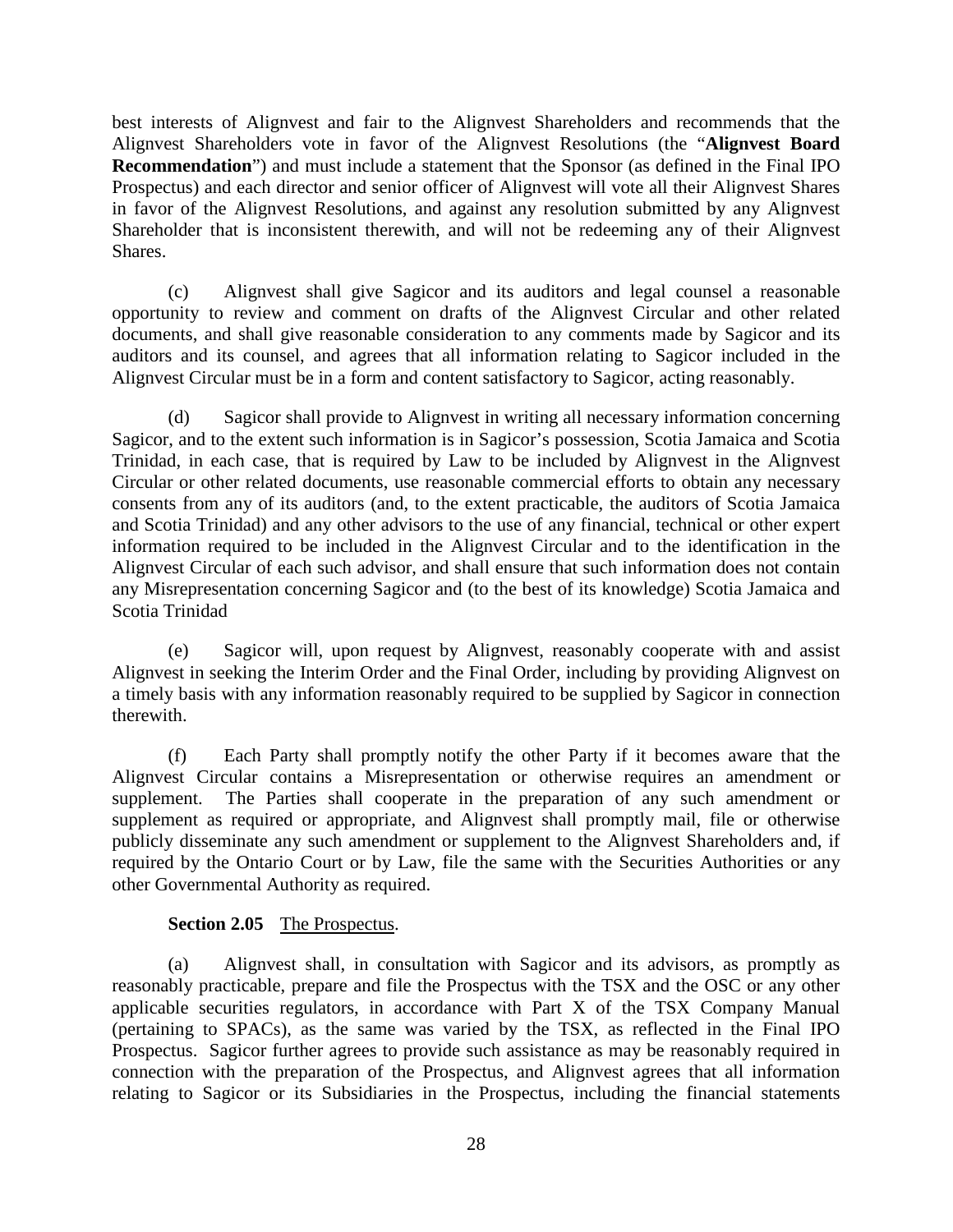referred to in [Section 2.05\(b\),](#page-33-1) must be in a form and content satisfactory to Sagicor, acting reasonably.

<span id="page-33-1"></span>(b) Sagicor shall provide Alignvest and its auditor access to and the opportunity to review all financial statements and financial information of Sagicor, and to the extent such information is in Sagicor's possession, Scotia Jamaica and Scotia Trinidad, that is required in connection with the preparation of the Prospectus. Sagicor hereby: (i) consents to the inclusion of any such financial statements in the Prospectus, and (ii) agrees to provide appropriate signatures where required and to obtain any necessary consents from any of its auditors (and to the extent practicable the auditors of Scotia Jamaica and Scotia Trinidad) and any other advisors to the use of any financial or other expert information required to be included in the Prospectus. Sagicor further agrees to provide such financial information and assistance as may be reasonably required in connection with any pre-filing or exemptive relief application in respect of disclosure in the Prospectus and in connection with the preparation of any pro-forma financial statements for inclusion in the Prospectus.

(c) The Parties shall cooperate with one another in connection with the preparation and filing of the Prospectus and shall use their commercially reasonable efforts to obtain approval of the TSX and a receipt for Alignvest's final Prospectus from the Alignvest Securities Authorities, including providing or submitting on a timely basis all documentation and information that is reasonably required or advisable in connection with obtaining such approvals. Upon request of Alignvest, Sagicor shall cause its directors and executive officers who are required or requested by a Governmental Authority to deliver personal information forms under the rules of the TSX and/or Alignvest Securities Laws to complete and deliver such forms in a timely manner.

(d) The Parties shall jointly seek to ensure that the Prospectus complies in all material respects with applicable Law, does not contain any Misrepresentation (except that Alignvest shall not be responsible for any information or financial statements relating to Sagicor or its Subsidiaries that was approved for inclusion therein by Sagicor, acting reasonably, and, for greater certainty, Sagicor shall not be responsible for any (i) information or financial statements other than information or financial statements relating to Sagicor or its Subsidiaries that was approved for inclusion therein by Sagicor, acting reasonably, or (ii) information or financial statements not relating to Sagicor or its Subsidiaries), and is in a form satisfactory to the TSX and to the Alignvest Securities Authorities in order to obtain a receipt from the Alignvest Securities Authorities in respect thereof.

(e) Alignvest shall give Sagicor and its auditors and legal counsel a reasonable opportunity to review and comment on drafts of the Prospectus and other related documents, and shall give reasonable consideration to any comments made by Sagicor and its auditors and legal counsel and agrees that all information relating to Sagicor included in the Prospectus must be in a form and content satisfactory to Sagicor, acting reasonably, and shall, subject to obtaining TSX clearance and receipt of Alignvest's final Prospectus from the Alignvest Securities Authorities, cause the Prospectus to be filed on SEDAR (and sent to each Alignvest Shareholder) as required by applicable Law.

## <span id="page-33-0"></span>**Section 2.06** Final Order.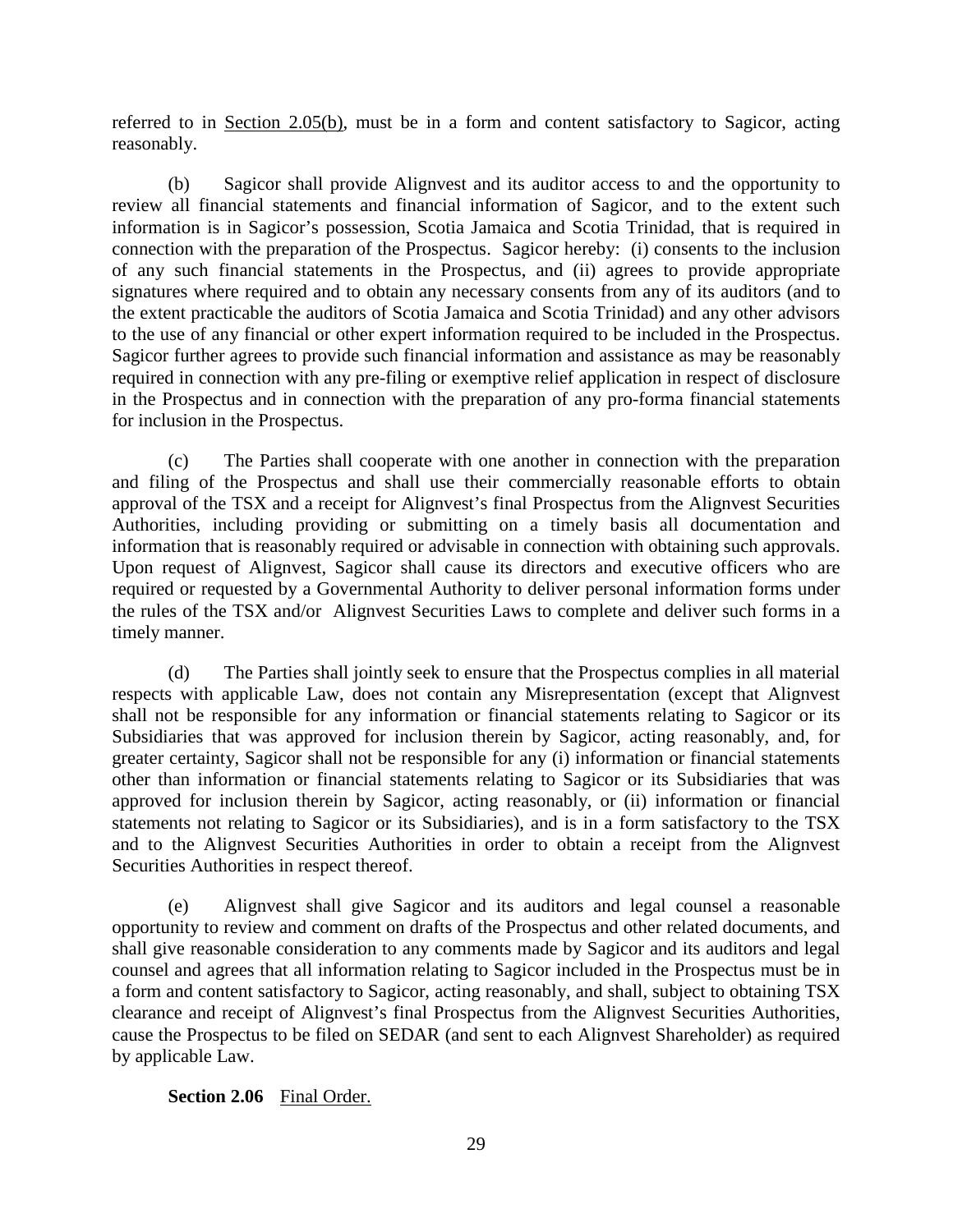If the Interim Order is obtained and the Alignvest Arrangement Resolution is passed as provided for in the Interim Order and as required by applicable Law, Alignvest shall take all steps necessary or desirable to submit the Alignvest Arrangement to the Ontario Court and diligently pursue an application for the Final Order pursuant to Section 182 of the OBCA, as soon as reasonably practicable.

# <span id="page-34-0"></span>**Section 2.07** Articles of Arrangement, Alignvest Continuance and Redemption Deadline.

(a) Following the satisfaction or waiver (subject to applicable Laws) of the conditions set forth in this Agreement, if this Agreement is not terminated prior thereto as provided in [Section 8.02,](#page-94-2) Alignvest shall, in consultation with Sagicor with respect to timing, each acting reasonably, if the Alignvest Arrangement Resolution and the Alignvest Continuance Resolution are approved by the Alignvest Shareholders and the Ontario Court, cause the Alignvest Articles of Arrangement to be filed with the Director immediately prior to the effectiveness of the Sagicor Arrangement and cause the documents in connection with the Alignvest Continuance to be filed with Registrar of Companies in Bermuda as soon as practicable following the effectiveness of the Sagicor Arrangement. The Plan of Arrangement shall become effective upon the issuance of the Alignvest Certificate of Arrangement, which shall be at a time prior to the Effective Time and the Effective Time shall be at a time prior to the Alignvest Continuance, and in each case on the same date as the Sagicor Arrangement.

(b) Unless otherwise required by the TSX, any Governmental Authority or applicable Law, Alignvest shall fix the Redemption Deadline as 5:00 p.m. (Toronto time) on the date that is five (5) Business Days prior to the date of the Alignvest Meeting and at least five (5) Business Days prior to the scheduled date of the Sagicor Meeting and shall send advance notice of the Redemption Deadline to the Alignvest Shareholders at least 25 days prior to the Redemption Deadline.

## <span id="page-34-1"></span>**Section 2.08** The Sagicor Meeting.

(a) Subject to the terms of this Agreement, Sagicor shall:

<span id="page-34-2"></span>(i) convene and conduct the Sagicor Meeting in accordance with Sagicor's Constitutive Documents and applicable Law as promptly as practicable for the purpose of considering the Sagicor Resolution and for any other proper purpose as may be set out in the Sagicor Circular and agreed to by Alignvest, and not adjourn, postpone or cancel (or propose the adjournment, postponement or cancellation of) the Sagicor Meeting without the prior written consent of Alignvest, except in the case of an adjournment as required for quorum purposes;

(ii) solicit proxies (without being obliged to use a formal proxy solicitation service) in favor of the approval of the Sagicor Resolution and against any resolution submitted by any Sagicor Shareholder that is inconsistent with the Sagicor Resolution;

(iii) cooperate with Alignvest in fixing the proposed date of the Sagicor Meeting, to be directed by the Court, which proposed date shall be mutually agreed upon by Alignvest and Sagicor, each acting reasonably, give notice to Alignvest of the Sagicor Meeting and allow Alignvest's Representatives to attend the Sagicor Meeting;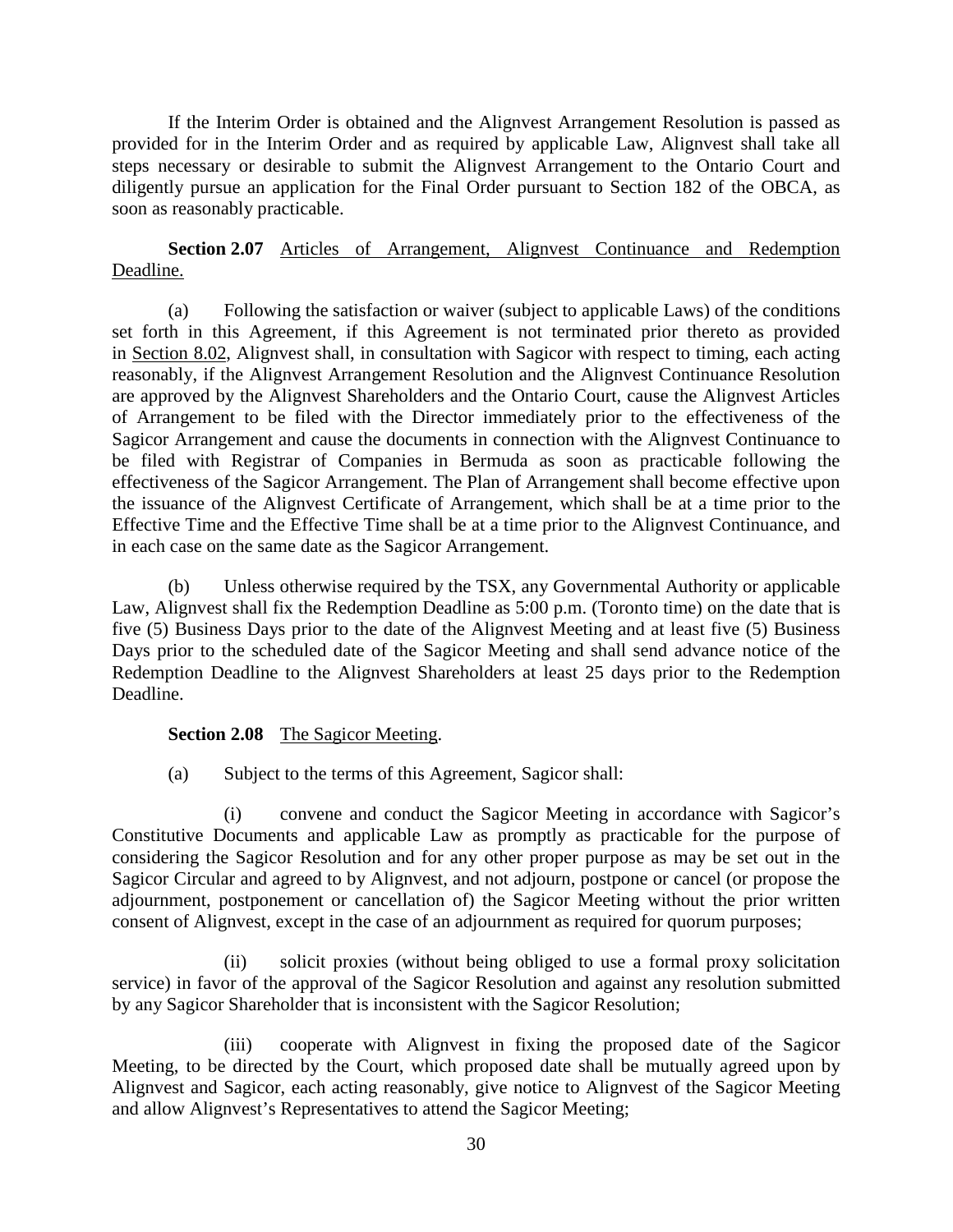(iv) promptly advise Alignvest at such times as Alignvest may reasonably request and at least on a daily basis on each of the last ten (10) Business Days prior to the date of the Sagicor Meeting, as to the aggregate tally of the proxies received by Sagicor in respect of the Sagicor Resolution; and

(v) not change the Election Record Date or the Voting Record Date in connection with any adjournment or postponement of the Sagicor Meeting, or change any other matters in connection with the Sagicor Meeting unless required by Law or approved by Alignvest.

(b) The Parties agree that a holder of depositary receipts shall be deemed a Scheme Shareholder and depositary receipts shall be deemed Scheme Shares solely for the purposes of entitling a holder of depositary receipts to make an election for the Cash Consideration or the First Share Consideration (provided that each such depositary receipt is held by such holder on the Election Record Date and the associated underlying Scheme Shares are held by such holder at the Effective Time).

## **Section 2.09** The Sagicor Circular.

<span id="page-35-0"></span>(a) Sagicor shall, as promptly as reasonably practicable, prepare and complete, in consultation with Alignvest, the Sagicor Circular together with any other documents required by Law in connection with the Sagicor Meeting and the Sagicor Arrangement, and Sagicor shall cause the Sagicor Circular and such other documents to be filed with the Stock Exchanges and/or the appropriate Governmental Authorities and sent to each Scheme Shareholder and other Persons as required by applicable Law, in each case so as to permit the Sagicor Meeting to be held by the date determined pursuant to [Section 2.08\(a\)\(i\).](#page-34-2)

<span id="page-35-2"></span>(b) Sagicor shall ensure that the Sagicor Circular complies in all material respects with applicable Law, does not contain any Misrepresentation (except that Sagicor shall not be responsible for any information relating to Alignvest and its Affiliates, or its business and affairs that is contained in the Sagicor Circular that was approved for inclusion therein by Alignvest, acting reasonably) and provides Scheme Shareholders with sufficient information to permit them to form a reasoned judgment concerning the matters to be placed before the Sagicor Meeting. Without limiting the generality of the foregoing, the Sagicor Circular must include a statement that the Sagicor Board has unanimously determined that the Sagicor Resolution is in the best interests of Sagicor and fair to the Sagicor Shareholders and recommends that the Scheme Shareholders vote in favor of the Sagicor Resolution (the "**Sagicor Board Recommendation**") and must include a statement that each director and senior officer of Sagicor will vote all of their Sagicor Shares in favor of the Sagicor Resolution and against any resolution submitted by any Sagicor Shareholder that is inconsistent therewith, and will not sell any of their Sagicor Shares prior to the Closing Date.

<span id="page-35-1"></span>(c) Sagicor shall give Alignvest and its auditors and legal counsel a reasonable opportunity to review and comment on drafts of the Sagicor Circular and other related documents (including the Consideration Election Form), and shall give reasonable consideration to any comments made by Alignvest and its auditors and counsel, and agrees that all information relating to Alignvest included in the Sagicor Circular must be in a form and content satisfactory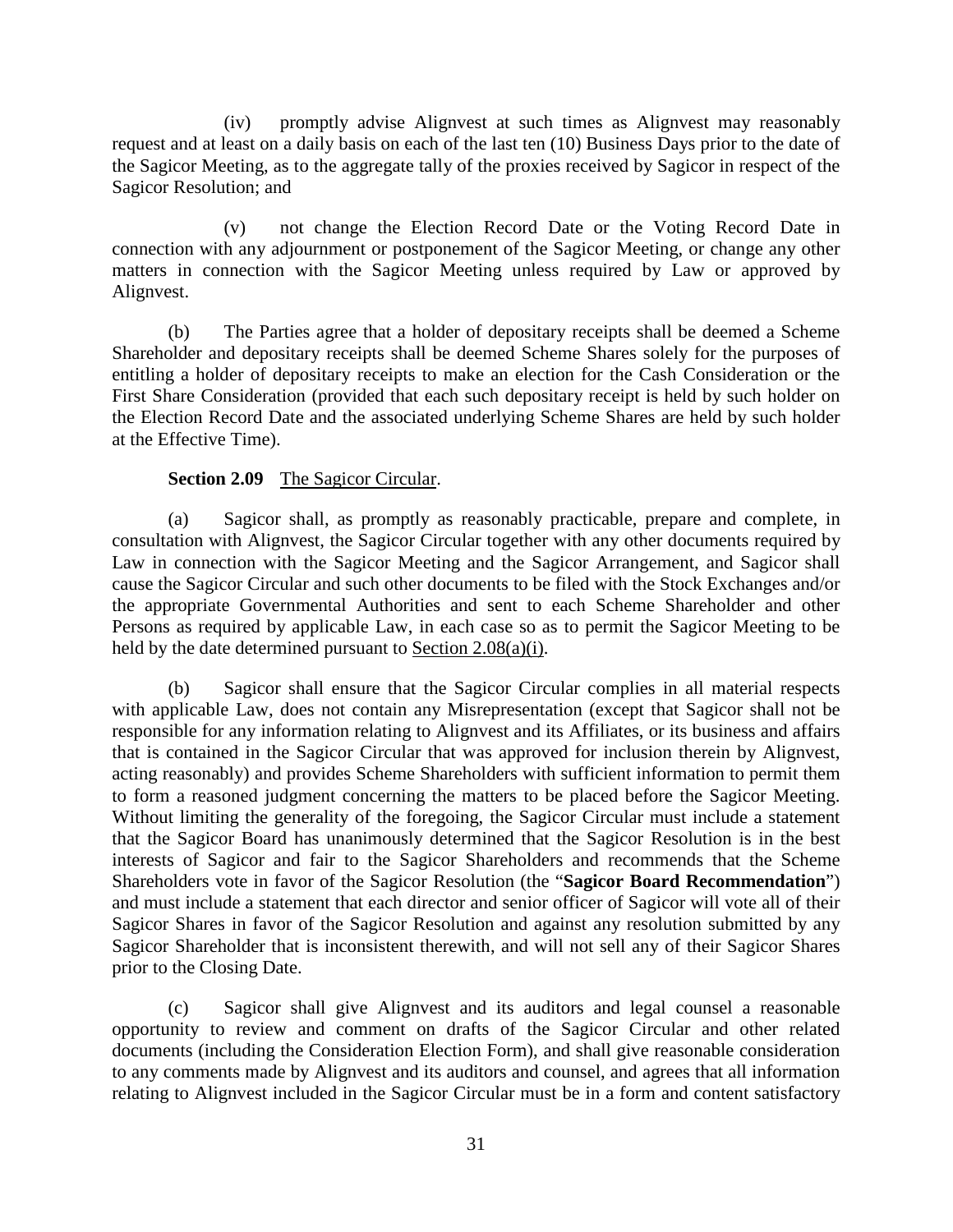to Alignvest, acting reasonably. The Election Deadline must be mutually agreed upon by Sagicor and Alignvest, each acting reasonably.

(d) Alignvest shall provide to Sagicor in writing all necessary information concerning Alignvest, and to the extent such information is in Alignvest's possession, Scotia Jamaica and Scotia Trinidad, in each case, that is required by Law to be included by Sagicor in the Sagicor Circular or other related documents, use reasonable commercial efforts to obtain any necessary consents from any of its auditors (and, to the extent practicable, the auditors of Scotia Jamaica and Scotia Trinidad) and any other advisors to the use of any financial, technical or other expert information required to be included in the Sagicor Circular and to the identification in the Sagicor Circular of each such advisor, and shall ensure that such information does not contain any Misrepresentation concerning Alignvest and (to the best of its knowledge) Scotia Jamaica and Scotia Trinidad.

(e) Alignvest shall reasonably cooperate with and assist Sagicor in seeking the Bermuda Court Order, including by providing Sagicor on a timely basis any information reasonably required to be supplied by Sagicor in connection therewith.

(f) Each Party shall promptly notify the other Party if it becomes aware that the Sagicor Circular contains a Misrepresentation or otherwise requires an amendment or supplement. The Parties shall cooperate in the preparation of any such amendment or supplement as required or appropriate, and Sagicor shall promptly mail, file or otherwise publicly disseminate any such amendment or supplement to the Sagicor Shareholders and, if required by Law, file the same with the Bermuda Court, the Stock Exchanges or any other Governmental Authority as required.

(g) Within five (5) Business Days following the Election Record Date, Sagicor shall provide to Alignvest a register reflecting all Sagicor Shareholders as of the Election Record Date.

**Section 2.10** Bermuda Court Order. The Parties shall take all steps necessary or desirable to submit the Sagicor Arrangement to the Bermuda Court and diligently pursue an application for the Bermuda Court Order pursuant to Section 99 of the Bermuda Act, including (a) issuing proceedings requesting the Bermuda Court to order the convening of the Sagicor Meeting and (b) filing a petition and seeking the sanction of the Sagicor Arrangement on the hearing of such petition and the filing of such other documents as are required to be duly filed with the Bermuda Court to effect the Sagicor Arrangement. In furtherance of the foregoing, Alignvest shall undertake to the Bermuda Court that, at or promptly after the Effective Time, it shall, subject to the provisions of this Agreement and the Scheme of Arrangement, (i) issue the Share Consideration pursuant to the Scheme of Arrangement and (ii) pay the Cash Consideration pursuant to the Scheme of Arrangement. Each Party agrees that the eligible Scheme Shareholders shall have the right to submit the Consideration Election Form on or prior to the Election Deadline and such right shall not be withdrawn before the Election Deadline. Following the satisfaction or waiver (subject to applicable Laws) of the conditions set forth in this Agreement and prior to receipt of the Alignvest Certificate of Arrangement, if this Agreement is not terminated prior thereto as provided in [Section 8.02,](#page-94-0) Sagicor shall, in consultation with Alignvest with respect to timing, each acting reasonably, cause the order of the Bermuda Court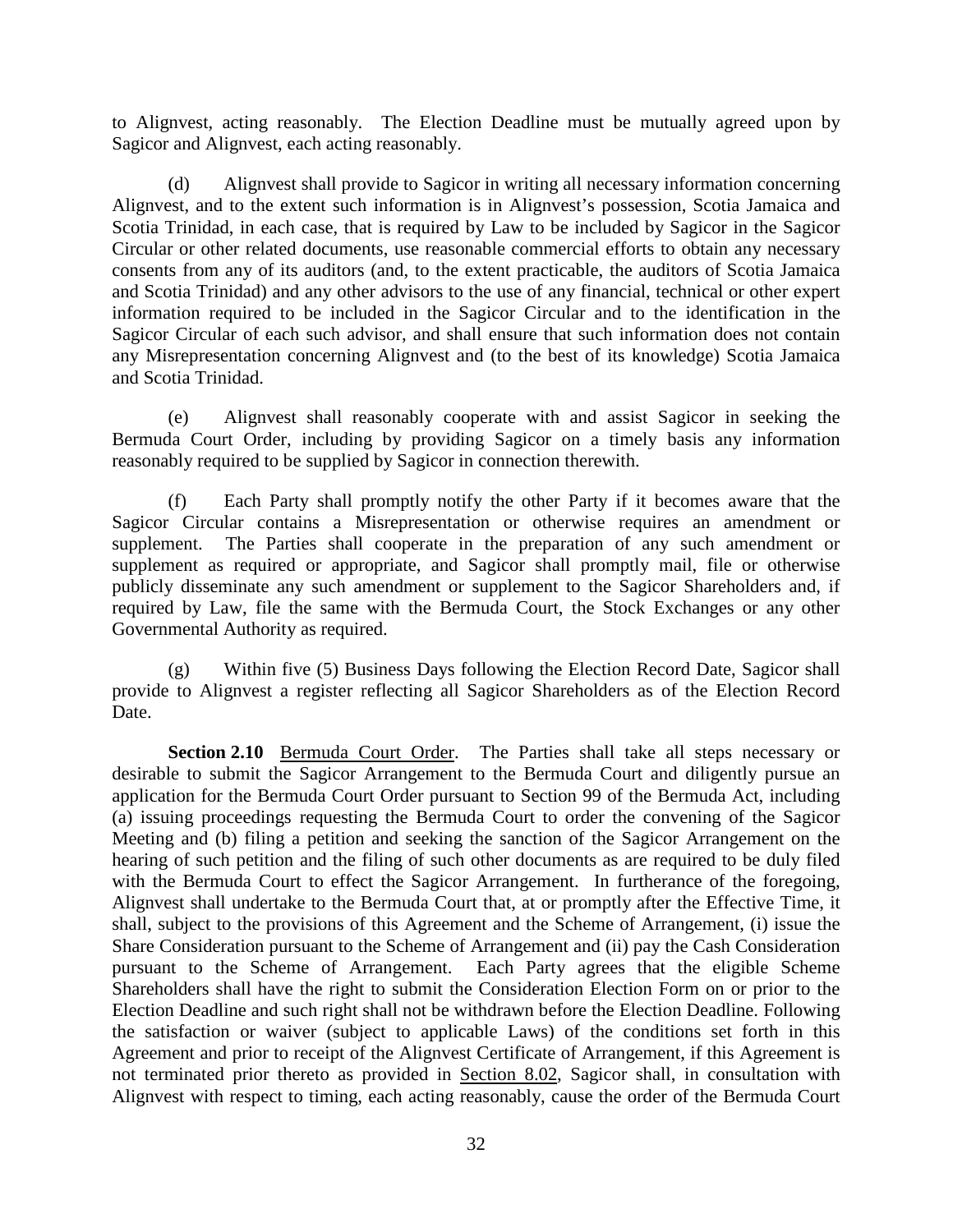sanctioning the Sagicor Arrangement pursuant to Section 99 of the Bermuda Act (the "**Bermuda Court Order**") to be filed with the Registrar of Companies in Bermuda provided that the date of filing shall not occur after the Outside Date and the Bermuda Court Order is in a form acceptable to Alignvest and Sagicor, each acting reasonably. The Sagicor Arrangement shall become effective as a matter of Bermuda law on the date and time at which an office copy of the Bermuda Court Order shall have been filed with the Registrar of Companies in Bermuda for registration (the "**Effective Time**").

**Section 2.11** Court Proceedings. In connection with all court proceedings relating to obtaining the Interim Order, the Final Order and the Bermuda Court Order, each Party shall:

(a) diligently pursue, and cooperate with the other Party in diligently pursuing, in the case of Alignvest, the Interim Order and the Final Order and, in the case of Sagicor, the Bermuda Court Order;

(b) provide legal counsel to the other Party with a reasonable opportunity to review and comment upon drafts of all material to be filed with the Ontario Court or the Bermuda Court, as applicable, in connection with the Alignvest Arrangement and the Sagicor Arrangement, respectively, and give reasonable consideration to all such comments;

(c) provide legal counsel to the other Party with copies of any notice of appearance, evidence or other documents served on such Party or its legal counsel in respect of the application for the Interim Order, the Final Order and the Bermuda Court Order or any appeal therefrom, and any notice, written or oral, indicating the intention of any Person to appeal, or oppose the granting of, the Interim Order, the Final Order or the Bermuda Court Order;

(d) ensure that all material filed with the Ontario Court or the Bermuda Court in connection with the Alignvest Arrangement and the Sagicor Arrangement is consistent with this Agreement, the Plan of Arrangement and the Scheme of Arrangement, respectively;

(e) not file any material with the Ontario Court or the Bermuda Court in connection with the Alignvest Arrangement or the Sagicor Arrangement, respectively, or serve any such material, or agree to modify or amend any material so filed or served, except as contemplated by this Agreement or with the other Party's prior written consent;

(f) oppose any proposal from any Person that the Interim Order, the Final Order or the Bermuda Court Order contain any provision inconsistent with this Agreement, and if required by the terms of the Interim Order, the Final Order or the Bermuda Court Order or by Law to return to the Bermuda Court with respect to the Bermuda Court Order or to Ontario Court with respect to the Interim Order or the Final Order, do so only after notice to, and in consultation and cooperation with, Sagicor with respect to the Bermuda Court Order and Alignvest with respect to the Interim Order or the Final Order;

(g) in the case of Alignvest, not object to legal counsel to Sagicor making such submissions on application for the Bermuda Court Order as such counsel considers appropriate; provided that the other Party is advised of the nature of any submissions on a timely basis prior to the hearing and such submissions are consistent with this Agreement, the Plan of Arrangement and the Scheme of Arrangement; and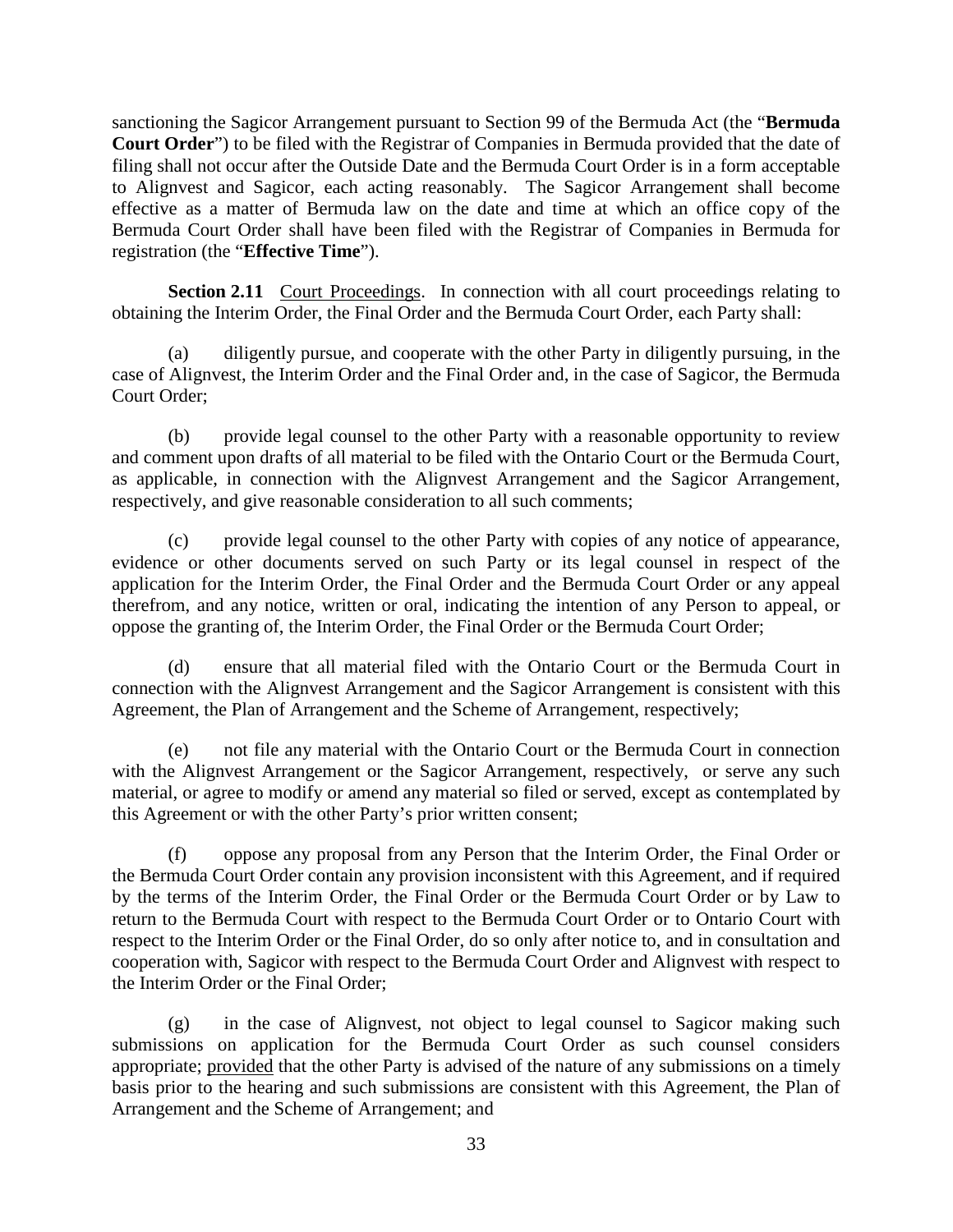(h) in the case of Sagicor, not object to legal counsel to Alignvest making such submissions on application for the Interim Order or the Final Order as such counsel considers appropriate Interim Order or the Final Order; provided that the other Party is advised of the nature of any submissions on a timely basis prior to the hearing and such submissions are consistent with this Agreement, the Plan of Arrangement and the Scheme of Arrangement.

### **Section 2.12** Payment of the Scheme Consideration to Scheme Shareholders.

(a) General.

(i) The Scheme Consideration payable to Scheme Shareholders as at the Effective Time in exchange for the transfer of the Scheme Shares at the Effective Time to Alignvest in accordance with the Scheme, comprises: (i) in the case of Persons who were also Scheme Shareholders as at the Election Record Date, the option of either the Cash Consideration or the First Share Consideration, or a combination of Cash Consideration and First Share Consideration, for up to the Specified Number of Scheme Shares held by each Scheme Shareholder as at the Election Record Date (provided such Scheme Shares continue to be held by such Scheme Shareholder as at the Effective Time); and/or (ii) in cases other than the circumstances set out in clause (i), the Other Share Consideration.

(ii) Each Scheme Shareholder as at the Election Record Date may elect to receive either the Cash Consideration or the First Share Consideration, or a combination of Cash Consideration and First Share Consideration, for up to the Specified Number of Scheme Shares then held (provided that such Scheme Shares continue to be held by such Scheme Shareholder at the Effective Time), and such election shall be made on the Consideration Election Form on or prior to the Election Deadline in accordance with the instructions therein.

(iii) If no valid election is made by an eligible Scheme Shareholder as at the Election Record Date by the Election Deadline, such Scheme Shareholder shall receive the Other Share Consideration in respect of all Scheme Shares which are held as at the Effective Time.

(b) Payment of the Cash Consideration.

(i) Upon the Effective Time, payment of the Cash Consideration will be made via mailing of cheques to each Cash Qualifying Scheme Shareholder as soon as possible but in any event within seven (7) Business Days following the Effective Time. Alignvest and Sagicor agree and acknowledge that in the event that the aggregate elected amount of Cash Consideration elected by Cash Qualifying Scheme Shareholders is, together with any amount payable under [Section 2.12\(b\)\(ii\)](#page-39-0) below, and any amounts payable by Alignvest under [Section 7.03\(e\)\(](#page-92-0)iv) and [Section 7.03\(e\)\(](#page-92-0)v) below, greater than US\$205 million (or such other amount as the Parties mutually agree, with a potential floor as the Parties may mutually agree), then the Specified Number shall be adjusted by multiplying, with respect to each Cash Qualifying Scheme Shareholder, the number of Scheme Shares for which such Cash Qualifying Scheme Shareholder validly elected to receive Cash Consideration, by a ratio (i) the numerator of which is US\$205 million (or such other amount as the Parties mutually agree, with a potential floor as the Parties may mutually agree) minus any amount payable under [Section 2.12\(b\)\(ii\)](#page-39-0) below and any amounts payable by Alignvest under [Section 7.03\(e\)\(](#page-92-0)iv) and [Section 7.03\(e\)\(](#page-92-0)v) below, and (ii)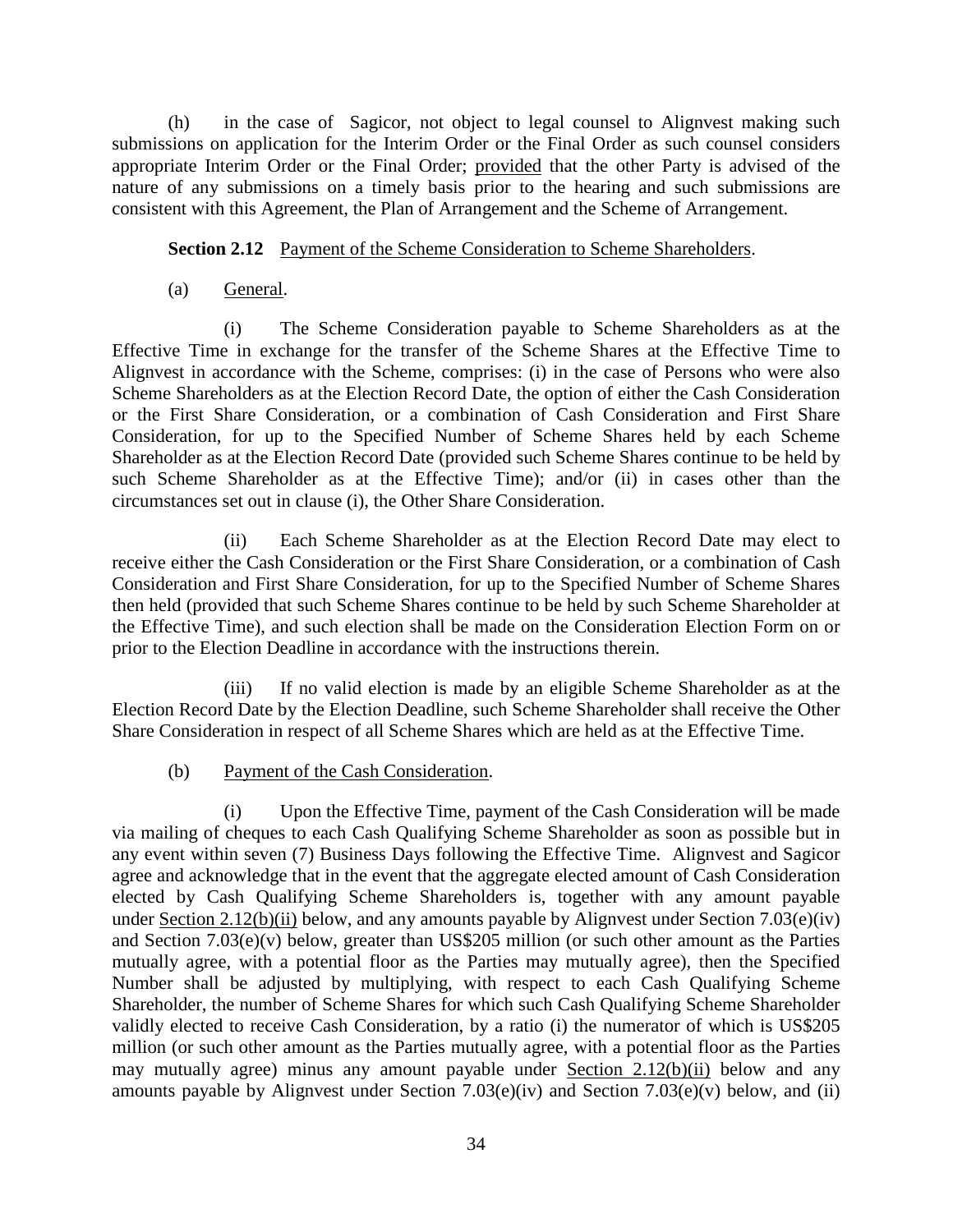the denominator of which is the aggregate elected amount of Cash Consideration elected by Cash Qualifying Scheme Shareholders, with the result rounded down to the nearest whole number of shares, such that the total cash payable to Cash Qualifying Scheme Shareholders plus any amount payable under [Section 2.12\(b\)\(ii\)](#page-39-0) below and any amounts payable by Alignvest under [Section 7.03\(e\)\(](#page-92-0)iv) and [Section 7.03\(e\)\(](#page-92-0)v) below is approximately US\$205 million (or such other amount as the Parties mutually agree, with a potential floor as the Parties may mutually agree).

<span id="page-39-0"></span>(ii) In the event that it would be contrary to applicable Laws to offer or pay the First Share Consideration or the Other Share Consideration in respect of Scheme Shares held by a Person located in any jurisdiction, both Alignvest and Sagicor reserve the right to take such action as either may deem necessary to comply with such Laws, and in addition or in the alternative Alignvest may in its discretion pay US\$1.75 per each such Scheme Share if it determines that compliance with such Laws would be excessively costly or impractical, acting reasonably.

(iii) In the absence of any specific instructions to the contrary received in writing by Sagicor, for the attention of The Corporate Secretary at either (1) Cecil F de Caires Building, Wildey, St Michael, Barbados; or (2) Sagicor Financial Corporation Limited c/o Sagicor Life Inc., Sagicor Financial Centre, 16 Queen's Park West, Port of Spain, Trinidad as applicable, cheques will be sent by ordinary post in postage pre-paid envelopes addressed to the Persons entitled thereto at their respective registered addresses or, in the case of joint holders, to the registered address of that joint holder whose name stands first in the register of members of Sagicor in respect of the joint holding. All such cheques will be sent at the risk of the Person(s) entitled thereto and none of Sagicor, Alignvest or any of their respective directors, officers, employees, agents, Affiliates or advisers or any other Person involved in the Scheme of Arrangement will be responsible for any loss or delay in dispatch.

(iv) On or after the day being six (6) calendar months after the posting of such cheques, Alignvest shall have the right to cancel or countermand payment of any such cheque which has not been cashed or has been returned uncashed. Alignvest shall, directly or via Sagicor, hold the monies represented thereby until the expiry of seven (7) years from the Effective Time and shall, prior to such date, make payments (without interest) therefrom of the sums to Persons who satisfy Sagicor that they are respectively entitled thereto. On the expiry of seven (7) years from the Effective Time, Alignvest shall be released from any further obligation to make any payments in respect of the Cash Consideration under the Scheme of Arrangement.

(c) Payment of the Share Consideration.

(i) Upon the Effective Time, Alignvest shall allot and issue credited as fully paid the relevant Share Consideration to each Share Qualifying Scheme Shareholder whereupon such Share Qualifying Scheme Shareholder shall become a registered shareholder of Alignvest Common Shares.

(ii) As soon as practicable following the Effective Time, Alignvest shall cause its transfer agent to send "direct registration system" notices to the applicable Scheme Shareholders as at the Effective Time who receive Alignvest Common Shares.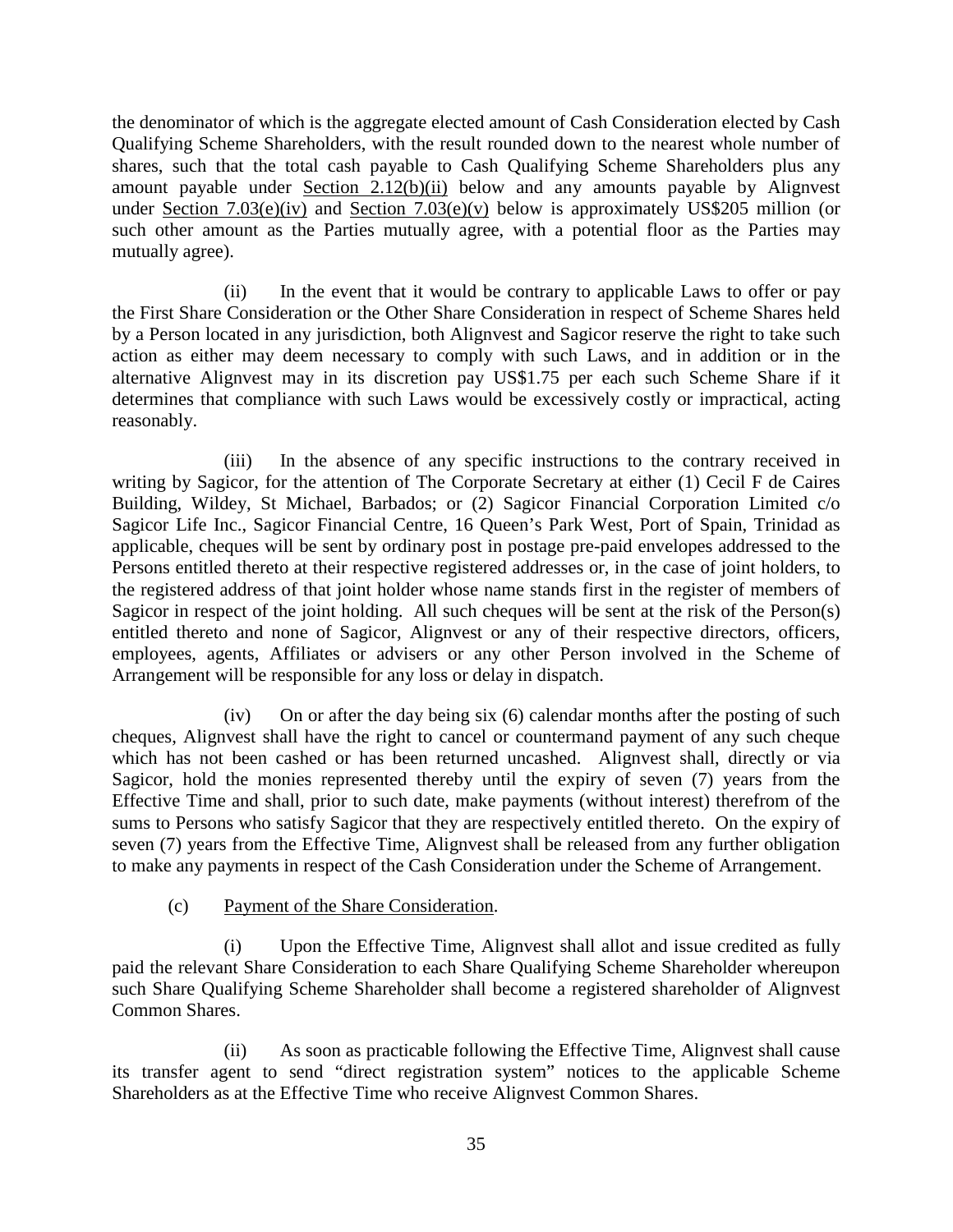### (d) General.

(i) Assuming that the Scheme of Arrangement becomes effective, any and all existing certificates representing the Scheme Shares will cease to have effect as documents or evidence of title as from the Effective Time and such shares shall be transferred to Alignvest in accordance with the Scheme of Arrangement.

(ii) Settlement of the Scheme Consideration to which the Scheme Shareholders are entitled under the Scheme of Arrangement will be implemented in full in accordance with the terms of the Scheme of Arrangement, without regard to any Lien, right of set-off, counterclaim or other analogous right to which Alignvest may otherwise be, or claim to be, entitled against any such Scheme Shareholders.

# **Section 2.13** Withholding Taxes; Stamp Duty; and Property Transfer Taxes.

(a) Alignvest and Sagicor, as applicable, shall be entitled to deduct and withhold from any Scheme Consideration, including by way of the sale of Alignvest Common Shares by Alignvest on behalf of the Person, otherwise payable or otherwise deliverable to a Person under the Sagicor Arrangement such amounts as Alignvest and Sagicor, each acting reasonably, mutually agree are required to be deducted and withheld from such Scheme Consideration under any provision of any Laws in respect of Taxes. Any such amounts will be deducted, withheld and remitted to the appropriate Governmental Authority from the Scheme Consideration payable pursuant to the Sagicor Arrangement and shall be treated for all purposes under this Agreement as having been paid to the Person in respect of which such deduction, withholding and remittance was made; provided that such deducted and withheld amounts are actually remitted to the appropriate Governmental Authority.

(b) Upon any sale or transfer of Scheme Shares to Alignvest, the applicable Scheme Shareholder shall pay (and neither Sagicor nor Alignvest shall be required to pay, unless otherwise required by applicable Law), any documentary, stamp, stamp duty, stamp duty reserve, property transfer, transfer, or other taxes, broker fees, or stock exchange fees, that may be payable pursuant to applicable Law (other than those payable by Alignvest pursuant to [Section](#page-92-0)  [7.03\(e\)\(](#page-92-0)iii) hereof) in respect of any such sale or transfer, provided that Alignvest, Sagicor and the depository shall be entitled to deduct and withhold such amounts as Alignvest and Sagicor, each acting reasonably, mutually agree are required to be deducted and withheld from any Scheme Consideration otherwise payable to any Scheme Shareholder. To the extent that amounts are so withheld, such withheld amounts shall be treated for all purposes hereof as having been paid to the Scheme Shareholder in respect of which such deduction and withholding was made, provided that such withheld amounts are actually remitted to the appropriate Governmental Authority or Person on behalf of the applicable Scheme Shareholders. Without limitation, a portion of any Alignvest Shares otherwise payable may be withheld and disposed of in any marketplace by or on behalf of Alignvest, Sagicor or the depository to acquire the net proceeds, after expenses of disposition, to make payment of such amounts to the applicable Governmental Authority or Person, and no liability shall arise therefrom provided the applicable Person acts in good faith.

<span id="page-40-0"></span>**Section 2.14** Treatment of Sagicor Share Plans. At the Effective Time: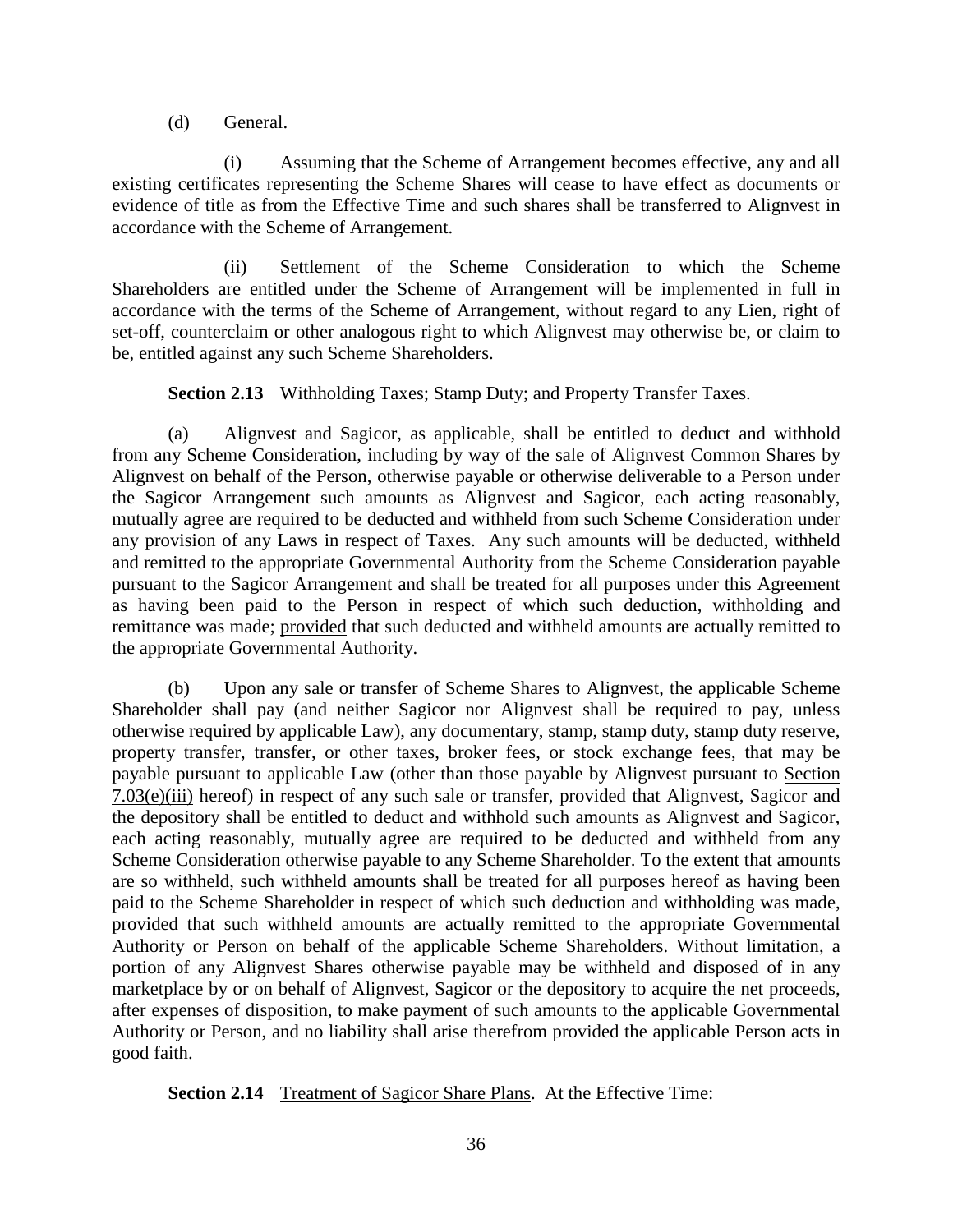(a) Each unvested Sagicor Share under a Sagicor Share Plan that is outstanding at the Effective Time will, in accordance with its terms, be exchanged for or become a right, subject to the applicable vesting conditions being satisfied, to receive from Alignvest the number of Alignvest Common Shares equal to the product of the Exchange Ratio multiplied by the number of such Sagicor Shares, rounded down to the nearest whole number of Alignvest Common Shares. Subject to the foregoing, the term to expiry, vesting conditions, and all other terms and conditions of the right to receive such Alignvest Common Shares will be the same as the terms and conditions of such grant under such Sagicor Share Plan, and any document or agreement previously evidencing such grant under such Sagicor Share Plan shall thereafter evidence and be deemed to evidence such right to receive Alignvest Common Shares.

(b) Each stock option to acquire Sagicor Shares under a Sagicor Share Plan that is outstanding on the Effective Time (and not exercised for Sagicor Shares prior thereto) will, in accordance with its terms, be exchanged for or become an option from Alignvest (a "**Replacement Option**") to purchase the number of Alignvest Common Shares equal to the product of the Exchange Ratio multiplied by the number of Sagicor Shares that may be purchased as if such option to acquire Sagicor Shares were exercisable and exercised immediately prior to the Effective Time. Such Replacement Option shall provide for an exercise price per Alignvest Common Share equal to the exercise price per Sagicor Share of such option to acquire Sagicor Shares immediately prior to the Effective Time divided by such Exchange Ratio. If the foregoing calculation results in a Replacement Option being exercisable for a fraction of an Alignvest Common Share, then the number of Alignvest Common Shares subject to such Replacement Option shall be rounded down to the next whole number of Alignvest Common Shares and the total exercise price for the Replacement Option will be reduced by the exercise price of the fractional Alignvest Common Shares. Subject to the foregoing, the term to expiry, conditions to and manner of exercising, vesting schedule, and all other terms and conditions of such Replacement Option will be the same as the terms and conditions of such option to acquire Sagicor Shares, and any document or agreement previously evidencing such option to acquire Sagicor Shares shall thereafter evidence and be deemed to evidence such Replacement Option.

**Section 2.15** Announcement and Shareholder Communications. The Parties shall publicly announce the transactions contemplated hereby promptly following the execution of this Agreement, the text and timing of such announcement to be approved by each Party in advance, acting reasonably. Except for required disclosure by Sagicor or its Affiliates (in consultation with Alignvest) to holders of the Sagicor Senior Notes pursuant to the Sagicor Senior Notes Indenture or to International Finance Corporation pursuant to the IFC Policy Agreement, neither Sagicor nor Alignvest may inform, other than in consultation with the other and in the necessary course of business and on a confidential basis, another Person of a material fact or material change with respect to Sagicor or Alignvest before the material fact or material change has been publicly disclosed. No Party shall:

(a) otherwise issue any press release or otherwise make public announcements with respect to this Agreement or the Scheme of Arrangement without the consent of the other Party (which consent shall not be unreasonably withheld or delayed); or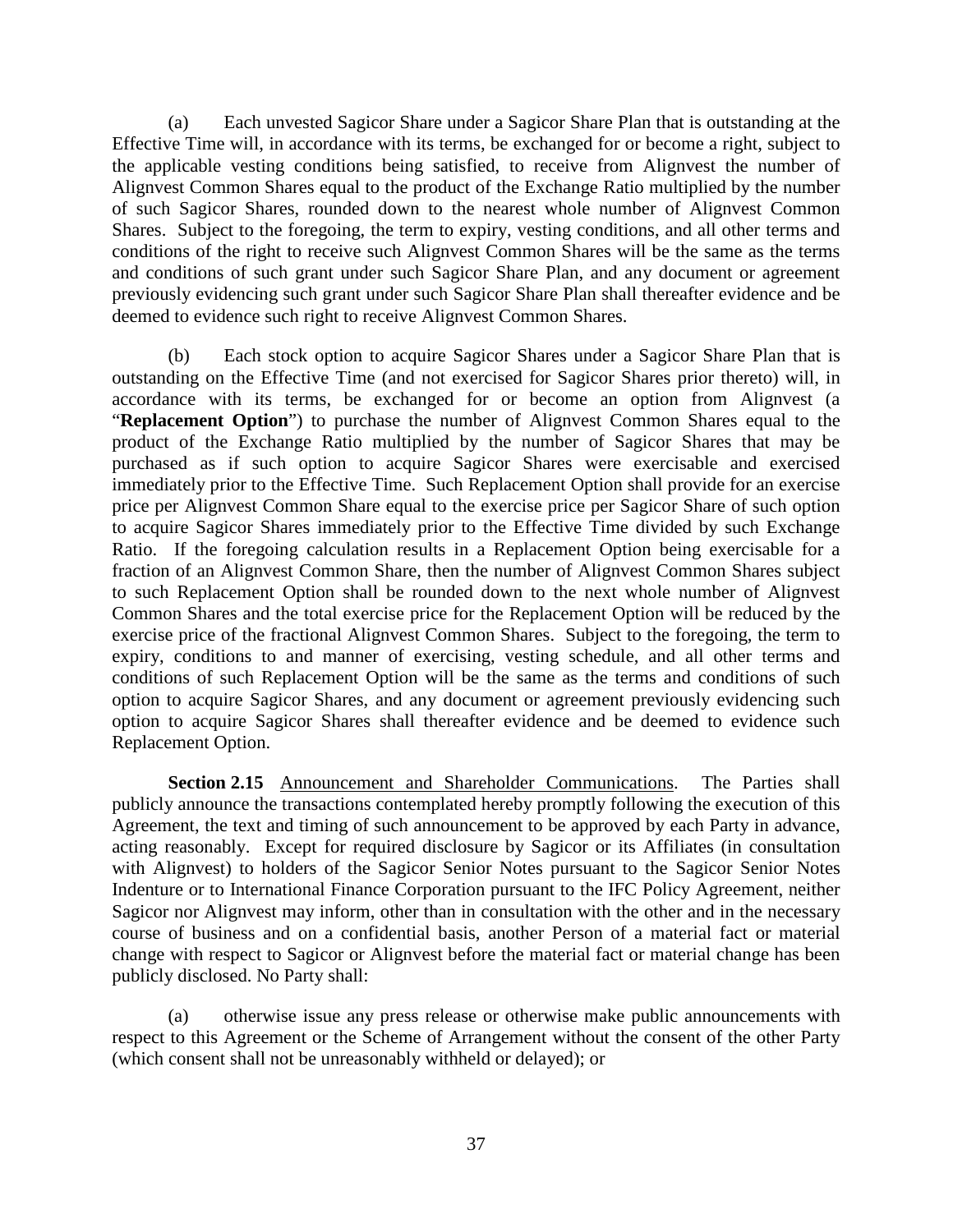(b) make any filing with any Governmental Authority with respect thereto without prior consultation with the other Party;

provided that the foregoing shall be subject to each Party's overriding obligation to make any disclosure or filing pursuant to this Agreement or Law or stock exchange rules, and the Party making such disclosure or filing shall use commercially reasonable efforts to give prior written notice to the other Party and a reasonable opportunity to review or comment on such disclosure or filing, and if such prior notice is not possible, to give such notice immediately following the making of such disclosure or filing.

# **Section 2.16** U.S. Securities Law Matters.

(a) The Parties agree that the Sagicor Arrangement will be carried out with the intention that the issuance of the Alignvest Common Shares to the Sagicor Shareholders (or at least those who are U.S. citizens or residents), as set forth in the Scheme of Arrangement, will be done in reliance on the exemption from the registration requirements of the U.S. Securities Act provided by Section 3(a)(10) thereof, or another applicable exemption from the registration requirements of the U.S. Securities Act. In connection with the Parties' intended reliance upon the above-described exemption under Section  $3(a)(10)$  of the U.S. Securities Act, the Parties agree that the Sagicor Arrangement will, to the extent practical, be carried out on the following basis:

Court;

(i) the Sagicor Arrangement will be subject to the sanction of the Bermuda

(ii) the Bermuda Court will be advised prior to the Court Hearing as to the intention of the Parties to rely, based on the Bermuda Court's sanction of the Sagicor Arrangement, on the exemption under Section  $3(a)(10)$  of the U.S. Securities Act from the registration requirements of that Act with respect to the issuance of the Share Consideration to the Share Qualifying Scheme Shareholders (or at least those who are U.S. citizens or residents);

(iii) the Bermuda Court will be required to satisfy itself as to the substantive and procedural fairness of the Sagicor Arrangement (including the terms and conditions of the issuance of securities pursuant thereto) to the Share Qualifying Scheme Shareholders (or at least those who are U.S. citizens or residents) subject to the Sagicor Arrangement;

(iv) each Sagicor Shareholder entitled to receive Share Consideration to be issued by Alignvest will be given adequate notice advising them of their right to attend the Court Hearing and providing them with sufficient information necessary for them to exercise that right; and

(v) each Sagicor Shareholder entitled to receive Share Consideration (or at least those who are U.S. citizens or residents) pursuant to the Sagicor Arrangement will be advised that the Alignvest Common Shares comprising such Share Consideration have not been and will not be registered under the U.S. Securities Act and will be issued in reliance on the exemption under Section 3(a)(10) of the U.S. Securities Act.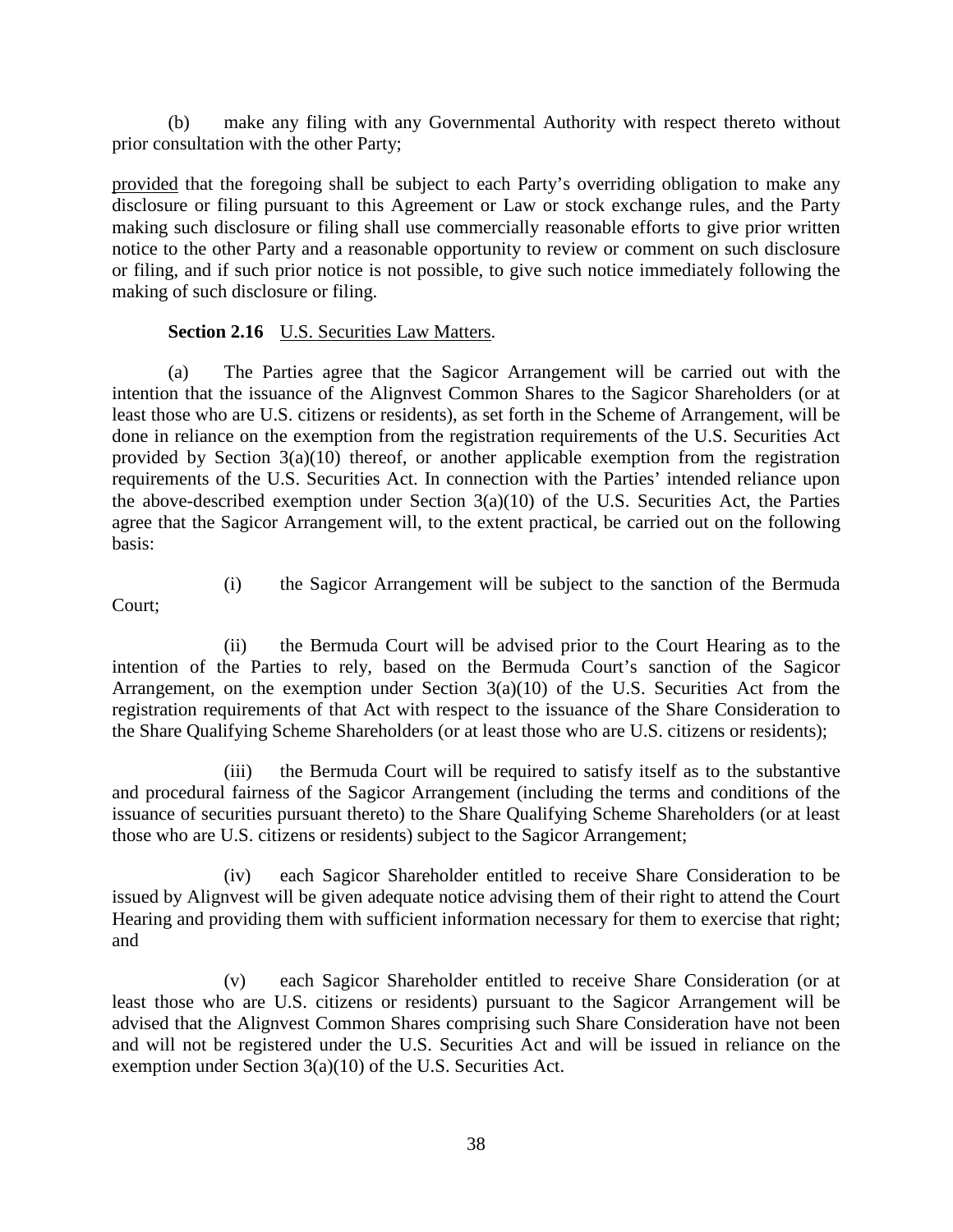(b) The Parties agree that the Alignvest Arrangement (including the Alignvest Continuance) will be carried out in reliance on the exemption from the registration requirements of the U.S. Securities Act provided by Section 3(a)(10) thereof, or another applicable exemption from the registration requirements of the U.S. Securities Act. In connection with the Parties' intended reliance upon the above-described exemption under Section 3(a)(10) of the U.S. Securities Act, the Parties agree that the Alignvest Arrangement (including the Alignvest Continuance) will, to the extent practical, be carried out on the following basis:

(i) the Alignvest Arrangement will be subject to the approval of the Ontario

Court;

(ii) the Ontario Court will be advised prior to the Ontario Court hearing as to the intention of the Parties to rely, on the exemption under Section  $3(a)(10)$  of the U.S. Securities Act from the registration requirements of that Act with respect to the issuance of Alignvest Common Shares to the applicable Alignvest Shareholders;

(iii) the Ontario Court will be required to satisfy itself as to the substantive and procedural fairness of the Alignvest Arrangement (including the terms and conditions of the issuance of securities pursuant thereto) to the applicable Alignvest Shareholders subject to the Alignvest Arrangement;

(iv) each Alignvest Shareholder entitled to receive Alignvest securities to be issued by Alignvest pursuant to the Alignvest Arrangement will be given adequate notice advising them of their right to attend the Ontario Court hearing and providing them with sufficient information necessary for them to exercise that right; and

(v) each Alignvest Shareholder entitled to receive Alignvest securities (or at least those who are U.S. citizens or residents) pursuant to the Alignvest Arrangement will be advised that the Alignvest securities have not been and will not be registered under the U.S. Securities Act and will be issued in reliance on the exemption under Section 3(a)(10) of the U.S. Securities Act.

**Section 2.17** Trinidad Fee Waiver. The Parties shall use their reasonable efforts to obtain a waiver from the Trinidad and Tobago Securities and Exchange Commission market access fee and shall cooperate with one another in connection with the preparation and filing of materials in respect thereof.

# **ARTICLE III**

# **REPRESENTATIONS AND WARRANTIES OF SAGICOR**

<span id="page-43-0"></span>Except, subject to [Section 1.02,](#page-28-0) as set forth in the Sagicor Disclosure Schedule, Sagicor represents and warrants to Alignvest as follows: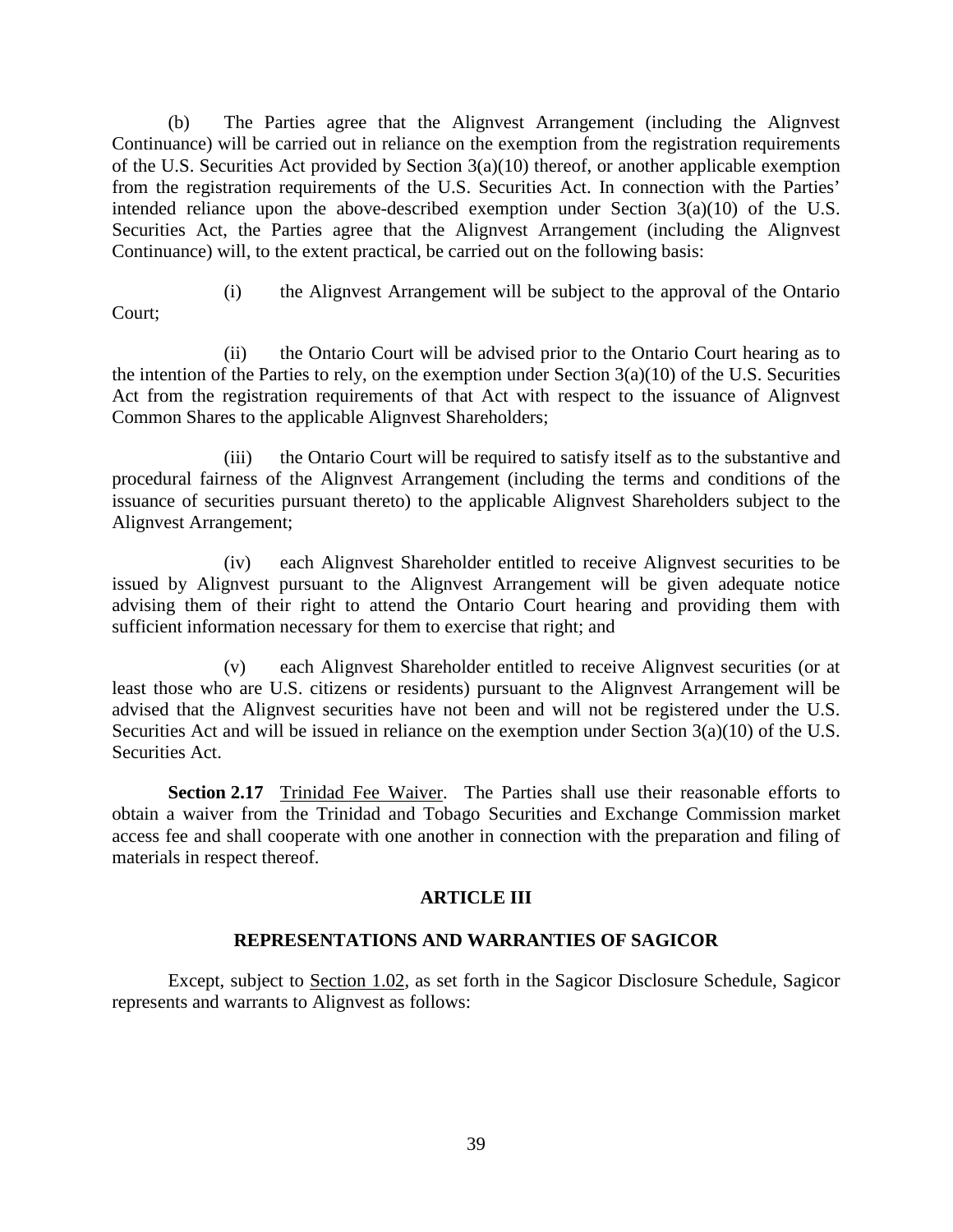**Section 3.01** Due Organization and Qualification; Subsidiaries. Sagicor is duly continued, validly existing and in good standing under the Laws of Bermuda. Sagicor has all requisite corporate power and authority to conduct its business in the manner in which its business is currently being conducted.

(a) Sagicor is duly qualified or licensed to do business and is in good standing (where such concept is recognized under applicable Law) in each jurisdiction where the nature of its business requires such qualification or license, including all necessary insurance and banking licenses, except where the failure to be so qualified or licensed or to be in good standing (where such concept is recognized under applicable Law), would not reasonably be expected to have, individually or in the aggregate, a Sagicor Material Adverse Effect.

<span id="page-44-0"></span>(b) Except as (i) set forth in [Section 3.01\(b\)](#page-44-0) of the Sagicor Disclosure Schedule or (ii) would not, individually or in the aggregate, reasonably be expected to have a Sagicor Material Adverse Effect, each Subsidiary of Sagicor other than any immaterial Subsidiary (such immaterial Subsidiary being defined as any Subsidiary that together with all other Subsidiaries classified as "immaterial Subsidiaries" pursuant to this parenthetical, accounted for no more than five percent (5%) of the consolidated total assets of Sagicor (indicated as total assets on the audited consolidated financial statements of Sagicor as at and for the fiscal year ended December 31, 2017) and no more than five percent (5%) of the consolidated revenues of Sagicor (indicated as total revenue on the audited consolidated financial statements of Sagicor as at and for the fiscal year ended December 31, 2017)) (the "**Material Subsidiaries**") is duly organized, validly existing and in good standing (where such concept is recognized under applicable Law) under the Laws of the jurisdiction of its organization, and has all requisite power and authority to conduct its business in the manner in which its business is currently being conducted. Each Material Subsidiary of Sagicor is duly qualified or licensed to do business and is in good standing (where such concept is recognized under applicable Law) in each jurisdiction where the nature of its business requires such qualification or license, including all necessary insurance and banking licenses, except where the failure to be so qualified or licensed or to be in good standing (where such concept is recognized under applicable Law), would not reasonably be expected to have, individually or in the aggregate, a Sagicor Material Adverse Effect.

**Section 3.02** Sagicor Constitutive Documents. The Sagicor Group has made available to Alignvest accurate and complete copies of the Constitutive Documents of Sagicor and each of the Material Subsidiaries. As of the Agreement Date, except as would not, individually or in the aggregate, reasonably be expected to have a Sagicor Material Adverse Effect, none of Sagicor or any of the Material Subsidiaries is in violation of its applicable Constitutive Documents.

#### **Section 3.03** Capital Structure.

(a) The authorized share capital of Sagicor is divided into 650,000,000 common shares of par value US\$0.01 each (the "**Sagicor Common Shares**") and 320,000,000 preference shares of par value US\$0.01 each (the "**Sagicor Preference Shares**" and together with the Sagicor Common Shares, the "**Sagicor Shares**").

<span id="page-44-1"></span>As of the Agreement Date: (i) 306,555,644 Sagicor Common Shares were issued and outstanding; (ii) zero (0) Sagicor Common Shares were held as treasury shares; (iii)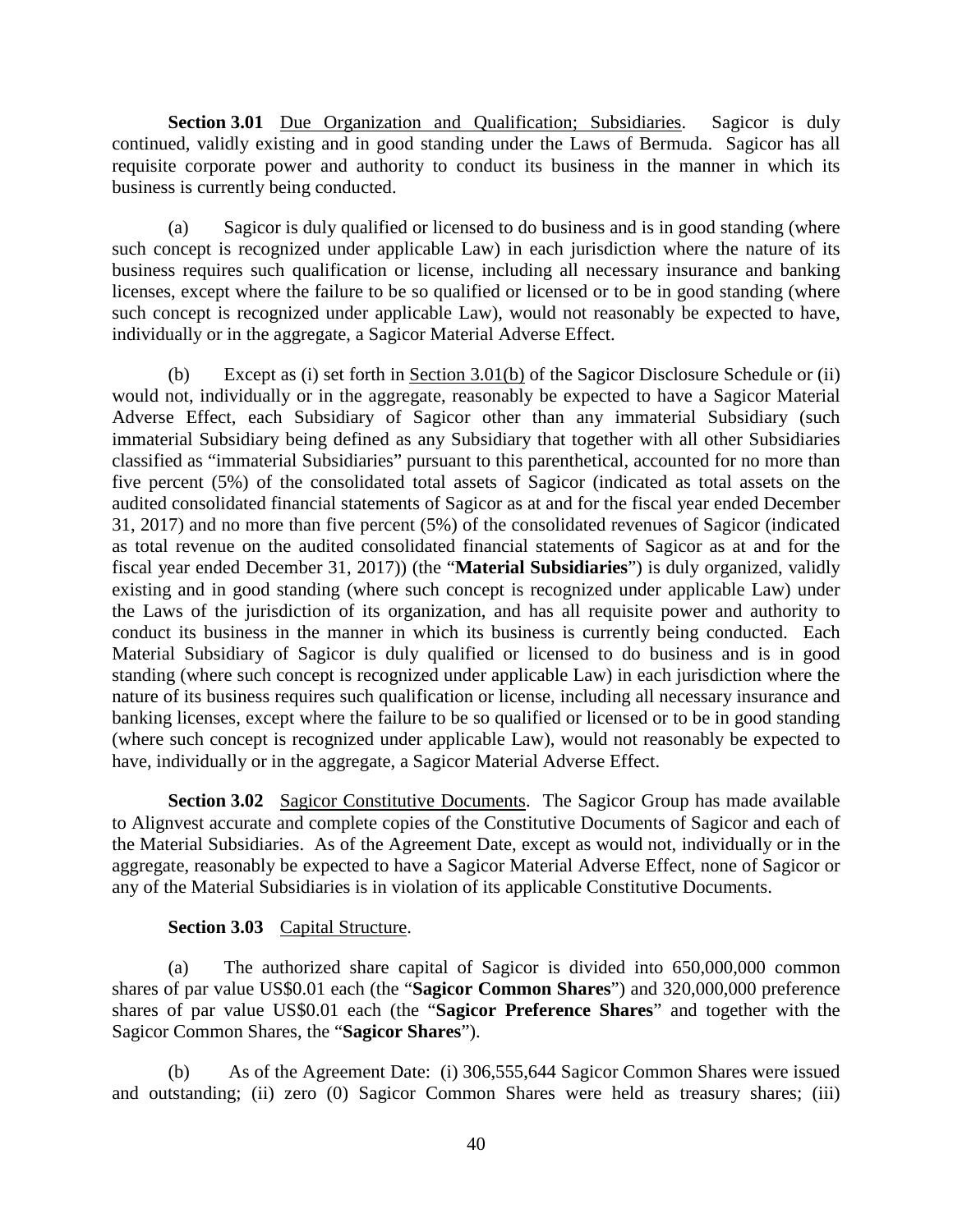zero (0) Sagicor Preference Shares were issued and outstanding; (iv) zero (0) Sagicor Preference Shares were held as treasury shares; and (v) 20,202,358 Sagicor Common Shares were underlying outstanding Sagicor Equity Awards that are options to acquire Sagicor Common Shares and 636,515 restricted Sagicor Common Share awards were issued and outstanding. All of the issued and outstanding Sagicor Common Shares have been, and all shares that may be issued upon the settlement or exercise (as applicable) of any Sagicor Equity Award will be, when issued, duly authorized, validly issued and fully paid and not subject to, or issued in violation of, any preemptive right. Except (x) for the Sagicor Equity Awards and the related award agreements, as applicable, or (y) as set forth on [Section 3.03\(b\)](#page-44-1) of the Sagicor Disclosure Schedule, there is no Sagicor Contract relating to the voting or registration of, or restricting any Person from purchasing, selling, pledging or otherwise disposing of (or granting any option or similar right with respect to), any Sagicor Shares. Except for the Sagicor Equity Awards and the related award agreements, as applicable, the Sagicor Group is not under any obligation or bound by any Contract pursuant to which it may become obligated to repurchase, redeem or otherwise acquire any issued and outstanding Sagicor Common Shares.

<span id="page-45-0"></span>(c) [Section 3.03\(c\)](#page-45-0) of the Sagicor Disclosure Schedule sets forth a correct and complete list of all Sagicor Equity Awards, contracts for redemption of any Sagicor Shares and, to Sagicor's Knowledge, any voting agreements in respect of Sagicor Shares outstanding as of the Agreement Date, including with respect to each such Sagicor Equity Awards: (i) the name of the holder thereof; (ii) the number of Sagicor Shares subject to such option or other award; (iii) the grant or issuance date; (iv) any applicable vesting schedule; (v) with respect to each Sagicor Equity Award that is an option, (A) the exercise price and (B) the expiration date; and (vi) with respect to any Sagicor Equity Award held in trust, the name of the beneficiary of such Sagicor Equity Award. Any Sagicor Shares issued in connection with the ESOP (including any Sagicor Shares held in trust) are reflected in the share register maintained by Sagicor's depositary in Barbados.

<span id="page-45-1"></span>(d) As of the Agreement Date, other than as set forth in [Section](#page-45-1)  $3.03(c)$  or Section [3.03\(d\)](#page-45-1) of the Sagicor Disclosure Schedule or [Section 3.03\(b\),](#page-44-1) there are: (i) no issued and outstanding Sagicor Shares or other equity or voting interest in Sagicor; (ii) no issued and outstanding securities of Sagicor convertible into or exchangeable for shares of, or other equity or voting interest in, Sagicor; (iii) no outstanding options, warrants, restricted share units, rights or other commitments, awards or agreements to acquire from Sagicor or any of its Subsidiaries, or that obligate Sagicor or any of its Subsidiaries to issue, any shares of, or other equity or voting interest in, or any securities convertible into or exchangeable for Sagicor Shares, or other equity or voting interest in, Sagicor; (iv) no obligations of Sagicor to grant, extend or enter into any subscription, warrant, right, convertible or exchangeable security, or other similar agreement or commitment relating to any Sagicor Shares or other equity or voting interest in Sagicor (the items referred to in clauses (i), (ii), (iii) and (iv), together with the Sagicor Shares, being referred to collectively as "**Sagicor Securities**"); and (v) no other obligations by the Sagicor Group to make any payments based on the price or value of Sagicor Securities.

<span id="page-45-2"></span>(e) Except as set forth in [Section 3.03\(e\)](#page-45-2) of the Sagicor Disclosure Schedule, all of the Equity Interests of each of the Material Subsidiaries (including Sagicor Jamaica) have been duly authorized and validly issued, are fully paid and free of preemptive rights, and are owned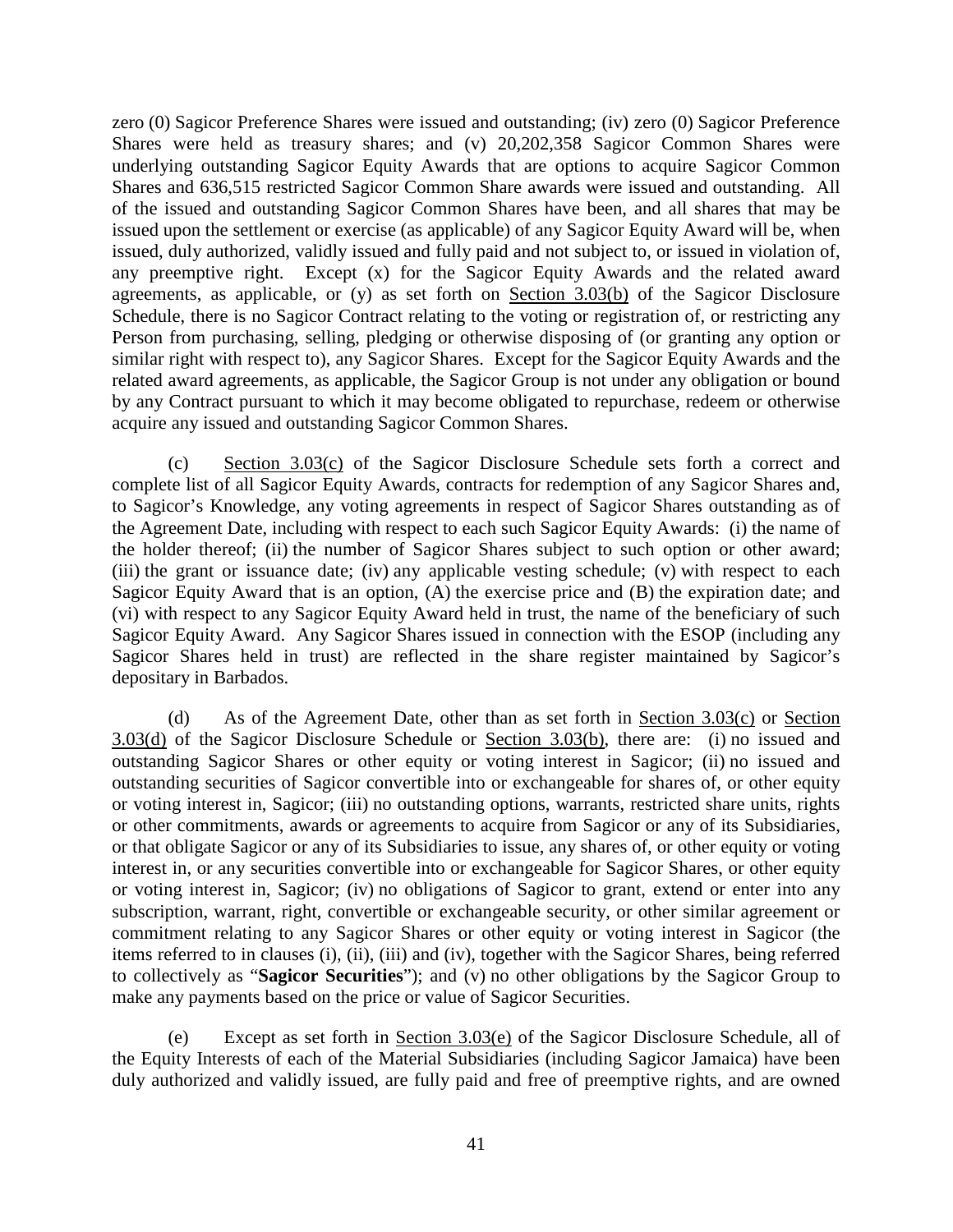beneficially and of record by Sagicor or another wholly owned Subsidiary of the Sagicor Group, free and clear of any Liens, other than Permitted Liens.

# **Section 3.04** Authority; Binding Nature of Agreement.

(a) Sagicor has all requisite corporate power and authority to enter into this Agreement and, subject to obtaining the Sagicor Shareholder Approval, to perform its obligations hereunder, including the consummation of the Sagicor Arrangement. The Sagicor Shareholder Approval is the only vote of the holders of any class or series of Sagicor's or any of its Subsidiaries' shares or other securities of Sagicor necessary to approve the transactions contemplated hereby, including the Sagicor Arrangement. The execution, delivery and performance by Sagicor of this Agreement and the consummation of the transactions completed hereby, including the Sagicor Arrangement, have, subject to obtaining the Sagicor Shareholder Approval, been duly authorized by any necessary action on the part of the Sagicor Board. The Sagicor Board, at a meeting duly called and held on or prior to the Agreement Date, duly adopted resolutions by which the Sagicor Board issued the Sagicor Board Recommendation and directed that the Bermuda Court be petitioned to convene the Sagicor Meeting at which the Sagicor Arrangement will be submitted to the Scheme Shareholders for their approval.

(b) Other than obtaining the Sagicor Shareholder Approval and the Bermuda Court Order, no other corporate proceedings on the part of the Sagicor Group are necessary to authorize, adopt or approve, as applicable, this Agreement or to consummate the Sagicor Arrangement. Assuming this Agreement constitutes the valid and binding obligation of Alignvest, this Agreement constitutes the valid and binding obligation of Sagicor, enforceable against Sagicor in accordance with its terms, subject to: (i) bankruptcy, insolvency, fraudulent transfer, reorganization, moratorium and other similar Laws of general application relating to or affecting creditors' rights; and (ii) general equitable principles, including specific performance and injunctive and other forms of equity relief (clauses (i) and (ii), collectively, the "**Bankruptcy and Equity Exception**").

# **Section 3.05** Non-Contravention; Consents.

<span id="page-46-0"></span>(a) Except as set forth on [Section 3.05\(a\)](#page-46-0) of the Sagicor Disclosure Schedule, the execution and delivery of this Agreement by Sagicor does not, and the consummation of the Sagicor Arrangement and the other transactions contemplated by this Agreement and compliance with the provisions of this Agreement will not, in the case of each of the following clauses (i), (ii) and (iii), assuming compliance, approval, satisfaction, completion and acceptance (as applicable) with respect to all of the matters and requirements referred to in [Section 3.05\(b\)\(](#page-47-0)i) (and receipt of Sagicor Shareholder Approval): (i) violate or conflict with Sagicor Constitutive Documents; (ii) violate or conflict with any Law applicable to the Sagicor Group or any of their respective properties or assets; or (iii) violate, conflict with or result in a breach of, constitute a default (or an event that, with notice or lapse of time or both, would constitute a default) under, result in the termination of, accelerate the performance required by the Sagicor Group under, result in the creation of any Lien upon any of the properties or assets of the Sagicor Group under, or give rise to any obligation to obtain any regulatory approval or third-party consent under any of the terms, conditions or provisions of any Governmental Authorization or Material Contract to which any member of the Sagicor Group is a party except, with respect to clause (iii), such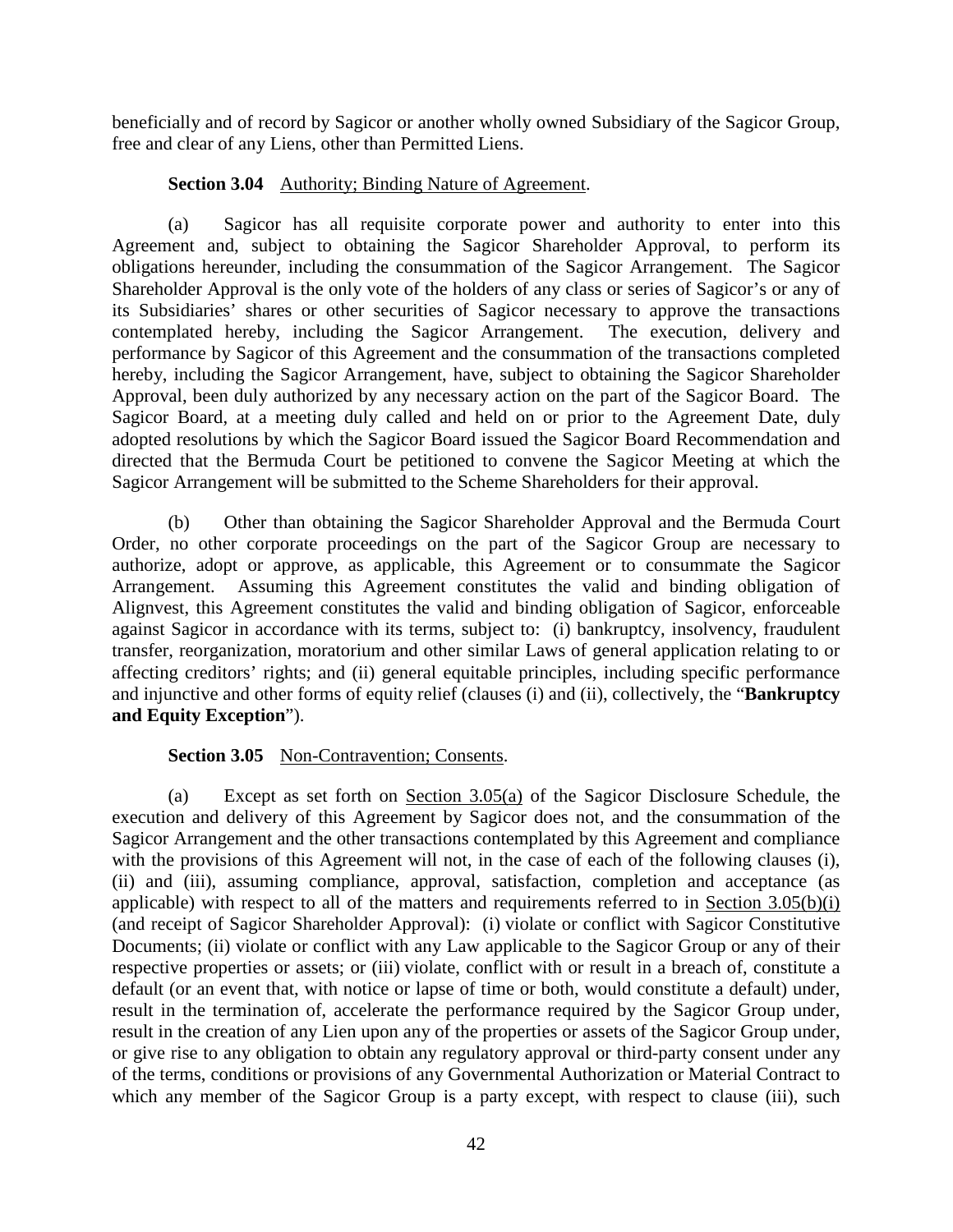failures to comply, conflicts, violations, triggering of payments, terminations, accelerations, Liens, encumbrances, notices, authorizations, consents, approvals, breaches or defaults that would not reasonably be expected to have, individually or in the aggregate, a Sagicor Material Adverse Effect.

<span id="page-47-0"></span>(b) No declaration, filing or registration with, or notice to, or authorization, permit, consent or approval of, any Governmental Authority or any stock market or stock exchange on which Sagicor Common Shares are listed is required to be obtained or made by or with respect to the Sagicor Group in connection with the execution and delivery of this Agreement by the Sagicor Group or the consummation by the Sagicor Group of the Sagicor Arrangement or the other transactions contemplated by this Agreement except: (i) (a) compliance with the rules and regulations of the Stock Exchanges, (b) the Bermuda Court Order and any approvals required by the Bermuda Court Order, (c) filing the Bermuda Court Order with the Registrar of Companies in Bermuda, (d) filings required under, and compliance with other applicable requirements of, the HSR Act, and such other consents, filings, declarations or registrations as are required to be made or obtained under any other Antitrust Laws, (e) compliance with any applicable state securities or blue sky Laws, (f) approvals, filings and notices set forth in [Section 3.05\(b\)](#page-47-0) of the Sagicor Disclosure Schedule (the "**Sagicor Insurance and Banking Approvals**"), (g) to the Knowledge of Sagicor, Alignvest Insurance and Banking Approvals, and (h) the Exchange Control Approval; or (ii) where the failure to make such declaration, filing, delivery or registration or notifications to obtain such authorization, permits, consents or approvals would not, individually or in the aggregate, reasonably be expected to, individually or in the aggregate, have a Sagicor Material Adverse Effect.

### **Section 3.06** Financial Statements; Undisclosed Liabilities.

(a) The Sagicor Financial Statements: (i) were prepared in all material respects in accordance with IFRS applied on a consistent basis throughout the periods covered (except  $(x)$ ) as may be indicated in the notes to such financial statements, or (y) for the fact that the unaudited financial statements may not contain footnotes and other presentation items and are subject to normal year-end adjustments); and (ii) fairly present in all material respects the consolidated financial position of the Sagicor Group as of the respective dates thereof and the consolidated results of operations and cash flows of the Sagicor Group for the periods covered thereby. Since September 30, 2018, there has been no material change in Sagicor's financial accounting policies, methods or practices.

(b) Sagicor does not intend to correct or restate, nor to the Knowledge of Sagicor, is there any basis for any correction or restatement of, any aspect of the Sagicor Financial Statements. The selected financial data and the summary financial information included in the Sagicor Filings have been compiled on a basis consistent with that of the Sagicor Financial Statements**.** 

(c) There are no material off-balance sheet transactions, arrangements, obligations (including contingent obligations) or other relationships of Sagicor with unconsolidated entities or other Persons.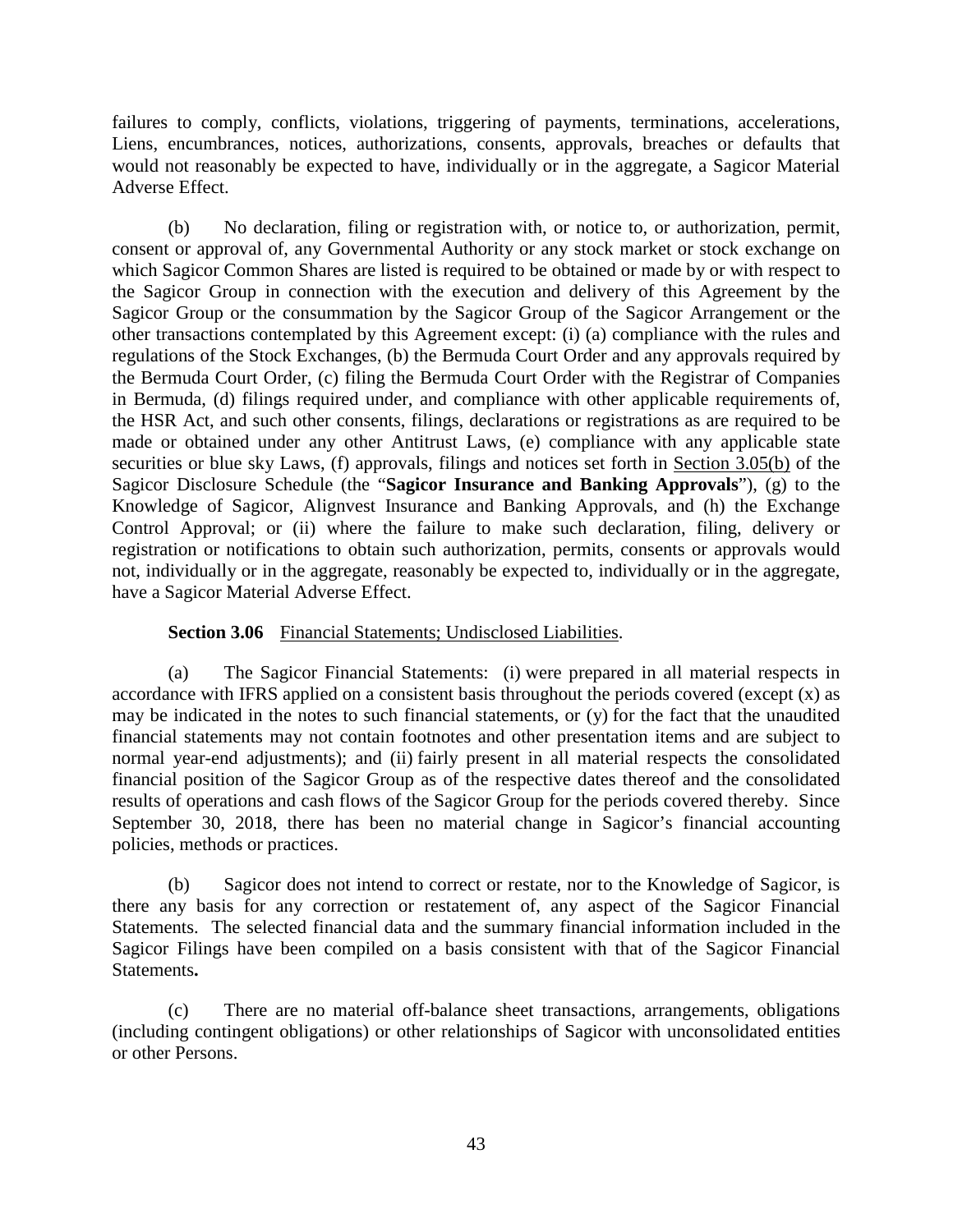<span id="page-48-0"></span>(d) No member of the Sagicor Group has any liabilities or obligations of any kind whatsoever, whether accrued, contingent, absolute, determined, determinable or otherwise of such member of the Sagicor Group required to be recorded or reflected on or reserved for or disclosed in a consolidated balance sheet of any member of the Sagicor Group, including the notes thereto, under IFRS, other than liabilities or obligations that: (i) are reflected or recorded on the consolidated balance sheet of Sagicor (including in the notes thereto) as of the Sagicor Balance Sheet Date (the "**Sagicor Balance Sheet**"); (ii) were incurred since the Sagicor Balance Sheet Date in the Ordinary Course and would not reasonably be expected to have, individually or in the aggregate, a Sagicor Material Adverse Effect; (iii) are incurred in connection with the transactions contemplated by this Agreement; (iv) have been discharged or paid in full prior to the execution of this Agreement; or (v) are permitted by this Agreement or disclosed in [Section](#page-48-0)  [3.06\(d\)](#page-48-0) of the Sagicor Disclosure Schedule.

**Section 3.07** Accounting Controls. Each of Sagicor and its Subsidiaries makes and keeps records and books of account in reasonable detail that accurately and fairly reflect all business transactions, maintains systems of internal accounting controls sufficient to provide reasonable assurance regarding the reliability of financial reporting and the preparation of financial statements for external purposes in accordance with IFRS, including internal accounting controls sufficient to provide reasonable assurance that (a) transactions are executed in accordance with management's general or specific authorizations; (b) transactions are recorded as necessary to permit preparation of financial statements in conformity with IFRS and to maintain asset accountability; (c) access to assets is permitted only in accordance with management's general or specific authorization; and (d) the recorded accountability for assets is compared with the existing assets at reasonable intervals and appropriate action is taken with respect to any differences.

**Section 3.08** Absence of Certain Changes or Events. From the Sagicor Balance Sheet Date through the Agreement Date, except for actions taken in connection with the execution and delivery of this Agreement and the transactions contemplated hereby, the business of the Sagicor Group has been conducted in all material respects in the Ordinary Course. Since December 31, 2017, there has not been any Sagicor Material Adverse Effect.

<span id="page-48-1"></span>**Section 3.09** Litigation; Order. As of the Agreement Date except as set forth on [Section 3.09](#page-48-1) of the Sagicor Disclosure Schedule, there are no Proceedings pending or, to Sagicor's Knowledge (it being understood that, with respect to any Proceeding that is an audit, examination or investigation, any representation herein shall be deemed to be to Sagicor's Knowledge), threatened in writing against Sagicor or any of its Subsidiaries or any of their respective properties or assets that resulted in, or would reasonably be expected to result in, individually or in the aggregate, a Sagicor Material Adverse Effect. Neither Sagicor nor any of its Subsidiaries is subject to any Order, whether temporary, preliminary or permanent, which would reasonably be expected to have, individually or in the aggregate, a Sagicor Material Adverse Effect.

**Section 3.10** Intellectual Property. To the Knowledge of Sagicor (a) each of Sagicor and its Material Subsidiaries owns or has the right to use all intellectual property rights (including patents, trademark rights (including rights in trademarks, service marks, trademark registrations, service mark registrations, and other protectable source indicators), copyrights,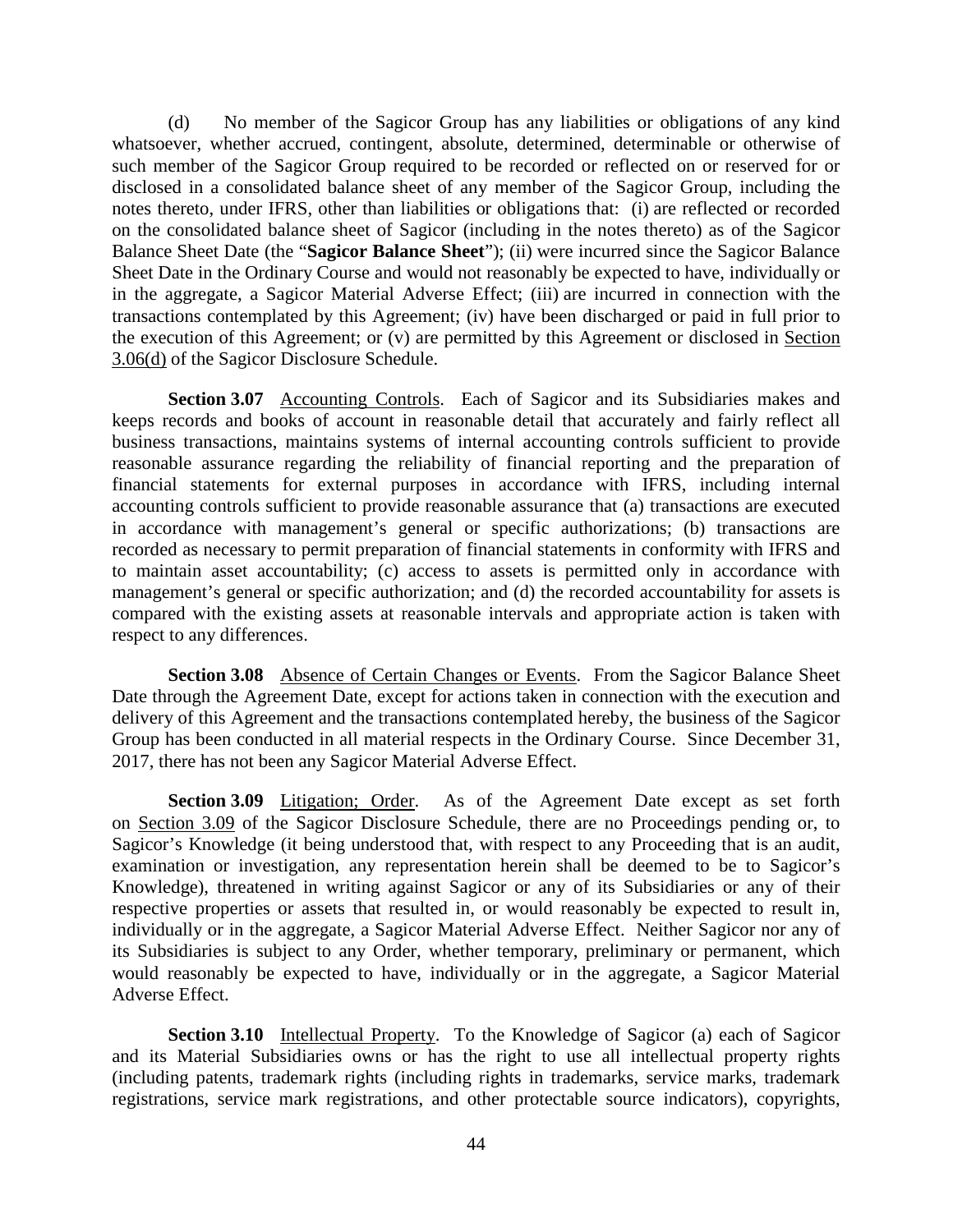trade secrets, and similar rights in proprietary or confidential information) (collectively, "**Intellectual Property**") that are used in and material to the conduct of the business of Sagicor and its Subsidiaries as currently conducted; (b) each of Sagicor's and its Material Subsidiaries' conduct of their respective businesses does not infringe, misappropriate or otherwise violate any Intellectual Property of any Person and none of Sagicor or its Material Subsidiaries have received any written notice of any claim that Sagicor or its Material Subsidiaries have infringed upon, misappropriated or otherwise violated any Intellectual Property of any Person, except, in each of the foregoing, as, if determined adversely to such Person, would not reasonably be expected, individually or in the aggregate, to have a Sagicor Material Adverse Effect; and (c) the Intellectual Property owned by and material to the conduct of the business of Sagicor and its Material Subsidiaries is not being infringed, misappropriated or otherwise violated by any Person.

# <span id="page-49-0"></span>**Section 3.11** Contracts.

(a) [Section 3.11\(a\)](#page-49-0) of the Sagicor Disclosure Schedule contains a list as of the Agreement Date of each Reinsurance Contract and each other Contract (other than the engagement letter agreement, dated May 27, 2016, by and between Sagicor and J.P. Morgan Securities LLC, as amended, Insurance Contracts and any Contracts that relate to the acquisition, disposition or custody of Investment Assets), in each case, pursuant to which Sagicor or any of its Subsidiaries has any executory rights or obligations that (collectively, the "**Material Contracts**"):

(i) (A) requires aggregate payment of US\$1,500,000 or more to or from Sagicor or such Subsidiary after the Agreement Date and (B) cannot be terminated by Sagicor or such Subsidiary without penalty with less than one hundred eighty-one (181) days' notice;

Assets;

(ii) creates a partnership or joint venture, in each case except for Investment

(iii) is an agreement with any officer, director or employee of Sagicor or such Subsidiary, in each case with a base salary of US\$100,000 (or the equivalent in another currency as of the Agreement Date) or greater, other than (A) any employment letter that sets forth the terms of an "at will" employment arrangement or (B) a Sagicor Benefit Plan;

(iv) restricts Sagicor or such Subsidiary from engaging, soliciting, or competing with any Person in, or provides a third party with exclusivity rights in respect of, any line of business or in any geographic area;

(v) is with an Affiliate of Sagicor or such Subsidiary, other than any Contracts that are solely between or among members of the Sagicor Group;

(vi) is an agreement of guarantee, support, assumption or endorsement of the payment obligations or indebtedness for borrowed money of any other Person that is not a Subsidiary;

(vii) is a note, debenture, bond, letter of credit, loans or other Contract for or evidencing indebtedness for borrowed money incurred by Sagicor or such Subsidiary, other than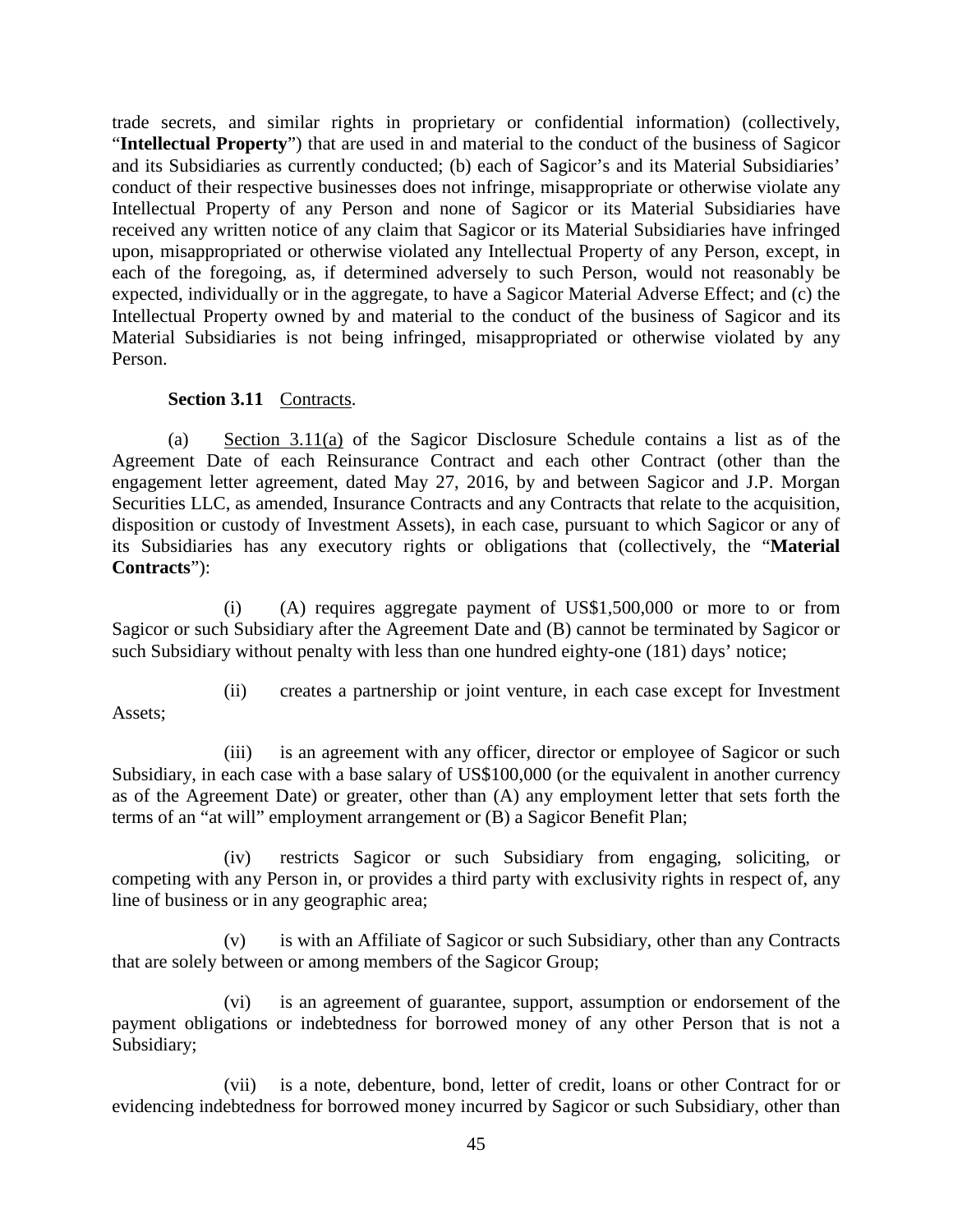indebtedness for borrowed money incurred by Sagicor or such Subsidiary that is payable to a member of the Sagicor Group;

(viii) is a Contract for capital expenditures in excess of the aggregate amount of capital expenditures in the Budgets;

(ix) is an investment management agreement with any third party in respect of the Investment Assets;

(x) requires Sagicor or such Subsidiary to maintain a minimum rating issued by a credit rating agency that would give rise to any violation, breach or default by Sagicor or such Subsidiary thereunder, or that would permit any modification, acceleration or termination thereof, in the event of any ratings downgrade of, Sagicor or such Subsidiary; or

(xi) is a collective bargaining agreement (or similar labor Contract).

(b) Sagicor has made available to Alignvest complete and accurate copies of each Material Contract.

(c) Each Material Contract is valid and binding on Sagicor or such of its Subsidiaries which is a party thereto and, to Sagicor's Knowledge, each other party thereto and is enforceable against Sagicor or such Subsidiary in accordance with its terms, except: (i) where such enforceability may be limited by bankruptcy, insolvency, reorganization, preference, fraudulent transfer, moratorium or other similar Laws relating to or affecting the rights and remedies of creditors and by general principles of equity regardless of whether enforcement is considered in a Proceeding in equity or Law; and (ii) except where the failure to be valid, binding or enforceable would not reasonably be expected to have a Sagicor Material Adverse Effect.

(d) Sagicor and each of its Subsidiaries, and to Sagicor's Knowledge, any other party thereto, is not in breach of or default under any Material Contract.

# **Section 3.12** Insurance Reports.

<span id="page-50-1"></span><span id="page-50-0"></span>(a) A true and complete list as of the Agreement Date of all the Subsidiaries through which Sagicor conducts its insurance operations (collectively, the "**Sagicor Insurance Entities**") is set forth in [Section 3.12\(a\)](#page-50-0) of the Sagicor Disclosure Schedule. During the last three (3) years, each of the Sagicor Insurance Entities has filed all annual and quarterly or other statements, reports, submissions and other filings, together with all exhibits, interrogatories, notes, schedules and any actuarial opinions, affirmations or certifications or other supporting documents in connection therewith, required to be filed with or submitted to the appropriate insurance regulatory Governmental Authorities of the jurisdiction in which it is domiciled or carries on business on forms prescribed or permitted by such Governmental Authority (collectively, the "**Sagicor Statements**"), except for such failures to file which would not, individually or in the aggregate, reasonably be likely to have a Sagicor Material Adverse Effect. Except as indicated therein, all assets that are reflected as assets on the Sagicor Statements comply with all Laws regulating the business and products of insurance and all applicable Orders and directives of insurance regulatory Governmental Authorities (collectively, the "**Insurance Laws**") with respect to such assets, as applicable, except for such failures to comply that would not,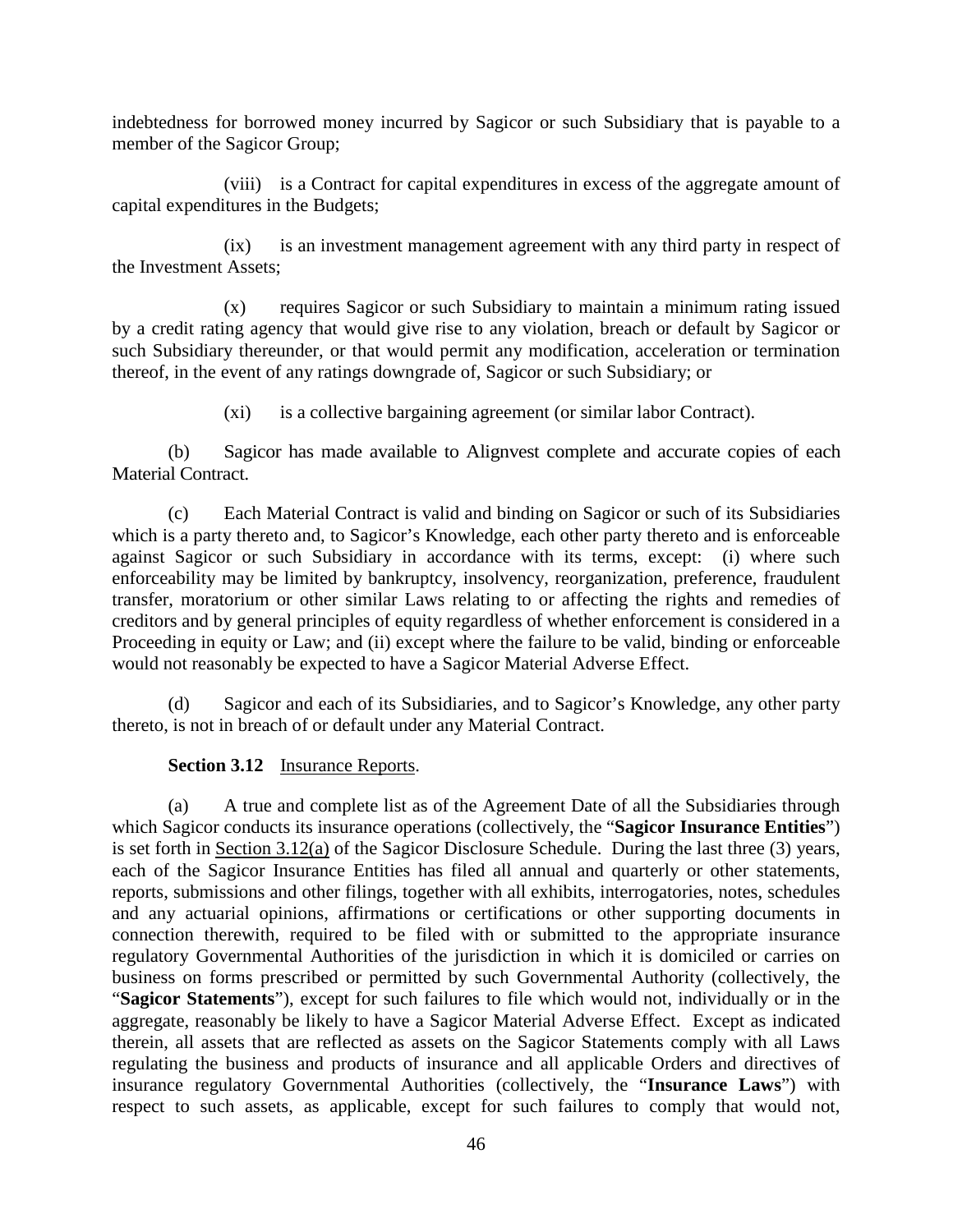individually or in the aggregate, reasonably be likely to have a Sagicor Material Adverse Effect. All such Sagicor Statements were in compliance in all respects with applicable Law when filed or as amended or supplemented, and all deficiencies or violations contained therein or that have otherwise been asserted in writing against a Sagicor Insurance Entity by any insurance regulatory Governmental Authority have been resolved in all respects, except as would not, individually or in the aggregate, reasonably be likely to have a Sagicor Material Adverse Effect.

(b) The Reserves reported in the Sagicor Statements (i) were determined in accordance with Insurance Laws and generally accepted actuarial standards, including selection of appropriate assumptions and methods, consistently applied throughout the specified period, (ii) are fairly stated in accordance with sound actuarial principles, except as would not, individually or in the aggregate, reasonably be likely to have a Sagicor Material Adverse Effect and (iii) reflect each Insurance Contract and claim in the books and records of the Sagicor Insurance Entities that should, in accordance with accepted actuarial practice, including selection of appropriate assumptions and methods, have an actuarial liability or other liability reflected in such Sagicor Statements and (iv) are in compliance in all material aspects with applicable Law. Sagicor does not make any representation or warranty in this [Section 3.12\(a\)](#page-50-1) or in any other provision of this Agreement to the effect that such Reserves will be sufficient or adequate for the purposes for which they were established or that such Reserves may not develop adversely or, subject to [Section 3.14,](#page-53-0) that the reinsurance recoverables taken into account in determining the amount of the Reserves will be collectible. In the last three (3) years, no Governmental Authority has notified any of the Sagicor Insurance Entities that it is or will be disputing the methods employed by it in establishing and valuing current Reserves in the Sagicor Statements or books and records of the Sagicor Insurance Entities or requesting or requiring that capital, in addition to the current amount thereof, be invested in any of the Sagicor Insurance Entities. In the last three (3) years, there have been no changes in actuarial assumptions or methods used in the determination of such Reserves other than changes in the Ordinary Course that are consistent with accepted actuarial practice. To the Knowledge of Sagicor, no circumstances have arisen during the last three (3) years which are adversely inconsistent with such actuarial assumptions and methods and changes, and which would, individually or in the aggregate, reasonably be likely to have a Sagicor Material Adverse Effect.

(c) Complete and correct copies of the Reports of the Appointed Actuary have been provided to Alignvest. Except as qualified in the Reports of the Appointed Actuary, the information and data furnished by the Sagicor Insurance Entities to its actuaries (independent or otherwise) in connection with the preparation of the Reports of the Appointed Actuary were (a) accurate in all respects, except for inaccuracies that would not, individually or in the aggregate, reasonably be likely to have a Sagicor Material Adverse Effect, (b) derived from the books and records of the applicable Sagicor Insurance Entity and (c) generated from the same underlying sources and systems that were utilized by the Sagicor Insurance Entities to prepare Sagicor Statements. Each Report of the Appointed Actuary was based upon an inventory of Insurance Contracts in force for the applicable Sagicor Insurance Entity that was accurate at the relevant time of preparation, except for inaccuracies that would not, individually or in the aggregate, reasonably be likely to have a Sagicor Material Adverse Effect. The Reports of the Appointed Actuary were prepared in accordance with the accepted actuarial practice in the applicable jurisdiction including selection of appropriate assumptions and methods. There have been no changes in actuarial assumptions or methods during the last three (3) years other than changes in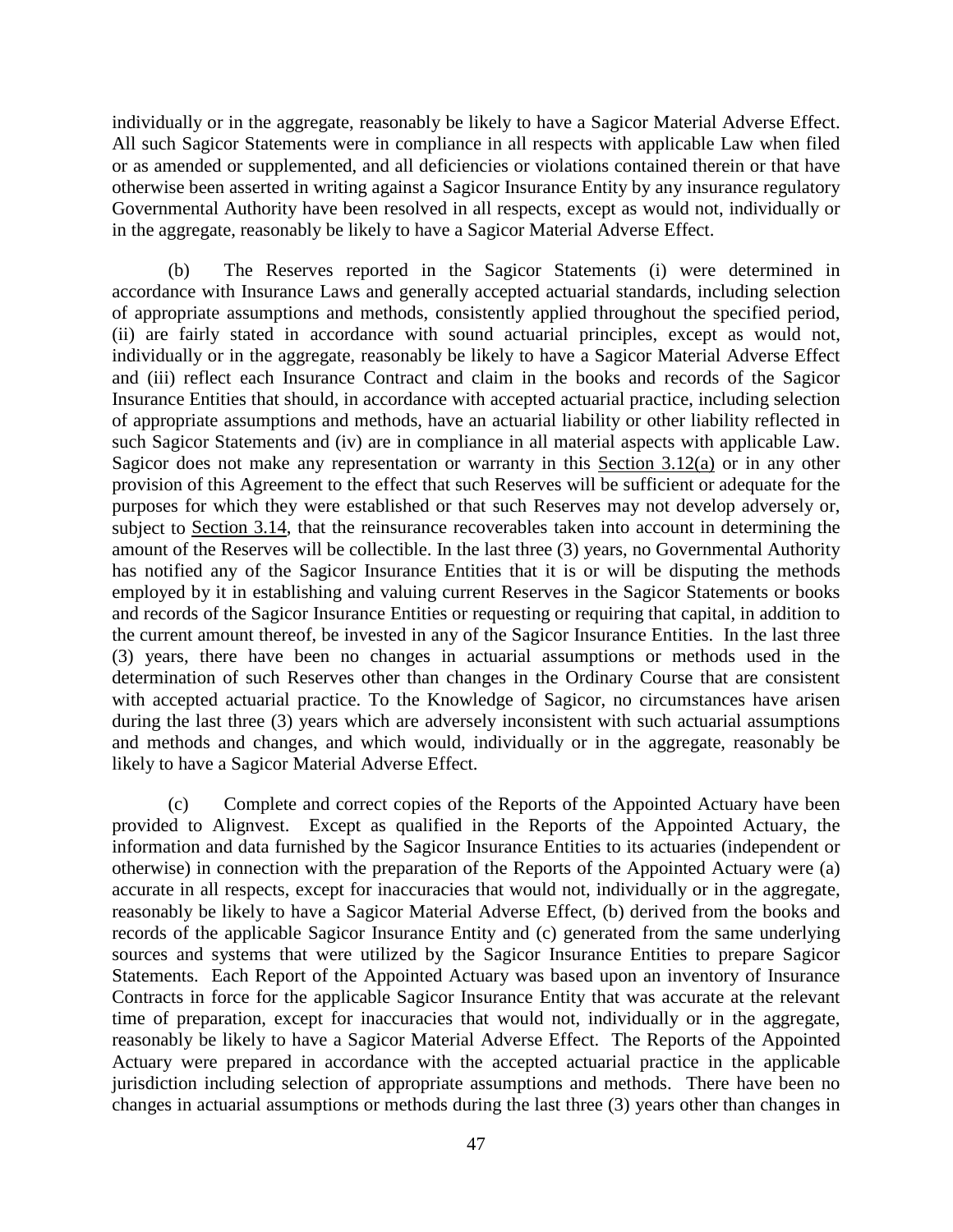the Ordinary Course that are consistent with accepted actuarial practice. To the Knowledge of Sagicor, no circumstances have arisen during the last three (3) years which are adversely inconsistent with such actuarial assumptions and methods and changes, and which would, individually or in the aggregate, reasonably be likely to have a Sagicor Material Adverse Effect.

### **Section 3.13** Insurance Business.

(a) All Insurance Contracts, and any and all related marketing materials, are and were, to the extent required under applicable Insurance Laws, on forms and at rates approved by the insurance regulatory Governmental Authorities of the jurisdiction where issued or, to the extent required by applicable Laws, have been filed with and not objected to by such Governmental Authority within the period provided for objection, except that would not, individually or in the aggregate, reasonably be likely to have a Sagicor Material Adverse Effect.

<span id="page-52-0"></span>(b) Except to the extent prohibited by applicable Law, Sagicor has made available to Alignvest true and complete copies of (i) any material reports on financial examination, (ii) any material reports on market conduct examination by any insurance regulatory Governmental Authority, and (iii) all other material correspondence with insurance regulatory Governmental Authorities in each case in respect of any Sagicor Insurance Entity during the last three (3) years. Except as set forth in [Section 3.13\(b\)](#page-52-0) of the Sagicor Disclosure Schedule, all material deficiencies or violations noted in such reports or correspondence have been resolved to the reasonable satisfaction of the applicable insurance regulatory authority.

(c) Except as would not, individually or in the aggregate, reasonably be likely to have a Sagicor Material Adverse Effect, during the last three (3) years, to the Knowledge of Sagicor, (i) each Producer, at the time such Producer sold or produced any Insurance Contract, was duly and appropriately appointed by a Sagicor Insurance Entity, in compliance with applicable Law, to act as a Producer for a Sagicor Insurance Entity and was duly and appropriately licensed as a Producer (for the type of business sold or produced by such Producer on behalf of a Sagicor Insurance Entity), in each jurisdiction in which such Producer was required to be so licensed and no such Producer violated any term or provision of applicable Law relating to the sale or production of any Insurance Contract, (ii) no Producer has breached the terms of any agency or broker contract with a Sagicor Insurance Entity or violated any Law or policy of a Sagicor Insurance Entity in the solicitation, negotiation, writing, sale or production of business for any Sagicor Insurance Entity and (iii) no Producer has been enjoined, indicted, convicted or made the subject of any consent decree or judgment on account of any violation of applicable Law in connection with such Producer's actions in his, her or its capacity as a Producer for a Sagicor Insurance Entity or any enforcement or disciplinary proceeding alleging any such violation. Each Sagicor Insurance Entity has and has had procedures in place to ascertain whether the conduct of each of its Producers is and was in compliance with applicable Law relating to any aspect of the business of such Sagicor Insurance Entity.

<span id="page-52-1"></span>(d) The Market Conduct Claims disclosed in [Section 3.13\(d\)](#page-52-1) of the Sagicor Disclosure Schedule constitute the only Market Conduct Claims during the last three (3) years.

<span id="page-52-2"></span>(e) Except as set forth in [Section 3.13\(e\)](#page-52-2) of the Sagicor Disclosure Schedule, all Insurance Contracts, Insurance Contract forms, Insurance Contract wording and Business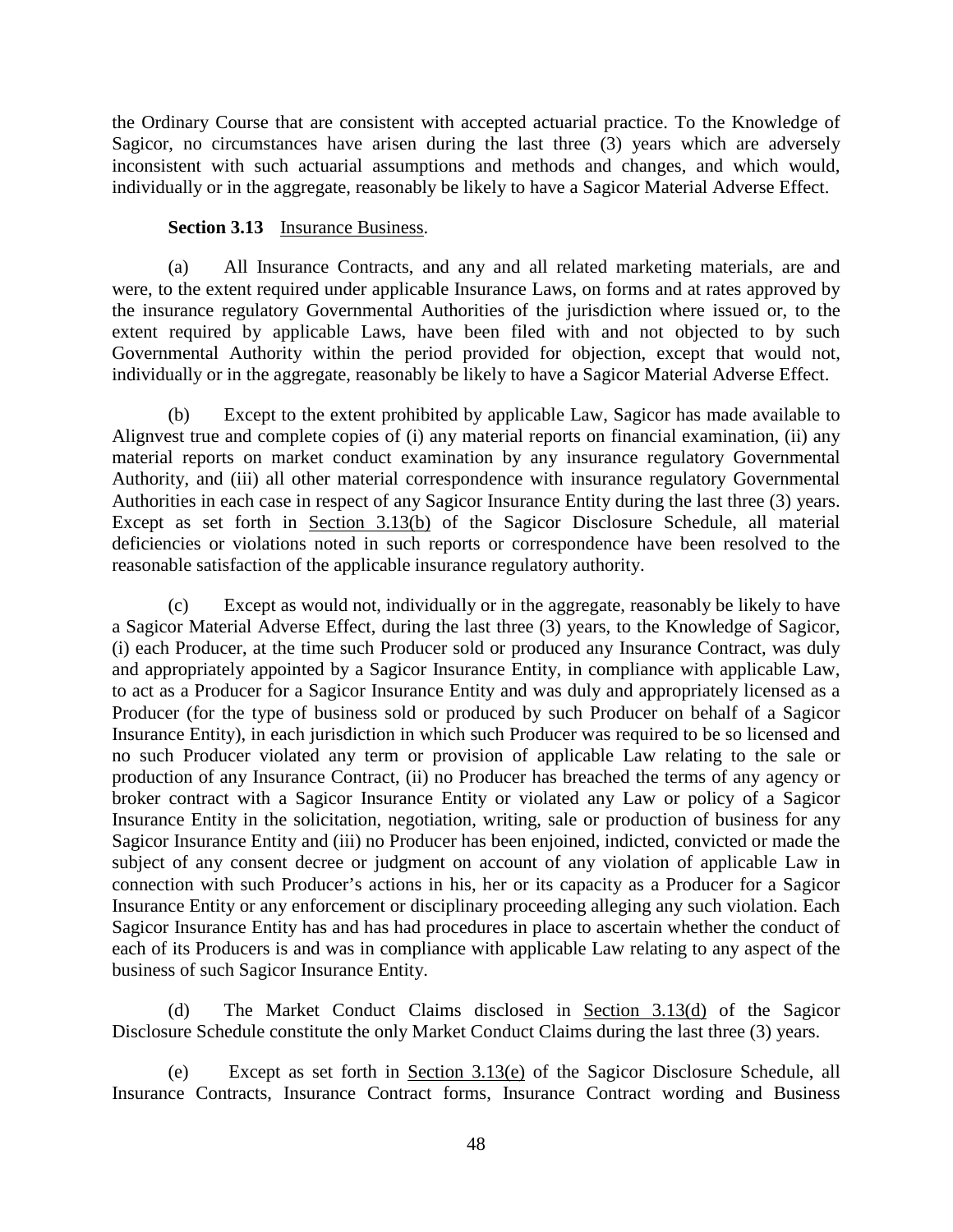Practices are in compliance with applicable Law, no Sagicor Insurance Entity has received a written objection to the use of such Insurance Contracts, Insurance Contract forms, Insurance Contract wording or Business Practices and the Insurance Contracts have been issued, maintained and serviced in accordance with their terms, except as would not, individually or in the aggregate, reasonably be likely to have a Sagicor Material Adverse Effect.

(f) Each of the Sagicor Insurance Entities has, in respect of the Insurance Contracts issued by such Sagicor Insurance Entity, complied in all material respects with the Sagicor underwriting guidelines applicable to such Sagicor Insurance Entity at the time of issuance.

(g) In the last three (3) years, all benefits due and payable under the Insurance Contracts issued by the Sagicor Insurance Entity, or issued or assumed by a third party and subsequently assumed by a Sagicor Insurance Entity, have, except as would not, individually or in the aggregate, reasonably be likely to have a Sagicor Material Adverse Effect, been paid in accordance with the terms of the Insurance Contracts under which they arose, except for such benefits for which the Sagicor Insurance Entity believes there is a reasonable basis to contest payment.

(h) In the last three (3) years, any written representation, illustration or projection or material written communication provided by a Sagicor Insurance Entity to any holder of any Insurance Contract respecting such Insurance Contract (including any premium, policy loan or other benefit or amount in respect thereof) or its acquisition, disposition or transfer was, at the time of sale of such Insurance Contract accurate in all respects under applicable Law at the time provided, except as would not, individually or in the aggregate, reasonably be likely to have a Sagicor Material Adverse Effect.

<span id="page-53-0"></span>**Section 3.14** Reinsurance. Except as would not, individually or in the aggregate, reasonably be likely to have a Sagicor Material Adverse Effect, (a) each Sagicor Insurance Entity has appropriately taken credit in its Sagicor Statements pursuant to Insurance Laws for all reinsurance, coinsurance or excess insurance ceded pursuant to any reinsurance, coinsurance, excess insurance, ceding of insurance, assumption of insurance or indemnification with respect to insurance or similar arrangements (the "**Reinsurance Contracts**") to which it is a party, (b) none of the applicable Sagicor Insurance Entities or, to the Knowledge of Sagicor, any counterparty to any Reinsurance Contract is (with or without notice or lapse of time or both) in default or breach under the terms of such Reinsurance Contract, (c) none of the Sagicor Insurance Entities or, to the Knowledge of Sagicor, any reinsurer under any Reinsurance Contract is insolvent or the subject of a rehabilitation, liquidation, conservatorship, receivership, bankruptcy or similar proceeding and the financial condition of any such reinsurer is not impaired to the extent that a default thereunder is reasonably anticipated and (d) no written notice of intended cancellation has been received by any Sagicor Insurance Entity from any such reinsurer, and there are no disputes under any Reinsurance Contract. Each Reinsurance Contract is evidenced by a signed agreement or treaty. Each Sagicor Insurance Entity is in compliance, in all material respects, with all applicable Law relating to reinsurance. Each Sagicor Insurance Entity has performed in all material respects all of the obligations required to be performed by it and is entitled to all material benefits under the Reinsurance Contracts to which it is a party. Each Sagicor Insurance Entity is entitled to take the amount of credit claimed in its Sagicor Statements pursuant to applicable Laws for all reinsurance and coinsurance ceded by it pursuant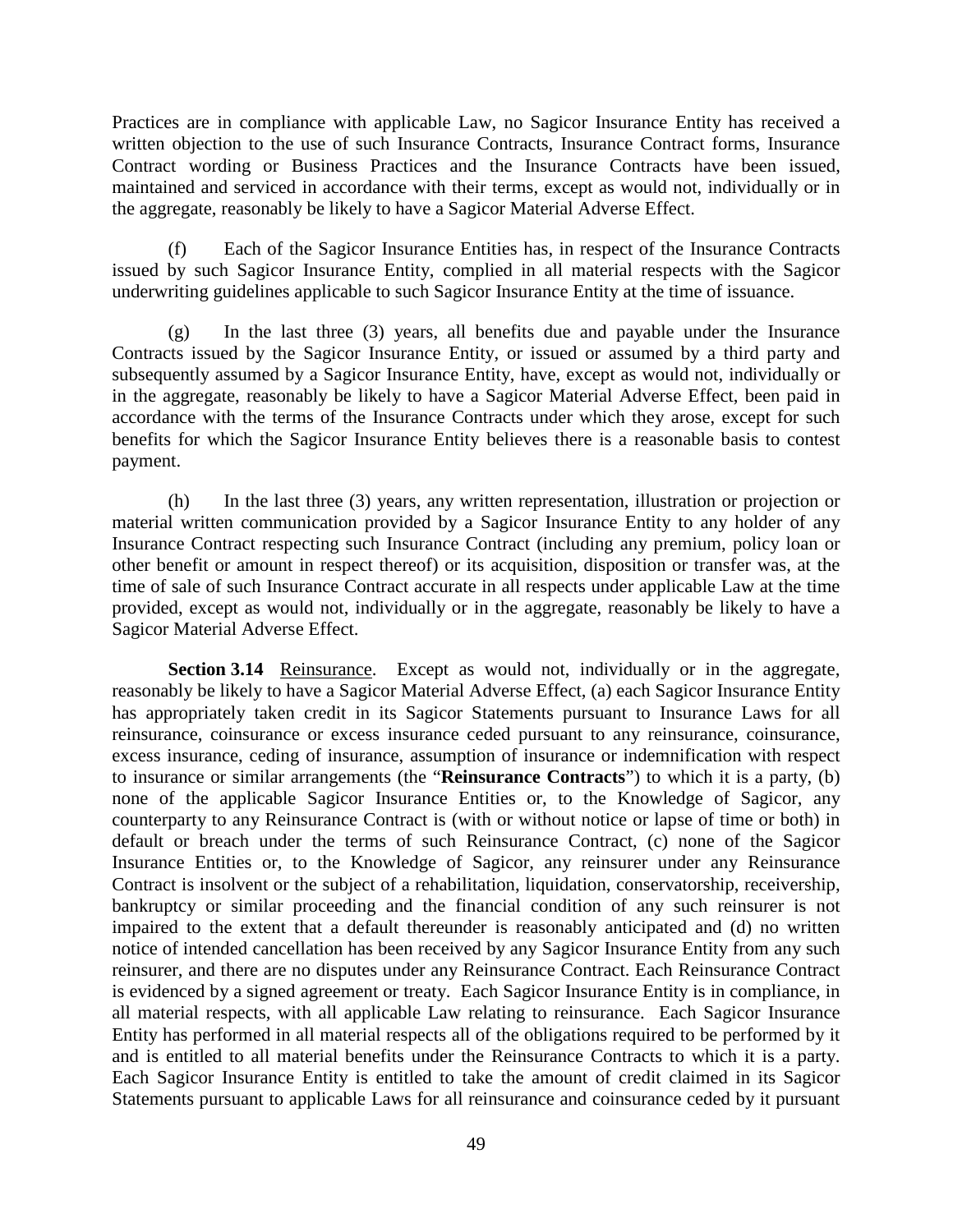to any Reinsurance Contract. All of the Reinsurance Contracts will be given effect to as bona fide reinsurance treaties, with real transfer of risk for all accounting, Tax, regulatory and actuarial purposes. No side agreements or letters exist that alter any terms of any Reinsurance Contracts in any material respect. In the last three (3) years, there has been no material change, including cancellation, commutation, recapture or re-pricing, to any Reinsurance Contract. Except as disclosed in [Section 3.14](#page-53-0) of the Sagicor Disclosure Schedule, to the Knowledge of Sagicor, there are no circumstances or events which are likely to lead to the cancellation or suspension of any Reinsurance Contract or to the termination of any such Reinsurance Contract at a date earlier than the date otherwise provided under such Reinsurance Contract.

#### **Section 3.15** Investment Assets.

<span id="page-54-1"></span><span id="page-54-0"></span>(a) Except as would not, individually or in the aggregate, reasonably be likely to have a Sagicor Material Adverse Effect, (i) each of the investment assets owned by a Sagicor Insurance Entity (the "**Investment Assets**") complied in all respects with the investment policies and guidelines and applicable Laws in effect at the time such Investment Asset was acquired by the applicable Sagicor Insurance Entity and has so complied in respect of such policies and guidelines and applicable Laws in effect since such time (the "**Investment Guidelines**") and (ii) Sagicor and each of its Subsidiaries has good and marketable title in and to all of the Investment Assets it purports to own, free and clear of all Liens, other than Permitted Liens. [Section 3.15\(](#page-54-0)a) of the Sagicor Disclosure Schedule sets forth a list of each Investment Asset as of December 31, 2017 that represented 10% or more of the consolidated assets of Sagicor (indicated as total assets on the audited consolidated financial statements of Sagicor as at and for the fiscal year ended December 31, 2017), with information included therein as to the book value of each such Investment Asset, the face amount, interest rate, term and amortization period thereof, in each case, as of September 30, 2018. [Section 3.15\(a\)](#page-54-1) of the Sagicor Disclosure schedule is true and complete in all material respects. None of the Investment Assets is in material default in the payment of principal or interest or dividends or, to the Knowledge of Sagicor, permanently impaired to any extent, except as would not, individually or in the aggregate, have a Sagicor Material Adverse Effect.

<span id="page-54-2"></span>(b) As of the Agreement Date, except as set forth in [Section 3.15\(b\)](#page-54-2) of the Sagicor Disclosure Schedule or as would not, individually or in the aggregate, reasonably be likely to have a Sagicor Material Adverse Effect, (i) neither Sagicor nor any of its Subsidiaries has any material funding obligations of any kind, or material obligation to make any additional advances or investments (including any obligation relating to any currency or interest rate swap, hedge or similar arrangement) in respect of, any of the Investment Assets and (ii) there are no material outstanding commitments, options, put agreements or other arrangements relating to the Investment Assets to which Sagicor or any of its Subsidiaries may be subject upon or after the Effective Time.

<span id="page-54-3"></span>**Section 3.16** Agreements and Filings with Bank Regulators. Except as set forth in [Section 3.16](#page-54-3) of the Sagicor Disclosure Schedule, neither Sagicor nor any of its Material Subsidiaries is a party to any written agreement or memorandum of understanding with, or a party to any commitment letter or similar undertaking to, or is a recipient of any extraordinary supervisory letter from, or has adopted any board resolutions at the request of, any Bank Regulator which restrict materially the conduct by Sagicor or any of its Material Subsidiaries, or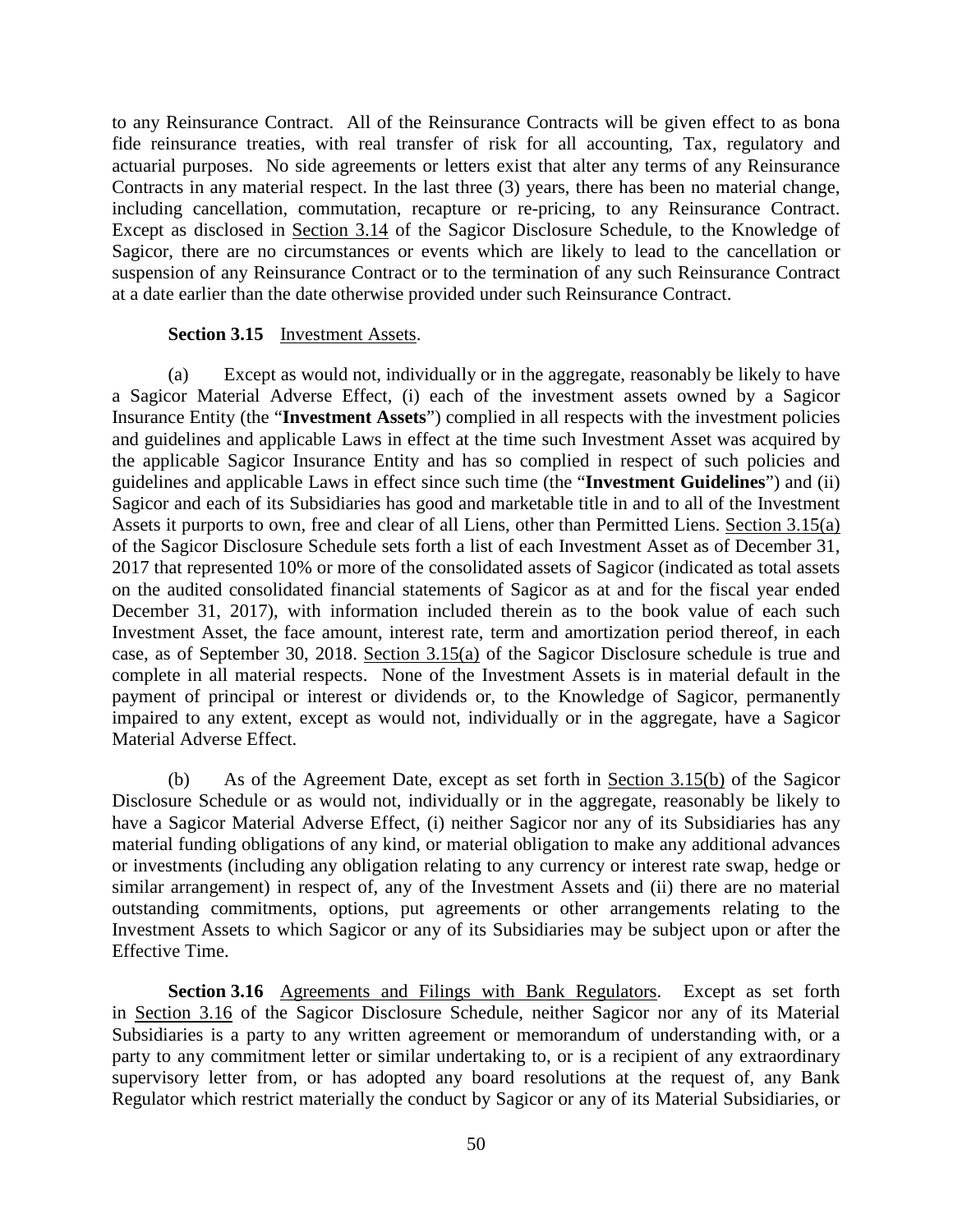in any manner relates to its capital adequacy, credit policies or management, nor has Sagicor or its Material Subsidiaries been advised by any Bank Regulator that it is contemplating issuing or requesting any such agreement, memorandum of understanding, extraordinary supervisory letter, commitment letter or similar undertaking, or any such board resolutions. Except as disclosed in [Section 3.16](#page-54-3) of the Sagicor Disclosure Schedule, Sagicor and each of Sagicor's Material Subsidiaries has filed all reports required by any Bank Regulator as of the date of filing of such reports in all material respects.

**Section 3.17** Deposits. All of the deposits held by any member of the Sagicor Group (including the records and documentation pertaining to such deposits) have been established and are held in compliance in all material respects with all applicable deposit policies and procedures of such member of the Sagicor Group and with all applicable Laws.

**Section 3.18** Credit Losses and Loan Portfolio. The allowances for credit losses contained in the Sagicor Financial Statements were established in accordance with the requirements of IFRS to provide for possible losses on credit commitments outstanding as of the dates indicated in the Sagicor Financial Statements. To the Knowledge of Sagicor, any loan portfolios administered by any member of the Sagicor Group are being administered in all material respects in accordance with the applicable loan servicing and operating policies and procedures of such member of the Sagicor Group and with all applicable Laws.

**Section 3.19** Real Property; Leasehold. Except as would not, individually or in the aggregate, reasonably be expected to have a Sagicor Material Adverse Effect, (a) Sagicor or one of its Subsidiaries has good and valid title to the real estate owned by Sagicor or any of its Subsidiaries (the "**Owned Real Property**") free and clear of all Liens (other than Permitted Liens) and (b) Sagicor or one of its Subsidiaries has a good and valid leasehold interest in each Sagicor Lease, free and clear of all Liens (other than Permitted Liens).

# **Section 3.20** Compliance with Laws; Governmental Authorizations.

<span id="page-55-0"></span>(a) Except as set forth in [Section 3.20\(a\)](#page-55-0) of the Sagicor Disclosure Schedule or where the effect of any such noncompliance would not, individually or in the aggregate, reasonably be expected to have a Sagicor Material Adverse Effect: (i) the members of the Sagicor Group are in compliance with all applicable Laws (including Environmental Law); and (ii) during the last three (3) years, no member of the Sagicor Group has, (A) received any written notice from any Governmental Authority regarding any actual or possible violation of, or failure to comply with, any Law (including Environmental Law), or (B) provided any written notice to any Governmental Authority regarding any violation by Sagicor Group of any Law in any material respect (including Environmental Law).

<span id="page-55-1"></span>(b) Except as set forth in [Section 3.20\(b\)](#page-55-1) of the Sagicor Disclosure Schedule or as would not, individually or in the aggregate, reasonably be expected to have a Sagicor Material Adverse Effect: (i) the Sagicor Group holds all Governmental Authorizations (including the Governmental Authorizations listed in [Section 3.20\(b\)](#page-55-1) of the Sagicor Disclosure Letter) necessary to enable the Sagicor Group to conduct their respective businesses in the manner in which such businesses are currently being conducted; (ii) all such Governmental Authorizations are valid and in full force and effect; and (iii) the Sagicor Group is, and has been, in compliance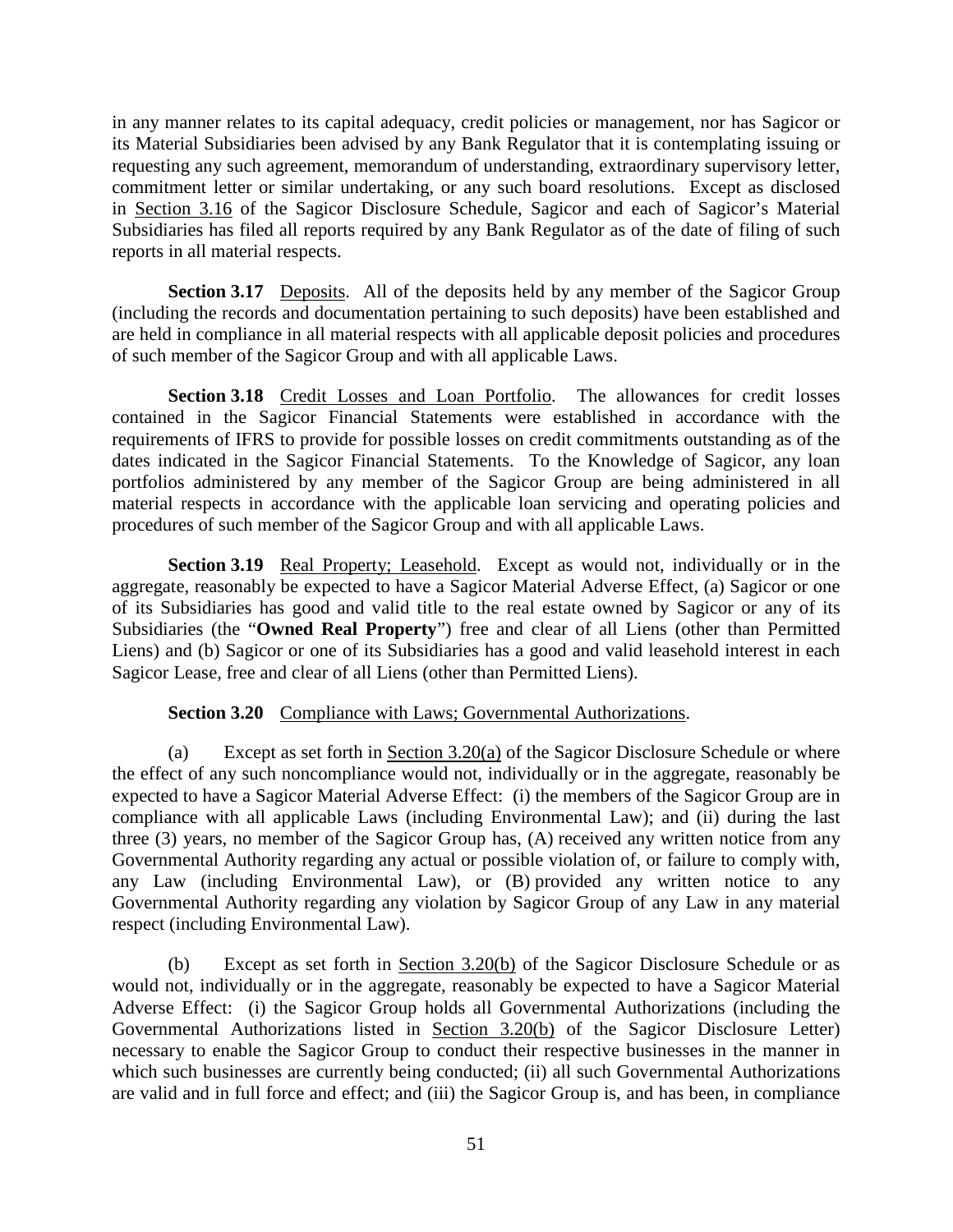in with the terms and requirements of such Governmental Authorizations. To the Knowledge of Sagicor, no Governmental Authority has threatened to revoke, amend or impose any condition in respect of, or commenced proceedings to revoke, amend or impose conditions in respect of, any such Governmental Authorizations. There are no outstanding Orders or material notices, deficiency letters, similar communications or requests relating to any Sagicor Insurance Entity or any Sagicor Banking Entity issued by any Governmental Authority, which have been received by any Sagicor Insurance Entity or any Sagicor Banking Entity and to, the Knowledge of Sagicor, there are no matters under discussion with any such Governmental Authority, which could reasonably be expected to result in such an Order. No Sagicor Insurance Entity or Sagicor Banking Entity has adopted, in the last three (3) years, any policies, procedures or board resolutions at the written request of any Governmental Authority that restricts the conduct of the Sagicor Group (including with respect to its capital adequacy, credit or risk management policies or management), nor has any Sagicor Insurance Entity or any Sagicor Banking Entity been advised by any Governmental Authority that such Governmental Authority is contemplating making any such requests, except as would not, individually or in the aggregate, have a Sagicor Material Adverse Effect.

### **Section 3.21** Labor and Employee Benefit Matters.

<span id="page-56-0"></span>(a) Except as set forth in [Section 3.21\(a\)](#page-56-0) of the Sagicor Disclosure Schedule, no member of the Sagicor Group has a labor union or any other collective bargaining unit, and, to Sagicor's Knowledge, there are no threatened in writing attempts to organize a labor union or for collective bargaining purposes by any group of employees of the Sagicor Group. Except as set forth in [Section 3.21\(a\)](#page-56-0) of the Sagicor Disclosure Schedule, there is no collective bargaining agreement or any other contract with a union or other labor organization that covers any employees of the Sagicor Group, and no such Contract is currently being negotiated. There is no pending or, to Sagicor's Knowledge, threatened in writing strike, work stoppage, slowdown or lockout against any member of the Sagicor Group.

(b) With respect to each material benefit (including pension, severance, bonus, profitsharing, incentive, stock purchase, stock option, welfare, retirement, defined benefit, salary reduction, deferred compensation, savings, insurance, worker's compensation, disability benefits, vacation and holiday but excluding arrangements maintained by a Governmental Authority or mandated by applicable Law) plan that (a) is maintained, administered or contributed to by a Sagicor Group member and (b) covers any current or former employees of such of such Sagicor Group member (each a "**Sagicor Benefit Plan**"), such Sagicor Benefit Plan is maintained in all material respects in compliance with its terms and with the requirements prescribed by all applicable Laws, except as would not reasonably be expected to have a Sagicor Material Adverse Effect. Except as would not reasonably be expected to have a Sagicor Material Adverse Effect or as required by applicable Law, the Sagicor Group has no current projected liability with respect to post-employment or post-retirement health or medical or life insurance benefits for retired or former employees of the Sagicor Group.

(c) Except as set forth in Section 3.21 of the Sagicor Disclosure Schedule, each Sagicor Benefit Plan that is a funded plan or that is a defined benefit pension plan is fully funded on both a going concern and solvency basis pursuant to the actuarial assumptions and methodology utilized in the most recent actuarial valuation for that Sagicor Benefit Plan.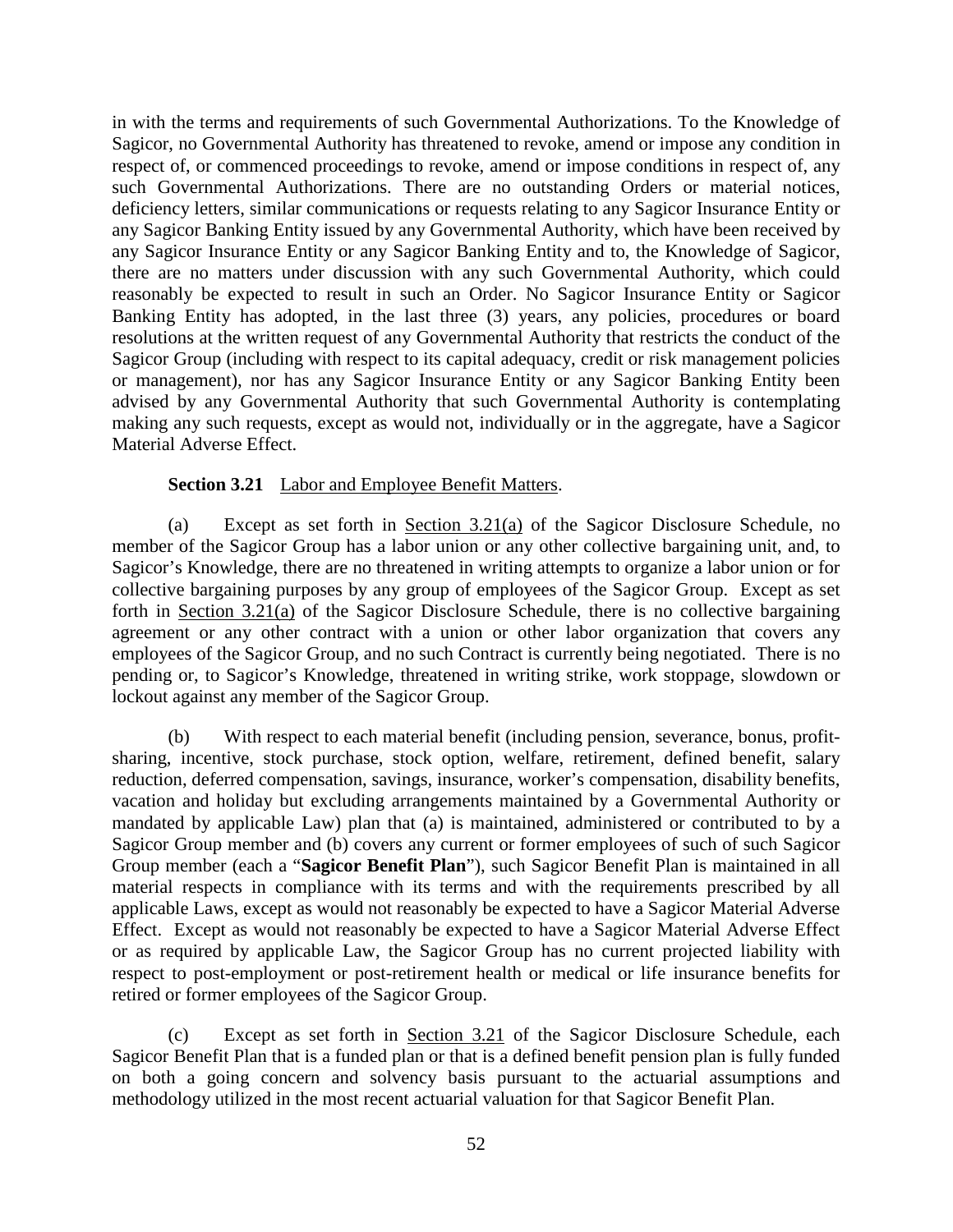<span id="page-57-0"></span>**Section 3.22** Taxes. In each case, except as set forth in [Section 3.22](#page-57-0) of the Sagicor Disclosure Schedule and except as would not reasonably be expected to have, individually or in the aggregate, a Sagicor Material Adverse Effect:

(a) The Sagicor Group has filed or will file all Tax Returns required to be filed on or before the Closing Date (the "**Sagicor Returns**"); and all such Sagicor Returns are or will be true and accurate in all material respects and in compliance with all applicable Laws. All Taxes shown as due on such Sagicor Returns have been or will be paid on or before the Closing Date, other than any Taxes for which adequate reserves have been established in accordance with IFRS.

(b) All Taxes required by Law to be withheld and paid by or on behalf of the Sagicor Group on or before the Closing Date have been, or will be, withheld and paid to the appropriate authorities or set aside in an account for such purpose pursuant to applicable Law.

(c) There are no pending audits, examinations or other proceedings in respect of Taxes payable by the Sagicor Group and the Sagicor Group has received no written communication that any such audits, examinations or other proceedings in respect of Taxes are threatened by any Governmental Authority responsible for the administration of Taxes.

(d) No written claim has been made by any Governmental Authority in a jurisdiction where the Sagicor Group does not file a Tax Return that the Sagicor Group is or may be subject to Tax by that jurisdiction.

(e) There are no stamp, documentary, sales, issuance, transfer or similar taxes, duties or other similar fees or charges required to be paid in Bermuda or any political subdivision or taxing authority thereof in connection with the execution and delivery of, or otherwise in respect of, this Agreement or the Sagicor Arrangement.

(f) There are no Liens for Taxes, assessments or other governmental charges and levies other than those described in [Section 3.22\(f\)](#page-57-0) of the Sagicor Disclosure Schedule that are being contested in good faith by appropriate Proceedings.

**Section 3.23** Environmental Matters. (a) The members of the Sagicor Group have not received written notice of any actual or potential liability under Environmental Law relating to a Release of Hazardous Materials, and Sagicor does not have Knowledge of any event or condition that would reasonably be expected to result in any such notice in each case that individually or in the aggregate would reasonably be expected to have a Sagicor Material Adverse Effect, and (b) there are no costs or liabilities associated with liabilities under, violations of, or compliance with Environmental Laws relating to the Sagicor Group, except as would not, individually or in the aggregate, have a Sagicor Material Adverse Effect.

**Section 3.24** Insurance Policies. Each of Sagicor and its Material Subsidiaries have insurance covering their respective properties, operations, personnel and businesses, including business interruption insurance, which insurance is in amounts and insures against such losses and risks as are reasonably believed to be adequate to protect each such Person and its business, and none of Sagicor or its Material Subsidiaries has (a) received notice from any insurer or agent of such insurer that capital improvements or other expenditures are required or necessary to be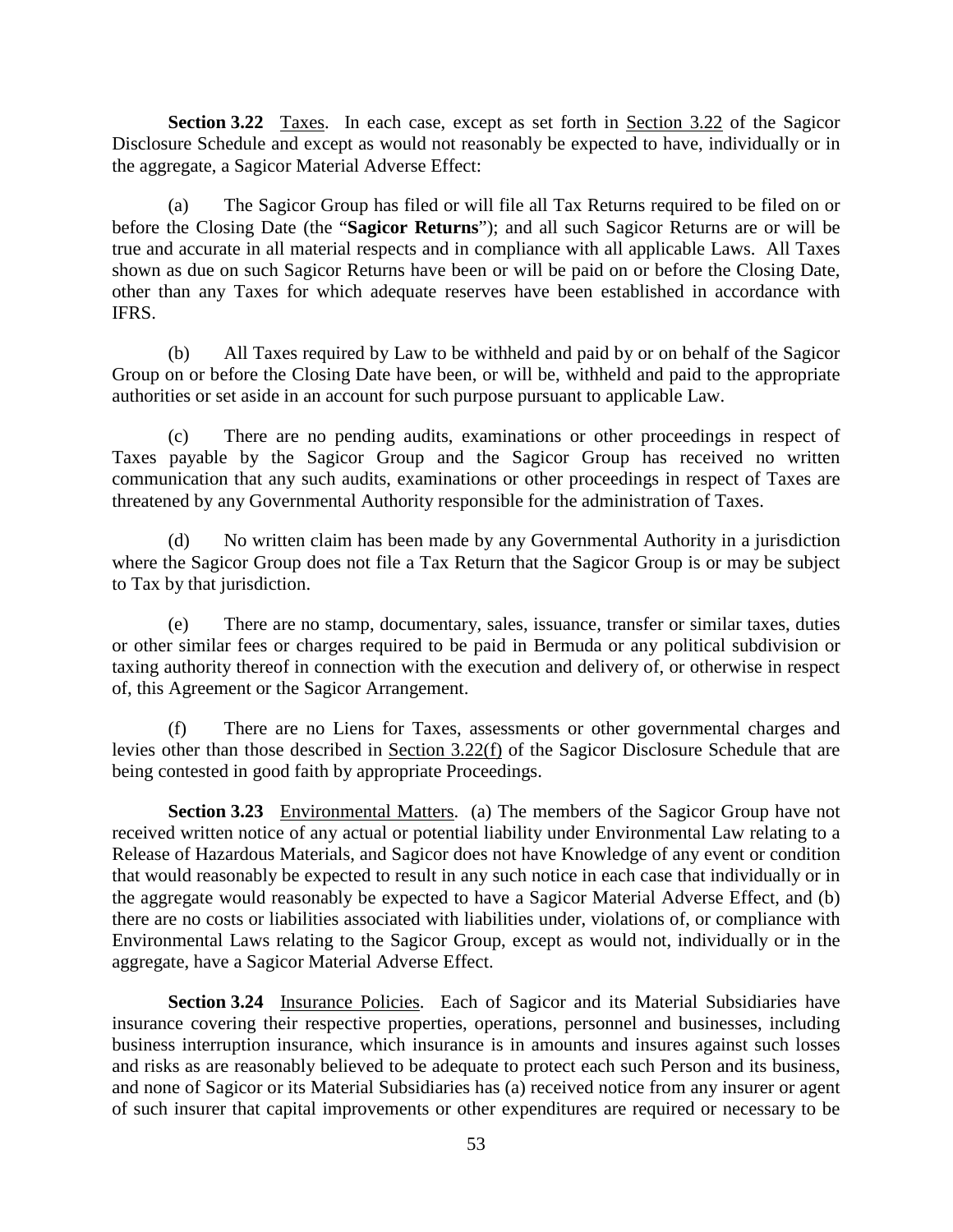made in order to continue such insurance or (b) any reason to believe that it will not be able to renew its existing insurance coverage as and when such coverage expires or to obtain similar coverage at reasonable cost from similar insurers as may be necessary to continue its business.

**Section 3.25** No Unlawful Payments. Neither Sagicor nor any of its Subsidiaries, nor any director, officer or employee of Sagicor or any of its Subsidiaries nor, to the Knowledge of Sagicor, any agent, Affiliate or other Person associated with or acting on behalf of Sagicor or any of its Subsidiaries has at any time in the past five (5) years (a) used any corporate funds for any unlawful contribution, gift, entertainment or other unlawful expense relating to political activity; (b) made or taken an act in furtherance of an offer, promise or authorization of any direct or indirect unlawful payment or benefit to any foreign or domestic government official or employee, including of any government-owned or controlled entity or of a public international organization, or any person acting in an official capacity for or on behalf of any of the foregoing or any political party or party official or candidate for political office; (c) violated or is in violation of any provision of the U.S. Foreign Corrupt Practices Act of 1977, as amended, or any applicable law or regulation implementing the OECD Convention on Combating Bribery of Foreign Public Officials in International Business Transactions, or any other applicable antibribery or anti-corruption law; or (d) made, offered, agreed or requested or taken an act in furtherance of any unlawful bribe or other unlawful benefit, including any rebate, payoff, influence payment, kickback or other unlawful or improper payment or benefit. Sagicor and its Subsidiaries have instituted, maintained and enforced, and will continue to maintain and enforce, policies and procedures designed to promote and ensure compliance with all applicable antibribery and anti-corruption laws.

**Section 3.26** Prospectus. At the time of its filing in accordance with [Section 2.05\(a\),](#page-32-0) all information and statements contained in each of the preliminary and final Prospectus related to Sagicor (except forward-looking information in respect of Sagicor not provided by Sagicor in writing) will be at the date of filing thereof, true and correct in all material respects, and contain no Misrepresentation.

<span id="page-58-0"></span>**Section 3.27** Securities Law Matters. The Sagicor Shares are listed and posted for trading on the Stock Exchanges and Sagicor is not in default or in breach of Sagicor Securities Laws in any material respect. Sagicor is not subject to continuous or periodic disclosure requirements under any securities Laws in any jurisdiction other than Barbados, Trinidad and Tobago and the United Kingdom. No delisting, suspension of trading in or cease trade or other order or restriction with respect to any securities of Sagicor, and no inquiry or investigation (formal or informal) of any Securities Authority or other Governmental Authority, is pending, in effect or ongoing or, to the Knowledge of Sagicor, has been threatened or is expected to be implemented or undertaken, and to its Knowledge, Sagicor is not subject to any formal or informal review, enquiry, investigation or other proceeding relating to any such order or restriction.

(b) Sagicor is a "reporting issuer" or the equivalent thereof in Barbados, Trinidad and Tobago and the United Kingdom. Sagicor has not taken any action to cease to be a reporting issuer in such jurisdictions nor has Sagicor received notification from any Securities Authority seeking to revoke the reporting issuer status or the equivalent thereof of Sagicor.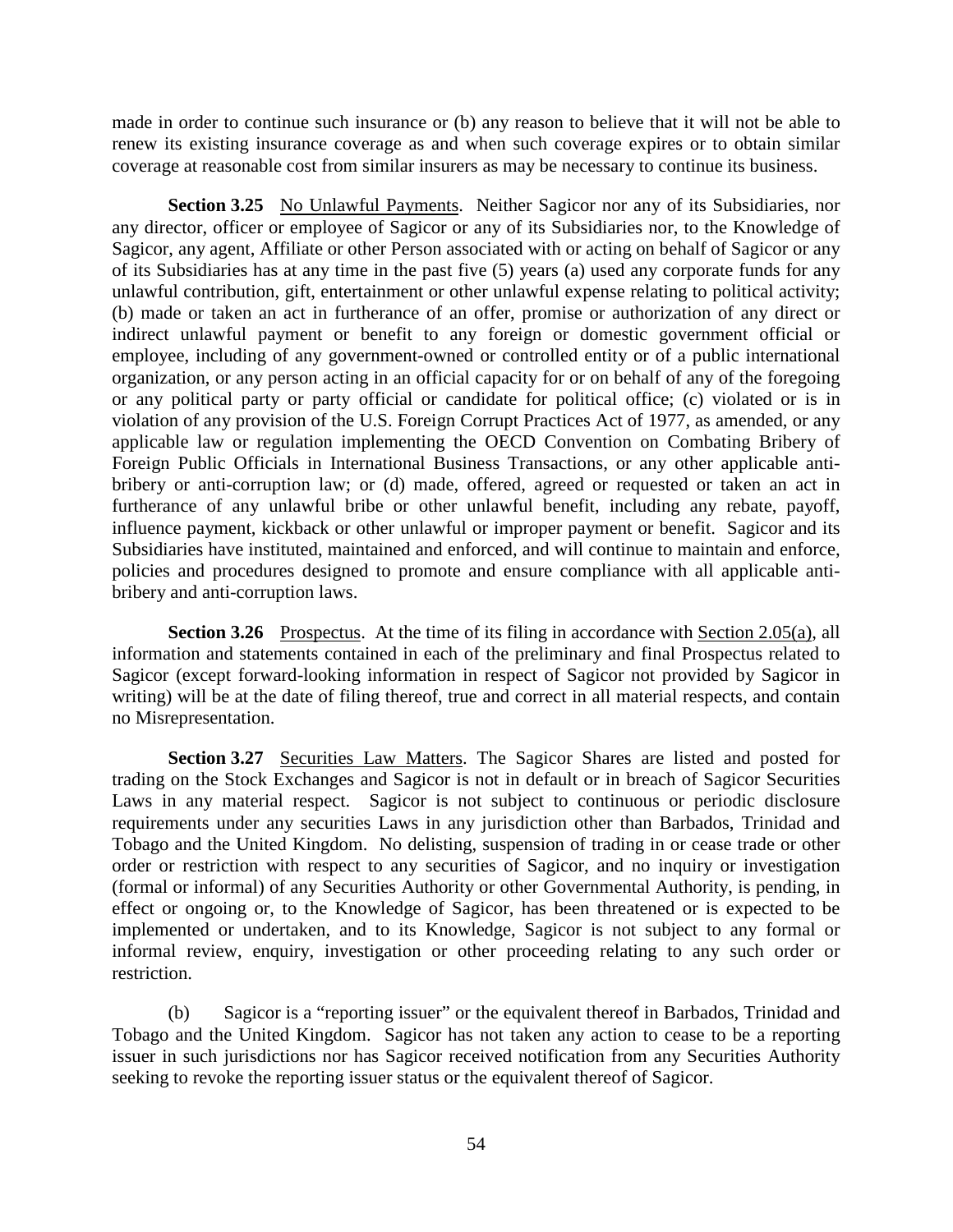(c) Except as set forth in [Section 3.27](#page-58-0) of the Sagicor Disclosure Schedule, Sagicor has timely filed or furnished all Sagicor Filings required to be filed or furnished by Sagicor with any Governmental Authority. Each of the Sagicor Filings complied in all material respects as filed with Law and did not, as of the date filed (or, if amended or superseded by a subsequent filing prior to the Agreement Date, on the date of such filing), contain any Misrepresentation.

(d) Sagicor has not filed any confidential report (which at the Agreement Date remains confidential) or any other confidential filings filed with or furnished to, as applicable, any Securities Authority. There are no outstanding or unresolved comments in comment letters from any Securities Authority with respect to any of the Sagicor Filings and, to Sagicor's Knowledge, neither Sagicor nor any of the Sagicor Filings is the subject of an ongoing audit, review, comment or investigation by any Securities Authority.

<span id="page-59-0"></span>**Section 3.28** Compliance with Money Laundering Laws. Except as set forth in Section [3.28](#page-59-0) of the Sagicor Disclosure Schedule, the operations of Sagicor and its Subsidiaries are and have been conducted at all times during the past five (5) years in compliance with applicable financial recordkeeping and reporting requirements, money laundering, proceeds of crime, antiterrorist financing and similar Laws, including the applicable money laundering proceeds of crime, anti-terrorist financing and similar statutes of all jurisdictions where Sagicor or any of its Subsidiaries is located or conducts business (collectively, the "**Anti-Money Laundering**  Laws"), no action, suit, proceeding or investigation by or before any court or Governmental Authority or any arbitrator involving Sagicor or any of its Subsidiaries with respect to the Anti-Money Laundering Laws is pending or, to the Knowledge of Sagicor, threatened, nor has Sagicor or any of its Subsidiaries received written notice of non-compliance with any Anti-Money Laundering Laws, and Sagicor and its Subsidiaries, as applicable, have implemented appropriate compliance policies and procedures designed to ensure compliance with Anti-Money Laundering Laws and Sanctions.

**Section 3.29** No Conflicts with Sanctions Laws. Neither Sagicor nor any of its Subsidiaries, nor, to the Knowledge of Sagicor, any director, officer, employee, agent, Affiliate or other Person associated with or acting on behalf of Sagicor or its Subsidiaries is currently the subject or the target of any sanctions, including economic and trade sanctions, asset-freezing, export controls or similar restrictions administered or enforced by the U.S. government (including the Office of Foreign Assets Control of the U.S. Department of the Treasury or the U.S. Department of State and including the designation as a "specially designated national" or "blocked person"), the United Nations Security Council, the European Union, Her Majesty's Treasury, or other relevant sanctions Governmental Authority (collectively, "**Sanctions**"), nor is Sagicor or any of its Subsidiaries located, organized or resident in a country or territory that is the subject or target of Sanctions, including Crimea, Cuba, Iran, North Korea and Syria (each, a "**Sanctioned Country**"). For the past five (5) years, Sagicor and its Subsidiaries have not knowingly engaged in, are not now knowingly engaged in and will not engage in any dealings or transactions with any Person that at the time of the dealing or transaction is or was the subject or the target of Sanctions or located in or resident in any Sanctioned Country or with any Sanctioned Country.

**Section 3.30** Brokers and Other Advisors. No broker, investment banker, financial advisor or other Person, other than JPMorgan, is entitled to any broker's, finder's or financial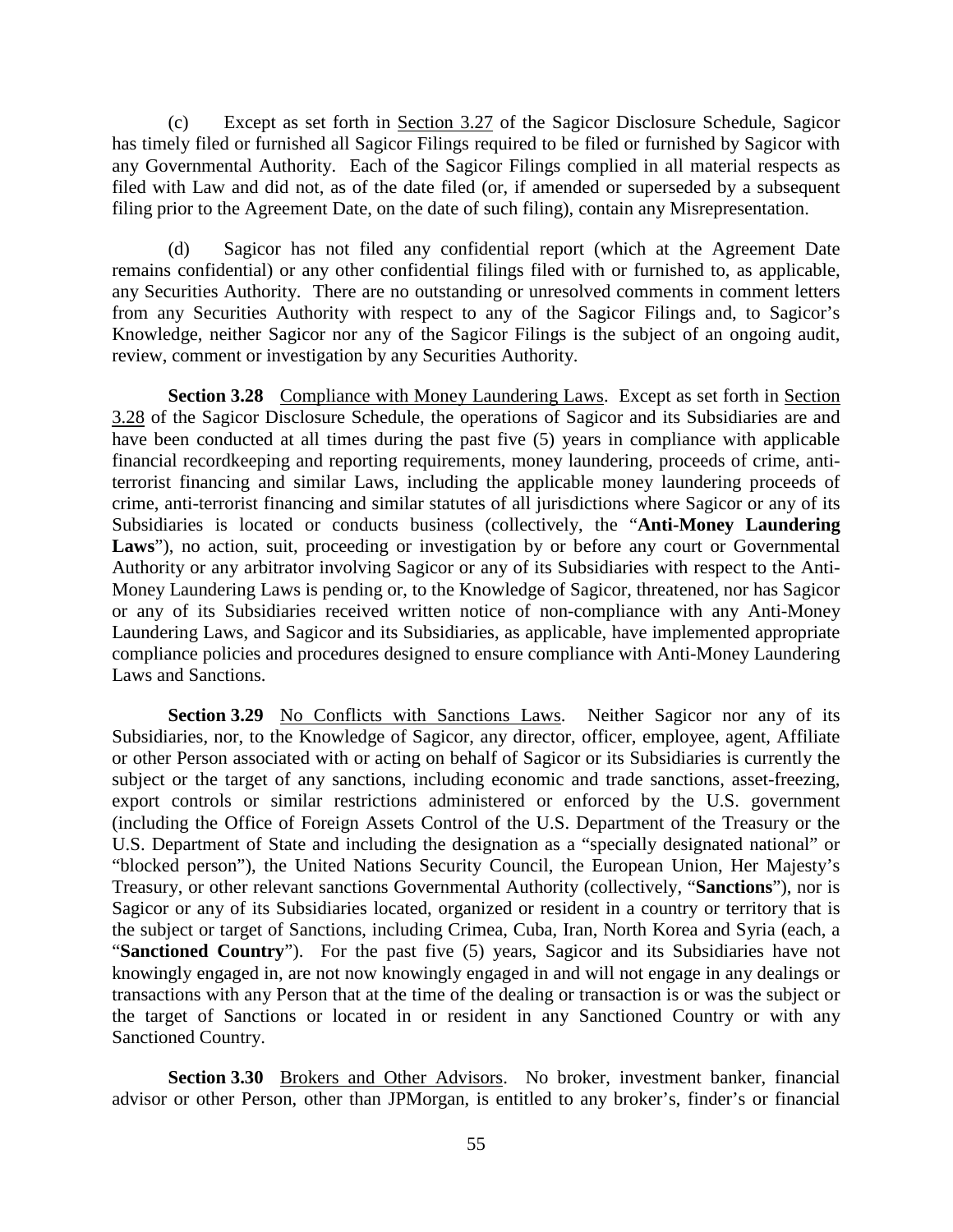advisor's fee or commission in connection with the Sagicor Arrangement and the transactions contemplated by this Agreement based upon arrangements made by or on behalf of Sagicor.

**Section 3.31** Non-Arm's Length Transactions. Sagicor is not indebted to any director, officer or employee of Sagicor or any of their respective Affiliates or Associates (except for amounts due in the Ordinary Course as salaries, bonuses and directors' fees or the reimbursement of Ordinary Course expenses). Except for employment or indemnity arrangements entered into in the Ordinary Course, pursuant to Sagicor's Constitutive Documents or as disclosed in Sagicor Filings, there are no Contracts with, or advances, loans, guarantees, liabilities or other obligations to, on behalf or for the benefit of, any shareholder, officer or director of Sagicor, or any of their respective Affiliates or Associates, on the one hand, and Sagicor, on the other hand.

**Section 3.32** No Other Representations or Warranties. Except for the representations and warranties expressly set forth in this [Article III](#page-43-0) (as qualified by the Sagicor Disclosure Schedule), none of the members of the Sagicor Group or any other Person makes any express or implied representation or warranty (and there is and has been no reliance by Alignvest or any of Alignvest's Representatives or Alignvest's Affiliates on any such representation or warranty) with respect to the Sagicor Group or its businesses or with respect to any other information provided, or made available, to Alignvest or any of Alignvest's Representatives or Alignvest's Affiliates in connection with the transactions contemplated hereby, including the accuracy or completeness thereof. Without limiting the foregoing, neither the Sagicor Group nor any other Person will have or be subject to any liability or other obligation to Alignvest or any of Alignvest's Representatives or Alignvest's Affiliates or any other Person resulting from Alignvest's or Alignvest's Representatives' or Alignvest's Affiliates' use of any information, documents, projections, forecasts or other material made available to Alignvest or any of Alignvest's Representatives or Alignvest's Affiliates, including any information made available in management presentations or in the electronic or other data rooms maintained by or on behalf of the Sagicor Group or its Representatives in connection with the transactions contemplated by this Agreement, unless and to the extent any such information is expressly included in a representation or warranty contained in this [Article III](#page-43-0) (as qualified by the Sagicor Disclosure Schedule).

#### **ARTICLE IV**

#### **REPRESENTATIONS AND WARRANTIES OF ALIGNVEST**

<span id="page-60-0"></span>Alignvest represents and warrants to Sagicor as follows:

#### **Section 4.01** Organization, Standing and Corporate Power.

(a) Alignvest is a "special purpose acquisition corporation" duly incorporated, validly existing and in good standing under the Laws of the Province of Ontario and has the requisite corporate power and authority to conduct its business as it is presently being conducted.

(b) Alignvest is duly qualified to do business and is in good standing in each jurisdiction where the nature of its activities make such qualification necessary, except where the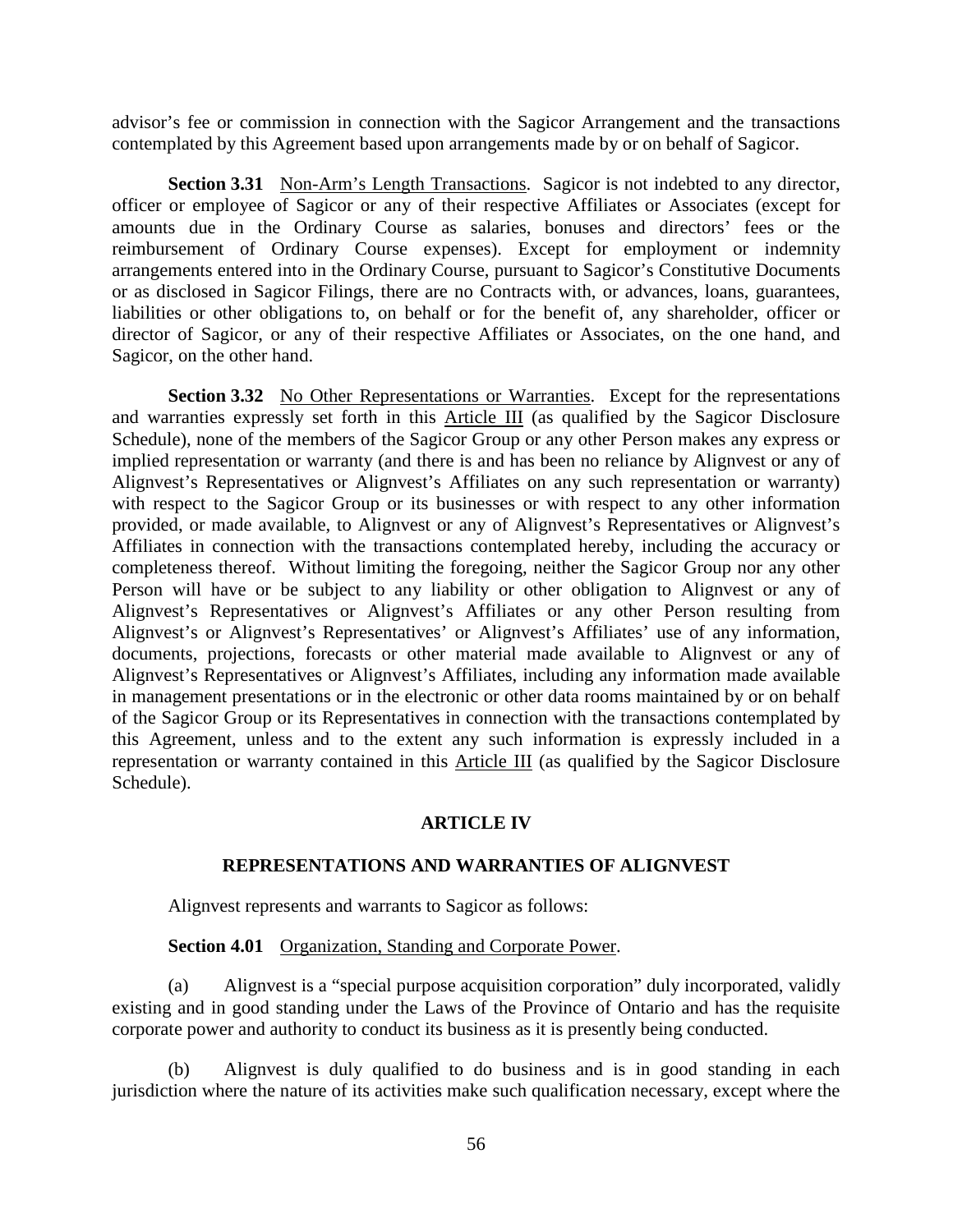failure to be so qualified would not have a Alignvest Material Adverse Effect. Alignvest is not in violation of its Constitutive Documents. True and complete copies of the Constitutive Documents of Alignvest have been provided to Sagicor and no action has been taken to amend or supersede such documents, except as contemplated herein.

# **Section 4.02** Authority; Binding Nature of Agreement.

(a) Alignvest has all requisite corporate power and authority to execute and deliver this Agreement and, subject to obtaining the Alignvest Shareholder Approval, to perform its obligations hereunder, including the consummation of the Sagicor Arrangement. The Alignvest Shareholder Approval is the only vote of the holders of any class or series of Alignvest's shares or other Alignvest securities necessary to adopt this Agreement and approve the transactions contemplated hereby. The execution, delivery and performance by Alignvest of this Agreement and the consummation of the transactions completed hereby, including the Sagicor Arrangement, have, subject to obtaining the Alignvest Shareholder Approval, been duly authorized by any necessary action on the part of the Alignvest Board. The Alignvest Board, at a meeting duly called and held on or prior to the Agreement Date, duly adopted resolutions by which the Alignvest Board issued the Alignvest Board Recommendation and directed that this Agreement be submitted to the Alignvest Shareholders for their approval.

(b) Other than obtaining Alignvest Shareholder Approval of the Alignvest Arrangement in the manner required by the Interim Order and Law, receipt by Alignvest of the Final Order, obtaining Alignvest Shareholder Approval of the completion by Alignvest of the transactions contemplated by the Alignvest Arrangement, and obtaining Alignvest Shareholder Approval of the Alignvest Continuance, changing the name of Alignvest, an advance notice bylaw, and amendments to the articles of Alignvest to remove references, post-closing, to the Alignvest Class A Shares and the Alignvest Class B Shares, no other corporate proceedings on the part of Alignvest are necessary to authorize, adopt or approve, as applicable, this Agreement or to consummate the Sagicor Arrangement or the Alignvest Continuance. Assuming this Agreement constitutes the valid and binding obligation of Sagicor, this Agreement constitutes the valid and binding obligation of Alignvest, enforceable against Alignvest in accordance with its terms, subject to the Bankruptcy and Equity Exception.

# Section 4.03 Non-Contravention; Consents.

(a) The execution and delivery of this Agreement by Alignvest does not, and the consummation of the Sagicor Arrangement and the other transactions contemplated by this Agreement and compliance with the provisions of this Agreement will not, in the case of each of the following clauses (i), (ii) and (iii), assuming compliance, approval, satisfaction, completion and acceptance (as applicable) with respect to the matters and requirements referred to in [Section](#page-62-0)  [4.03\(b\)\(](#page-62-0)i): (i) violate or conflict with the Constitutive Documents of Alignvest; (ii) violate or conflict with any Law applicable to Alignvest or any of its properties or assets; or (iii) violate, conflict with or result in a breach of, constitute a default (or an event that, with notice or lapse of time or both, would constitute a default) under or give rise to any obligation to obtain any thirdparty consent or provide any notice to any Person under, any of the terms, conditions or provisions of any Governmental Authorization or Contract to which Alignvest is a party except, with respect to clause (iii), such violations, conflicts, breaches, defaults, consents or notices that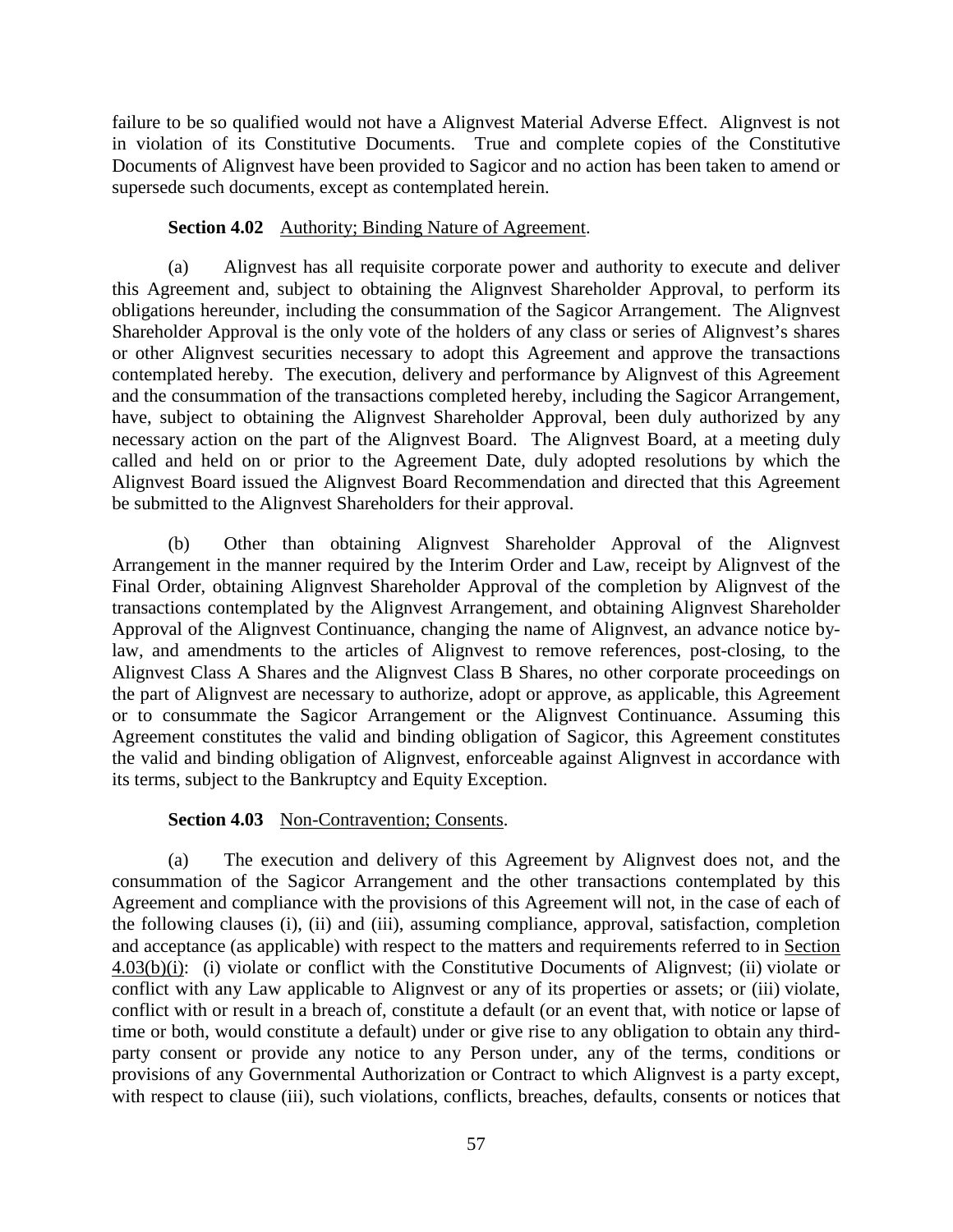would not reasonably be expected to have, individually or in the aggregate, an Alignvest Material Adverse Effect.

<span id="page-62-0"></span>(b) No declaration, filing or registration with, or notice to, or authorization, permit, consent or approval, of any Governmental Authority is required to be obtained or made by or with respect to Alignvest in connection with the execution and delivery of this Agreement by Alignvest or the consummation by Alignvest of the Sagicor Arrangement or the other transactions contemplated by this Agreement, except: (i) (A) for the filing of a premerger notification and report form by Alignvest under the HSR Act, (B) compliance with Alignvest Securities Laws and stock exchange rules and policies as set out in Part X of the TSX Company Manual, as the same was varied by the TSX and as reflected in the Final IPO Prospectus, including the convening of the Alignvest Shareholder Meeting as set forth in [Section 2.02](#page-30-0) and the filing and delivery of the Alignvest Circular as set forth in [Section 2.04](#page-31-0) and the Prospectus as set forth in [Section 2.05](#page-32-1) and, (C) to the Knowledge of Alignvest, approvals, filings, deliveries and notices under all applicable Insurance Laws, as set forth in [Section 4.03\(b\)](#page-62-0) of the Alignvest Disclosure Schedule (the "**Alignvest Insurance and Banking Approvals**"); (ii) for the Interim Order and any approvals required by the Interim Order; (iii) the Final Order; (iv) filings with the Director under the OBCA; (v) for the filings, consents or approvals required in connection with the Alignvest Continuance, changing the name of Alignvest, and an advance notice by-law; or (vi) where the failure to make such declaration, filing, delivery or registration or notifications to obtain such authorization, permits, consents or approvals would not, individually or in the aggregate, reasonably be expected to have an Alignvest Material Adverse Effect.

**Section 4.04** Litigation. There are no Proceedings pending or, to Alignvest's Knowledge, threatened against Alignvest that would reasonably be expected to have, individually or in the aggregate, an Alignvest Material Adverse Effect. Alignvest is not subject to any Order, whether temporary, preliminary or permanent, which would reasonably be expected to have, individually or in the aggregate, an Alignvest Material Adverse Effect.

**Section 4.05** Ownership of Sagicor Common Shares. Neither Alignvest nor any of its Affiliates owns (directly or indirectly, beneficially, constructively or of record) any Sagicor Common Shares, other Sagicor Securities, other obligations to make any payments based on the price or value of Sagicor Securities or indebtedness of Sagicor, and neither Alignvest nor any of its Affiliates holds any rights to acquire or vote any Sagicor Common Shares or other Sagicor Securities except such rights pursuant to this Agreement.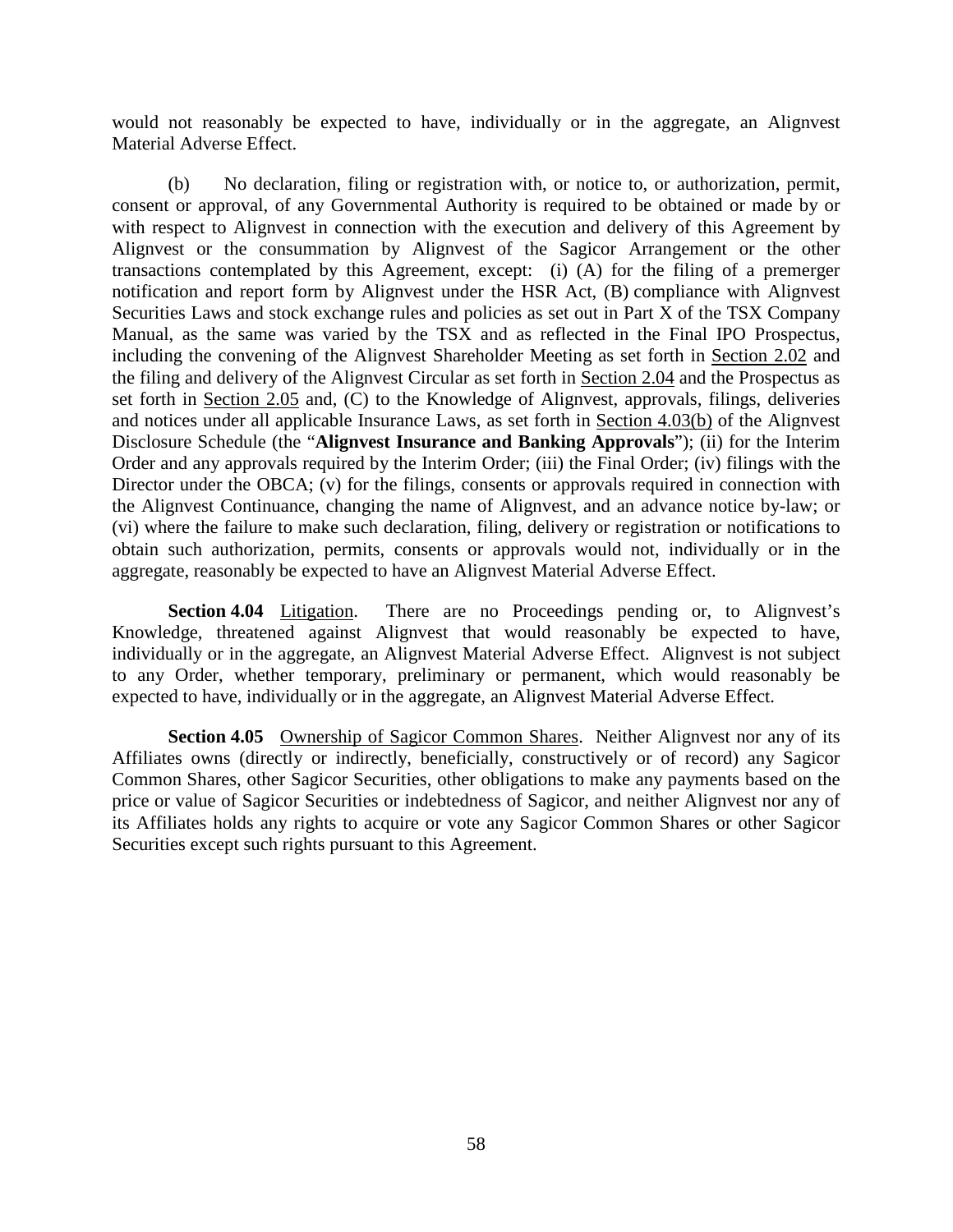Section 4.06 Capitalization. The authorized capital of Alignvest consists of an unlimited number of Class A Shares and Class B Shares. As of the Agreement Date, 40,250,000 Class A Shares and 12,887,500 Class B Shares are issued and outstanding. All issued and outstanding Alignvest Shares have been duly authorized and validly issued, and are fully paid and non-assessable. All of the Alignvest Shares issuable pursuant to the Forward Purchase Agreements and upon the exercise of issued and outstanding Alignvest Warrants have been duly authorized and, upon issuance in accordance with their respective terms, will be validly issued as fully paid and non-assessable and are not and will not be subject to or issued in violation of, any pre-emptive rights. No Alignvest Shares have been issued in violation of any Law or any preemptive or similar rights applicable to them.

(b) Except for issued and outstanding Alignvest Warrants, Class A Shares and Class B Shares and the Forward Purchase Agreements, there are no issued, outstanding or authorized options, warrants, calls, conversion, pre-emptive, redemption, repurchase, stock appreciation or other rights, or any other agreements, arrangements, instruments or commitments of any kind that obligate Alignvest to, directly or indirectly, issue or sell any securities of Alignvest, or give any Person a right to subscribe for or acquire from Alignvest, any securities of Alignvest.

(c) As at the Agreement Date, there are 31,175,000 Alignvest Warrants issued and outstanding.

(d) Other than the rights of redemption provided to holders of Class A Shares, as set out in the Forward Purchase Agreements or as described in [Section 6.06,](#page-85-0) there are no issued, outstanding, contractual or authorized obligations of Alignvest to repurchase, redeem or otherwise acquire any securities of Alignvest, or qualify securities for public distribution in Canada or elsewhere, or with respect to the voting or disposition of any securities of Alignvest; or notes, bonds, debentures or other evidences of indebtedness or any other agreements, arrangements, instruments or commitments of any kind that give any Person, directly or indirectly, the right to vote with holders of Alignvest Shares on any matter.

(e) Alignvest has not declared or paid any dividends or distributions on its Alignvest Shares since its incorporation.

**Section 4.07** Shareholders' and Similar Agreements. There are no securities or other instruments or obligations of Alignvest that carry the right to vote generally with the Alignvest Shareholders on any matter. Alignvest is not party to any shareholder, pooling, voting, or other similar arrangement or agreement relating to the ownership or voting of any of the securities of Alignvest or pursuant to which any Person may have any right or claim in connection with any existing or past Equity Interest in Alignvest and Alignvest has not adopted a shareholder rights plan or any other similar plan or agreement.

**Section 4.08** Subsidiaries. Alignvest does not have any Subsidiaries.

**Section 4.09** Qualifying Acquisition. The Sagicor Arrangement constitutes the Qualifying Acquisition of Alignvest.

**Section 4.10** Prospectus. At the time of its filing in accordance with [Section 2.05\(a\),](#page-32-0) the Prospectus and all information and statements contained therein (except information and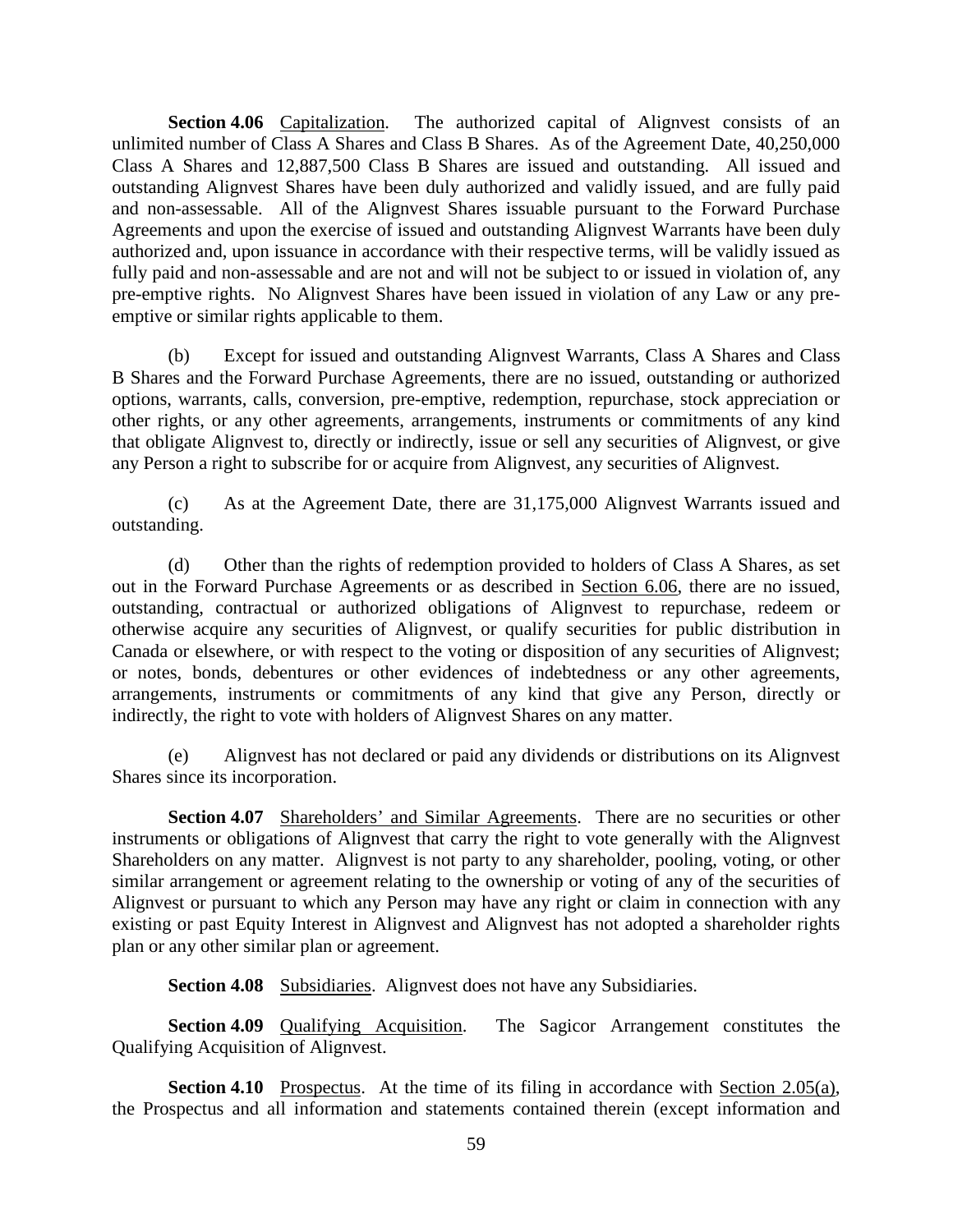statements relating to Sagicor) will be at the date of filing thereof, true and correct, contain no Misrepresentation and constitute full, true and plain disclosure of all material facts relating to Alignvest as required by applicable Alignvest Securities Laws and no material fact or information will have been omitted from such disclosure (except information and statements relating to Sagicor (excluding forward-looking information in respect of Sagicor but not provided by Sagicor)) which is required to be stated in such disclosure or is necessary to make the statements or information contained in such disclosure not misleading in light of the circumstances under which they were made.

**Section 4.11** Securities Law Matters. The Alignvest Shares are listed and posted for trading on the TSX and Alignvest is not in default or in breach of Alignvest Securities Laws. Alignvest is not subject to continuous or periodic disclosure requirements under any securities Laws in any jurisdiction other than the provinces and territories of Canada except Quebec. No delisting, suspension of trading in or cease trade or other order or restriction with respect to any securities of Alignvest, and no inquiry or investigation (formal or informal) of any Securities Authority or other Governmental Authority, is pending, in effect or ongoing or, to the Knowledge of Alignvest, has been threatened or is expected to be implemented or undertaken, and to its Knowledge, Alignvest is not subject to any formal or informal review, enquiry, investigation or other proceeding relating to any such order or restriction.

(b) Alignvest is a "reporting issuer" or the equivalent thereof in each of the provinces and territories of Canada except Quebec and not in default under applicable Alignvest Securities Laws, and Alignvest has complied in all material respects with applicable Alignvest Securities Laws. Alignvest has not taken any action to cease to be a reporting issuer in any province or territory nor has Alignvest received notification from any Securities Authority seeking to revoke the reporting issuer status of Alignvest.

(c) Alignvest has timely filed or furnished all Alignvest Filings required to be filed or furnished by Alignvest with any Governmental Authority (including "documents affecting the rights of securityholders" and "material contracts" required to be filed by Part 12 of National Instrument 51-102 – Continuous Disclosure Obligations), as modified by the exemptive relief granted by the Securities Authorities in the Final IPO Prospectus. Each of the Alignvest Filings complied as filed with Law and did not, as of the date filed (or, if amended or superseded by a subsequent filing prior to the Agreement Date, on the date of such filing), contain any Misrepresentation.

(d) Alignvest has not filed any confidential material change report (which at the Agreement Date remains confidential) or any other confidential filings filed to or furnished with, as applicable, any Securities Authority. There are no outstanding or unresolved comments in comment letters from any Securities Authority with respect to any of the Alignvest Filings and, to Alignvest's Knowledge, neither Alignvest nor any of the Alignvest Filings is the subject of an ongoing audit, review, comment or investigation by any Securities Authority.

### **Section 4.12** Financial Statements.

(a) The audited financial statements of Alignvest as at and for the fiscal year ended March 31, 2018 (including the notes thereto and the auditor's report thereon) (the "**Alignvest**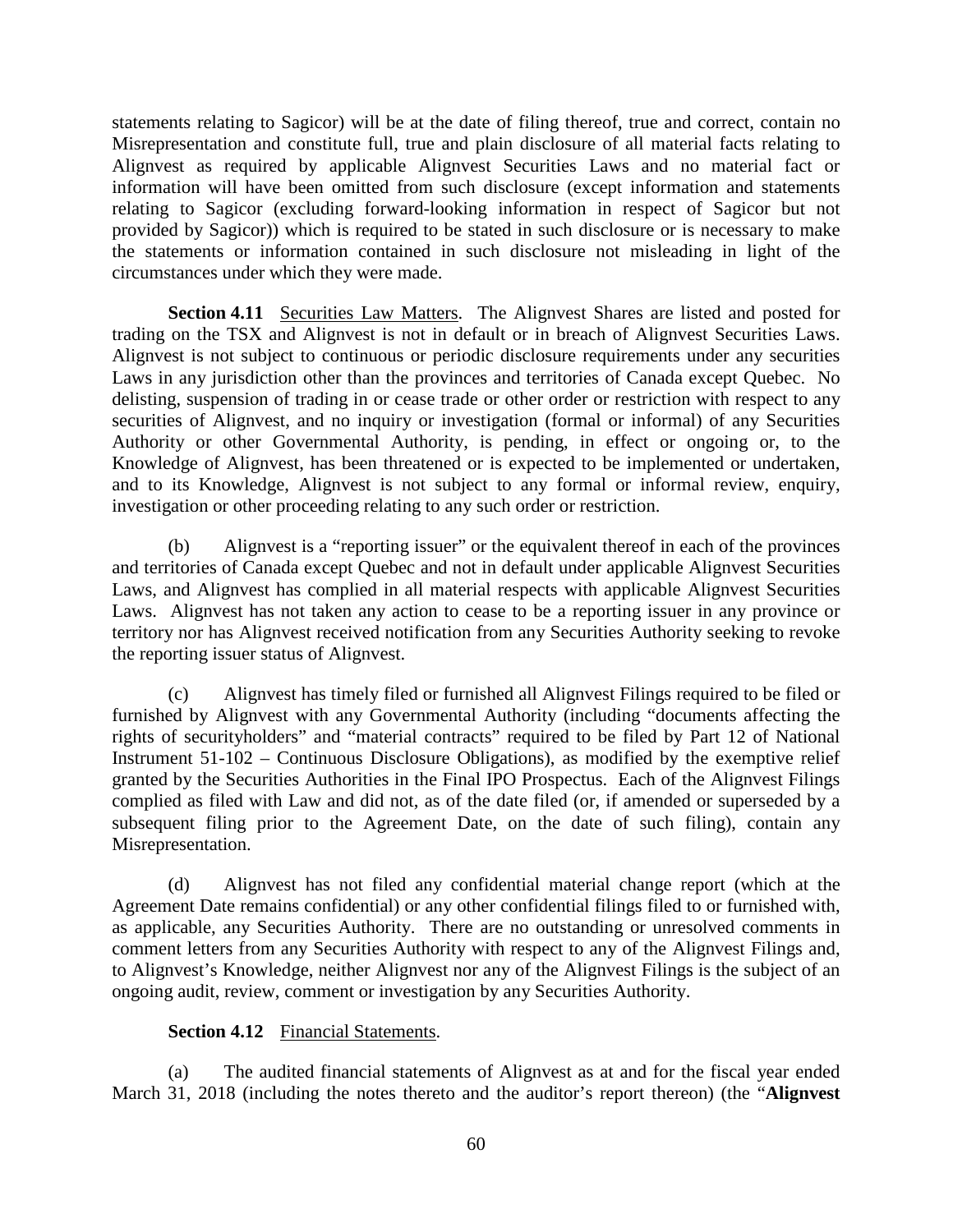**Financial Statements**") were prepared in accordance with IFRS consistently applied (except as otherwise indicated in such financial statements and the notes thereto and in the related report of Alignvest's independent auditors, as the case may be) and fairly present in all material respects the consolidated financial position, results of operations and changes in financial position of Alignvest as of the date thereof and for the period indicated therein. Since March 31, 2018, there has been no material change in Alignvest's financial accounting policies, methods or practices.

(b) Alignvest does not intend to correct or restate, nor to the Knowledge of Alignvest, is there any basis for any correction or restatement of, any aspect of the Alignvest Financial Statements. The selected financial data and the summary financial information included in the Alignvest Filings present fairly the information shown in the Alignvest Filings and have been compiled on a basis consistent with that of the Alignvest Financial Statements. The other financial and operational information included in the Alignvest Filings presents fairly the information included in the Alignvest Filings.

(c) There are no material off-balance sheet transactions, arrangements, obligations (including contingent obligations) or other relationships of Alignvest with unconsolidated entities or other Persons, except as have been disclosed by Alignvest to Sagicor in writing.

# **Section 4.13** Disclosure Controls and Internal Control over Financial Reporting.

(a) Alignvest has established and maintains, or has caused to be established and maintained, a system of disclosure controls and procedures (as such term is defined in National Instrument 52-109 – *Certification of Disclosure in Issuers' Annual and Interim Filings*) designed to provide reasonable assurance that information required to be disclosed by Alignvest in its annual filings, interim filings or other reports filed or submitted by it under applicable Alignvest Securities Laws is recorded, processed, summarized and reported within the time periods specified in applicable Alignvest Securities Laws. Such disclosure controls and procedures include controls and procedures designed to ensure that information required to be disclosed by Alignvest in its annual filings, interim filings or other reports filed or submitted under applicable Alignvest Securities Laws is accumulated and communicated to Alignvest's management, including its chief executive officer and chief financial officer, as appropriate, to allow timely decisions regarding required disclosure.

(b) Alignvest has established and maintains, or has caused to be established and maintained, a system of internal control over financial reporting (as such term is defined in National Instrument 52-109 - *Certification of Disclosure in Issuers' Annual and Interim Filings*) to provide reasonable assurance regarding the reliability of financial reporting and the preparation of financial statements for external purposes in accordance with IFRS.

(c) There is no material weakness (as such term is defined in National Instrument 52- 109 - *Certification of Disclosure in Issuers' Annual and Interim Filings*) relating to the design, implementation or maintenance of its internal control over financial reporting, or fraud, whether or not material, that involves management or other employees who have a significant role in the internal control over financial reporting of Alignvest.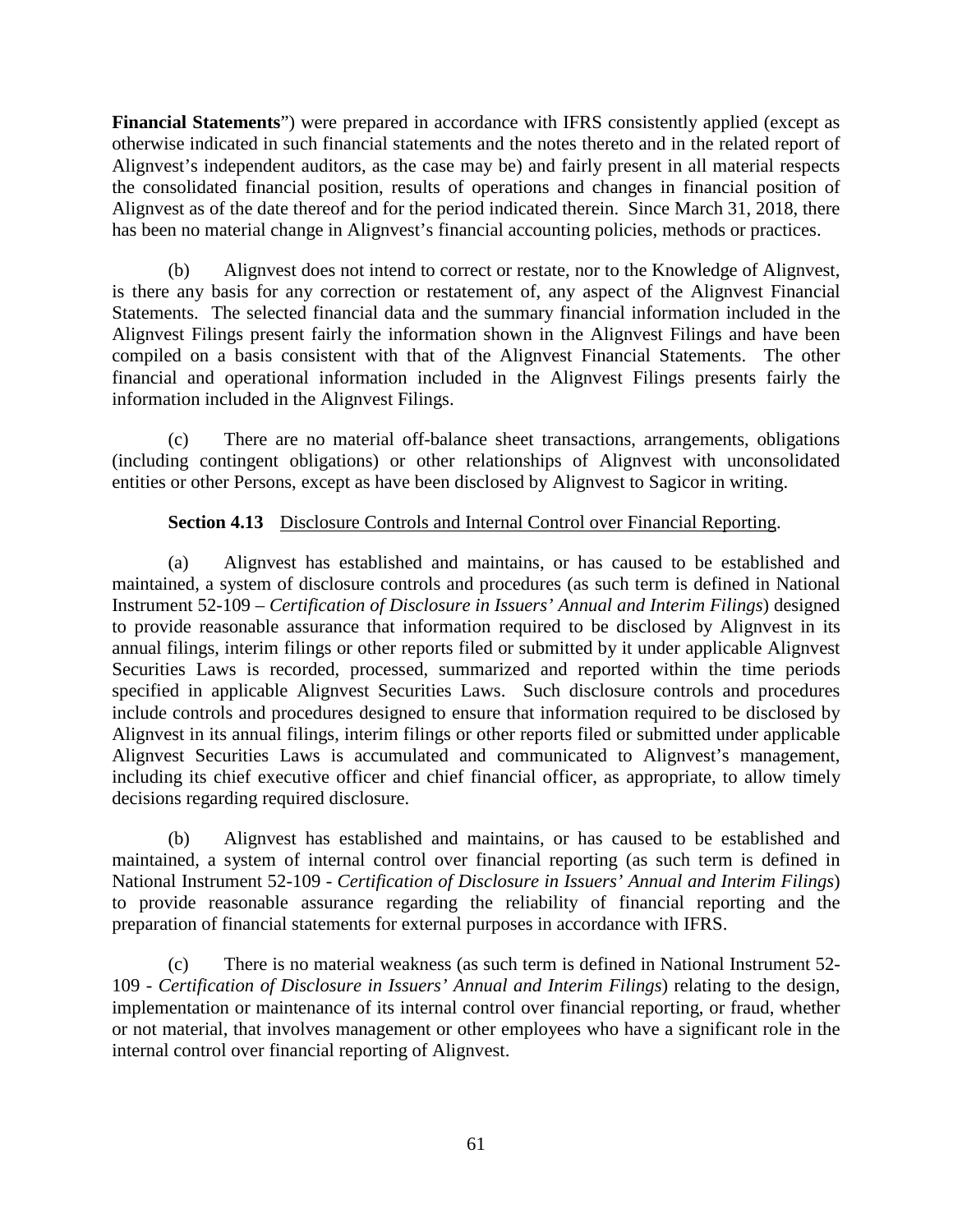(d) None of Alignvest, or, to Alignvest's Knowledge, any Representative of Alignvest has received or otherwise obtained Knowledge of any material complaint, allegation, assertion or claim, whether written or oral, regarding accounting, internal accounting controls or auditing matters, including any material complaint, allegation, assertion or claim that Alignvest has engaged in questionable accounting or auditing practices, or any expression of concern from its employees regarding questionable accounting or auditing matters.

**Section 4.14** Shares to be Issued to Share Qualifying Scheme Shareholders. The Share Consideration to be issued to Share Qualifying Scheme Shareholders when issued will be duly authorized, validly issued, fully paid and non-assessable, and free from any Liens, except Liens granted by Share Qualifying Scheme Shareholders.

**Section 4.15** Auditors. The auditors of Alignvest are independent public accountants as required by applicable Laws and there is not now, and never has been, any reportable event (as defined in National Instrument 51-102 – *Continuous Disclosure Obligations*) with the present or any former auditors of Alignvest.

<span id="page-66-0"></span>Section 4.16 No Undisclosed Liabilities. There are no liabilities or obligations of Alignvest of any kind whatsoever, whether accrued, contingent, absolute, determined, determinable or otherwise of Alignvest required to be recorded or reflected on or reserved for or disclosed in a consolidated balance sheet of Alignvest, including the notes thereto, under IFRS, other than liabilities or obligations that: (i) are reflected or recorded on the consolidated balance sheet of Alignvest (including in the notes thereto) as of September 30, 2018 (the "**Alignvest Balance Sheet**"); (ii) were incurred since Alignvest Balance Sheet Date in the Ordinary Course and would not reasonably be expected to have, individually or in the aggregate, an Alignvest Material Adverse Effect; (iii) are incurred in connection with the transactions contemplated by this Agreement; (iv) have been discharged or paid in full prior to the execution of this Agreement; (v) are permitted by this Agreement or disclosed in [Section 4.16](#page-66-0) of the Alignvest Disclosure Schedule; or (vi) would not reasonably be expected to have, individually or in the aggregate, an Alignvest Material Adverse Effect.

**Section 4.17** Non-Arms' Length Transactions. Alignvest is not indebted to any director, officer or employee of Alignvest or any of their respective Affiliates or Associates (except for amounts due in the Ordinary Course as salaries, bonuses and directors' fees or the reimbursement of Ordinary Course expenses). Except for employment or indemnity arrangements entered into in the Ordinary Course or as disclosed in the Alignvest Filings, there are no Contracts with, or advances, loans, guarantees, liabilities or other obligations to, on behalf or for the benefit of, any shareholder, officer or director of Alignvest, or any of their respective Affiliates or Associates, on the one hand, and Alignvest, on the other hand.

### **Section 4.18** Material Contracts.

(a) The Alignvest Material Contracts are and/or will be at the Effective Time in full force and effect, unamended, and each Alignvest Material Contract to which it is a party constitutes a valid and binding obligation of Alignvest enforceable against it in accordance with its terms, except as enforcement thereof may be limited by bankruptcy, insolvency, reorganization, moratorium and other laws relating to or affecting the rights of creditors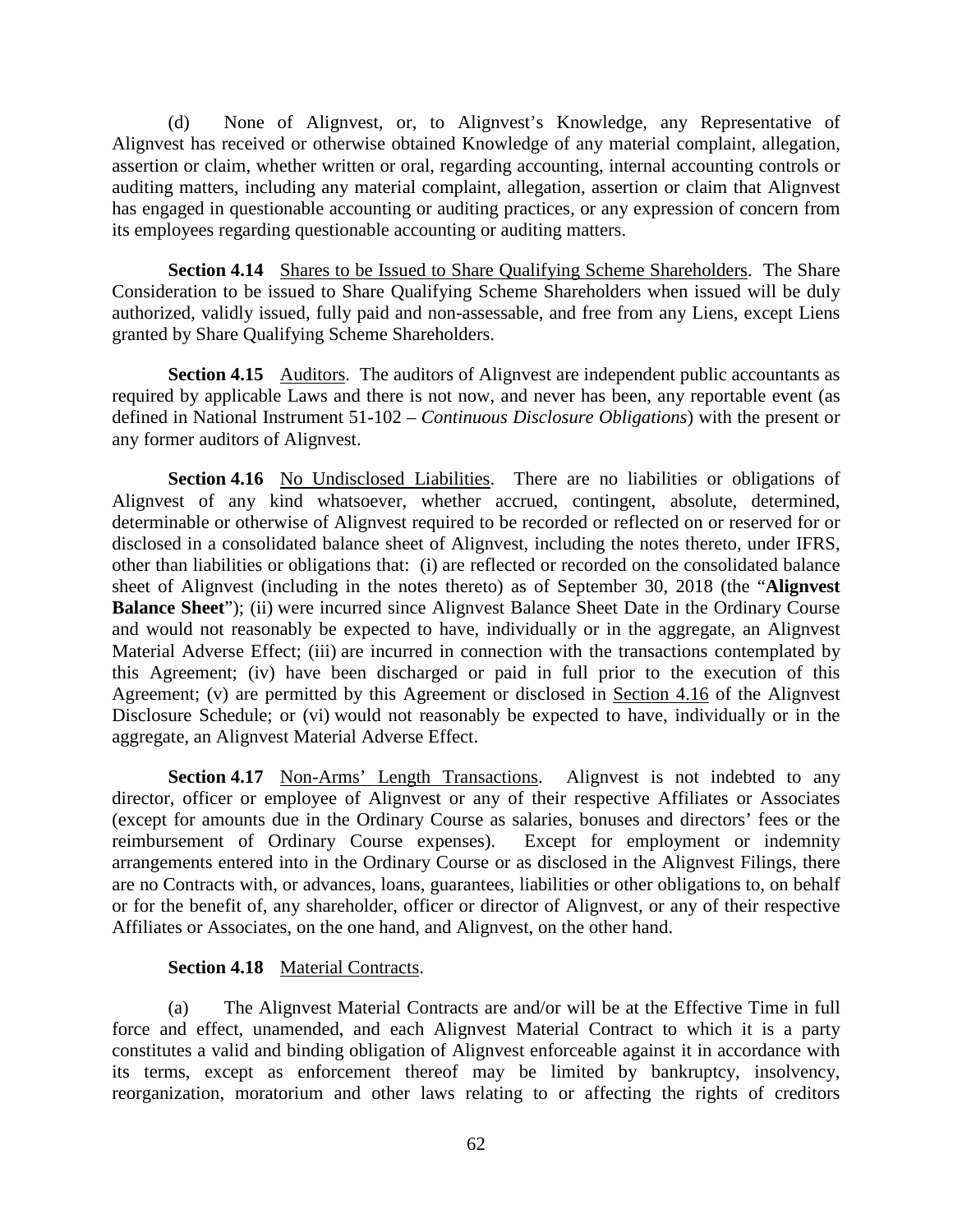generally, and except as limited by the application of equitable principles when equitable remedies are sought and by the fact that rights to indemnity, contribution and waiver, and the ability to sever unenforceable terms, may be limited by applicable Law.

(b) The representations and warranties of Alignvest in the Forward Purchase Agreements were, when made, true and correct in all material respects and there has been no (i) actual or alleged breach or default by Alignvest of any provisions of the Forward Purchase Agreements and no event, condition or occurrence exists which after the notice or lapse of time (or both) would constitute a breach or default by Alignvest to the Forward Purchase Agreements; (ii) to Alignvest's Knowledge, actual or alleged breach or default by any party other than Alignvest of any provisions of the Forward Purchase Agreements and, to Alignvest's Knowledge, no event, condition or occurrence exists which after the notice or lapse of time (or both) would constitute a breach or default by any party other than Alignvest to the Forward Purchase Agreements; or (iii) dispute, termination, cancellation, amendment or renegotiation of the Forward Purchase Agreements and, to the Knowledge of Alignvest, no state of facts giving rise to any of the foregoing exists.

(c) To Alignvest's Knowledge, no event has occurred or condition exists nor is Alignvest aware of any facts which may prevent completion of the transactions contemplated under the Forward Purchase Agreements.

(d) There are no Contracts that are required or may be required to be filed with SEDAR under Part 12 of National Instrument 51-102 – *Continuous Disclosure Obligations* or are material to Alignvest other than the Alignvest Material Contracts.

**Section 4.19** Authorizations. Alignvest has not received notice from any Governmental Authority of any jurisdiction in which it carries on a material part of its business, or owns or leases any material property, of any restriction on the ability of Alignvest to, or of a requirement for Alignvest to qualify to, nor is Alignvest otherwise aware of any restriction on the ability of Alignvest to, or of a requirement for it to qualify to, conduct its business or activities, as the case may be, in such jurisdiction.

**Section 4.20** Litigation. There are no outstanding Proceedings, whether or not purportedly on behalf of Alignvest or, to the best of Alignvest's Knowledge, proposed or threatened against Alignvest which, if determined adversely to Alignvest could result in the revocation, cancellation or suspension of any of Alignvest's licences or qualifications to carry on its activities or could have an Alignvest Material Adverse Effect or which may restrict or prohibit the ability of Alignvest to perform its obligations hereunder or any of the Alignvest Material Contracts.

### **Section 4.21** Taxes**.**

(a) Alignvest has filed or will file all Tax Returns required to be filed on or before the Closing Date except where the failure to file such Tax Returns would not reasonably be expected to have, individually or in the aggregate, an Alignvest Material Adverse Effect; and all such Tax Returns are or will be true and accurate in all material respects and in compliance with all applicable Laws. All Taxes shown as due on such Tax Returns have been or will be paid on or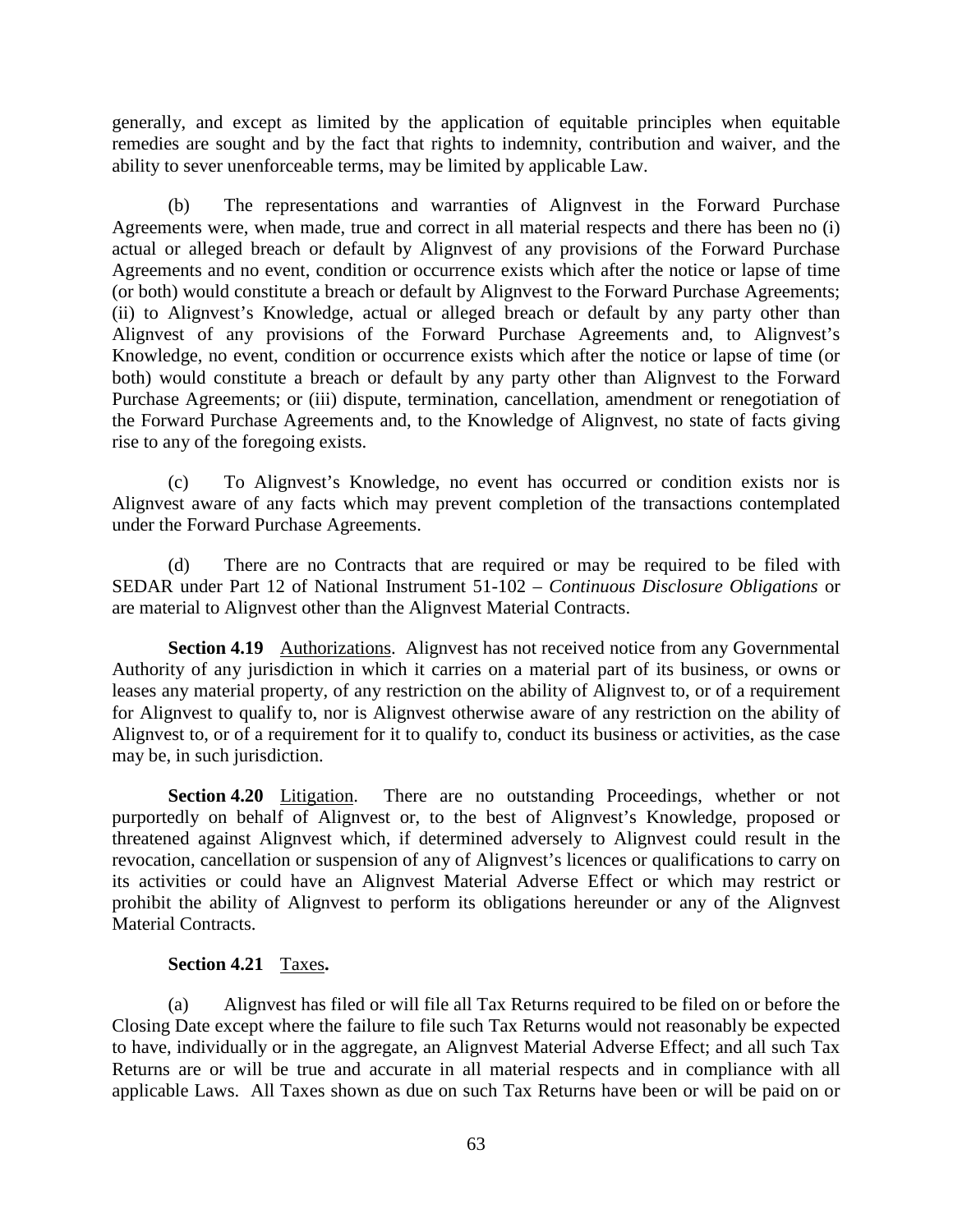before the Closing Date, other than any Taxes for which adequate reserves have been established in accordance with IFRS.

(b) All Taxes required by Law to be withheld and paid by or on behalf of Alignvest on or before the Closing Date, as applicable, have been, or will be, withheld and paid to the appropriate authorities or set aside in an account for such purpose pursuant to applicable Law, other than Taxes related to the Alignvest Continuance.

(c) There are no pending audits, examinations or other proceedings in respect of Taxes payable by Alignvest or any of its Subsidiaries and Alignvest has received no written communication that any such audits, examinations or other proceedings in respect of Taxes are threatened by any Governmental Authority responsible for the administration of Taxes.

(d) No written claim has been made by any Governmental Authority in a jurisdiction where Alignvest does not file a Tax Return that Alignvest is or may be subject to Tax by that jurisdiction.

(e) There are no stamp, documentary, sales, issuance, transfer or similar taxes, duties or other similar fees or charges required to be paid in Canada or any political subdivision or taxing authority thereof in connection with the execution and delivery of, or otherwise in respect of, this Agreement, the Sagicor Arrangement, the Alignvest Arrangement or the Alignvest Continuance, other than those described in Section 4.21(e) of the Alignvest Disclosure Schedule.

<span id="page-68-0"></span>(f) There are no Liens for Taxes, assessments or other governmental charges and levies other than those described in [Section 4.21\(f\)](#page-68-0) of the Alignvest Disclosure Schedule that are being contested in good faith by appropriate Proceedings.

**Section 4.22** Brokers and Other Advisors. Other than the fees paid and payable to investment bankers engaged by Alignvest in connection with its initial public offering and in connection with the transactions contemplated herein, the details of which have been disclosed to Sagicor, no broker, finder or investment banker is entitled to any brokerage, finder's or other fee or commission in connection with the transactions contemplated by this Agreement based upon arrangements made by or on behalf of Alignvest.

**Section 4.23** No Commissions. In respect of Alignvest Shareholders who are U.S. citizens or residents, Alignvest has not paid or given any commission or other remuneration within the meaning of Section  $3(a)(9)$  of the U.S. Securities Act to any person, directly or indirectly, for soliciting the exchange of the Alignvest Shares for Alignvest Common Shares.

**Section 4.24** Investigation; No Other Representations or Warranties of Sagicor. Alignvest has conducted its own independent review and analysis of the business, operations, assets, facilities, real property, Contracts, Intellectual Property, liabilities, results of operations, financial condition and prospects of the Sagicor Group, and Alignvest acknowledges that it and its Representatives have received access to such books and records, facilities, real property, equipment, Contracts, Intellectual Property and other assets of the Sagicor Group that it and its Representatives have requested to review and that it and its Representatives have had the opportunity to meet with the management of Sagicor and to discuss the business and assets of the Sagicor Group. Alignvest acknowledges that neither Sagicor nor any Person on behalf of Sagicor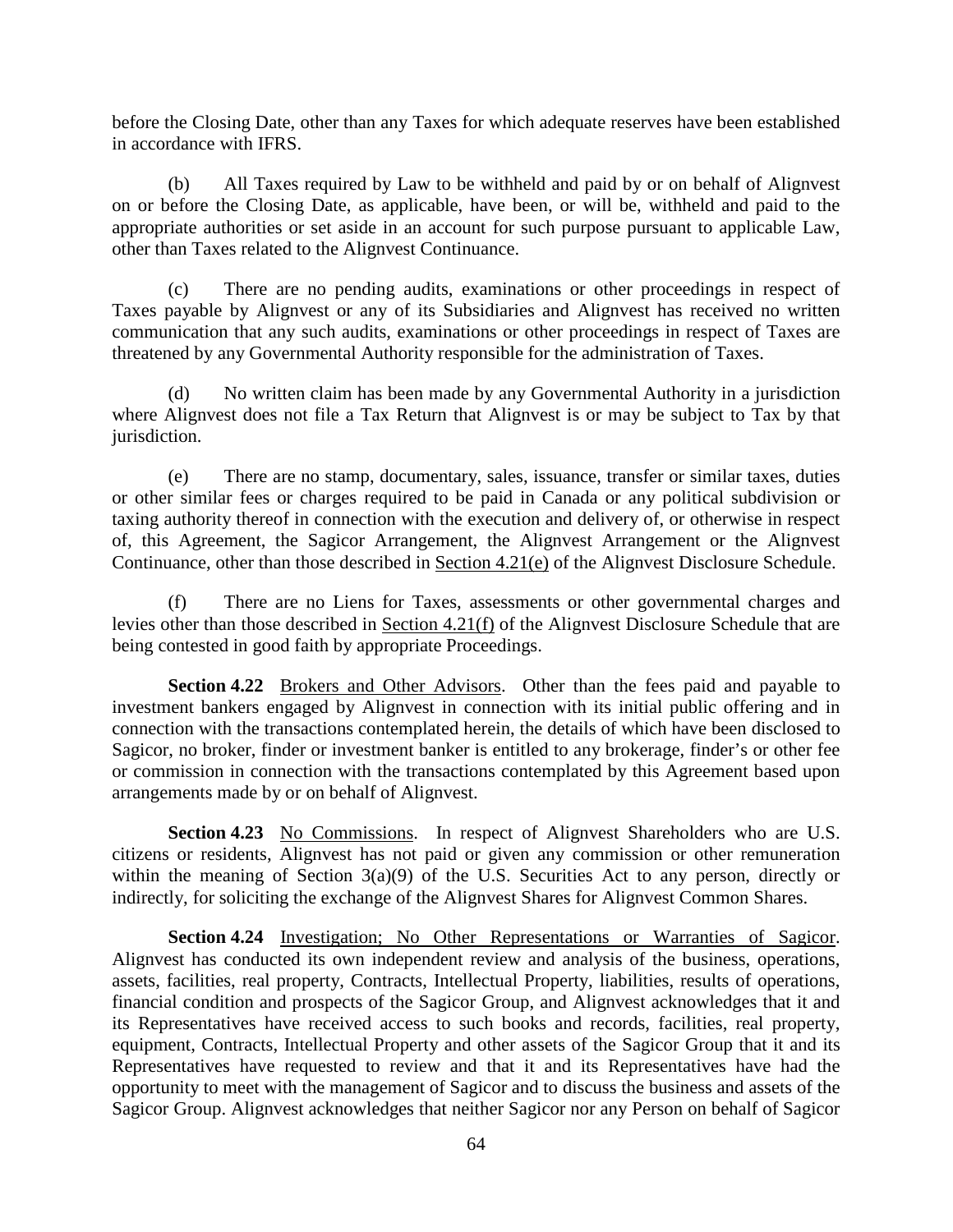makes, and Alignvest has not relied in any manner whatsoever upon, any express or implied representation or warranty with respect to the Sagicor Group or with respect to any other information provided to Alignvest or any of its Representatives or Affiliates in connection with the transactions contemplated by this Agreement, including the accuracy, completeness or currency thereof, other than the representations and warranties contained in [Article III](#page-43-0) (as qualified by the Sagicor Disclosure Schedule). Without limiting the foregoing, Alignvest acknowledges and agrees that neither the Sagicor Group nor any other Person will have or be subject to any liability or other obligation to Alignvest or any of its Representatives or Affiliates or any other Person resulting from Alignvest's or its Representatives' or Affiliates' use of any information, documents, projections, forecasts or other material made available to Alignvest or its Representatives or Affiliates, including any information made available in management presentations or in the electronic or other data rooms maintained by or on behalf of the Sagicor Group or its Representatives in connection with the transactions contemplated by this Agreement, unless and to the extent any such information is expressly included in a representation or warranty contained in [Article III](#page-43-0) (as qualified by the Sagicor Disclosure Schedule).

**Section 4.25** No Other Representations or Warranties of Alignvest. Except for the representations and warranties expressly set forth in this [Article IV](#page-60-0) (as qualified by the Alignvest Disclosure Schedule), neither Alignvest nor any other Person makes any express or implied representation or warranty (and there is and has been no reliance by Sagicor or any of Sagicor's Representatives or Sagicor's Affiliates on any such representation or warranty) with respect to Alignvest or its businesses or with respect to any other information provided, or made available, to Sagicor or any of Sagicor's Representatives or Sagicor's Affiliates in connection with the transactions contemplated hereby, including the accuracy or completeness thereof. Without limiting the foregoing, neither Alignvest nor any other Person will have or be subject to any liability or other obligation to Sagicor or any of Sagicor's Representatives or Sagicor's Affiliates or any other Person resulting from Sagicor's or Sagicor's Representatives' or Sagicor's Affiliates' use of any information, documents, projections, forecasts or other material made available to Sagicor or any of Sagicor's Representatives or Sagicor's Affiliates, including any information made available in management presentations in connection with the transactions contemplated by this Agreement, unless and to the extent any such information is expressly included in a representation or warranty contained in this [Article IV](#page-60-0) (as qualified by the Alignvest Disclosure Schedule).

#### **ARTICLE V**

#### **COVENANTS BETWEEN THE AGREEMENT DATE AND THE EFFECTIVE TIME**

#### Section 5.01 Conduct of Business of Sagicor.

<span id="page-69-0"></span>(a) During the period commencing on the Agreement Date and ending on the earlier of (i) the Closing Date and (ii) the termination of this Agreement in accordance with its terms (such period, the "**Interim Period**"), except as otherwise expressly set forth in [Section 5.01\(a\)](#page-69-0) of the Sagicor Disclosure Schedule, as required by applicable Law or as consented to in writing in advance by Alignvest (such consent not to be unreasonably withheld, conditioned or delayed, and in the event Alignvest does not acknowledge receiving a request for consent within ten (10)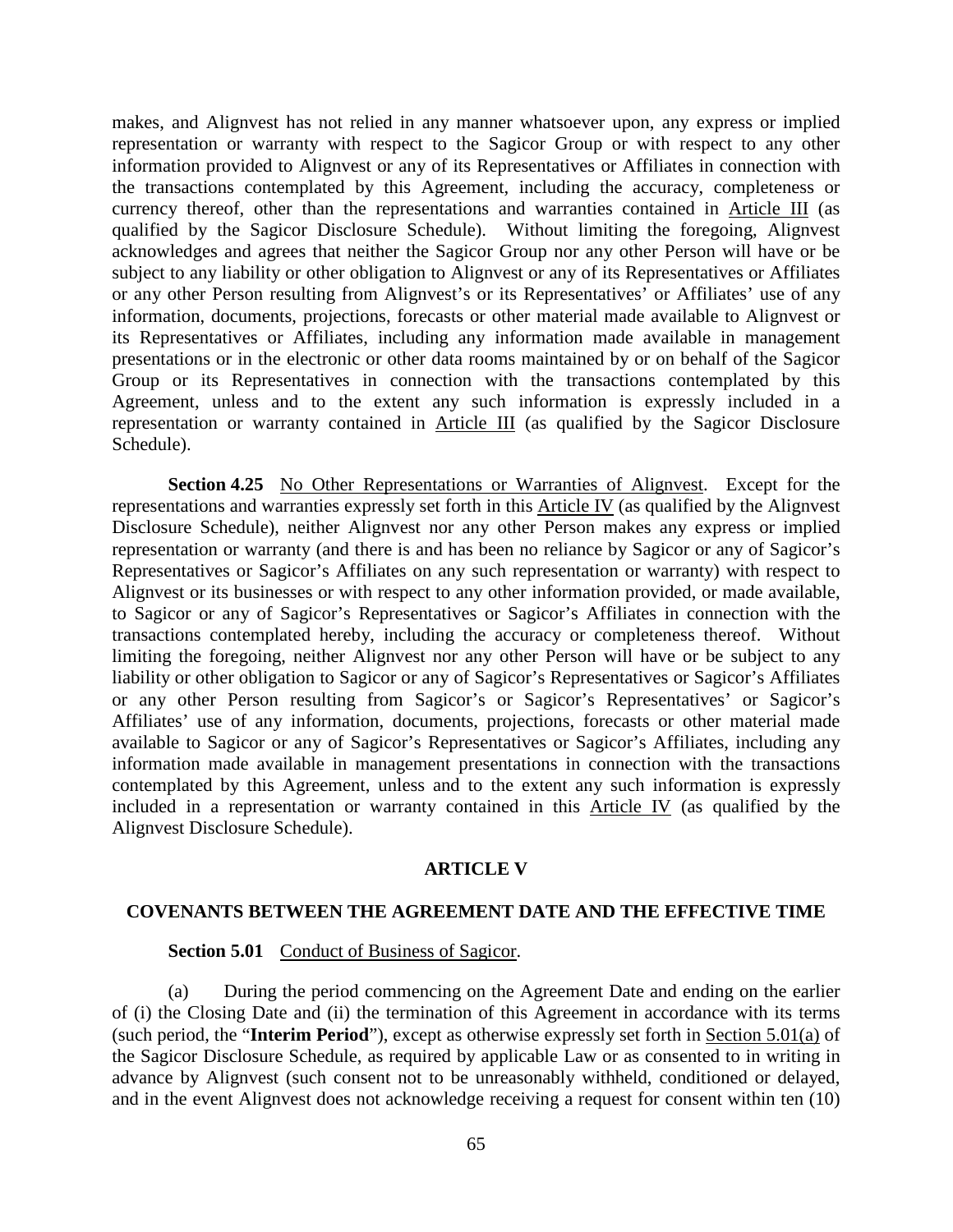Business Days after such consent is requested in writing by Sagicor, Alignvest shall be deemed to have consented to such request) or as otherwise contemplated, permitted or required by this Agreement or the Scheme of Arrangement, Sagicor shall use its commercially reasonable efforts to carry on its business in all material respects in the Ordinary Course and use commercially reasonable efforts to preserve intact its current business organization, keep available the services of its current key officers and other key employees and maintain its existing material business relationships with customers, suppliers, distributors, licensors (of Intellectual Property material to the conduct of the business of Sagicor and its Subsidiaries as currently conducted), and others having material business dealings with the Sagicor Group.

<span id="page-70-0"></span>(b) Notwithstanding [Section 5.01\(a\),](#page-69-0) during the Interim Period, except as otherwise expressly set forth in [Section 5.01\(b\)](#page-70-0) of the Sagicor Disclosure Schedule, as required by applicable Law or as consented to in writing in advance by Alignvest (such consent not to be unreasonably withheld, conditioned or delayed, and in the event Alignvest does not acknowledge receiving a request for consent within ten (10) Business Days after such consent is requested in writing by Sagicor, Alignvest shall be deemed to have consented to such request) or as otherwise contemplated, permitted or required by this Agreement or the Scheme of Arrangement, Sagicor shall not, directly or indirectly, do any of the following (it being understood that no action with respect to subject matters specifically addressed by this [Section 5.01\(b\)](#page-70-0) shall be deemed a breach of Section  $5.01(a)$ :

(i) amend any Constitutive Documents of the Sagicor Group in any respect that would be material to Alignvest (other than as contemplated under this Agreement, or in connection with the Sagicor Arrangement or the Alignvest Continuance);

<span id="page-70-1"></span>(ii) grant any Sagicor Equity Awards or grant to any Person any right to acquire any Sagicor Common Shares; provided that Sagicor may grant to Sagicor employees (including new hires) and Sagicor directors Sagicor Equity Awards in the Ordinary Course (including with respect to year-end performance metrics as approved by the Sagicor Board);

(iii) (A) directly or indirectly issue, sell or grant any Sagicor Securities or any other Equity Interests of Sagicor, provided that Sagicor may (1) grant Sagicor Equity Awards in accordance with [Section 5.01\(b\)\(ii\)](#page-70-1) and (2) issue Sagicor Common Shares pursuant to the exercise, vesting and/or settlement of any Sagicor Equity Award outstanding on the Agreement Date or granted after the Agreement Date not in violation of this Agreement, according to the terms of such Sagicor Equity Award, (B) redeem, purchase or otherwise reacquire any issued and outstanding Sagicor Securities, except pursuant to Sagicor Share Plans or in connection with the exercise, settlement or forfeiture of Sagicor Equity Awards that are issued and outstanding on the Agreement Date or granted after the Agreement Date not in violation of this Agreement, in each case, in accordance with their terms, (C) subdivide, consolidate or reclassify any Sagicor Securities or (D) except as required by applicable Laws or as contemplated by the terms of this Agreement, amend or otherwise modify any of the terms of any issued and outstanding Sagicor Equity Award;

<span id="page-70-2"></span>(iv) declare, set aside, make or pay any dividend or other distribution, whether payable in cash, shares, property or otherwise, in respect of Sagicor Common Shares or any shares of any of Sagicor's Subsidiaries, other than (A) as set forth on [Section 5.01\(b\)\(iv\)](#page-70-2) of the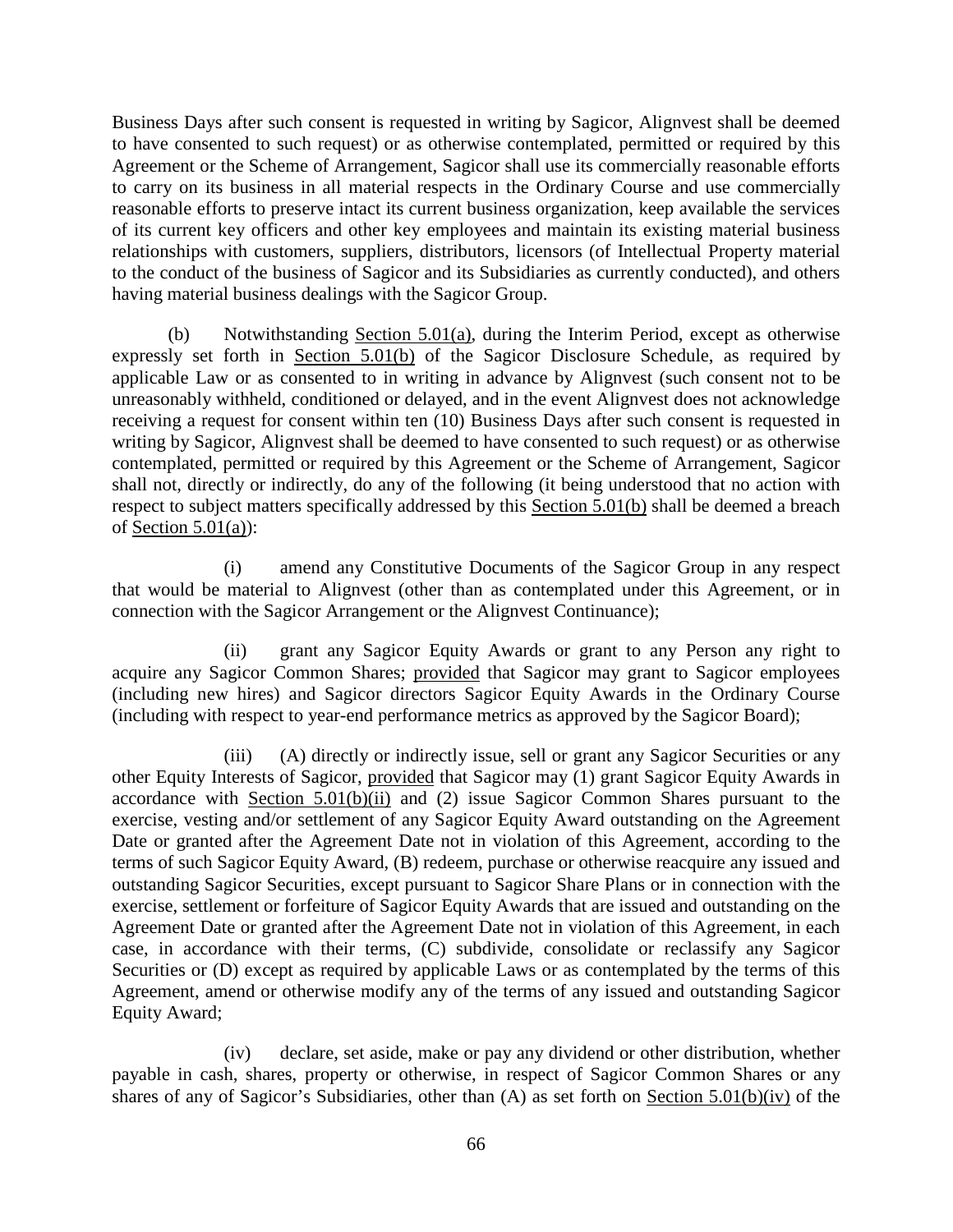Sagicor Disclosure Schedule, (B) dividends and distributions by a direct or indirect wholly owned Subsidiary of Sagicor to such Subsidiary's parent or (C) dividends and distributions by a Subsidiary of Sagicor that Sagicor does not control;

<span id="page-71-0"></span>(v) make, by contribution to capital, property transfers, purchase of securities or otherwise, any material investment (other than investments in marketable securities and cash equivalents) in any Person other than  $(A)$  as set forth on [Section 5.01\(b\)\(v\)](#page-71-0) of the Sagicor Disclosure Schedule or (B) investment portfolio transactions in the Ordinary Course;

(vi) sell, license, pledge, dispose of or lease any property, right or other asset (in each of the foregoing, excluding Intellectual Property) to any Person, except in each case for properties, rights or assets: (A) sold, licensed, leased or disposed of by Sagicor in the Ordinary Course (including investment portfolio transactions); or (B) that are not material to the business of Sagicor;

(vii) lend money to any Person, other than (A) advances to its employees in the Ordinary Course, (B) in connection with loan transactions to customers in the Ordinary Course or (C) in connection with investment portfolio transactions in the Ordinary Course;

(viii) except for (A) indebtedness that is outstanding as of the Agreement Date, (B) in connection with transactions in the Ordinary Course (including investment portfolio transactions, banking arrangements with other financial institutions or customers, insurance premium financing arrangements, or hedging arrangements), (C) indebtedness to fund the investments or other obligations set forth on Section  $5.01(b)(v)$  of the Sagicor Disclosure Schedule, (D) transactions between or among the members of the Sagicor Group that are directly or indirectly wholly owned by Sagicor and (E) obligations in respect of letters of credit, surety bonds and similar instruments entered into in the Ordinary Course, and in each case guarantees thereof, incur any indebtedness for borrowed money (including by way of issuing any debt securities), or assume, guarantee or endorse, or otherwise as an accommodation become responsible for, any material indebtedness for borrowed money;

(ix) (A) terminate or amend any Sagicor Share Plan, except that Sagicor may amend Sagicor Share Plans to the extent required by applicable Laws (in consultation with Alignvest) or in order to effect the transactions described in [Section 2.14,](#page-40-0) (B) pay any bonus or make any profit-sharing payment to, or increase the amount of the wages, salary, commissions, fringe benefits or other compensation (including equity-based compensation) or remuneration payable to, any of its employees, former employees, consultants, former consultants or directors, except that the Sagicor Group may provide any routine salary increases to its employees in the Ordinary Course and in connection with the Sagicor Group's customary employee review process and may make customary bonus and profit-sharing payments in accordance with plans or arrangements existing on the Agreement Date, (C) hire any employee with an annual base salary in excess of US\$100,000, except (1) for employees hired pursuant to offers of employment outstanding on the Agreement Date or (2) in order to fill a position vacated after the Agreement Date to the extent necessary to fulfill an essential function or retain any independent contractor, or, except in the Ordinary Course or for cause, terminate the employment or services of any director, officer, employee or consultant or (D) except as required by any Contract in effect on the Agreement Date, grant or pay any change of control, severance, retention or termination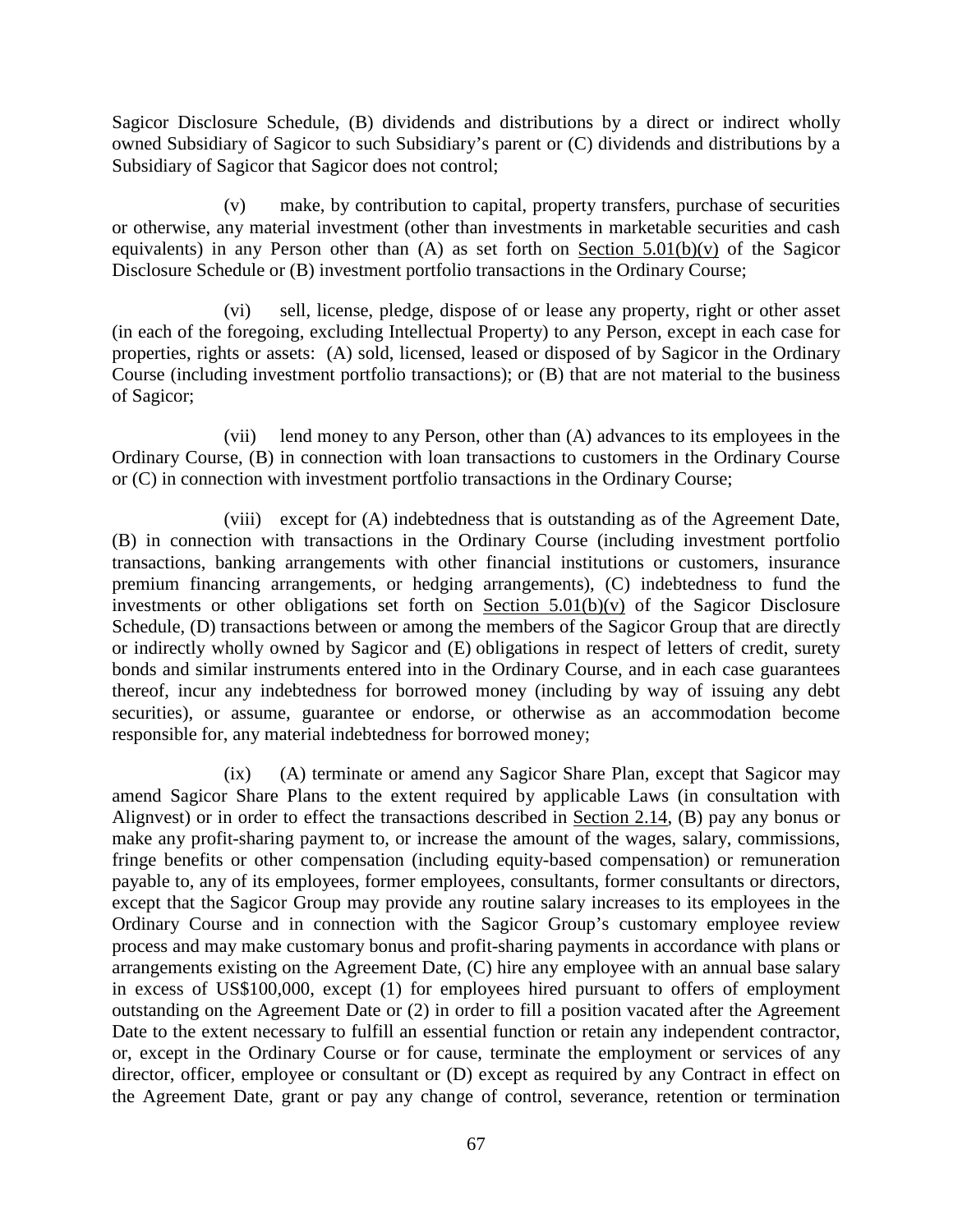compensation or benefits to, or increase in any manner the change of control, severance or termination compensation or benefits of, any director, officer, employee, consultant or former employee or consultant;

(x) make any material changes to its methods of accounting or accounting or actuarial practices, except as required by IFRS or other applicable rules and regulations;

(xi) commence, settle, compromise or otherwise resolve any Proceeding, except: (A) with respect to routine matters in the Ordinary Course, (B) in such cases where the Sagicor Group reasonably determines in good faith that the failure to commence suit would result in a material impairment of a valuable aspect of its business, or (C) in connection with a breach of this Agreement;

(xii) (A) make, change or revoke any Tax election or adopt or change any method of Tax accounting, (B) settle or compromise any liability with respect to Taxes or surrender any claim for a refund of Taxes, (C) file any amended Tax Return or (D) consent to any extension or waiver of the limitations period applicable to any claim or assessment with respect to Taxes;

(xiii) make any capital expenditure other than (A) in the Ordinary Course and to the extent not exceeding US\$100,000 in the aggregate or (B) as set forth in the Budgets;

(xiv) (A) enter into or terminate (other than expiration in accordance with its terms) any Material Contract or other Contract that would constitute a Material Contract if entered into prior to the Agreement Date or (B) modify or amend or renew (other than renewal in accordance with its terms and in the Ordinary Course consistent with past practice), or waive any material right or remedy under, any Material Contract; or

(xv) authorize any of, or commit, resolve or agree in writing or otherwise to take any of, the foregoing actions.

(c) Except with the prior written consent of Alignvest (which may be withheld or delayed in Alignvest's sole and absolute discretion), Sagicor shall not, directly or indirectly, acquire any Equity Interest, voting securities, voting partnership interests, or any other voting rights in Sagicor Jamaica and shall cause all Persons acting in concert (as such term is defined in the Jamaican Takeover Rules), or presumed to be acting in concert, with Sagicor to not acquire any such interests, securities or rights.

## **Section 5.02** Conduct of Business of Alignvest.

<span id="page-72-0"></span>(a) During the Interim Period, except as otherwise expressly set forth in [Section](#page-72-0)  [5.02\(a\)](#page-72-0) of the Alignvest Disclosure Schedule, as required by applicable Law or as consented to in writing in advance by Sagicor (such consent not to be unreasonably withheld, conditioned or delayed, and in the event Sagicor does not acknowledge receiving a request for consent within seven (7) Business Days after such consent is requested by Alignvest, Sagicor shall be deemed to have consented to such request) or as otherwise contemplated, permitted or required by this Agreement, the Scheme of Arrangement, the Alignvest Arrangement or the Alignvest Continuance, Alignvest shall use its commercially reasonable efforts to carry on its business in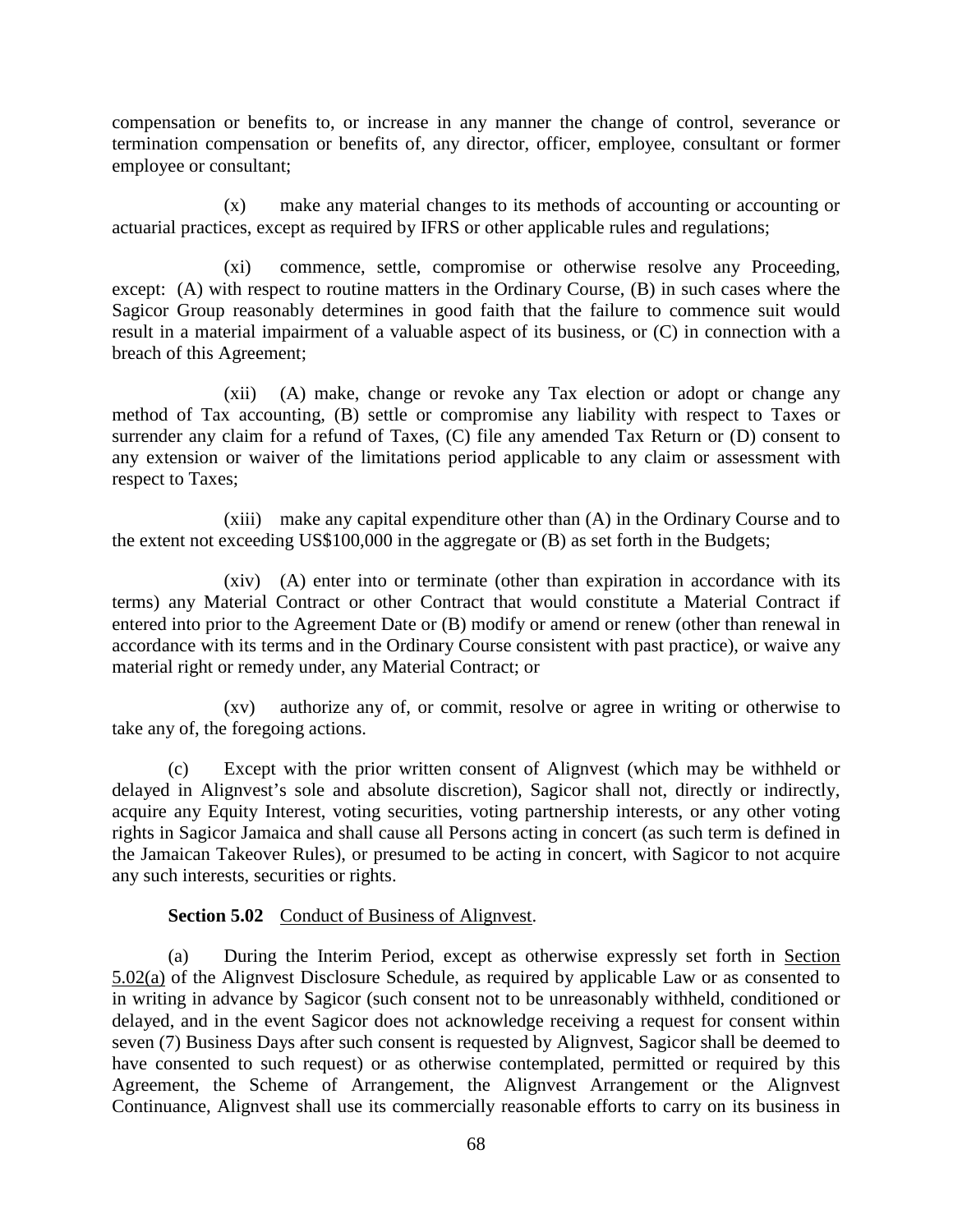all material respects in the Ordinary Course and use commercially reasonable efforts to preserve intact its current business organization and keep available the services of its current key officers and other key employees.

<span id="page-73-0"></span>(b) Notwithstanding [Section 5.02\(a\),](#page-72-0) during the Interim Period, except as otherwise expressly set forth in [Section 5.02\(b\)](#page-73-0) of the Alignvest Disclosure Schedule, as required by applicable Law or as consented to in writing in advance by Sagicor (such consent not to be unreasonably withheld, conditioned or delayed, and in the event Sagicor does not acknowledge receiving a request for consent within seven (7) Business Days after such consent is requested by Alignvest, Sagicor shall be deemed to have consented to such request) or as otherwise contemplated, permitted or required by this Agreement, the Scheme of Arrangement, the Alignvest Arrangement or the Alignvest Continuance, Alignvest shall not, directly or indirectly, do any of the following (it being understood that no action with respect to subject matters specifically addressed by this [Section 5.02\(b\)](#page-73-0) shall be deemed a breach of [Section 5.02\(a\)\)](#page-72-0):

(i) amend any Constitutive Documents of Alignvest in any respect that would be material to Sagicor (other than as contemplated under this Agreement or in connection with the Sagicor Arrangement or the Plan of Arrangement);

(ii) (A) directly or indirectly issue, sell or grant any Alignvest Shares or any other Equity Interests of Alignvest, other than the issuance of any shares or other convertible securities in an amount up to the Redemption Replacement Amount to replace some or all of the Alignvest Class A Shares as to which a redemption right has been exercised or in connection with the Forward Purchase Agreements entered into on or prior to the Agreement Date, in accordance with the rules of the TSX applicable to SPACs and on terms acceptable to Sagicor, acting reasonably, (B) redeem, purchase or otherwise reacquire any issued and outstanding Alignvest Shares, except in connection with the redemption by Alignvest Shareholders of Class A Shares in accordance with the share terms and as described in the Final IPO Prospectus, or (C) split, combine or reclassify any Alignvest Shares, except as described in the Final IPO Prospectus;

(iii) make, by contribution to capital, property transfers, purchase of securities or otherwise, any material investment (other than investments in marketable securities and cash equivalents) in any Person;

(iv) lend money to any Person;

(v) except for indebtedness for borrowed money not to exceed a maximum aggregate principal amount equal to the lesser of (i) 10% of the gross proceeds raised from the issuance of Class A Restricted Voting Units by Alignvest in connection with its initial public offering, and (ii) CDN\$5 million, in accordance with the rules or proposed rules of the TSX applicable to SPACs, incur any indebtedness for borrowed money (including by way of issuing any debt securities), or assume, guarantee or endorse, or otherwise as an accommodation become responsible for, any material indebtedness for borrowed money;

(vi) make any material changes to its methods of accounting or accounting practices, except as required by IFRS or TSX rules and regulations;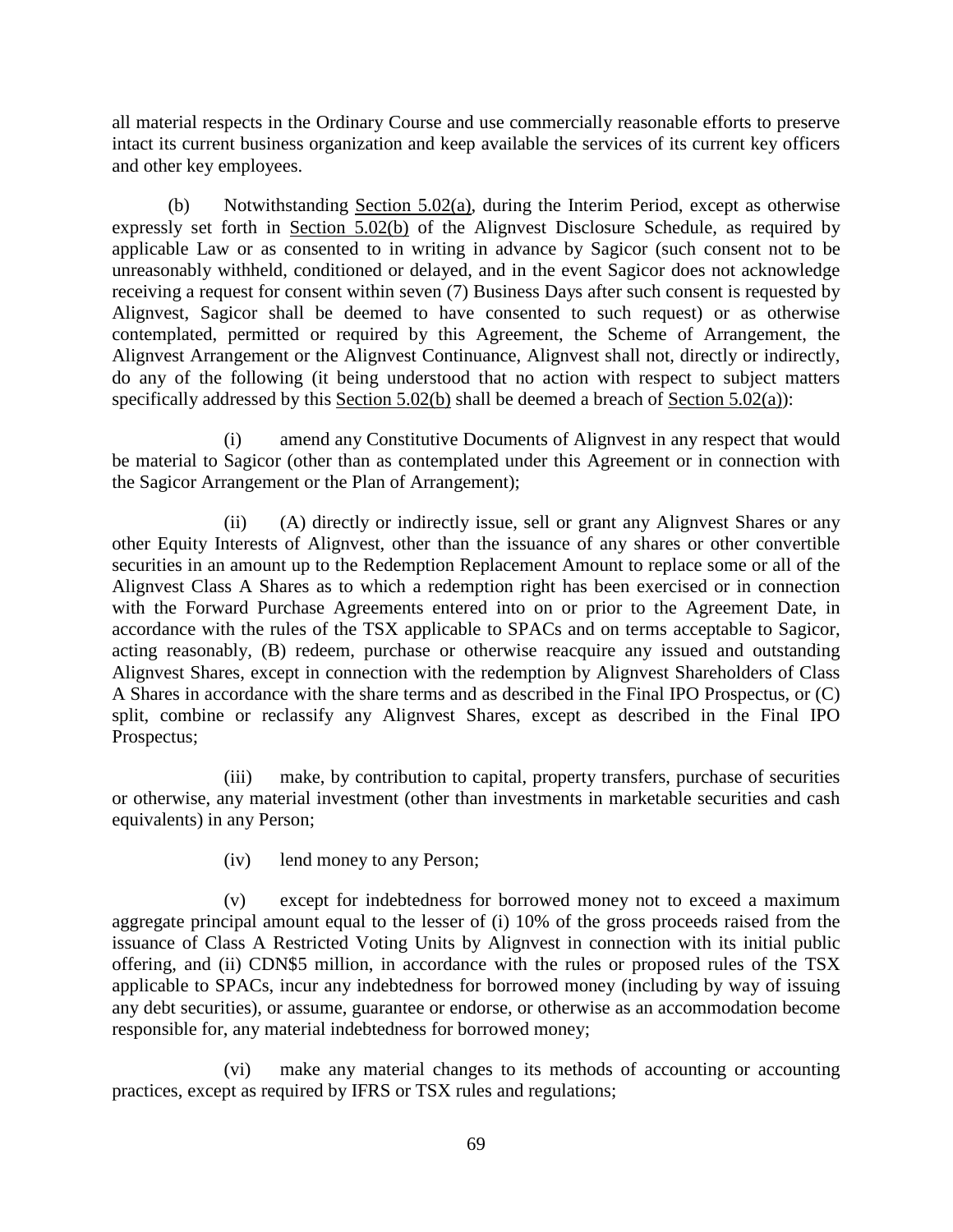(vii) commence, settle, compromise or otherwise resolve any Proceeding, except in connection with a breach of this Agreement;

(viii) (A) make, change or revoke any Tax election or adopt or change any method of Tax accounting, (B) settle or compromise any liability with respect to Taxes or surrender any claim for a refund of Taxes, (C) file any amended Tax Return or (D) consent to any extension or waiver of the limitations period applicable to any claim or assessment with respect to Taxes;

(ix) make any material capital expenditure;

(x) (A) enter into or terminate (other than expiration in accordance with its terms) any Alignvest Material Contract or other Contract that would constitute an Alignvest Material Contract if entered into prior to the Agreement Date or (B) modify or amend or renew (other than renewal in accordance with its terms and in the Ordinary Course consistent with past practice), or waive any material right or remedy under, any Alignvest Material Contract, except, in each case, as described in the Warrant Amendment Resolution; or

(xi) authorize any of, or commit, resolve or agree in writing or otherwise to take any of, the foregoing actions.

(c) At or prior to the Effective Time, Alignvest shall enter into a new director and officer indemnity agreements in customary form, with each of its directors and officers.

(d) At or prior to the Effective Time, Alignvest shall purchase a customary directors' and officers' liability insurance policy with coverage, and on terms, acceptable to Alignvest and Sagicor, each acting reasonably.

(e) Prior to the Effective Time, Alignvest shall cause the Sponsor and each director and senior officer of Alignvest to vote all their Alignvest Shares in favor of the Alignvest Resolutions, and against any resolution submitted by any Alignvest Shareholder that is inconsistent therewith, and to not redeem any of their Alignvest Shares.

**Section 5.03** Representation on Boards of Directors. If Alignvest shall have available immediately prior to the Effective Time a minimum cash amount (excluding or prior to Expenses, but net of: (i) the amount payable in respect of Alignvest Class A Shares for which notices of redemption have been provided and not withdrawn; and (ii) the amount equal to the number of Alignvest Class A Shares for which Dissent Rights have been validly exercised and not withdrawn multiplied by the redemption amount per Alignvest Class A Share to which redeeming Alignvest Shareholders are entitled) of CDN\$500 million, including: (a) money in the Escrow Account; and (b) the amount received by Alignvest from the Forward Purchase Agreements, then each of Sagicor and Alignvest shall take all necessary actions such that at the Effective Time the Alignvest Board shall be comprised of twelve (12) directors designated as follows: (i) four (4) directors designated by Alignvest, who shall be Timothy Hodgson (as the Chairman), Reza Satchu, Alister Campbell and Rik Parkhill, (ii) Dodridge Miller, (iii) four (4) directors designated by the chairman of the Sagicor Board, which directors shall be chosen from the directors serving on the Sagicor Board or the board of directors of Sagicor Jamaica, in each case, prior to the Effective Time and (iv) three (3) directors designated by mutual agreement of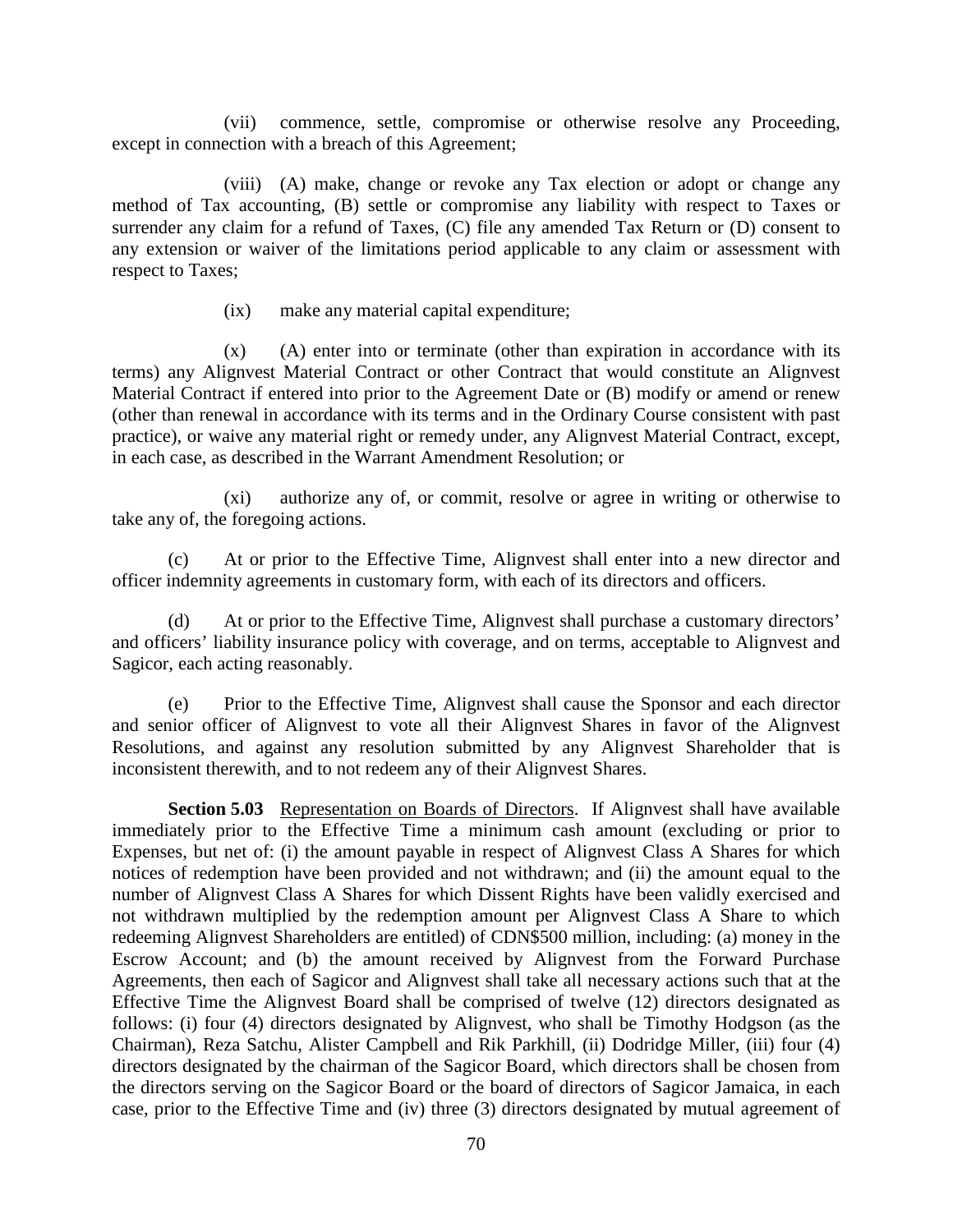Alignvest and Sagicor from a pool of candidates mutually agreed by the Parties, in each case, unless otherwise agreed by the Parties; provided that, if Alignvest shall have available immediately prior to the Effective Time a minimum cash amount (excluding or prior to Expenses, but net of: (i) the amount payable in respect of Alignvest Class A Shares for which notices of redemption have been provided and not withdrawn; and (ii) the amount equal to the number of Alignvest Class A Shares for which Dissent Rights have been validly exercised and not withdrawn multiplied by the redemption amount per Alignvest Class A Share to which redeeming Alignvest Shareholders are entitled, of less than CDN\$500 million, including: (a) money in the Escrow Account; and (b) the amount received by Alignvest from the Forward Purchase Agreements, then each of Sagicor and Alignvest shall take all necessary actions such that at the Effective Time the Alignvest Board shall be comprised of twelve (12) directors designated as follows: (i) five (5) directors designated by Alignvest, who shall be Timothy Hodgson (as the Chairman), Reza Satchu, Alister Campbell, Rik Parkhill and Mahmoud Kimji, (ii) Dodridge Miller and (iii) six (6) directors designated by the chairman of the Sagicor Board, which directors shall be chosen from the directors serving on the Sagicor Board or the board of directors of Sagicor Jamaica, in each case, prior to the Effective Time, in each case, unless otherwise agreed by the Parties.

<span id="page-75-0"></span>**Section 5.04** Waiver of Conflicts. In connection with any dispute or Proceeding arising under or in connection with this Agreement, the Sagicor Arrangement, the Alignvest Arrangement, the Alignvest Continuance, the Alignvest Circular, the Sagicor Circular, any ancillary agreement or the transactions contemplated hereby or thereby (collectively, the "**Sagicor Arrangement-Related Matters**"), (a) any manager, member, officer, employee, director or shareholder of Sagicor and/or any Subsidiary thereof shall have the right, at his, her or its election, to retain the firms of Paul Hastings LLP, Blake, Cassels & Graydon LLP, Conyers Dill & Pearman Limited, Lex Caribbean or any other legal counsel which represented Sagicor or any Subsidiary thereof in connection with any Sagicor Arrangement-Related Matters (the "**Sagicor Retained Firms**") to represent such manager, member, officer, employee, director or shareholder in connection with any dispute, Proceeding or related matter under or in connection with the Sagicor Arrangement-Related Matters, and Alignvest irrevocably consents to, and irrevocably waives, and agrees to cause each of its controlled Affiliates to irrevocably consent to and irrevocably waive, any conflict associated with any such representation in any such matter, and (b) any officer, employee, director, or shareholder of Alignvest shall have the right, at his, her or its election, to retain the firms of Stikeman Elliott LLP, Appleby Global Group Services Limited or any other legal counsel which represented Alignvest in connection with any Sagicor Arrangement-Related Matters (the "**Alignvest Retained Firms**") to represent such officer, employee, director, or shareholder in connection with any dispute, Proceeding or related matter under or in connection with the Sagicor Arrangement-Related Matters, and Sagicor irrevocably consents to, and irrevocably waives, and agrees to cause each of its controlled Affiliates to irrevocably consent to and irrevocably waive, any conflict associated with any such representation in any such matter.

## **Section 5.05** Privileged Communications.

(a) Sagicor hereby irrevocably acknowledges and agrees, on behalf of itself and its controlled Affiliates, that all attorney-client communications between, on the one hand, Alignvest or any officer, employee, director, or shareholder of Alignvest, and, on the other hand,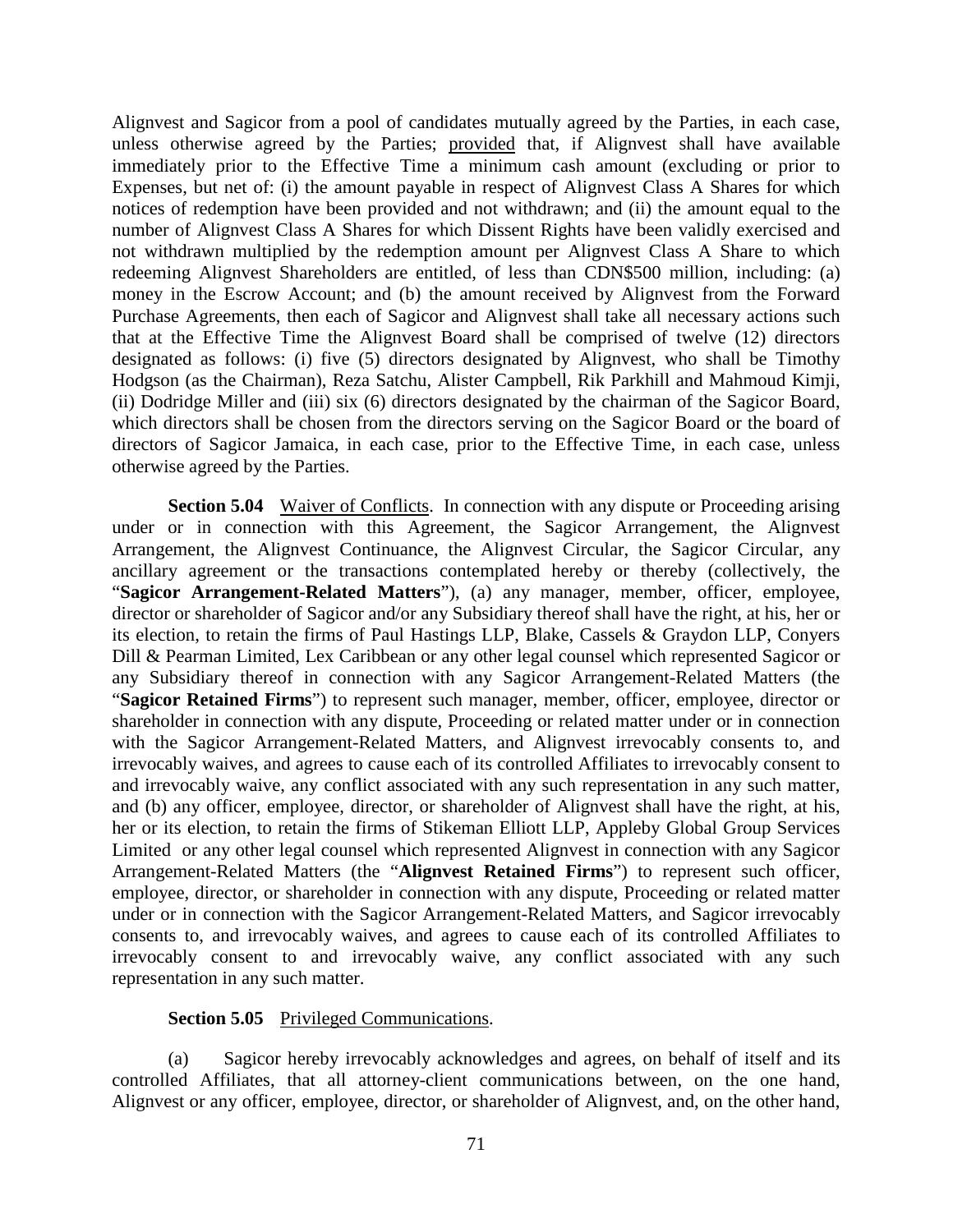the Alignvest Retained Firms, that relate to the Sagicor Arrangement-Related Matters, shall be deemed privileged communications as to which the attorney-client privilege and expectation as to client confidence belongs to and may be waived only by individuals who constituted a majority of the board of directors of Alignvest immediately before the Effective Time; and Sagicor and its Affiliates (whether purporting to act on behalf of or through Alignvest or otherwise) may not claim and will not obtain or use for any purpose any such privileged communications by any means or process without the consent of individuals who constituted a majority of the Alignvest Board immediately before the Effective Time; provided that nothing in this Agreement shall prevent Sagicor and its Affiliates from obtaining or using any communications relating to the Sagicor Arrangement-Related Matters as required under applicable Laws.

(b) Alignvest hereby irrevocably acknowledges and agrees, on behalf of itself and its controlled Affiliates, that all attorney-client communications between, on the one hand, Sagicor or any of its Subsidiaries, or any manager, member, officer, employee, director or shareholder of Sagicor or any Subsidiary thereof and, on the other hand, the Sagicor Retained Firms, that relate to the Sagicor Arrangement-Related Matters, shall be deemed privileged communications as to which the attorney-client privilege and expectation as to client confidence belongs to and may be waived only by individuals who constituted a majority of the board of directors of Sagicor immediately before the Effective Time; and Alignvest and its Affiliates (whether purporting to act on behalf of or through Sagicor or otherwise) may not claim and will not obtain or use for any purpose any such privileged communications by any means or process without the consent of individuals who constituted a majority of the Sagicor Board immediately before the Effective Time; provided that nothing in this Agreement shall prevent Alignvest from obtaining or using any communications relating to the Sagicor Arrangement-Related Matters as required under applicable Laws.

## **Section 5.06** Sagicor Non-Solicitation.

<span id="page-76-1"></span>(a) Sagicor shall not, directly or indirectly, and shall (to the extent within its power) cause its Subsidiaries to not, through any officer, director or employee of Sagicor or its Subsidiaries, and shall use reasonable commercial efforts to ensure that Sagicor's Representatives (which, for greater certainty, excludes securityholders of Sagicor's Subsidiaries and their respective representatives that are not acting in concert with, or with the assistance of, any of Sagicor's Representatives) do not, or otherwise, and shall not permit any such Person to:

<span id="page-76-0"></span>(i) solicit, initiate, encourage or, subject to Section 5.09, otherwise facilitate (including by way of furnishing or providing copies of, access to, or disclosure of, any confidential information, properties, facilities, books or records of Sagicor or its Subsidiaries or entering into any form of agreement, arrangement or understanding) any inquiry, proposal or offer that constitutes or could reasonably be expected to lead to an Acquisition Proposal for Sagicor;

(ii) subject to Section 5.09, enter into or otherwise engage or participate in any discussions or negotiations with any Person (other than Alignvest) regarding any inquiry, proposal or offer that constitutes or could reasonably be expected to lead to an Acquisition Proposal for Sagicor; provided that, for greater certainty, Sagicor may advise any Person making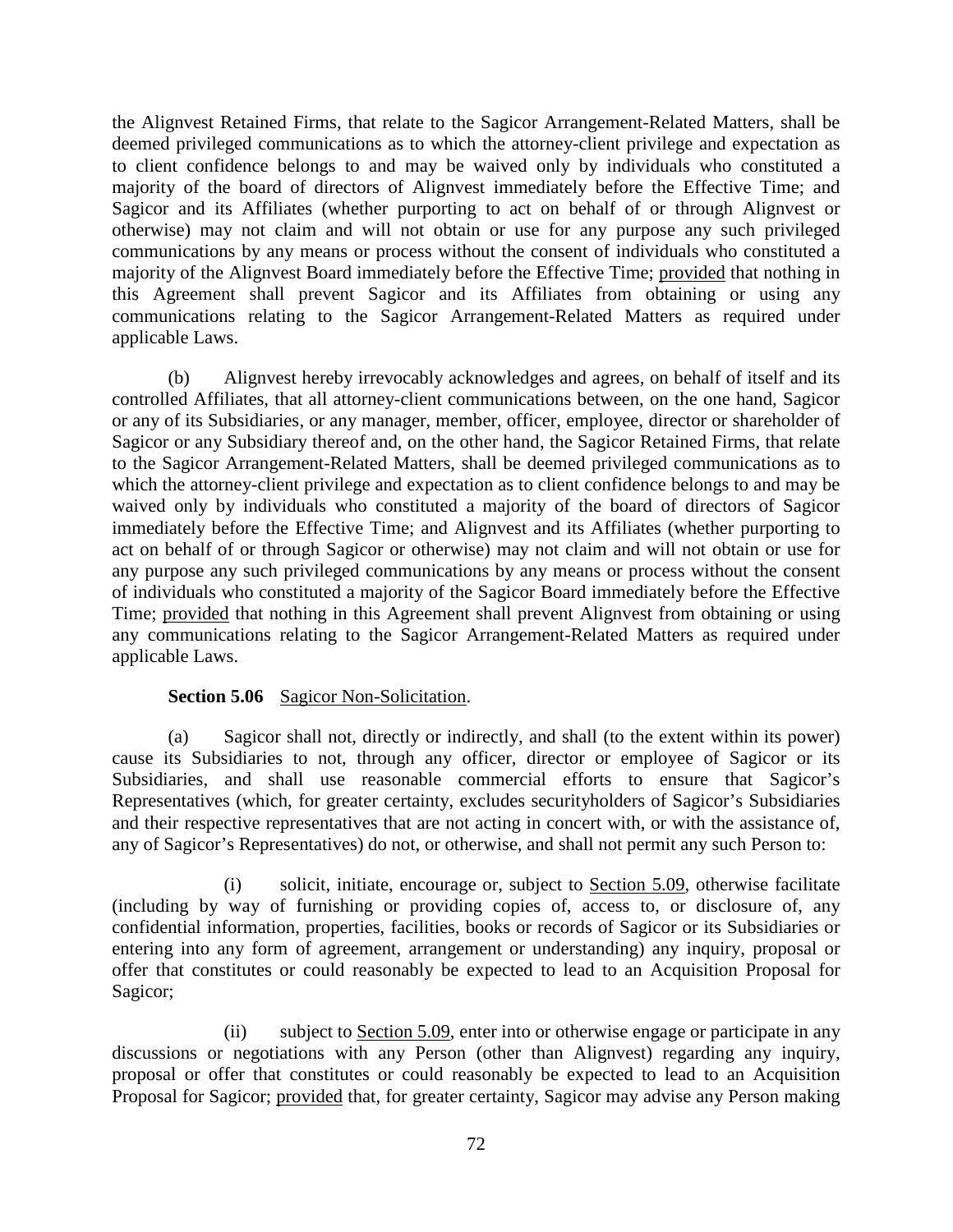an unsolicited Acquisition Proposal for Sagicor that Sagicor is not permitted to pursue such Acquisition Proposal;

(iii) subject to Section 5.09, make a Sagicor Change in Recommendation; or

(iv) subject to Section 5.09, enter into or publicly propose to enter into any agreement in respect of an Acquisition Proposal for Sagicor.

<span id="page-77-0"></span>(b) Sagicor shall, and shall use reasonable commercial efforts to cause Sagicor's Representatives to, immediately cease and terminate, and cause to be terminated, any solicitation, encouragement, discussion, negotiations, or other activities commenced prior to the Agreement Date with any Person (other than Alignvest) with respect to any inquiry, proposal or offer that constitutes an Acquisition Proposal for Sagicor, and in connection with such termination shall:

(i) discontinue access to and disclosure of all information and any confidential information, properties, facilities, books and records of Sagicor and its Subsidiaries; and

(ii) request: (A) the return or destruction of all copies of any confidential information regarding Sagicor and its Subsidiaries provided to any Person who received such confidential information since January 1, 2018 (other than Alignvest) in connection with a material disposition by Sagicor or any of its Subsidiaries, a sale of all or substantially all of the assets of Sagicor or any of its Subsidiaries or a financing of Sagicor or any of its Subsidiaries, in each case, that constitutes or could reasonably be expected to lead to an Acquisition Proposal for Sagicor and (B) the destruction of all material including or incorporating or otherwise reflecting such confidential information regarding Sagicor and its Subsidiaries using its reasonable commercial efforts to ensure that such requests are fully complied with in accordance with the terms of any rights or entitlements of Sagicor and its Subsidiaries in respect thereof; provided that the Parties acknowledge and agree that confidential information provided to Assuria N.V., Pan-Jamaican Investment Trust Limited or their respective Affiliates shall not be subject to the provisions of this [Section 5.06\(b\).](#page-77-0)

(c) Sagicor represents and warrants that since January 1, 2018 it has not waived any confidentiality, standstill or similar agreement or restriction to which Sagicor or any Subsidiary is a party, except to permit submissions of expressions of interest prior to the Agreement Date, and covenants and agrees that (i) the Sagicor Group shall take all necessary action to enforce each confidentiality, standstill or similar agreement or restriction to which Sagicor or any Subsidiary is a party, and (ii) neither Sagicor, nor any Subsidiary nor any of their respective Representatives have released or will, without the prior written consent of Alignvest (which may be withheld or delayed in Alignvest's sole and absolute discretion), release any Person from, or waive, amend, suspend or otherwise modify such Person's obligations respecting Sagicor, or any of its Subsidiaries, under any confidentiality, standstill or similar agreement or restriction to which Sagicor or any Subsidiary is a party.

**Section 5.07** Alignvest Non-Solicitation.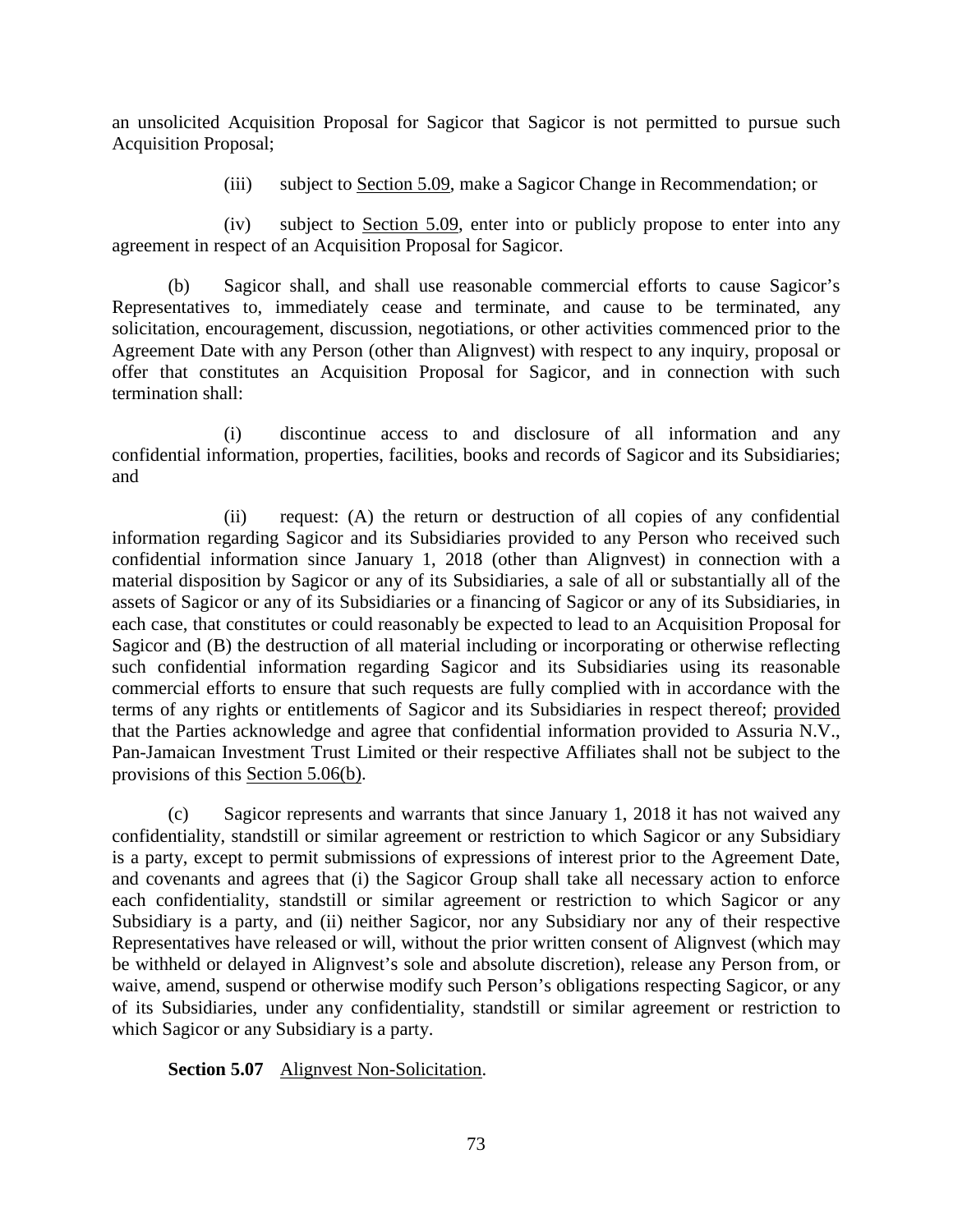(a) Alignvest shall not, directly or indirectly, through any officer, director or employee of Alignvest, and shall use reasonable commercial efforts to ensure that any of Alignvest's Representatives do not, and shall not permit any such Person to:

(i) solicit, initiate, encourage or otherwise facilitate (including by way of furnishing or providing copies of, access to, or disclosure of, any confidential information, properties, facilities, books or records of Alignvest or entering into any form of agreement, arrangement or understanding) any inquiry, proposal or offer that constitutes or could reasonably be expected to lead to an Acquisition Proposal for Alignvest;

(ii) enter into or otherwise engage or participate in any discussions or negotiations with any Person (other than Sagicor) regarding any inquiry, proposal or offer that constitutes or could reasonably be expected to lead to an Acquisition Proposal for Alignvest; provided that, for greater certainty, Alignvest may advise any Person making an unsolicited Acquisition Proposal for Alignvest that Alignvest is not permitted to pursue such Acquisition Proposal;

(iii) make an Alignvest Change in Recommendation; or

(iv) enter into or publicly propose to enter into any agreement in respect of an Acquisition Proposal for Alignvest.

(b) Alignvest shall, and shall use reasonable commercial efforts to cause Alignvest's Representatives to, immediately cease and terminate, and cause to be terminated, any solicitation, encouragement, discussion, negotiations or other activities commenced prior to the Agreement Date with any Person (other than Sagicor) with respect to any inquiry, proposal or offer that constitutes an Acquisition Proposal for Alignvest, and in connection with such termination shall:

(i) discontinue access to and disclosure of all information and any confidential information, properties, facilities, books and records of Alignvest; and

(ii) request: (A) the return or destruction of all copies of any confidential information regarding Alignvest provided to any Person who received such confidential information since January 1, 2018 (other than Sagicor) and (B) the destruction of all material including or incorporating or otherwise reflecting such confidential information regarding Alignvest using its reasonable commercial efforts to ensure that such requests are fully complied with in accordance with the terms of any rights or entitlements of Alignvest in respect thereof.

## **Section 5.08** Notification of Acquisition Proposals.

<span id="page-78-0"></span>(a) Subject to Section 5.09, if Sagicor, any of its Subsidiaries or any of Sagicor's Representatives receives or otherwise becomes aware of any inquiry, proposal or offer that constitutes or could reasonably be expected to lead to an Acquisition Proposal for Sagicor, Sagicor shall notify Alignvest promptly and in any event within two (2) Business Days in writing of: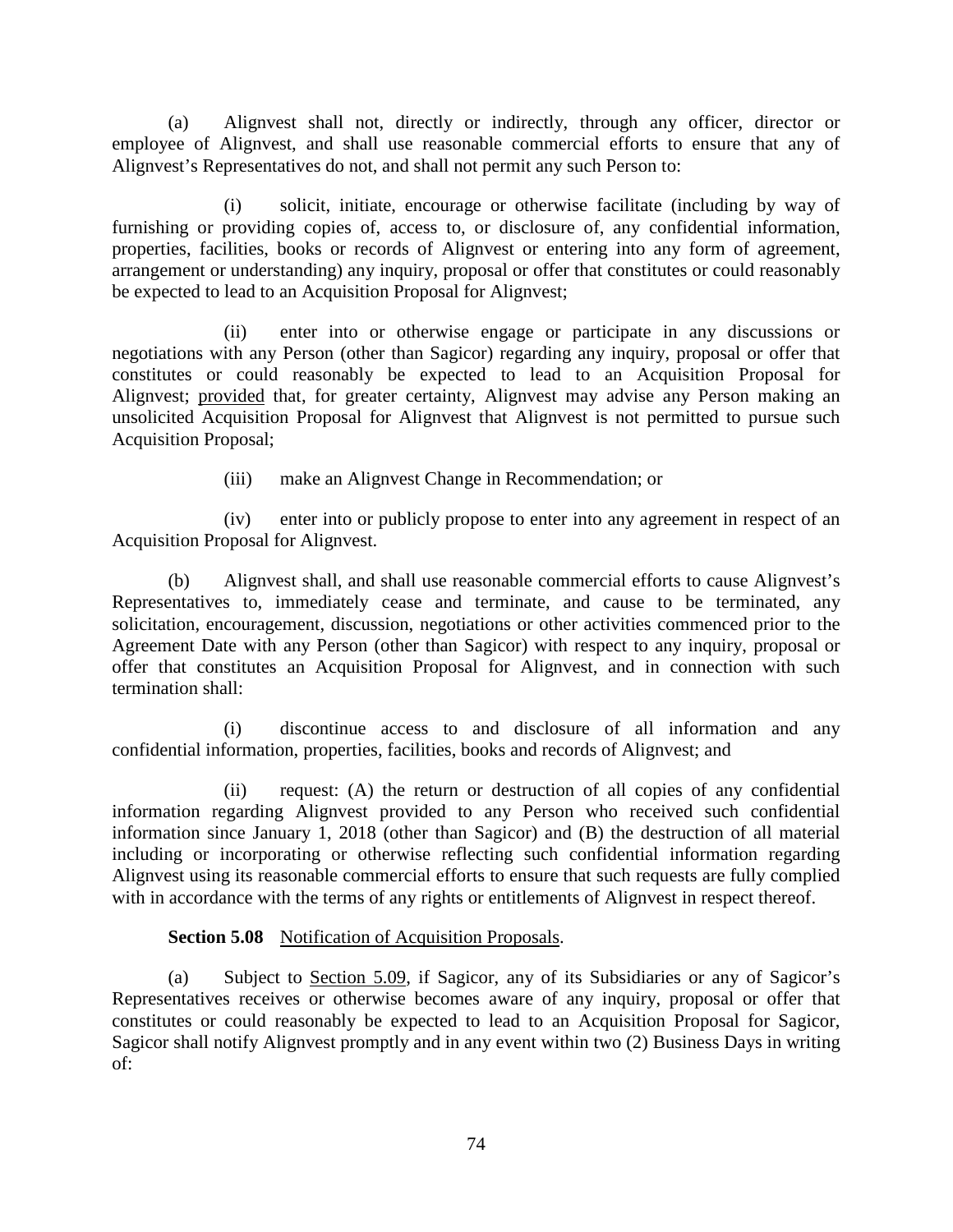(i) such Acquisition Proposal for Sagicor, including a description of its material terms (including the financial terms) and conditions, the identity of all Persons making the Acquisition Proposal for Sagicor, and shall further provide Alignvest with copies of all written documents, correspondence or other material received in respect of, from or on behalf of any such Person in connection with such Acquisition Proposal; and

(ii) the status of any developments and negotiations and any changes, modifications or other amendments to any such Acquisition Proposal for Sagicor.

(b) If Alignvest or any of Alignvest's Representatives, receives or otherwise becomes aware of any inquiry, proposal or offer that constitutes or could reasonably be expected to lead to an Acquisition Proposal for Alignvest, Alignvest shall notify Sagicor promptly and in any event within two (2) Business Days in writing of:

(i) such Acquisition Proposal for Alignvest, including a description of its material terms (including the financial terms) and conditions, the identity of all Persons making the Acquisition Proposal for Alignvest, and shall further provide Sagicor with copies of all written documents, correspondence or other material received in respect of, from or on behalf of any such Person in connection with such Acquisition Proposal; and

(ii) the status of any developments and negotiations and any changes, modifications or other amendments to any such Acquisition Proposal for Alignvest.

## **Section 5.09** Responding to an Acquisition Proposal for Sagicor.

<span id="page-79-0"></span>(a) Notwithstanding anything to the contrary in this Agreement, at any time prior to obtaining the Sagicor Shareholder Approval (but not thereafter), subject to Sagicor's compliance with the provisions of this [Section 5.09,](#page-79-0) including the execution and delivery of an Acceptable Sagicor Confidentiality Agreement, Sagicor and its Representatives and the Sagicor Board shall be permitted to, in response to a bona fide written Acquisition Proposal from any Person for Sagicor not solicited in violation of, and that did not otherwise result from a breach of, [Section](#page-76-0)   $5.06(a)(i)$  and this [Section 5.09](#page-79-0) or any existing standstill or similar restrictions to which such Person is bound:

<span id="page-79-1"></span>(i) enter into or otherwise engage or participate in any discussions or negotiations with such Person (and its Representatives) who has made such Acquisition Proposal for Sagicor regarding such Acquisition Proposal, if the Sagicor Board first determines (x) in good faith, after consultation with its financial advisor and Outside Legal Counsel, that such Acquisition Proposal constitutes, or is reasonably likely to result in, a Superior Sagicor Proposal and (y) after consultation with its Outside Legal Counsel, that the failure to do so would violate its fiduciary duties under applicable Laws, provided that Sagicor provides Alignvest with notice in accordance with [Section 5.08\(a\);](#page-78-0)

(ii) furnish or disclose any non-public information relating to Sagicor or any of its Subsidiaries to such Person (and its Representatives), but only so long as Sagicor has caused such Person to enter into an Acceptable Sagicor Confidentiality Agreement (negotiations and discussions with respect to which are expressly permitted following the requisite Sagicor Board determination set forth in Section  $5.09(a)(i)$ ; provided, that all such information has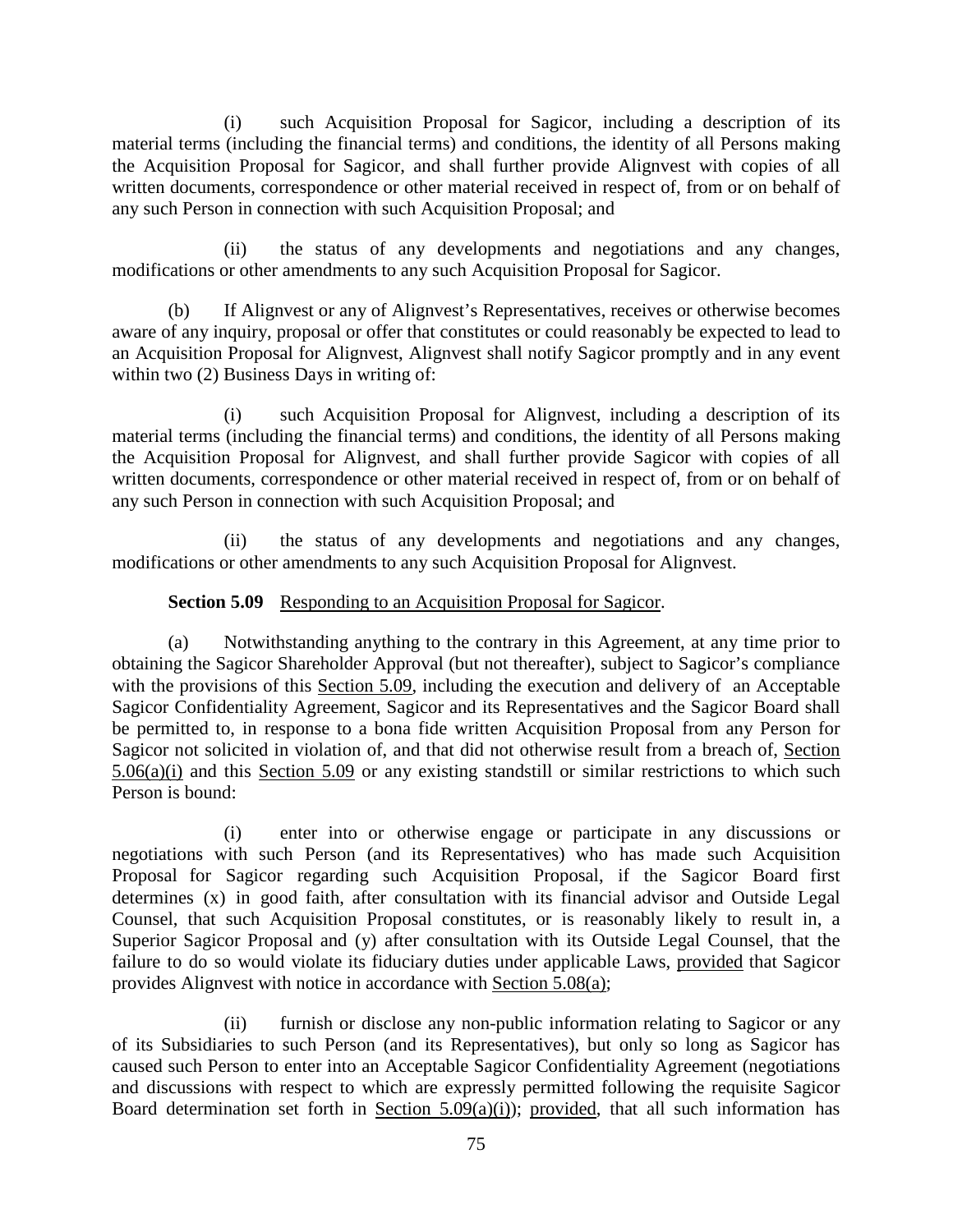previously been provided to Alignvest or is provided to Alignvest prior to or substantially concurrently with the time it is provided to such Person; and that Sagicor provides Alignvest with three (3) Business Days' prior written notice of its intention to furnish any non-public information related to Sagicor or any of its Subsidiaries to such Person (and its Representatives) and a fully executed copy of the Acceptable Sagicor Confidentiality Agreement entered into with such Person;

(iii) cause or permit Sagicor to enter into a definitive agreement regarding a Superior Sagicor Proposal, if, the Sagicor Board determines (A) in good faith, after consultation with its financial advisor and Outside Legal Counsel, that such Acquisition Proposal for Sagicor constitutes a Superior Sagicor Proposal and (B) after consultation with Outside Legal Counsel, that the failure to take such action would violate its fiduciary duties under applicable Laws; provided, however, that the Sagicor Board shall not cause or permit Sagicor to enter into an agreement regarding a Superior Sagicor Proposal, unless and until (1) five (5) Business Days following receipt of the written notice in compliance with the notice provisions of [Section 5.08\(a\),](#page-78-0) such notice also advising Alignvest that the Sagicor Board or Sagicor, as applicable, intends to take such action and specifying the reasons therefor, including the material terms and conditions of any Superior Sagicor Proposal that is the basis of the proposed action by the Sagicor Board or Sagicor, as applicable (such notice, a "**Notice of Superior Sagicor Proposal**") (it being understood and agreed that any amendment to the financial or other material terms of such Superior Sagicor Proposal shall require a new Notice of Superior Sagicor Proposal in accordance with [Section 5.08\(a\)](#page-78-0) and a new five (5) Business Day waiting period during which Sagicor shall comply with the terms of this [Section](#page-79-0)  [5.09\)](#page-79-0), and (2) during such five (5) Business Day period following Alignvest's receipt of a Notice of Superior Sagicor Proposal, in determining whether to cause or permit Sagicor to enter into an agreement regarding a Superior Sagicor Proposal, (x) Sagicor shall have provided Alignvest with a reasonable opportunity to make any adjustments to the terms and conditions of this Agreement and the Sagicor Arrangement so that such Acquisition Proposal for Sagicor ceases to be a Superior Sagicor Proposal and, if Alignvest, in its sole discretion, proposes to make such adjustments, shall negotiate with Alignvest in good faith with respect thereto, (y) the Sagicor Board shall have determined in good faith at the end of such notice period and, after considering the results of such negotiations and the revised proposals made by Alignvest, if any, and after consultation with its financial advisor and Outside Legal Counsel, that the Superior Sagicor Proposal giving rise to such Notice of Superior Sagicor Proposal continues to be a Superior Sagicor Proposal and that the failure to take such action would violate its fiduciary duties under applicable Laws, and (z) prior to entering into such definitive agreement, Sagicor acknowledges its obligation to pay the Termination Fee pursuant to [Section](#page-95-0)  [8.04.](#page-95-0)

(b) Notwithstanding anything to the contrary in this Agreement, nothing in this Agreement shall prevent the Sagicor Board from:

(i) responding, through a directors' circular or otherwise, only to the extent required by applicable Sagicor Securities Laws, to an Acquisition Proposal for Sagicor;

(ii) provided that Sagicor complies at all times with its obligations under [Section 5.06](#page-76-1) and [Section 5.09,](#page-79-0) making any disclosure to the Sagicor Shareholders if the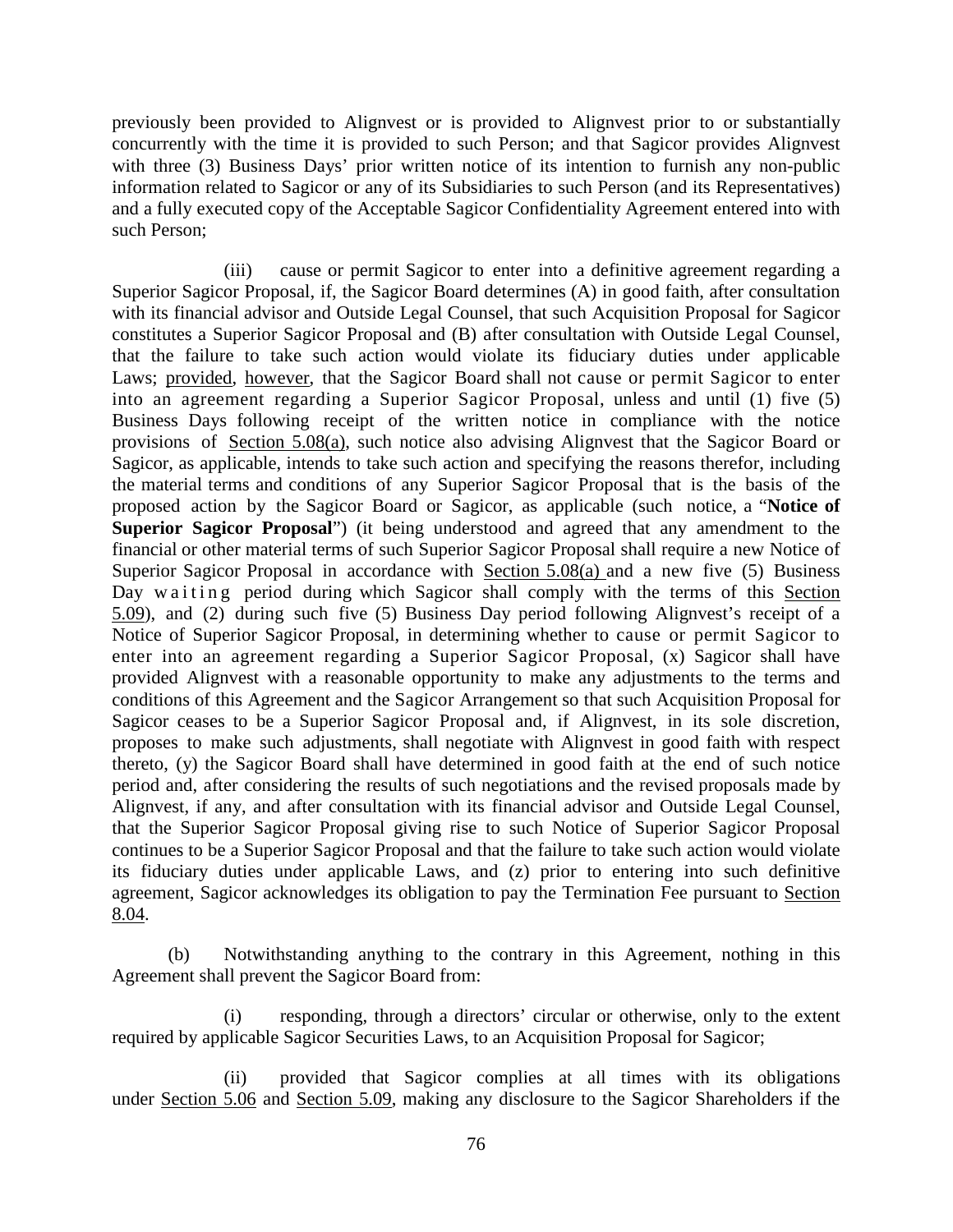Sagicor Board, acting in good faith and upon the advice of its Outside Legal Counsel, shall have first determined that the failure to make such disclosure would be inconsistent with the fiduciary duties of the Sagicor Board or such disclosure is otherwise required under applicable Laws; or

(iii) provided that Sagicor complies at all times with its obligations under <u>[Section 5.06](#page-76-1)</u> and <u>Section 5.09</u>, calling and/or holding a meeting of the Sagicor Shareholders in accordance with applicable Laws or taking any other action with respect to an Acquisition Proposal for Sagicor to the extent required under applicable Laws.

**Section 5.10** Responding to an Acquisition Proposal for Alignvest. Notwithstanding anything to the contrary in this Agreement, nothing in this Agreement shall prevent the Alignvest Board from:

(a) responding, through a directors' circular or otherwise, only to the extent required by applicable Alignvest Securities Laws, to an Acquisition Proposal for Alignvest;

(b) making any disclosure to the Alignvest Shareholders if the Alignvest Board, acting in good faith and upon the advice of its Outside Legal Counsel, shall have first determined that the failure to make such disclosure would be inconsistent with the fiduciary duties of the Alignvest Board or such disclosure is otherwise required under applicable Laws; or

(c) calling and/or holding a meeting of the Alignvest Shareholders requisitioned by Alignvest Shareholders in accordance with the OBCA or taking any other action with respect to an Acquisition Proposal for Alignvest to the extent required under applicable Laws.

**Section 5.11** Breach by Representatives. Without limiting the generality of the foregoing: (a) any violation of the restrictions set forth in this [Article V](#page-69-0) by Alignvest's Representatives is deemed to be a breach of this [Article V](#page-69-0) by Alignvest; and (b) any violation of the restrictions set forth in this [Article V](#page-69-0) by Sagicor's Representatives is deemed to be a breach of this [Article V](#page-69-0) by Sagicor.

## **ARTICLE VI**

#### **ADDITIONAL AGREEMENTS**

<span id="page-81-0"></span>**Section 6.01** Access to Information; Confidentiality. During the Interim Period, subject to applicable Law, the Sagicor Group shall afford to Alignvest, and to Alignvest's Representatives, reasonable access, during normal business hours and upon reasonable prior notice to Sagicor, to all of the Sagicor Group's properties, personnel, Contracts, books and records as Alignvest may from time to time reasonably request. Notwithstanding any of the foregoing, any such investigation or consultation shall be conducted in such a manner as not to interfere unreasonably with the business or operations of the Sagicor Group or otherwise result in any significant interference with the prompt and timely discharge by their employees or other Representatives of their normal duties. The Parties acknowledge that all information provided by or on behalf of the Sagicor Group or any of their Representatives in connection with this Agreement to Alignvest or any of its Representatives shall be "Confidential Information" under the Confidentiality and Non-Disclosure Agreement, by and between Alignvest and Sagicor, dated as of September 28, 2017 (the "**Confidentiality Agreement**"), which Confidentiality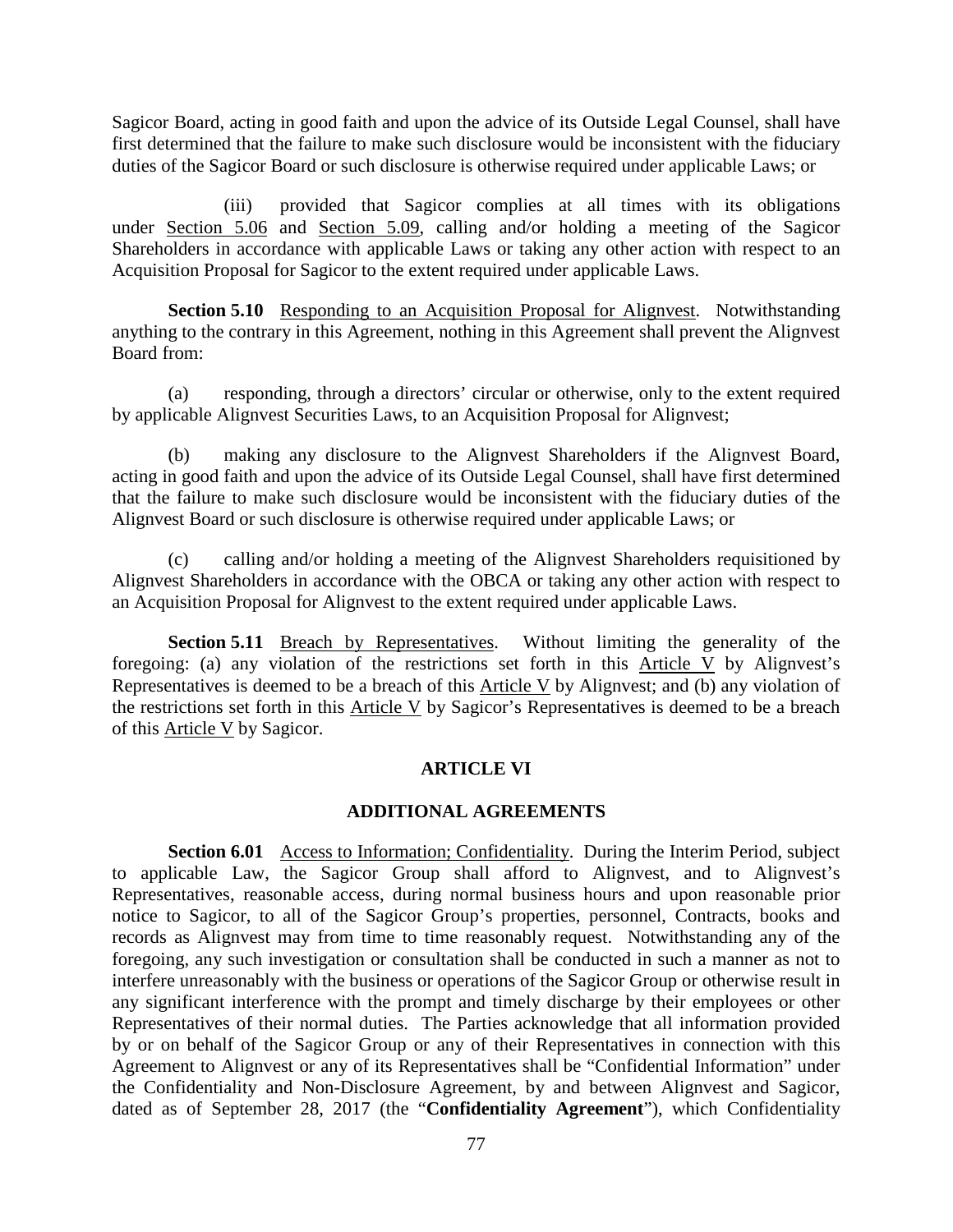Agreement shall continue in full force and effect in accordance with its terms until the Effective Time and shall thereafter be terminated and of no further force and effect. Subject to [Section](#page-101-0)  [9.14,](#page-101-0) Alignvest shall indemnify the Sagicor Group and their Affiliates and Representatives from, and hold the Sagicor Group and their Affiliates and Representatives harmless against, any and all claims, losses, liabilities, damages, judgments, inquiries, fines and reasonable fees, costs, expenses, including attorneys' fees and disbursements, and the cost of enforcing this indemnity arising out of or resulting from any breach of the Confidentiality Agreement provided pursuant to this [Section 6.01.](#page-81-0)

### **Section 6.02** Approvals.

<span id="page-82-0"></span>(a) Upon the terms and subject to the conditions set forth in this Agreement, each of the Parties agrees to cooperate with the other Party and use its reasonable best efforts (unless, with respect to any action, another standard of performance is expressly provided for herein) to promptly take, or cause to be taken, all actions and to do, or cause to be done, and to assist the other Party in doing, all things necessary, proper or advisable to consummate, as promptly as practicable, the Alignvest Arrangement and the Alignvest Continuance (if both are approved), the Sagicor Arrangement (if approved) and the other transactions contemplated by this Agreement, including using its reasonable best efforts to (unless, with respect to any action, another standard of performance is expressly provided for herein): (i) take all actions necessary to cause (A) in the case of Sagicor, the conditions to effect the Sagicor Arrangement set forth in [Section 7.01](#page-88-0) and [Section 7.02](#page-91-0) to be satisfied, or (B) in the case of Alignvest, the conditions to effect the Sagicor Arrangement set forth in [Section 7.01](#page-88-0) and [Section 7.03](#page-92-0) to be satisfied, in each case, as promptly as practicable; (ii) obtain all necessary Orders and Governmental Authorizations of any Governmental Authority, making all necessary registrations, declarations and filings with, and providing all necessary notices to, any Governmental Authority (including pursuant to Insurance Laws and Antitrust Laws); (iii) execute and deliver any additional instruments necessary to consummate the Alignvest Arrangement and the Alignvest Continuance (if both are approved), the Sagicor Arrangement (if approved) and the other transactions contemplated by this Agreement; and (iv) vigorously defend and contest any Proceeding that would otherwise prevent or materially impede, interfere with, hinder or delay the consummation of the Alignvest Arrangement and the Alignvest Continuance (if both are approved), the Sagicor Arrangement (if approved) and the other transactions contemplated by this Agreement. Additionally, except as mutually agreed, each of the Parties shall use reasonable best efforts to not take any action after the Agreement Date (including with respect to any acquisition by merger, consolidation, share, stock or asset purchase or otherwise, or the entry into any agreement with respect thereto) that would reasonably be expected to delay the obtaining of, or result in not obtaining, any Orders and Governmental Authorizations necessary to be obtained in order to satisfy the conditions set forth in [Section 7.01.](#page-88-0)

(b) Each of the Parties agrees to make an appropriate filing of a Notification and Report Form pursuant to the HSR Act with respect to the transactions contemplated by this Agreement, including the Sagicor Arrangement, as soon as practicable and on a date to be mutually agreed to by the Parties, acting reasonably, and to supply as promptly as reasonably practicable any additional information and documentary material that may be requested pursuant to the HSR Act and to promptly take any and all reasonable steps necessary to avoid or eliminate each and every impediment and obtain all consents under any Antitrust Laws that may be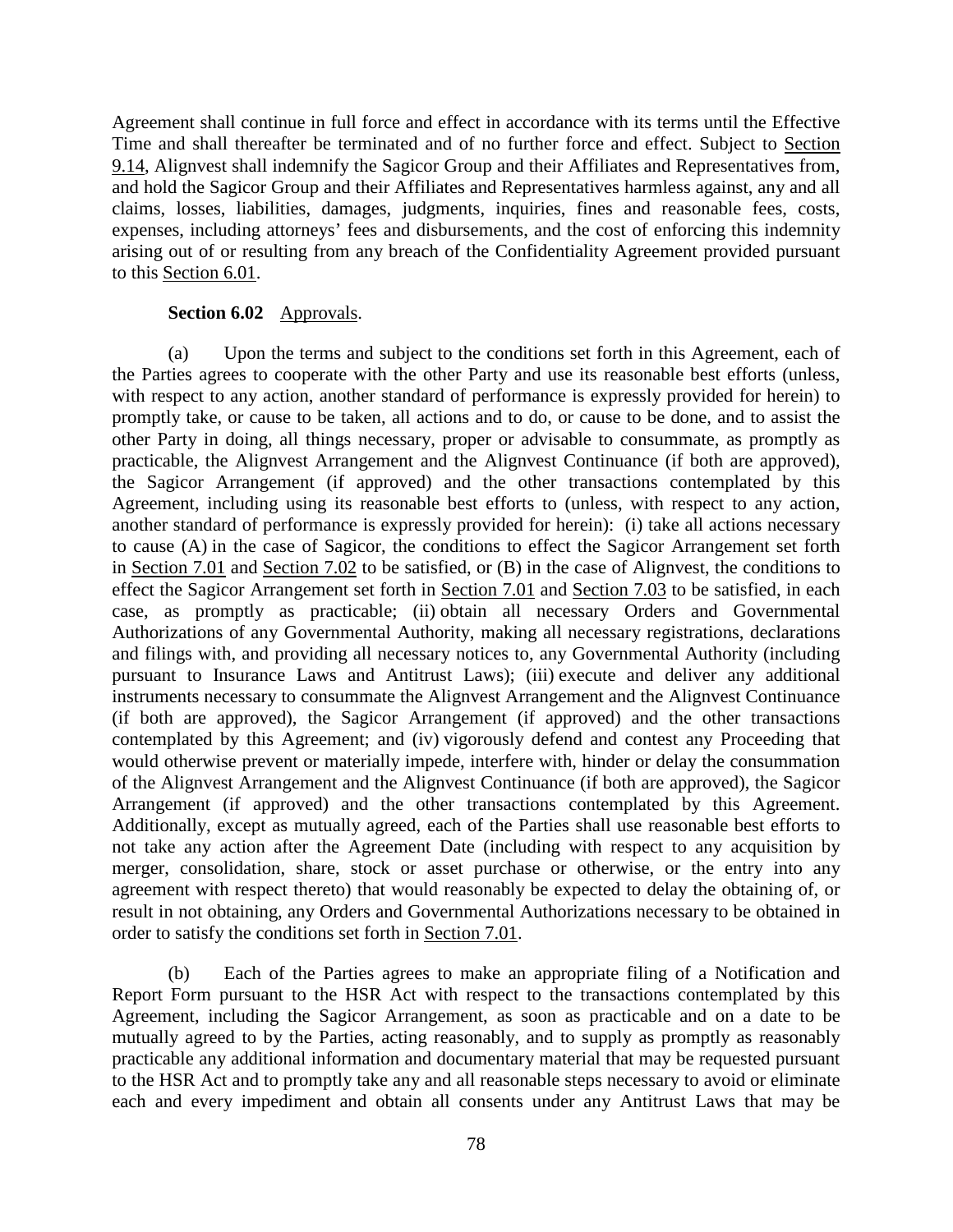required by any Governmental Authority, in each case with competent jurisdiction, so as to enable the Parties to consummate the transactions contemplated by this Agreement, including the Sagicor Arrangement. Without limiting the foregoing, Alignvest shall promptly take all reasonable actions necessary to secure the expiration or termination of any applicable waiting period under the HSR Act or any other Antitrust Law and resolve any objections asserted with respect to the transactions contemplated by this Agreement under the Federal Trade Commission Act or any such Antitrust Law in order to prevent the entry of, or to have vacated, lifted, reversed or overturned, any Restraint that would prevent, prohibit, restrict or delay the consummation of the transactions contemplated by this Agreement.

(c) Alignvest will not withdraw its initial filing pursuant to the HSR Act or any other Antitrust Law, as the case may be, and re-file any of them, unless Sagicor has consented in advance to such withdrawal and re-filing, such consent not to be unreasonably withheld. Alignvest shall respond to and seek, acting reasonably, to resolve as promptly as reasonably practicable any objections asserted by any Governmental Authority with respect to the transactions contemplated by this Agreement. Sagicor and Alignvest and any of their respective Affiliates shall not take any action with the intention to, or that could reasonably be expected to, hinder or delay the expiration or termination of any waiting period under the HSR Act or the obtaining of approval of the DOJ or FTC as necessary. Nothing in this Agreement shall require any Party to take or agree to take any action with respect to its business or operations unless the effectiveness of such agreement or action is conditioned upon the occurrence of the Effective Time. Except for Canadian Law matters, Sagicor shall (i) control the strategy and process for obtaining any approvals, consents, registrations, waivers, permits, authorizations, orders and other confirmations from any Governmental Authority in connection with the transactions contemplated by this Agreement and (ii) control the overall development of the positions to be taken and the regulatory actions to be requested in any filing or submission with a Governmental Authority in connection with the transactions contemplated by this Agreement and in connection with any investigation or other inquiry or litigation by or before, or any negotiations with, a Governmental Authority relating to the transactions contemplated by this Agreement and of all other regulatory matters incidental thereto; provided that Sagicor shall obtain the prior written consent of Alignvest, which consent shall not be unreasonably withheld, with respect to such strategy and process, positions, and filings and submissions, and requested regulatory action. Neither Alignvest nor Sagicor shall commit to or agree with any Governmental Authority to stay, toll or extend any applicable waiting period under the HSR Act or any other Antitrust Laws or enter into a timing agreement with any Governmental Authority, without the prior written consent of the other Party, such consent not to be unreasonably withheld.

(d) Each of the Parties shall use its reasonable best efforts to (i) cooperate in all respects with each other in connection with any filing, submission or written communication with a Governmental Authority in connection with the transactions contemplated by this Agreement and in connection with any investigation or other inquiry by or before a Governmental Authority relating to the transactions contemplated by this Agreement, including any Proceeding initiated by a private Person, and allow the other Party to review in advance and consider in good faith the views of the other Party with respect to such filing, submission, or written communication, (ii) keep the other Party informed in all material respects and on a reasonably timely basis of any material communication received by such Party from the FTC, the DOJ or any other Governmental Authority and of any material communication received or given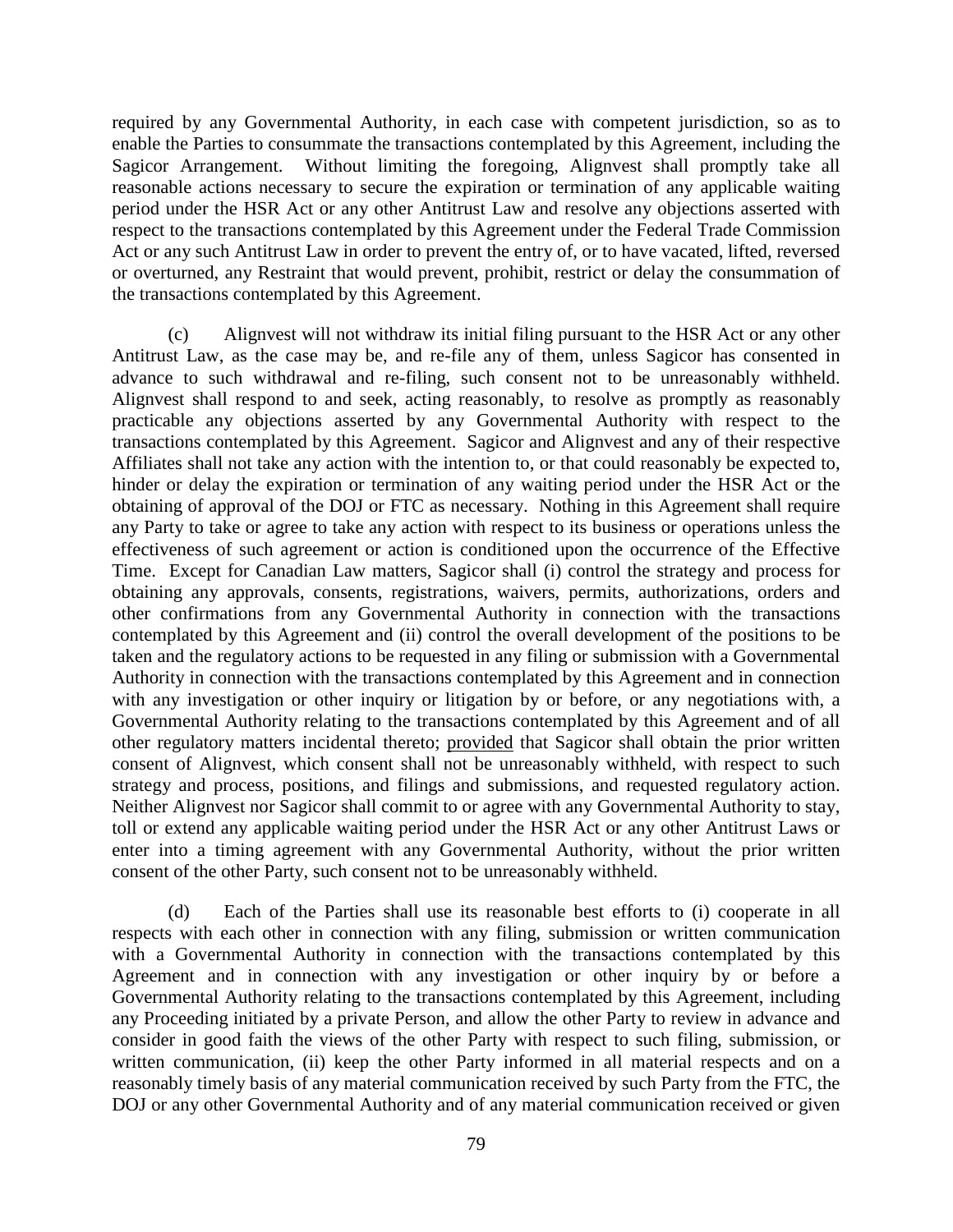in connection with any Proceeding by a private Person, in each case regarding any of the transactions contemplated by this Agreement, (iii) subject to applicable Laws relating to the exchange of information, and to the extent reasonably practicable, consult with the other Party with respect to information relating to the other Party and its Subsidiaries, as the case may be, that appears in any filing made with, or written materials submitted to, any third Person or any Governmental Authority in connection with the transactions contemplated by this Agreement, other than "4(c) documents" as that term is used in the rules and regulations under the HSR Act, and (iv) to the extent permitted by the FTC, the DOJ or such other applicable Governmental Authority or other Person, give the other Party the opportunity to attend and participate in such meetings and conferences.

**Section 6.03** Sagicor Obligations After Closing. Alignvest shall take all action necessary to cause Sagicor, after the Closing Date, to perform its obligations under this Agreement.

## **Section 6.04** Employee Matters.

<span id="page-84-0"></span>(a) From the Closing Date and for a period of no less than 12 months thereafter (the "**Continuation Period**"), Alignvest shall cause the Sagicor Group to provide to each employee of the Sagicor Group as of the Closing Date (each such an employee, a "**Covered Employee**"), for so long as such Covered Employee continues to be employed during such period by the Sagicor Group, with (i) except as otherwise agreed in writing by a Covered Employee pursuant to an Employment Agreement, a base salary or base wage rate, cash incentive compensation opportunities and long-term incentive compensation opportunities, in each case, that are no less favorable than the base salary or base wage rate, cash incentive compensation opportunities and long-term incentive compensation opportunities provided to such Covered Employee immediately prior to the Closing Date and (ii) other compensation and employee benefits that are, in the aggregate, no less favorable than those provided to such Covered Employee immediately prior to the Closing Date. Without limiting the immediately preceding sentence, except as otherwise agreed in writing by a Covered Employee pursuant to an Employment Agreement, Alignvest shall cause the Sagicor Group to provide to each Covered Employee whose employment is terminated during the Continuation Period with severance benefits equal to the severance benefits for which such Covered Employee was eligible immediately prior to the Effective Time under the applicable Sagicor Benefit Plan, determined (A) without taking into account any reduction after the Effective Time in compensation paid to such Covered Employee and (B) taking into account each Covered Employee's service with the Sagicor Group (and any predecessor entities) and, after the Effective Time, Alignvest and its Affiliates.

(b) As of the Closing Date and thereafter, Alignvest shall, and shall cause Sagicor to, (i) ensure that no eligibility waiting periods, actively-at-work requirements or pre-existing condition limitations or exclusions shall apply with respect to the Covered Employees under the applicable health and welfare benefits plan of Alignvest or any of its Affiliates (except to the extent applicable under Sagicor Benefit Plans immediately prior to the Closing Date), (ii) waive any and all evidence of insurability requirements with respect to the Covered Employees to the extent such evidence of insurability requirements were not applicable to the Covered Employees under Sagicor Benefit Plans immediately prior to the Closing Date, (iii) credit each Covered Employee with all deductible payments, out-of-pocket or other co-payments paid by such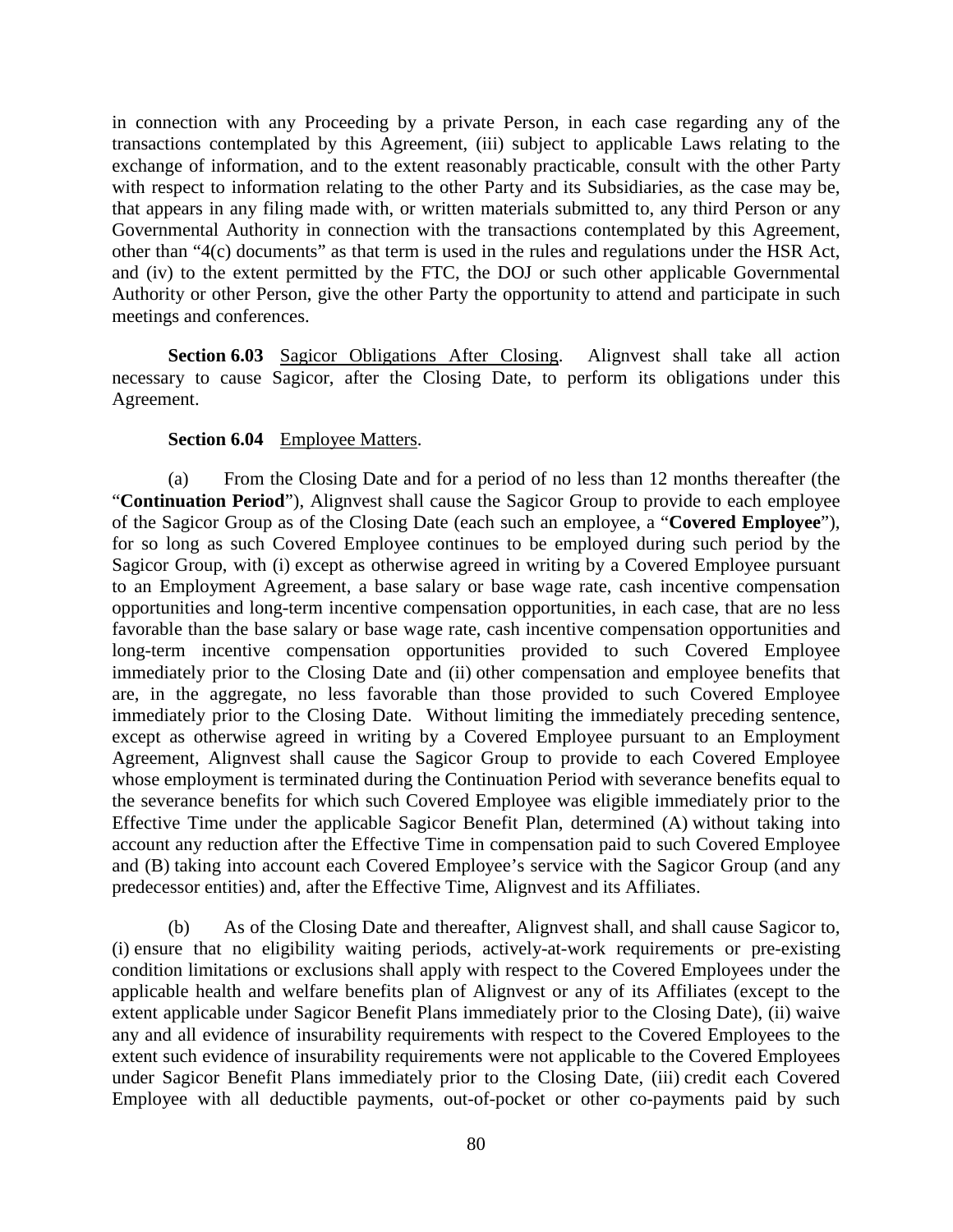employee under Sagicor Benefit Plans prior to the Closing Date during the year in which the Effective Time occurs for the purpose of determining the extent to which any such employee has satisfied his or her deductible and whether he or she has reached the out-of-pocket maximum under any health benefit plan of Alignvest or any of its Affiliates and (iv) recognize all service of each Covered Employee with the Sagicor Group for all purposes in any employee benefit plan of Alignvest and its Affiliates in which such Covered Employee is eligible to participate to the same extent that such service was taken into account under Sagicor Benefit Plans prior to the Effective Time; provided that the foregoing service recognition shall not apply to the extent it would result in duplication of benefits for the same period of services.

(c) Alignvest shall, or shall cause Sagicor to, assume, honor and fulfill all of the Sagicor Benefit Plans in accordance with their terms as in effect immediately prior to the Closing Date.

(d) The provisions of this [Section 6.04](#page-84-0) are for the sole benefit of the Parties and nothing herein, express or implied, is intended or shall be construed to confer upon or give to any Person (including, for the avoidance of doubt, any current, former or retired employee, officer, non-employee director, independent contractor, consultant or other service provider of the Sagicor Group, Alignvest or any of their respective Affiliates), other than the Parties and their respective permitted successors and assigns, any legal or equitable or other rights or remedies (with respect to the matters provided for in this [Section 6.04\)](#page-84-0) under or by reason of any provision of this Agreement, including any rights to continued employment or service with Alignvest or the Sagicor Group. Notwithstanding anything in this [Section 6.04](#page-84-0) to the contrary, nothing contained herein, whether express or implied, shall be treated as an amendment or other modification of any Sagicor Benefit Plan maintained by the Sagicor Group.

**Section 6.05** LSE Delisting. Prior to the Effective Time, Sagicor shall effect the delisting of the depositary receipts listed on the LSE and such depositary receipts shall be exchanged for the corresponding Scheme Shares whereupon Computershare Investor Services PLC shall cease to be the registered holder of such Scheme Shares and the holders of depositary receipts shall become the registered holders of such Scheme Shares

## **Section 6.06** Alignvest Shares Subject to Repurchase and Restrictions.

<span id="page-85-1"></span><span id="page-85-0"></span>(a) Subject to [Section 6.06\(c\),](#page-86-0) Alignvest confirms that share certificates in respect of the Alignvest Common Shares representing 25.25% of the Alignvest Class B Shares held by each Founder at the time of the closing of Alignvest's initial public offering (following the expiry of the over-allotment option) (the "**First Tranche of Founders' Class B Shares**"), and share certificates in respect of the Alignvest Common Shares representing 25.25% of the Alignvest Class B Shares held by the subscribers who were parties to the Forward Purchase Agreements at the time of the closing of Alignvest's initial public offering (following the expiry of the over-allotment option) (the "**First Tranche of Forward Purchase Subscribers' Class B Shares**"), or in each case their permitted transferees, based on each such Person's pro-rata ownership portion of the Alignvest Class B Shares at such time, and representing an aggregate total of 3,254,000 Alignvest Class B Shares, will following the Effective Time (at which point the Alignvest Class B Shares will become Alignvest Common Shares) be held in escrow by a third party escrow agent (under terms and conditions satisfactory to Alignvest and Sagicor, each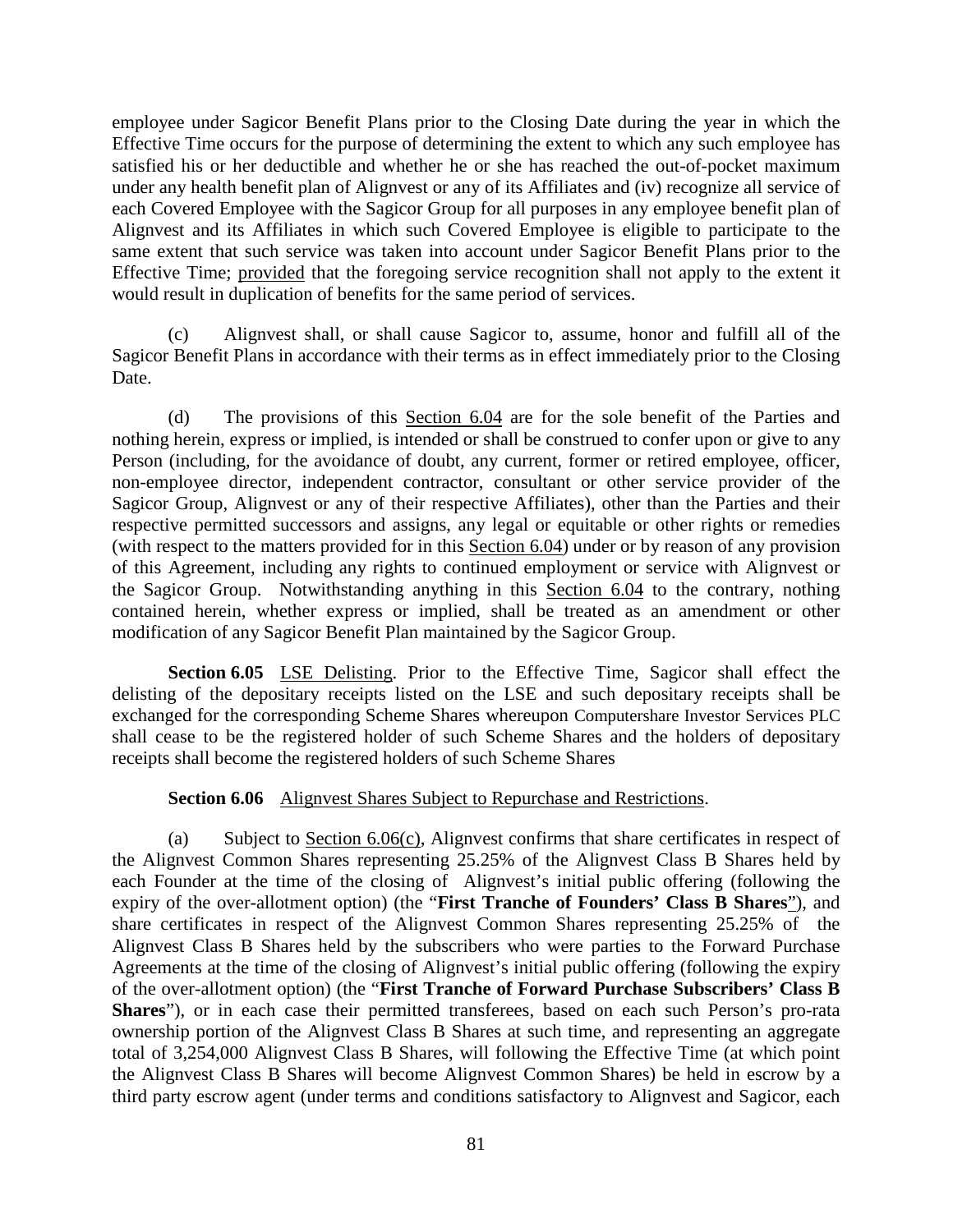acting reasonably). The holders of the Alignvest Common Shares representing the First Tranche of Founders' Class B Shares and the First Tranche of Forward Purchase Subscribers' Class B Shares shall agree to an automatic repurchase by Alignvest whereby the total aggregate consideration payable by Alignvest to each holder for any such repurchase shall be US\$1.00, unless the aggregate Book Value of Alignvest, as of the last day of any calendar quarter that occurs within five (5) years of the Book Value Baseline Date, has increased by at least the Required Minimum Book Value Increase from the Book Value Baseline.

<span id="page-86-1"></span>(b) Subject to [Section 6.06\(c\),](#page-86-0) Alignvest confirms that share certificates in respect of Alignvest Common Shares representing 25.25% of the Alignvest Class B Shares held by each Founder at the time of the closing of Alignvest's initial public offering (following the expiry of the over-allotment option) (the "**Second Tranche of Founders' Class B Shares**"), and share certificates in respect of Alignvest Common Shares representing 25.25% of the Alignvest Class B Shares held by the subscribers who were parties to the Forward Purchase Agreements at the time of the closing of Alignvest's initial public offering (following the expiry of the overallotment option) (the "**Second Tranche of Forward Purchase Subscribers' Class B Shares**"), or in each case their permitted transferees, based on each such Person's pro-rata ownership portion of the Alignvest Class B Shares at such time, and representing an aggregate total of 3,254,000 Alignvest Class B Shares, will following the Effective Time (at which point the Alignvest Class B Shares will become Alignvest Common Shares) be held in escrow by a third party escrow agent (under terms and conditions satisfactory to Alignvest and Sagicor, each acting reasonably). The holders of the Alignvest Common Shares representing the Second Tranche of Founders' Class B Shares and the Second Tranche of Forward Purchase Subscribers' Class B Shares shall agree on the fifth  $(5<sup>th</sup>)$  anniversary of the Agreement Date, to an automatic repurchase by Alignvest whereby the total aggregate consideration payable by Alignvest to each holder for any such repurchase shall be US\$1.00 unless the closing share price of the Alignvest Common Shares has exceeded CDN\$12.00 (as adjusted for share splits or combinations, dividends, Alignvest Extraordinary Dividends, reorganizations and recapitalizations) for any 20 trading days within a 30-trading day period at any time following the Effective Time and on or prior to such fifth  $(5<sup>th</sup>)$  anniversary.

<span id="page-86-0"></span>(c) In the event that any Founder does not agree to the terms described in [Section](#page-85-0)  [6.06\(a\)](#page-85-0) or [Section 6.06\(b\)](#page-86-1) in respect of some or all of his applicable Alignvest Class B Shares (the "Shortfall Shares"), Sagicor agrees that Alignvest shall not be in breach of [Section 6.06\(a\)](#page-85-0) or [Section 6.06\(b\)](#page-86-1) in the event that Alignvest II LP subjects additional Alignvest Class B Shares held by Alignvest II LP in an amount equal to the number of Shortfall Shares to the terms described in <u>Section 6.06(a)</u> or <u>Section 6.06(b)</u> in the place of each such Founder. In the event that any party to a Forward Purchase Agreement does not complete the transactions contemplated by his or its Forward Purchase Agreement and the obligations of any such party thereunder are not otherwise satisfied in full, then as provided under the terms of his or its Forward Purchase Agreement, his or its Alignvest Class B Shares acquired at the time of closing of Alignvest's initial public offering (following the expiry of the over-allotment option) shall at or about the Effective Time, be subject to an automatic repurchase by Alignvest whereby the total aggregate consideration payable by Alignvest to each Person for any such repurchase shall be US\$1.00 and the number of Alignvest Class B Shares to be made subject to [Section 6.06\(a\)](#page-85-0) shall be reduced by an amount equal to 25% of the Alignvest Class B Shares repurchased by Alignvest from such party to a Forward Purchase Agreement and [Section 6.06\(b\)](#page-86-1) shall be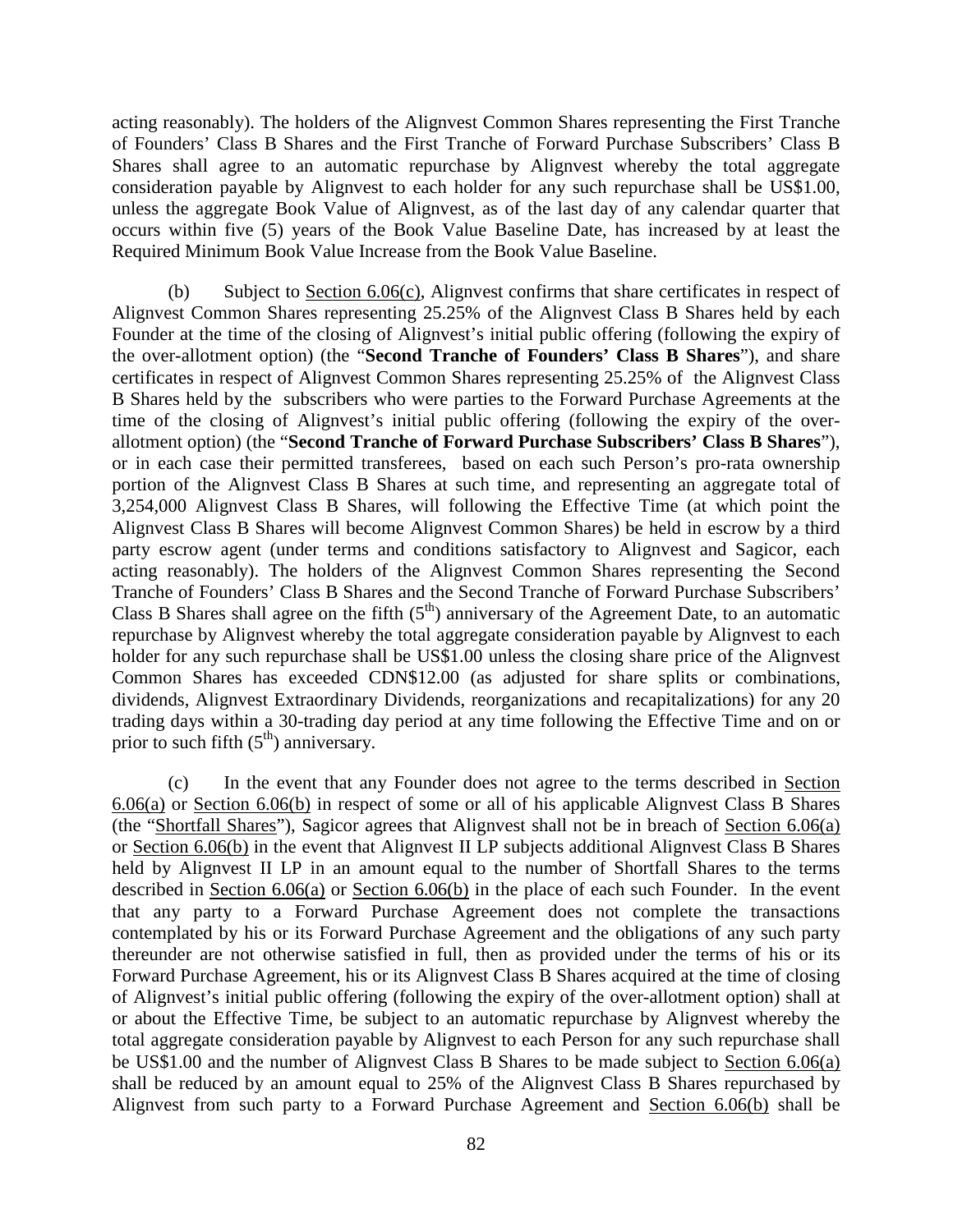reduced by an amount equal to 25% of the Alignvest Class B Shares repurchased by Alignvest from such party to a Forward Purchase Agreement.

(d) Except to participate in a Change in Control, the Alignvest Class B Shares (which will become Alignvest Common Shares following the Effective Time) subject to repurchase as provided above cannot be transferred until fulfillment of the conditions in [Section 6.06\(a\)](#page-85-0) and [Section 6.06\(b\)](#page-86-1) without the consent of the Alignvest Board, provided that they remain subject to the terms of this [Section 6.06.](#page-85-1) While the Alignvest Class B Shares (which will become Alignvest Common Shares following the Effective Time) described in [Section 6.06\(a\)](#page-85-0) and [Section 6.06\(b\)](#page-86-1) remain subject to repurchase, Alignvest shall use its commercially reasonable efforts to remain listed as a public company on, and for the Alignvest Common Shares to be tradable on, the TSX; provided that the foregoing shall not limit Alignvest from consummating a Change in Control or entering into a contract that contemplates a Change in Control.

(e) While the Alignvest Class B Shares (which will become Alignvest Common Shares following the Effective Time) remain subject to repurchase as described in [Section](#page-85-0)  [6.06\(a\)](#page-85-0) or [Section 6.06\(b\),](#page-86-1) Alignvest shall ensure that the holders thereof: (i) will agree not to exercise their voting rights in respect of (A) such Alignvest Class B Shares (which will become Alignvest Common Shares) described in [Section 6.06\(a\)](#page-85-0) from and after the Effective Time until the satisfaction of the condition in [Section 6.06\(a\)](#page-85-0) and (B) such Alignvest Class B Shares (which will become Alignvest Common Shares) described in [Section 6.06\(b\)](#page-86-1) from and after the Effective Time until the satisfaction of the condition in [Section 6.06\(b\),](#page-86-1) and (ii) will agree that Alignvest shall deposit any dividends (whether payable in cash or in specie) payable to such holders in respect of such Alignvest Class B Shares (which will become Alignvest Common Shares) from and after the Effective Time into escrow with a third party escrow agent (under terms and conditions satisfactory to Alignvest and Sagicor, each acting reasonably), provided that upon the satisfaction of the condition in [Section 6.06\(a\)](#page-85-0) or [Section 6.06\(b\),](#page-86-1) as applicable, or upon the consummation of a Change in Control, the dividends deposited into escrow in respect of the Alignvest Class B Shares (which will become Alignvest Common Shares following the Effective Time) described in [Section 6.06\(a\)](#page-85-0) or [Section 6.06\(b\),](#page-86-1) as applicable, shall be released from escrow to the applicable holders of the applicable Alignvest Common Shares. If the applicable Alignvest Class B Shares (which will become Alignvest Common Shares following completion of the Alignvest Arrangement) are repurchased as provided in [Section 6.06\(a\)](#page-85-0) and/or [Section](#page-86-1) 6.06(b), the dividends shall be returned to Alignvest, and all of the repurchased shares shall be cancelled.

(f) Notwithstanding anything to the contrary contained in this [Section 6.06,](#page-85-1) upon the occurrence of a Change in Control at any time in the period commencing on the Effective Time and ending on the fifth  $(5<sup>th</sup>)$  anniversary of the Effective Time, the provisions of this [Section 6.06](#page-85-1) shall terminate and all certificates in respect of Alignvest Common Shares and all dividends (if any) shall be released from escrow to the holders of the applicable Alignvest Common Shares. For the avoidance of doubt, any Change in Control which results from a take-over bid that is not supported by the Alignvest Board will result in the termination of the provisions of this [Section](#page-85-1)  [6.06](#page-85-1) regardless of the effective value per Alignvest Common Share paid to the holders of Alignvest Common Shares in such take-over bid transaction and all certificates in respect of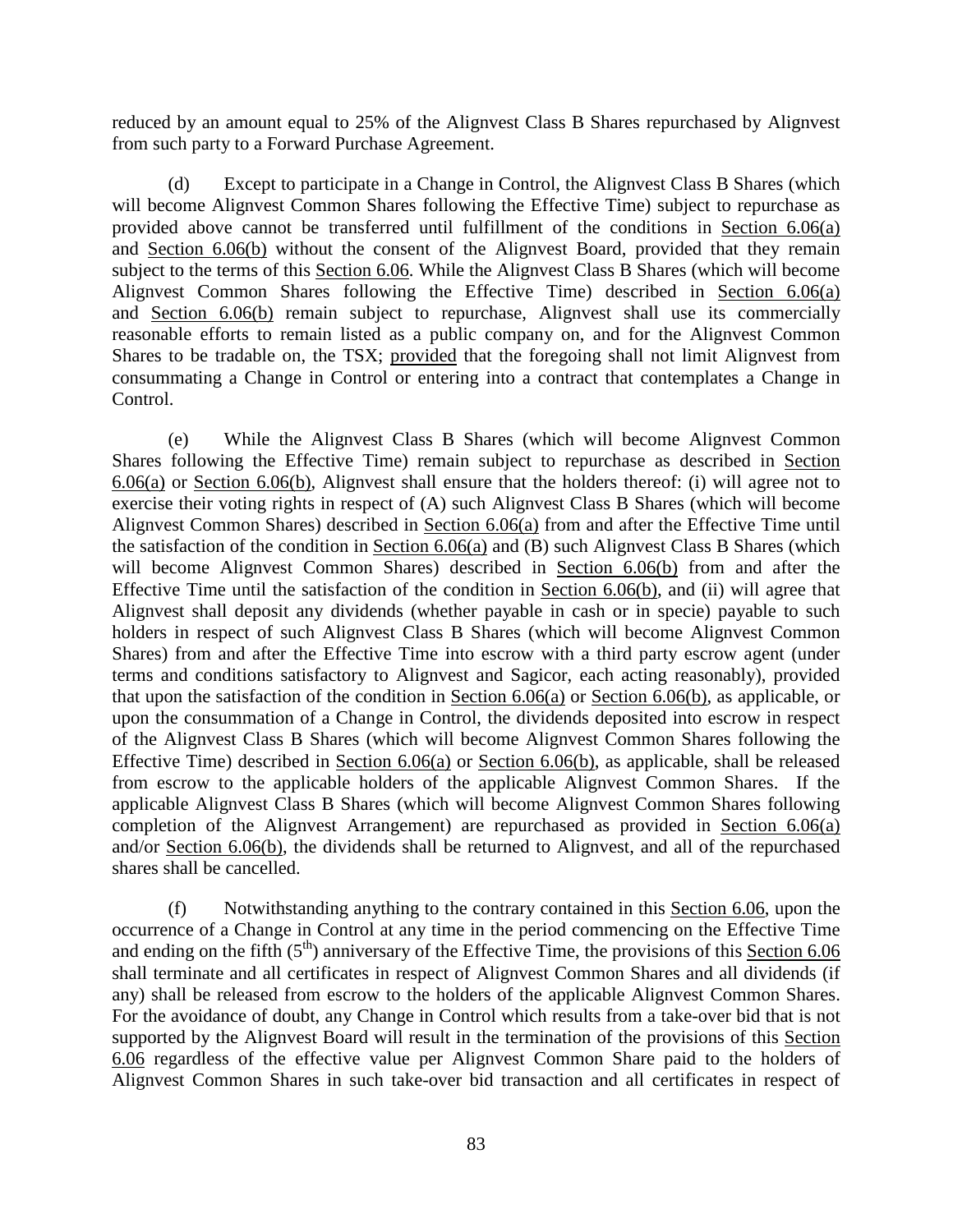Alignvest Common Shares and all dividends (if any) shall be released from escrow to the holders of the applicable Alignvest Common Shares.

## **Section 6.07** Investment Management Agreement.

Each of Alignvest and Sagicor shall use commercially reasonable efforts to negotiate in good faith the terms of an Investment Management Agreement between Alignvest Investment Management and Sagicor to take effect at or prior to the Effective Time.

### **Section 6.08** TSE-Listed Scheme Shares.

Sagicor shall use its commercially reasonable efforts to (a) cause all Scheme Shares listed on the TSE to be withdrawn from the TSE (and its associated register) and to update the register of Scheme Shares maintained by the depository in Barbados to include such Scheme Shares prior to the Effective Time or (b) otherwise consummate the Sagicor Arrangement in a way that does not require the payment by either Party of material stock exchange fees or material brokerage fees, in each case, in connection with the transfer of the Scheme Shares listed on the TSE to Alignvest.

### Section 6.09 Sagicor Senior Notes.

In the event the transactions contemplated under this Agreement would constitute a Change of Control (as defined in the Sagicor Senior Notes Indenture), Sagicor shall use its reasonable best efforts to obtain, prior to the Effective Time, a waiver from the Holders (as defined in the Sagicor Senior Notes Indenture) of a majority in principal amount of the Sagicor Senior Notes then outstanding of the obligation of Sagicor Finance (2015) Limited to make the Change of Control Offer (as defined in the Sagicor Senior Notes Indenture) pursuant to Section 4.07 of the Sagicor Senior Notes Indenture.

## **Section 6.10** Additional Acquisitions.

In the event that Sagicor or any of its Subsidiaries, in accordance with [Section 5.01\(b\),](#page-70-0) enters into any agreement to acquire, directly or indirectly, in any single transaction or series of related transactions, any material equity securities, material assets or material liabilities of any Person (whether by merger, transfer of a portfolio of policies and related assets, consolidation, amalgamation, arrangement, take-over bid or tender offer, sale, exchange, issuance, transfer or redemption of equity securities or otherwise) (each, a "**Proposed Acquisition**") and disclosure relating to such Proposed Acquisition is required by any Governmental Authority, the provisions of Section 2.04(d), [Section 2.05\(b\)](#page-33-0) and [Section 2.09\(d\),](#page-36-0) as they apply to Scotia Jamaica and Scotia Trinidad, shall apply in respect of each such Proposed Acquisition, *mutatis mutandis*.

## **ARTICLE VII**

## **CONDITIONS PRECEDENT**

<span id="page-88-1"></span><span id="page-88-0"></span>**Section 7.01** Conditions to Each Party's Obligation to Effect the Sagicor Arrangement. The respective obligations of each Party to effect the Sagicor Arrangement shall be subject to the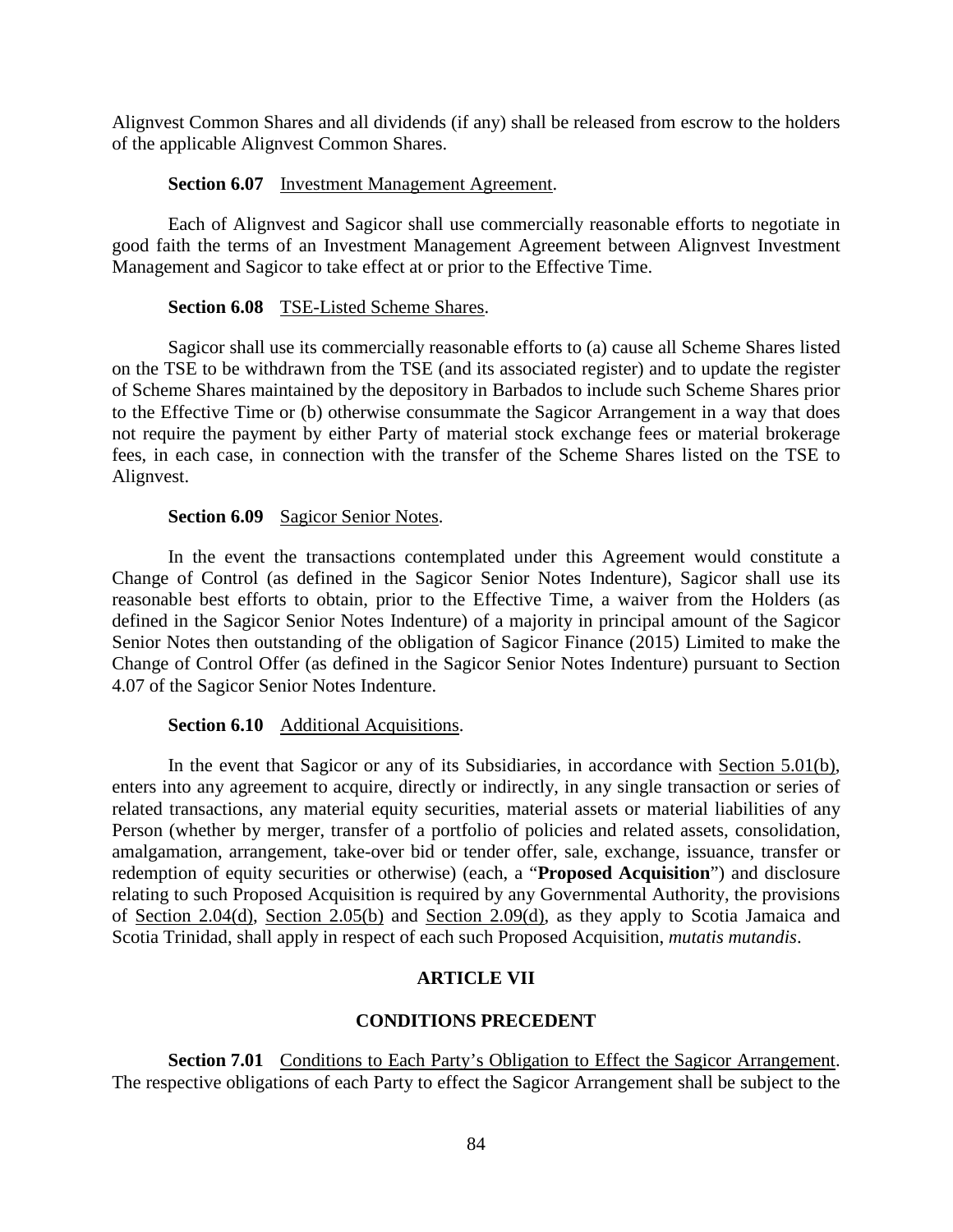satisfaction (or waiver by the Party entitled to the benefit thereof, to the extent permitted by applicable Law) at or prior to the Effective Time of the following conditions:

(a) Alignvest Resolutions. The Alignvest Resolutions have been approved and adopted by the Alignvest Shareholders at the Alignvest Shareholder Meeting.

(b) Sagicor Resolution. The Sagicor Resolution has been approved and adopted by the Sagicor Shareholder Approval at the Sagicor Meeting.

(c) Court Orders. Each of the Interim Order, the Final Order and the Bermuda Court Order has been obtained on terms consistent with this Agreement, and has not been set aside or modified in a manner unacceptable to either Alignvest or Sagicor, each acting reasonably, on appeal or otherwise.

<span id="page-89-1"></span>(d) TSX Approval. The approval from the TSX shall have been obtained by Alignvest to enable the Sagicor Arrangement to qualify as Alignvest's Qualifying Acquisition and for the listing of the common shares of Alignvest on the TSX after the Effective Time.

(e) Prospectus Receipt. The issuance of a final receipt for the Prospectus by the Alignvest Securities Authorities.

<span id="page-89-2"></span>(f) Insurance and Banking Approvals. The Sagicor Insurance and Banking Approvals and Alignvest Insurance and Banking Approvals shall have been received or concluded on terms satisfactory to Sagicor and Alignvest and without undue burden on either of them, each acting reasonably, and in each case without the imposition of any Restraint.

<span id="page-89-3"></span>(g) Antitrust Approvals. (1) Any waiting period (and extensions thereof) applicable to the transactions contemplated by this Agreement (including the Sagicor Arrangement) under the HSR Act shall have expired or early termination thereof shall have been granted and (2) the clearances, approvals and consents required to be obtained under applicable non-U.S. Antitrust Laws to permit the Parties to consummate the transaction contemplated by this Agreement shall have been obtained.

<span id="page-89-4"></span>(h) Barbados Exchange Control Approval. The approval of the Exchange Control Authority of the Central Bank of Barbados shall have been obtained for the transfer of the Sagicor Common Shares by the Barbados resident Sagicor Shareholders pursuant to applicable exchange controls and foreign currency laws and regulations under the laws of Barbados (the "**Exchange Control Approval**").

<span id="page-89-0"></span>(i) Required Regulatory Approvals. All regulatory approvals set forth in [Section](#page-89-0)  [7.01\(i\)](#page-89-0) of the Sagicor Disclosure Schedule shall have been received or concluded on terms satisfactory to Alignvest and Sagicor and without undue burden on either of them, each acting reasonably, and in each case without the imposition of any Restraint that would reasonably be expected to have a Sagicor Material Adverse Effect or an Alignvest Material Adverse Effect, as applicable.

<span id="page-89-5"></span>(j) No Injunctions or Other Restraints. No Law or Order of a competent Governmental Authority (collectively, "**Restraints**") shall have been enacted, issued,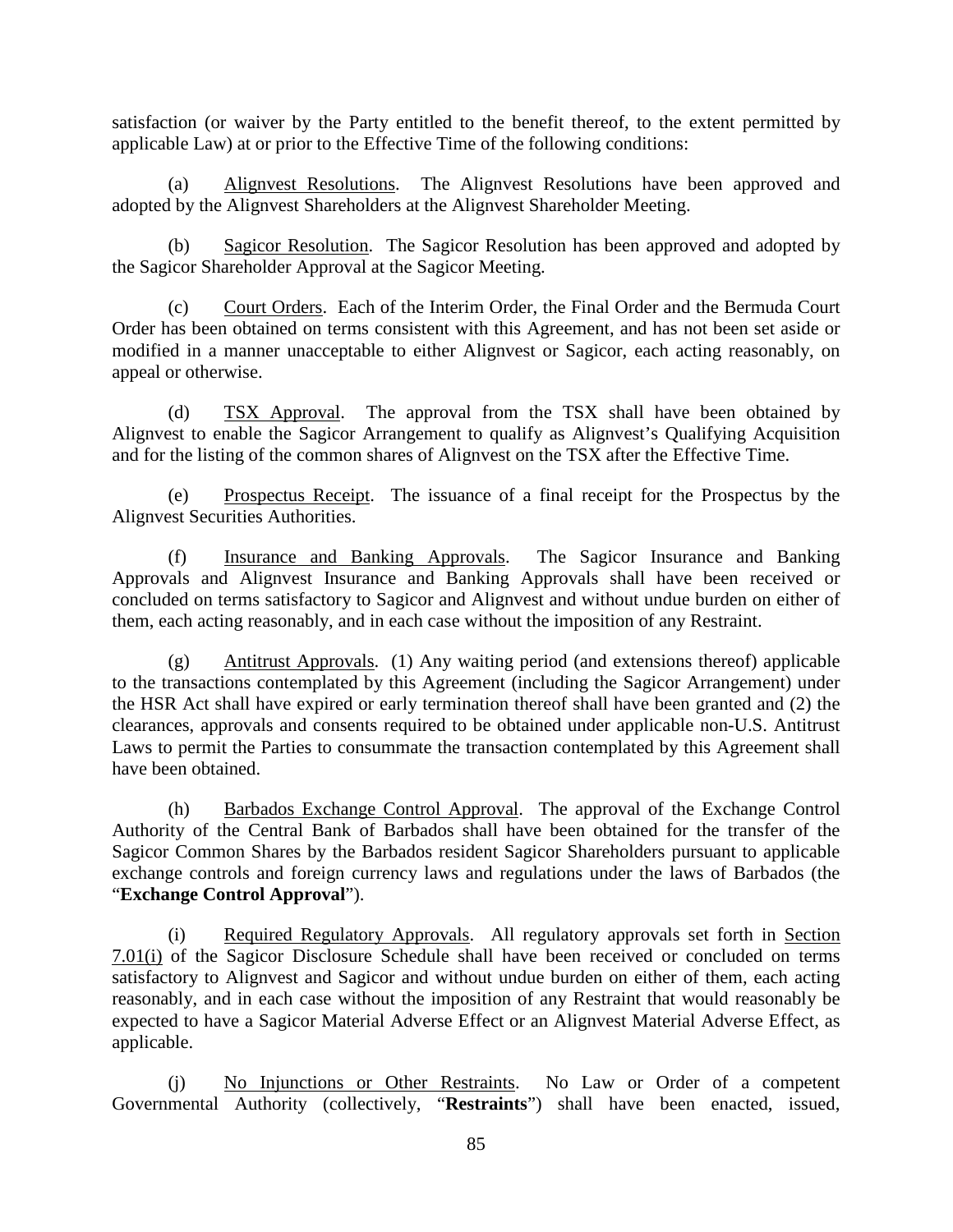promulgated, enforced or entered and shall continue to be in effect, in each case, that makes illegal, enjoins or otherwise prohibits the consummation of the Sagicor Arrangement.

<span id="page-90-0"></span>(k) Third Party Consents. The third party consents set forth in [Section 7.01\(k\)](#page-90-0) of the Sagicor Disclosure Schedule shall have been obtained on terms satisfactory to Alignvest and Sagicor, each acting reasonably.

(l) Investment Management Agreement. The Investment Management Agreement shall have been entered into and shall remain in full force and effect.

(m) Dissent Rights. Dissent Rights have not been validly exercised and not withdrawn with respect to more than 10% of the issued and outstanding Alignvest Class A Shares as of the date hereof.

(n) Sagicor Share Plans. (i) Alignvest shall have adopted a restricted share unit plan, dividend reinvestment plan and employee share purchase plan on terms mutually acceptable to Alignvest and Sagicor, each acting reasonably and (ii) Alignvest and Sagicor shall have entered into an assignment and assumption agreement, pursuant to which the rights and obligations of Sagicor under the Sagicor Share Plans shall be assigned to, and assumed by, Alignvest, in each case, at the Effective Time, and such agreement shall remain in full force and effect.

(o) Additional Approvals. The following registrations, approvals, consents, receipts and/or relief shall have been obtained:

- (i) (A) registration of Alignvest as a reporting issuer with the Trinidad and Tobago Securities Exchange Commission or (B) confirmation from the Trinidad and Tobago Securities Exchange Commission that such registration is not required;
- (ii) (A) publishing a prospectus and all related filings and approvals in Barbados under the Barbados Securities Act or (B) confirmation from the Financial Services Commission of Barbados that the transactions contemplated in the Arrangement Agreement do not require the filing of a prospectus or similar disclosure document with the Financial Services Commission;
- (iii) (A) publishing a prospectus and all related filings and approvals with the Financial Conduct Authority of the United Kingdom or (B) confirmation from the Financial Conduct Authority of the United Kingdom that the transactions contemplated in the Arrangement Agreement do not require the filing of a prospectus or similar disclosure document with the Financial Conduct Authority and do not require any Party to obtain a listing in the United Kingdom;
- (iv) receipt for Alignvest's final Prospectus from the Alignvest Securities Authorities;
- (v) consent from the OSC regarding the Alignvest Continuance;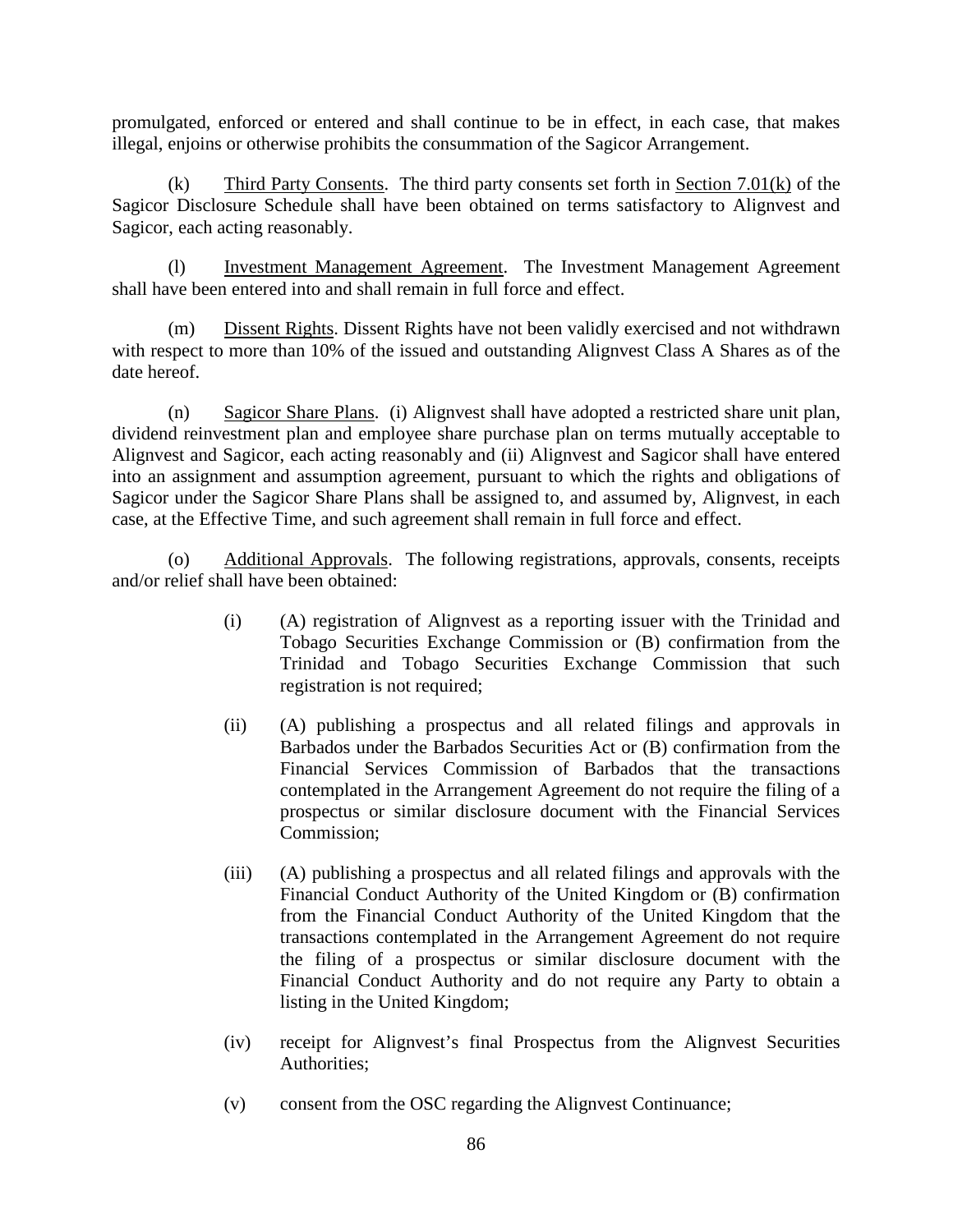- (vi) consent from the Ontario Minister of Finance regarding the Alignvest Continuance;
- (vii) consent from the Bermuda Monetary Authority pursuant to the Exchange Control Act 1972 for (A) the Alignvest Shareholders to hold the Alignvest Shares; and (B) the issue and transfer of the Alignvest Common Shares and other equity securities of Alignvest from and/or to persons nonresident of Bermuda for exchange control purposes for so long as any equity securities of the company are listed on an "Appointed Stock Exchange" (as such term is defined in the Bermuda Act and including the TSX), without the approval of the Bermuda Monetary Authority, in each case following the Alignvest Continuance;
- (viii) confirmation from the Barbados Revenue Authority that Alignvest will, following the Alignvest Continuance, be deemed a company resident in Barbados for the purpose of the Barbados Income Tax Act and the CARICOM Treaty; and
- (ix) approval by the TSX of the listing application for the Alignvest Common Shares.

<span id="page-91-0"></span>**Section 7.02** Conditions to Obligation of Alignvest to Effect the Sagicor Arrangement. The obligations of Alignvest to effect the Sagicor Arrangement shall be subject to the satisfaction (or waiver by Alignvest, to the extent permitted by applicable Law) at or prior to the Effective Time of the following additional conditions:

<span id="page-91-1"></span>(a) Representations and Warranties. The representations and warranties of Sagicor contained in this Agreement (without giving effect to any "materiality" or "Sagicor Material Adverse Effect" qualifiers) shall be true and correct in all respects as of the Effective Time with the same effect as of made as of the Effective Time (other than such representations and warranties that are made as of a specified date, which representations and warranties shall be true and correct as of such specified date), except where the failure of any such representations and warranties to be so true and correct has not had a Sagicor Material Adverse Effect.

<span id="page-91-2"></span>(b) Performance of Obligations of Sagicor. Sagicor shall have performed or complied in all material respects with all of its obligations and covenants required to be performed or complied with by it under this Agreement at or prior to the Effective Time.

(c) Certificate. Alignvest shall have received a certificate executed by the chief executive officer or chief financial officer of Sagicor, dated as of the Closing Date, certifying to the effect that the conditions set forth in Section  $7.02(a)$  and Section  $7.02(b)$  have been duly satisfied.

(d) Lock-up Agreements. Each of the Lock-up Agreements shall have been entered into and shall remain in full force and effect.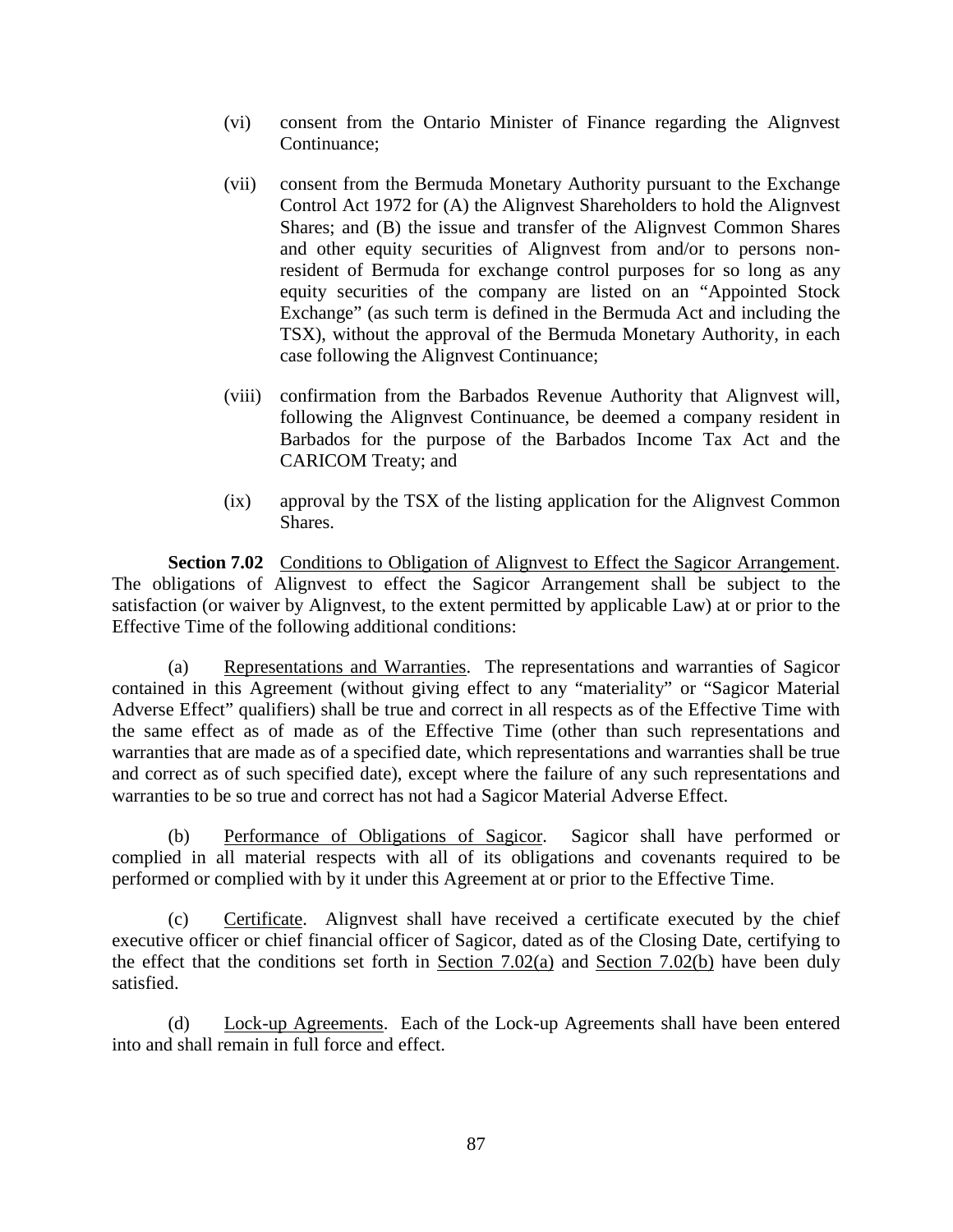(e) Transfer Agent Certificate and Depositary Confirmation. Alignvest shall have received a certificate of Sagicor's transfer agent as to the number of Sagicor Preference Shares and Sagicor Common Shares that are issued and outstanding as of the Effective Time.

<span id="page-92-0"></span>**Section 7.03** Conditions to Obligation of Sagicor to Effect the Sagicor Arrangement. The obligations of Sagicor to effect the Sagicor Arrangement shall be subject to the satisfaction (or waiver by Sagicor, to the extent permitted by applicable Law) at or prior to the Effective Time of the following additional conditions:

<span id="page-92-1"></span>(a) Representations and Warranties. The representations and warranties of Alignvest contained in this Agreement (without giving effect to any "materiality" or "Alignvest Material Adverse Effect" qualifiers) shall be true and correct in all respects as of the Effective Time with the same effect as of made as of the Effective Time (other than such representations and warranties that are made as of a specified date, which representations and warranties shall be true and correct as of such specified date), except where the failure of any such representations and warranties to be so true and correct has not had an Alignvest Material Adverse Effect.

<span id="page-92-2"></span>(b) Performance of Obligations of Alignvest. Alignvest shall have performed or complied in all material respects with all its obligations and covenants required to be performed or complied with by it under this Agreement at or prior to the Effective Time. If the Alignvest Arrangement and the Alignvest Continuance have both been approved, Alignvest shall be in a position to implement them as soon as practicable following the Effective Time; provided that the Bermuda Law Bye-laws to be adopted by Alignvest in connection with the Alignvest Continuance shall be in a form acceptable to Alignvest and Sagicor, each acting reasonably.

(c) Certificate. Sagicor shall have received a certificate executed by the chief executive officer or chief financial officer of Alignvest, dated as of the Closing Date, certifying to the effect that the conditions set forth in [Section 7.03\(a\)](#page-92-1) and [Section 7.03\(b\)](#page-92-2) have been duly satisfied.

(d) Employment Agreements. Alignvest shall have entered into each of the Employment Agreements and (assuming the employee party thereto has entered into such Employment Agreement) each such Employment Agreement shall, conditional on the occurrence of the Effective Time, be in full force and effect.

<span id="page-92-3"></span>(e) Alignvest Minimum Cash Requirement. Alignvest shall have available immediately prior to the Effective Time a minimum cash amount (net of (i) Expenses, (ii) amounts payable in respect of Alignvest Class A Shares for which notices of redemption have been provided and not withdrawn, (iii) the amount equal to the number of Alignvest Class A Shares for which Dissent Rights have been validly exercised and not withdrawn multiplied by the redemption amount per Alignvest Class A Share to which redeeming Alignvest Shareholders are entitled, (iv) 50% of any broker fees or stock exchange fees payable in connection with the block trade over the BSE contemplated in the Scheme of Arrangement (with Scheme Shareholders at the Effective Time being responsible for the other 50%, as provided in the Scheme of Arrangement), and (v) any documentary, stamp, property transfer, transfer or other taxes (as set forth in [Section 7.03\(e\)](#page-92-3) of the Alignvest Disclosure Schedule) that may be payable by Alignvest pursuant to applicable Law in respect of its purchase of Sagicor Common Shares)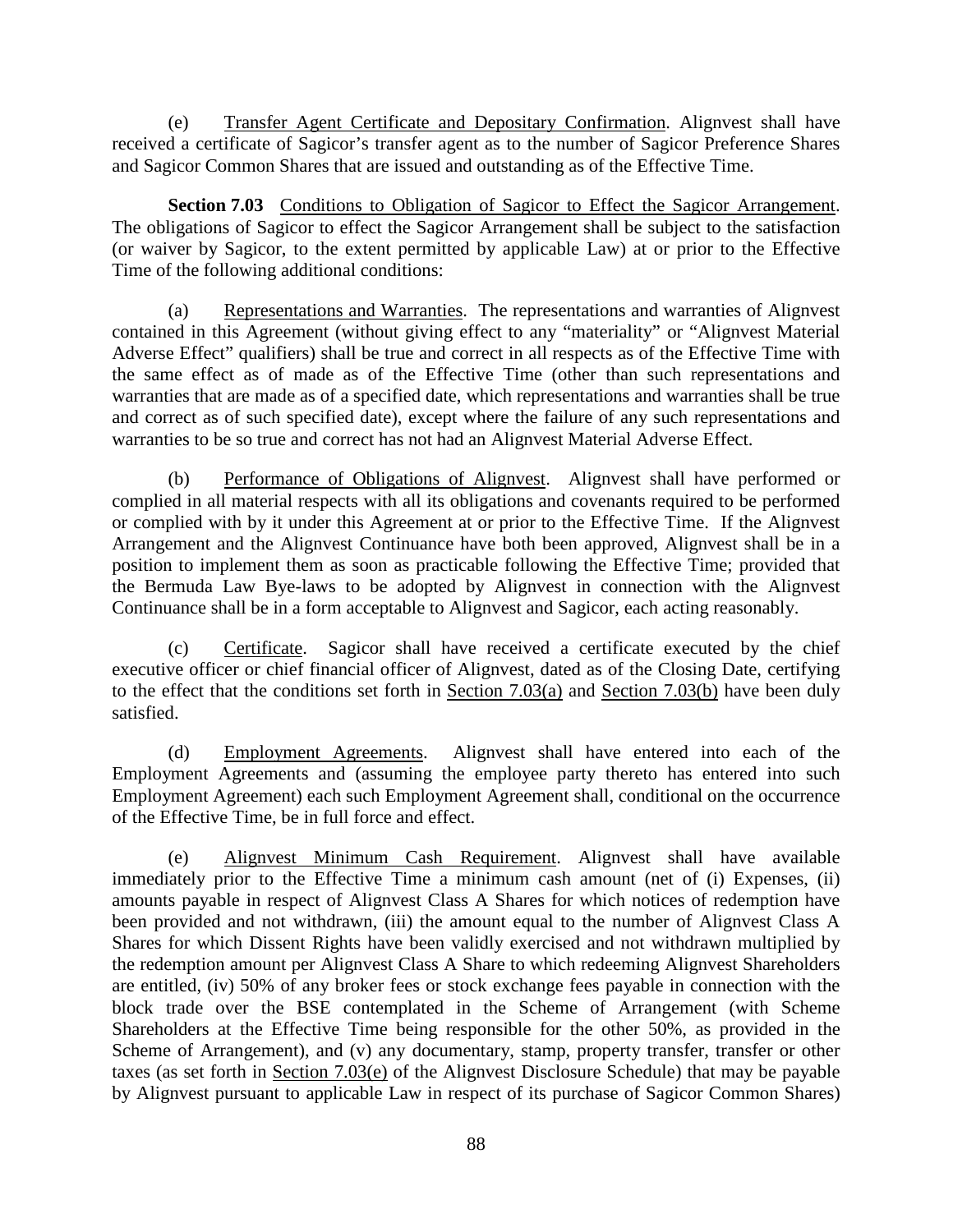of at least US\$220 million, consisting of: (i) money in the Escrow Account; (ii) the amount received by Alignvest from the Forward Purchase Agreements; and (iii) any amounts that Sagicor elects to provide to Alignvest, in Sagicor's sole and absolute discretion, to enable Alignvest to satisfy this requirement; which will be available for the sole purposes of (A) paying the Cash Consideration payable to the Cash Qualifying Scheme Shareholders pursuant to [Section](#page-38-0)  [2.12](#page-38-0) and the Scheme of Arrangement and (B) capitalizing Sagicor or its Subsidiaries upon the occurrence of the Effective Time; provided, however, that in the event that this minimum cash requirement is not met due to excessive redemptions of Alignvest Class A Shares, (A) Alignvest shall use reasonable commercial efforts to seek to obtain additional debt or equity or other financing sufficient to restore Alignvest's cash level to meet this minimum cash requirement, or make other appropriate arrangements to seek to complete the Sagicor Arrangement and (B) Sagicor shall use reasonable commercial efforts to cooperate with Alignvest's efforts to seek to obtain such financing.

(f) Potential Repurchase of Alignvest Shares. Subject to [Section 6.06\(c\),](#page-86-0) each Founder as at the Agreement Date shall have entered into an agreement pursuant to which Alignvest shall have the automatic right to repurchase certain of such Founder's Alignvest Class B Shares (which will become Alignvest Common Shares following completion of the Alignvest Arrangement) in accordance with the terms and conditions set out in [Section 6.06.](#page-85-1) Alignvest shall have caused each party to the Forward Purchase Agreements (either directly or via the power of attorney granted to Alignvest in the Forward Purchase Agreements) to agree to Alignvest exercising the automatic right of repurchase of their Alignvest Class B Shares (which will become Alignvest Common Shares following completion of the Alignvest Arrangement) on the terms and conditions set out in [Section 6.06.](#page-85-1)

(g) Sagicor Senior Notes. In the event the transactions contemplated under this Agreement constitute a Change of Control (as defined in the Sagicor Senior Notes Indenture), Sagicor shall have received a waiver from the Holders (as defined in the Sagicor Senior Notes Indenture) of a majority in principal amount of the Sagicor Senior Notes then outstanding of the obligation of Sagicor Finance (2015) Limited to make the Change of Control Offer (as defined in the Sagicor Senior Notes Indenture) pursuant to Section 4.07 of the Sagicor Senior Notes Indenture.

**Section 7.04** Frustration of Closing Conditions. Notwithstanding anything herein to the contrary, (a) Sagicor may not rely on the failure of any condition set forth in [Section 7.01](#page-88-0) or [Section 7.03](#page-92-0) to be satisfied if such failure was caused by its failure to perform in all material respects any of its obligations under this Agreement, to act in good faith or to use its reasonable best efforts to consummate the Sagicor Arrangement and the other transactions contemplated hereby, including as required by [Section 6.02,](#page-82-0) and (b) Alignvest may not rely on the failure of any condition set forth in [Section 7.01](#page-88-0) or [Section 7.02](#page-91-0) to be satisfied if such failure was caused by the failure of Alignvest to perform in all material respects any of its obligations under this Agreement, to act in good faith or to use its reasonable best efforts to consummate the Sagicor Arrangement and the other transactions contemplated hereby, including as required by [Section](#page-82-0)  [6.02.](#page-82-0)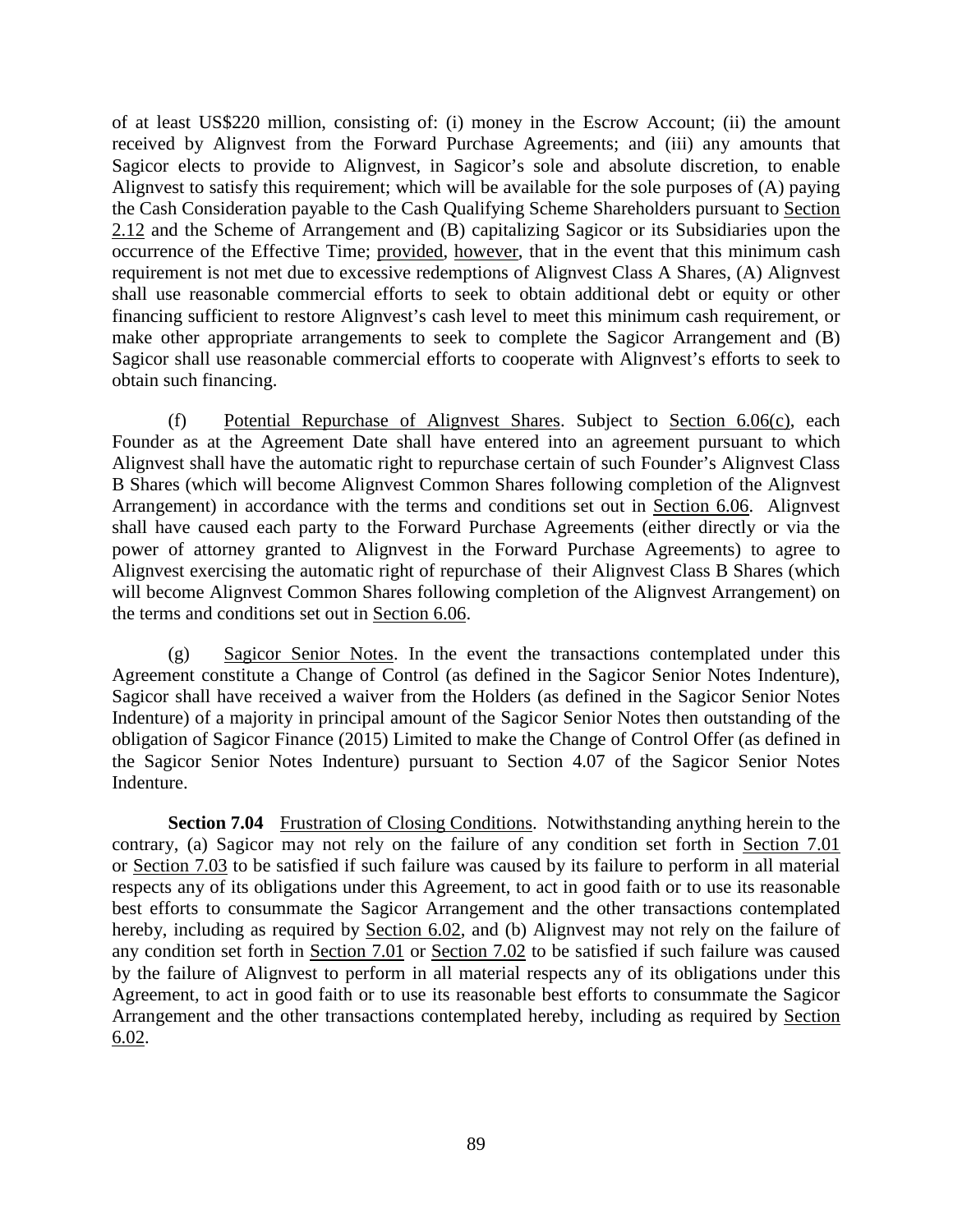#### **ARTICLE VIII**

#### **TERM AND TERMINATION**

<span id="page-94-3"></span>**Section 8.01** Term. This Agreement shall be effective from the date hereof until the earlier of the Effective Time and the termination of this Agreement in accordance with its terms (except if and to the extent any provisions are specifically noted herein as surviving the termination of this Agreement).

<span id="page-94-1"></span>**Section 8.02** Termination. This Agreement may be terminated at any time prior to the Effective Time:

- <span id="page-94-2"></span>(a) by mutual written consent of Alignvest and Sagicor;
- (b) by either Alignvest or Sagicor if:

<span id="page-94-0"></span>(i) the Effective Time shall not have occurred on or before April 30, 2019 (the **"Outside Date"**); provided that, if on the Outside Date any of the conditions set forth in [Section 7.01\(d\),](#page-89-1) [Section 7.01\(f\),](#page-89-2) [Section 7.01\(g\),](#page-89-3) [Section 7.01\(h\),](#page-89-4) [Section 7.01\(i\)](#page-89-0) or [Section](#page-89-5)  [7.01\(j\)](#page-89-5) (to the extent relating to the matters set forth in [Section 7.01\(f\),](#page-89-2) [Section 7.01\(g\),](#page-89-3) Section [7.01\(h\)](#page-89-4) or [Section 7.01\(i\)\)](#page-89-0) shall not have been satisfied but all other conditions set forth in [Article VII](#page-88-1) shall have been satisfied or waived (other than those conditions that by their terms are to be satisfied at the Effective Time, but provided that such conditions shall then be capable of being satisfied if the Effective Time were to occur on the Outside Date), then the Outside Date may be extended by either Party by delivery of written notice to the other Party to May 31, 2019 and such date shall become the Outside Date for purposes of this Agreement; and provided, further that, the right to terminate this Agreement pursuant to this [Section](#page-94-0)  [8.02\(b\)\(i\)](#page-94-0) shall not be available to any Party if the failure of the Effective Time to occur on or before the Outside Date is caused by a failure of such Party to perform any of its obligations under this Agreement required to be performed at or prior to the Effective Time and such action or failure to perform constitutes a breach in any material respect of this Agreement; or

(ii) a Governmental Authority of a competent jurisdiction shall have issued a final and non-appealable Order having the effect of permanently restraining, enjoining or otherwise prohibiting the consummation of the Sagicor Arrangement; provided that the right to terminate this Agreement pursuant to this [Section 8.02\(b\)\(i\)](#page-94-0) shall not be available to a Party if the issuance of such final, non-appealable Order is caused by a failure of such Party to perform or comply with any of its obligations or covenants under this Agreement; and provided, further that the Party seeking to terminate this Agreement pursuant to this [Section 8.02\(b\)\(i\)](#page-94-0) shall have complied with its obligations under [Section 6.02](#page-82-0) to prevent, oppose or remove such Order;

(c) by Alignvest if a breach of any representation or warranty or failure to perform any covenant or agreement on the part of Sagicor under this Agreement occurs that would cause any condition in [Section 7.02](#page-91-0) not to be satisfied, and such breach or failure is incapable of being cured by the Outside Date, and Alignvest is not then in breach of this Agreement so as to cause any condition in [Section 7.03](#page-92-0) not to be satisfied, or any condition in [Section 7.02](#page-91-0) is otherwise not able to be satisfied;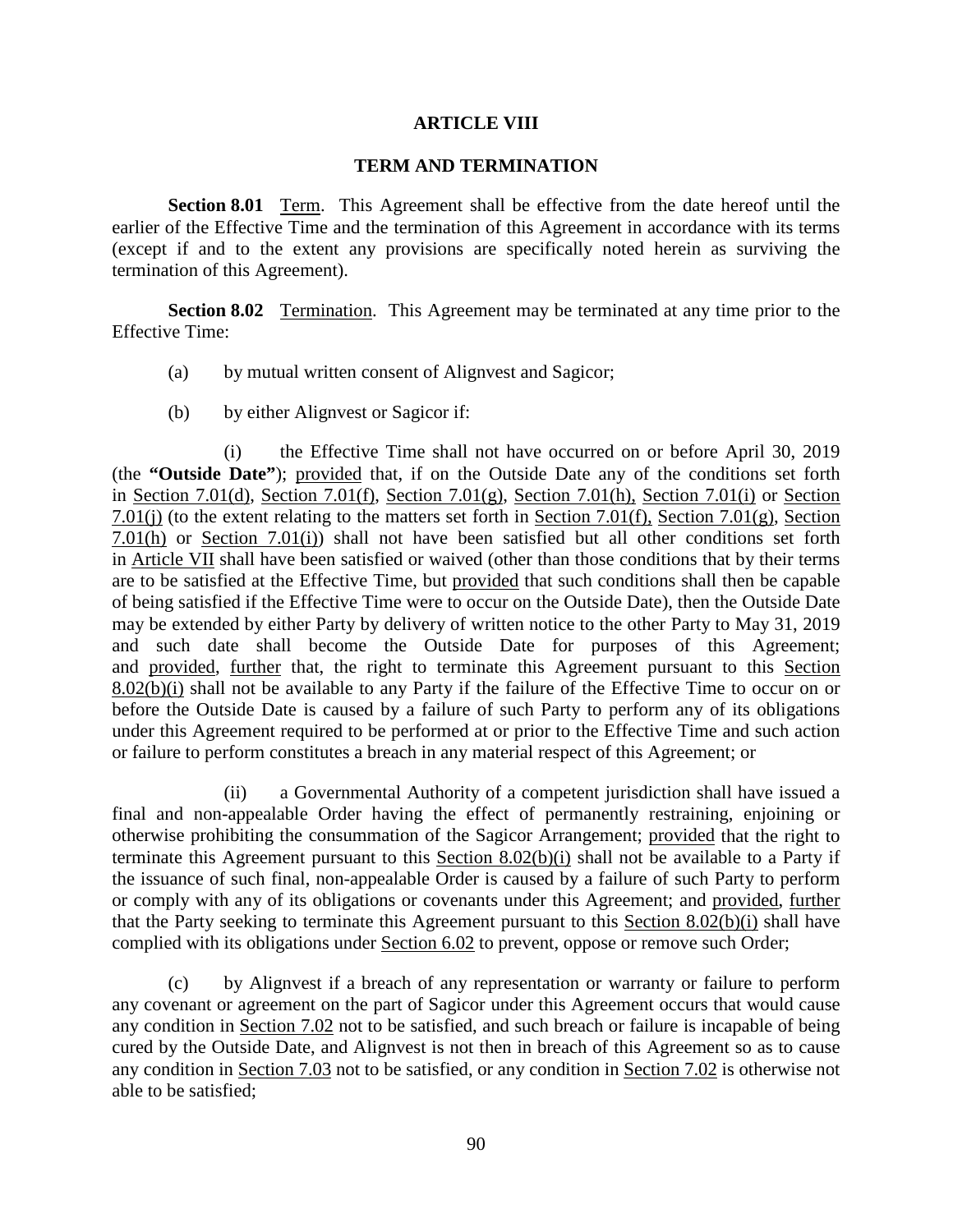(d) by Alignvest, if the Sagicor Board fails to unanimously recommend or withdraws, amends or modifies the Sagicor Board Recommendation or publicly proposes or states its intention to do so (each a "**Sagicor Change in Recommendation**");

(e) by Sagicor, if the Sagicor Board authorizes Sagicor to enter into a written agreement (other than an Acceptable Sagicor Confidentiality Agreement) with respect to a Superior Sagicor Proposal, provided that Sagicor is then in compliance with [Section 5.06](#page-76-1) and Section 5.09 and that prior to or concurrent with such termination Sagicor acknowledges its obligation to pay the Termination Fee in accordance with [Section 8.04;](#page-95-0)

(f) by Sagicor if a breach of any representation or warranty or failure to perform any covenant or agreement on the part of Alignvest under this Agreement occurs that would cause any condition in [Section 7.03](#page-92-0) not to be satisfied, and such breach or failure is incapable of being cured by the Outside Date, and Sagicor is not then in breach of this Agreement so as to cause any condition in [Section 7.02](#page-91-0) not to be satisfied, or any condition in [Section 7.03](#page-92-0) is otherwise not able to be satisfied; or

(g) by Sagicor, if the Alignvest Board fails to recommend or withdraws, amends or modifies the Alignvest Board Recommendation or publicly proposes or states its intention to do so (each an "**Alignvest Change in Recommendation**").

Any Party terminating this Agreement pursuant to this [Section 8.02](#page-94-1) (other than [Section](#page-94-2)  [8.02\(a\)\)](#page-94-2) shall give written notice of such termination to the other Party in accordance with this Agreement specifying the provision or provisions hereof pursuant to which such termination is being effected.

<span id="page-95-1"></span>**Section 8.03** Effect of Termination. In the event of termination of this Agreement pursuant to [Section 8.02,](#page-94-1) this Agreement shall forthwith become null and void and of no effect, without any liability or obligation on the part of any Party (or any Alignvest Related Party, Sagicor Related Party or any of their respective Representatives), whether arising before or after such termination, based on, arising out of or relating to this Agreement or the negotiation, execution, performance or subject matter hereof (whether in contract or in tort or otherwise, or whether at law or in equity); provided that the provisions of [Article I](#page-6-0) (as applicable), [Section](#page-75-0)  [5.04,](#page-75-0) the last sentence of [Section 6.01,](#page-81-0) this [Article VIII](#page-94-3) and [Article IX](#page-96-0) shall survive such termination.

#### **Section 8.04** Termination Fees.

<span id="page-95-0"></span>(a) Notwithstanding anything to the contrary in this Agreement (including [Section](#page-95-1)  [8.03\)](#page-95-1), if a Termination Fee Event occurs, Sagicor shall pay Alignvest the Termination Fee in accordance with [Section 8.04\(b\).](#page-95-2)

<span id="page-95-2"></span>(b) The Termination Fee shall be paid by Sagicor to Alignvest by wire transfer of immediately available funds on or prior to the earlier of the consummation of the Acquisition Proposal, or the entering into of the contract, referred to in the Termination Fee Event.

(c) Sagicor acknowledges that the agreements contained in this [Section 8.04](#page-95-0) are an integral part of the transactions contemplated by this Agreement, and that without these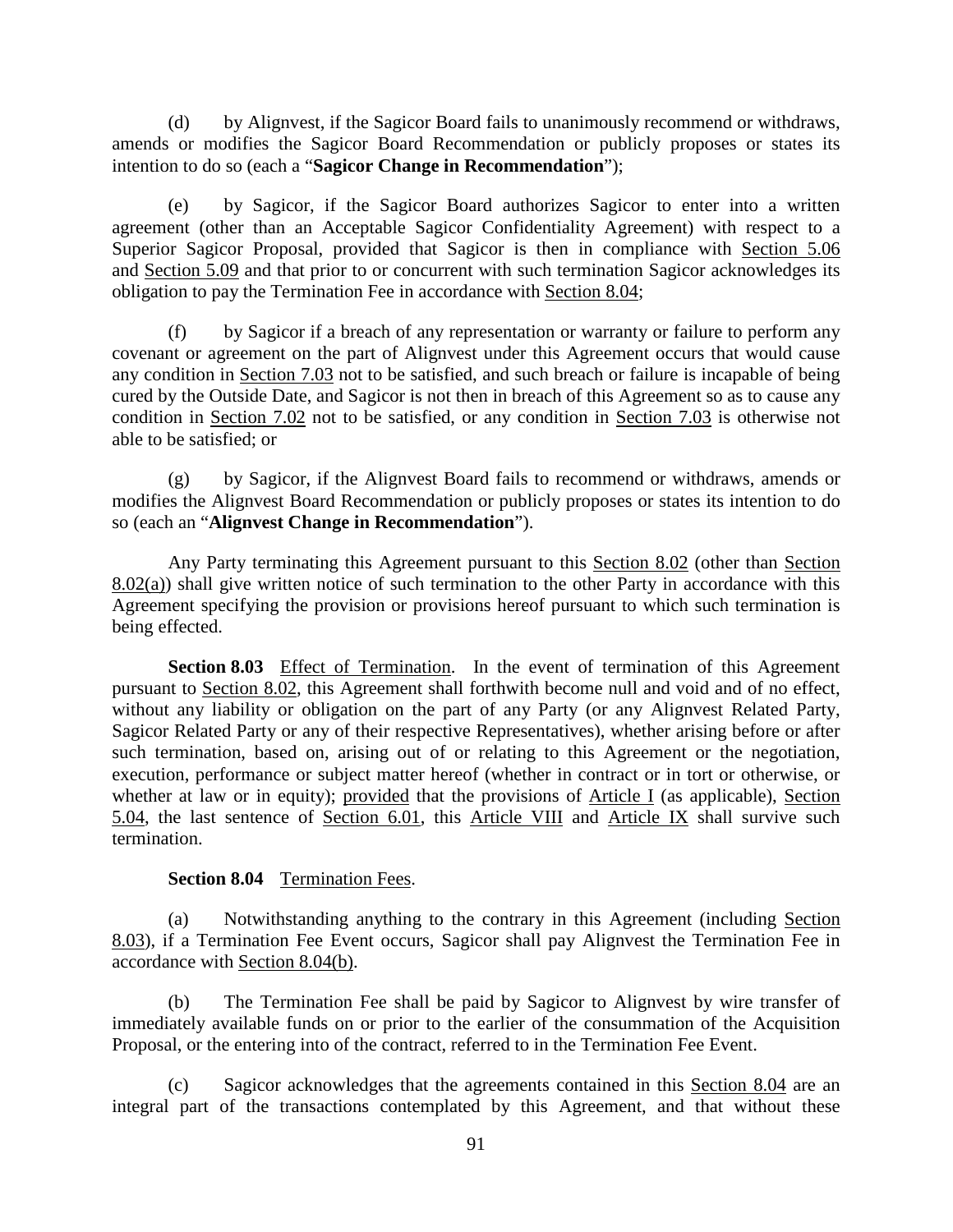agreements Alignvest would not enter into this Agreement, and that the amounts set out in this [Section 8.04](#page-95-0) represent liquidated damages which are a genuine pre-estimate of the damages, including opportunity costs, which Alignvest will suffer or incur as a result of the event giving rise to such damages and resultant termination of this Agreement, and is not a penalty. Sagicor irrevocably waives any right it may have to raise as a defence that any such liquidated damages are excessive or punitive.

(d) Sagicor agrees that the payment of the Termination Fee pursuant to this [Section](#page-95-0)  [8.04](#page-95-0) is in addition to any damages or other payment or remedy to which Alignvest may be entitled.

(e) Notwithstanding anything to the contrary in this Agreement, each of the Parties agrees that the amount of the Termination Fee payable by Sagicor under this Agreement shall be reduced on a dollar-for-dollar basis by any Termination Fee (as defined in each of the Scotia Agreements) paid by Sagicor or its Subsidiaries under the Scotia Agreements.

## **Section 8.05** Expense Reimbursement.

<span id="page-96-2"></span>(a) Notwithstanding anything to the contrary in this Agreement (including [Section](#page-95-1)  [8.03\)](#page-95-1), if an Expense Reimbursement Event occurs, then Alignvest or its Affiliates shall pay Sagicor the Expense Reimbursement in accordance with [Section 8.05\(b\).](#page-96-1)

<span id="page-96-1"></span>(b) The Expense Reimbursement shall be paid by Alignvest or its Affiliates to Sagicor by wire transfer of immediately available funds on the consummation of the Acquisition Proposal.

(c) Alignvest acknowledges that the agreements contained in this [Section 8.05](#page-96-2) are an integral part of the transactions contemplated by this Agreement, and that without these agreements Sagicor would not enter into this Agreement. Alignvest irrevocably waives any right it may have to raise as a defence that the Expense Reimbursement is excessive or punitive.

(d) Alignvest agrees that the payment of the Expense Reimbursement pursuant to this [Section 8.05](#page-96-2) is in addition to any damages or other payment or remedy to which Sagicor may be entitled.

(e) Notwithstanding anything to the contrary in this Agreement, each of the Parties agrees that the amount of the Expense Reimbursement payable by Alignvest under this Agreement shall be reduced on a dollar-for-dollar basis by any Termination Fee (as defined in each of the Scotia Agreements) paid by Alignvest under the Scotia Agreements.

## **ARTICLE IX**

## **GENERAL PROVISIONS**

<span id="page-96-3"></span><span id="page-96-0"></span>**Section 9.01** Nonsurvival of Representations and Warranties. None of the representations and warranties in this Agreement or in any instrument delivered pursuant to or in connection with this Agreement shall survive the Effective Time. This [Section 9.01](#page-96-3) shall not limit any covenants and agreements of the Parties that contemplate performance after the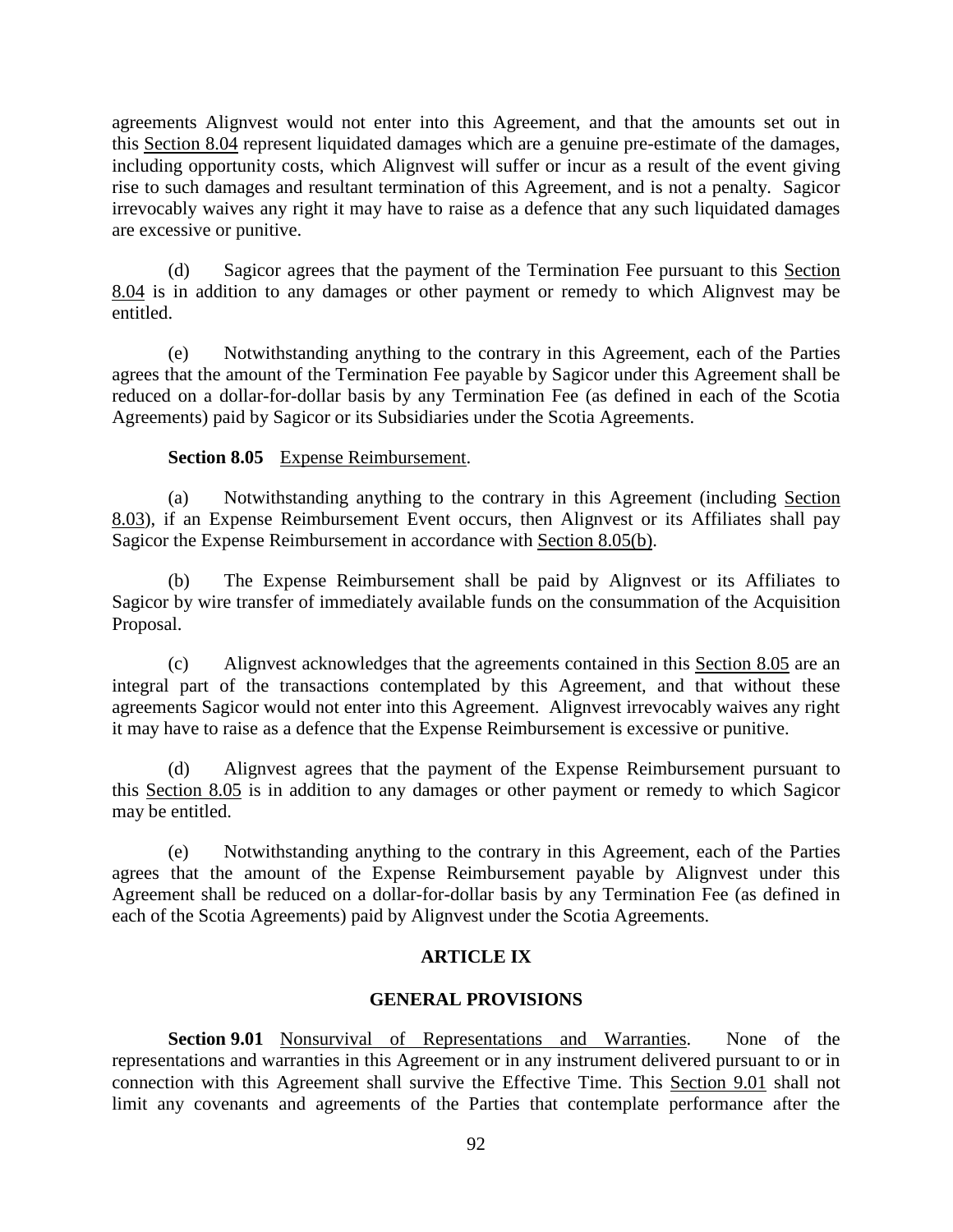Effective Time or otherwise expressly by their terms survive the Effective Time, which, in each case, shall survive in accordance with their terms.

**Section 9.02** Expenses. Except as otherwise provided in [Section 8.05](#page-96-2) of this Agreement, all fees and expenses incurred in connection with this Agreement, the Sagicor Arrangement, the Alignvest Arrangement and the Alignvest Continuance and the other transactions contemplated by this Agreement shall be paid by the Party incurring such fees or expenses, whether or not the Sagicor Arrangement or any of the other transactions contemplated by this Agreement are consummated.

<span id="page-97-0"></span>**Section 9.03** Notices. All notices and other communications hereunder shall be in writing in one of the following formats and shall be deemed given: (a) upon actual delivery if personally delivered to the Party to be notified if received prior to 5:00 p.m. on a Business Day in the place of receipt, otherwise such notice or communication shall be deemed not to have been received until the next succeeding Business Day in the place of receipt; (b) when sent if sent by email to the Party to be notified if received prior to 5:00 p.m. on a Business Day in the place of receipt, otherwise such notice or communication shall be deemed not to have been received until the next succeeding Business Day in the place of receipt; provided that notice given by email shall not be effective unless (i) such notice specifically states that it is being delivered pursuant to this Agreement and (ii) either (A) a duplicate copy of such email notice is promptly given by one of the other methods described in this [Section 9.03;](#page-97-0) or (B) the receiving Party delivers a written confirmation of receipt for such notice either by email (excluding "out of office" or similar automated replies) or any other method described in this [Section 9.03;](#page-97-0) or (c) when delivered if sent by a courier (with confirmation of delivery) if received prior to 5:00 p.m. on a Business Day in the place of receipt, otherwise such notice or communication shall be deemed not to have been received until the next succeeding Business Day in the place of receipt; in each case to the Party to be notified at the following address:

If to Alignvest, to:

Alignvest Acquisition II Corporation 100 King Street West, Suite 7050 Toronto ON M5X 1C7 Attention: Timothy Hodgson Email: thodgson@alignvest.com

with copies (which shall not constitute notice) to:

Stikeman Elliott LLP 5300 Commerce Court West 199 Bay Street Toronto ON M5L 1B9 Attention: Simon Romano; Michael Decicco Email: sromano@stikeman.com; mdecicco@stikeman.com

Appleby Global Group Services Limited Canon's Court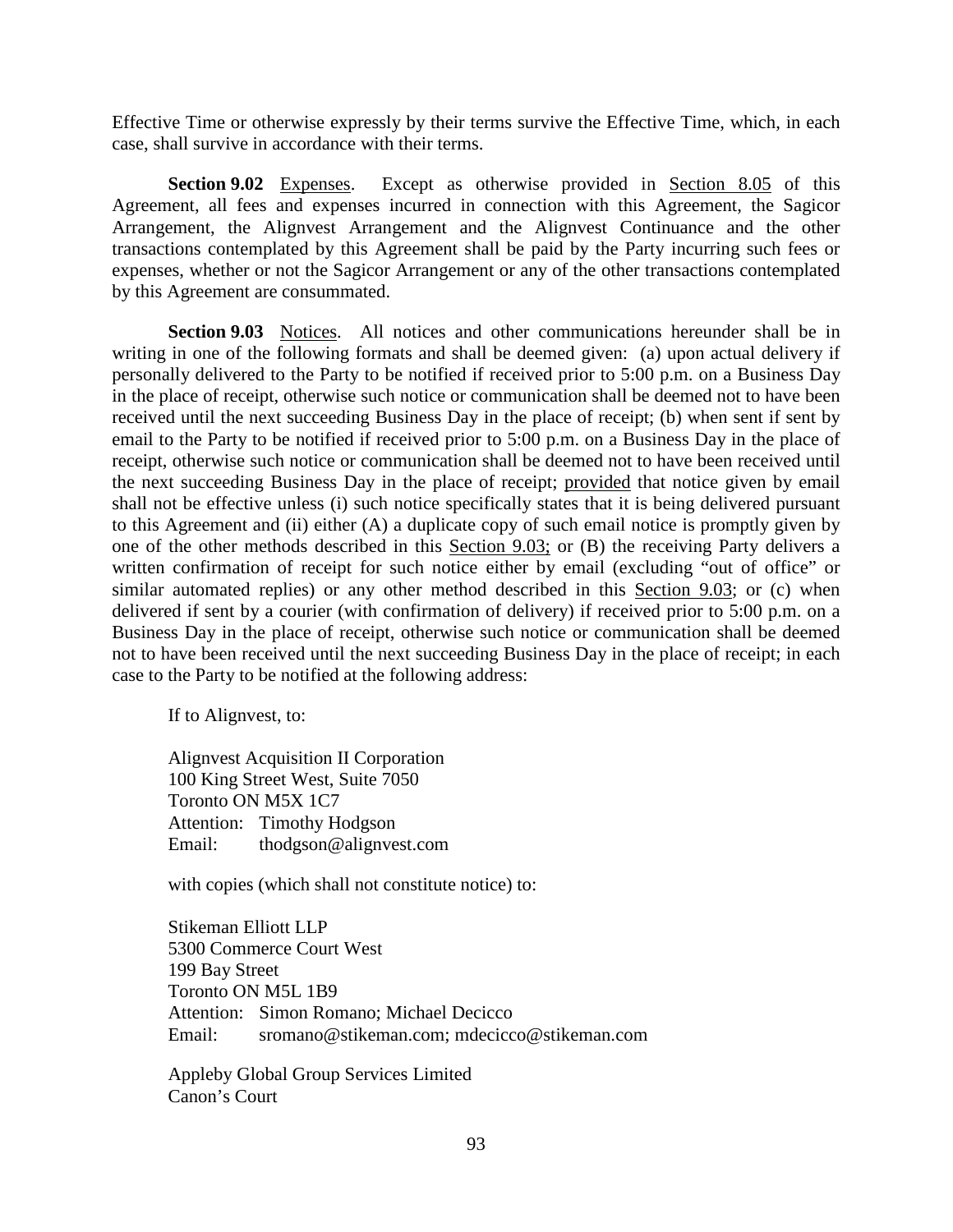22 Victoria Street PO Box HM 1179 Hamilton HM EX Bermuda Attention: Alan Bossin Email: abossin@applebyglobal.com

if to Sagicor, to:

Sagicor Financial Corporation Limited Cecil F De Caires Building Wildey, St. Michael Barbados Attention: Dodridge Miller Email: Dodridge\_Miller@Sagicor.com

with copies (which shall not constitute notice) to:

Paul Hastings LLP 200 Park Avenue New York, NY 10166 Attention: Cathleen McLaughlin; Robert Leung Email: cathleenmclaughlin@paulhastings.com; robertleung@paulhastings.com

Blake, Cassels & Graydon LLP 199 Bay Street Suite 4000, Commerce Court West Toronto ON M5L 1A9 Attention: Jeff Glass; Norbert Knutel Email: jeff.glass@blakes.com; norbert.knutel@blakes.com

Conyers Dill & Pearman Limited Clarendon House 2 Church Street Hamilton HM 11 Bermuda Attention: David Cooke; Sophia Greaves Email: David.Cooke@conyersdill.com; Sophia.Greaves@conyersdill.com

**Section 9.04** Entire Agreement. This Agreement (including the Exhibits hereto, the Alignvest Disclosure Schedule and the Sagicor Disclosure Schedule), together with the Confidentiality Agreement, constitutes the entire agreement, and supersedes all prior agreements and understandings, both written and oral, among the Parties and their Affiliates, or any of them, with respect to the subject matter of this Agreement and the Confidentiality Agreement. Upon the Effective Time, the Confidentiality Agreement shall terminate.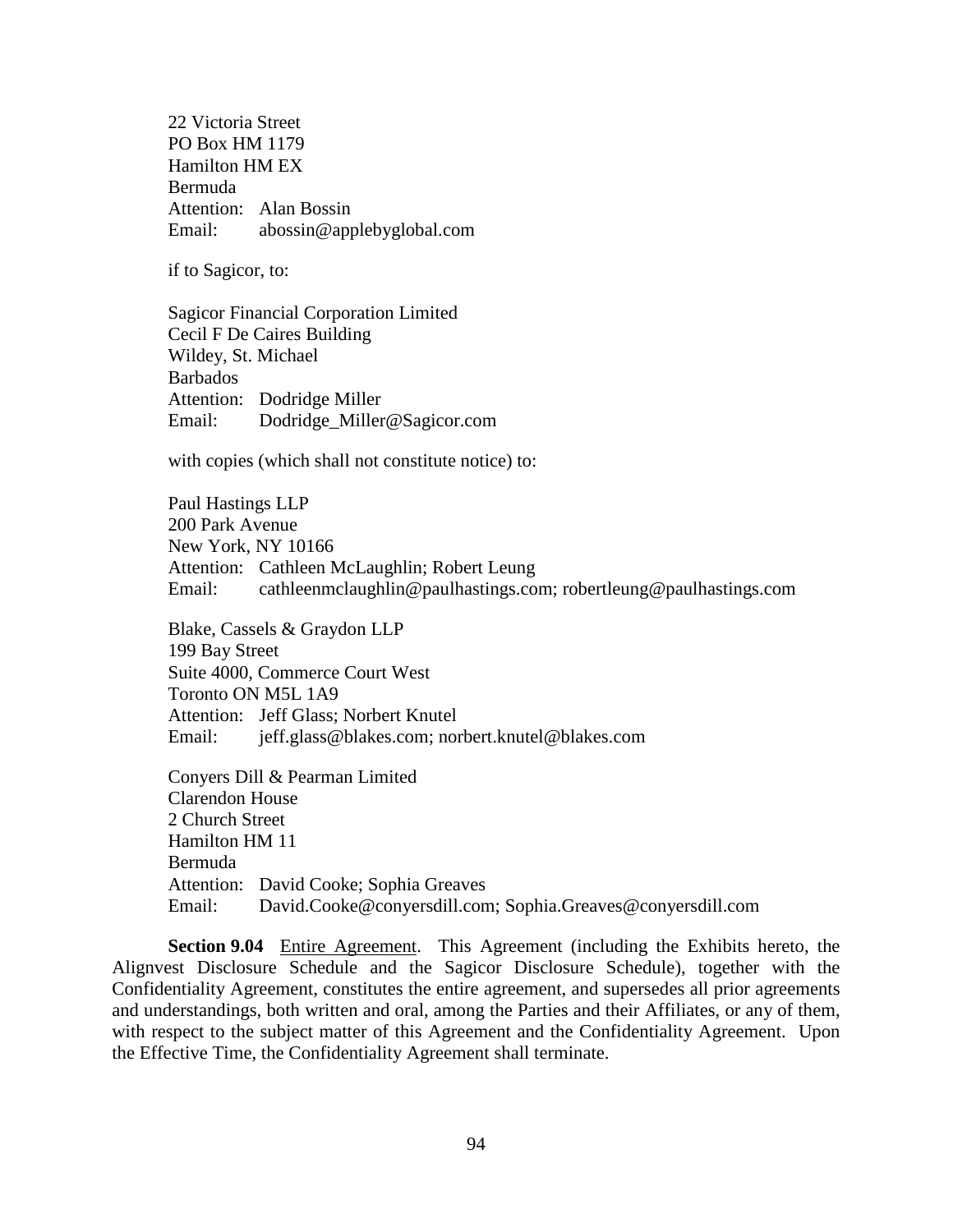**Section 9.05** Amendment. This Agreement may be amended by the Parties at any time prior to the Effective Time. This Agreement may not be amended except by an instrument in writing signed on behalf of each of the Parties.

<span id="page-99-0"></span>**Section 9.06** Extension; Waiver. At any time prior to the Effective Time, the Parties may: (a) extend the time for the performance of any of the obligations or other acts of the other Parties; (b) to the extent permitted by applicable Law, waive any inaccuracies in the representations and warranties contained herein or in any document delivered pursuant hereto; or (c) waive compliance with any of the agreements or conditions contained herein. Any agreement on the part of a Party to any such extension or waiver shall be valid only if set forth in an instrument in writing signed on behalf of such Party. The failure of any Party to this Agreement to assert any of its rights under this Agreement or otherwise shall not constitute a waiver of such rights.

**Section 9.07** No Third-Party Beneficiaries. Except that, following the Effective Time, each of the Sagicor Shareholders shall be entitled to receive the Scheme Consideration, neither this Agreement nor any other agreement contemplated hereby is intended to or shall confer upon any Person (including any Sagicor Related Party or Alignvest Related Party) other than the Parties any legal or equitable rights or remedies. The representations and warranties in this Agreement are the product of negotiations among the Parties and are for the sole benefit of the Parties. Any inaccuracies in such representations and warranties are subject to waiver by the Parties in accordance with [Section 9.06](#page-99-0) without notice or liability to any other Person. The representations and warranties in this Agreement may represent an allocation among the Parties of risks associated with particular matters.

**Section 9.08** Assignment. Neither this Agreement nor any of the rights, interests or obligations hereunder shall be assigned, in whole or in part (by operation of law or otherwise), by either of the Parties without the prior written consent of the other Party, and any attempt to make any such assignment without such consent shall be null and void. Subject to the immediately preceding sentence, this Agreement will be binding upon, inure to the benefit of, and be enforceable by, the Parties and their respective successors and permitted assigns.

**Section 9.09** Governing Law. This Agreement shall be governed by and construed in accordance with Bermuda law.

<span id="page-99-1"></span>**Section 9.10** Jurisdiction. In relation to any Proceedings to enforce this Agreement or arising out of or in connection with this Agreement, each of the Parties irrevocably submits to the exclusive jurisdiction of the Bermuda or Ontario courts and waives any objection to Proceedings in such courts on the grounds of venue or on the grounds that the Proceedings have been brought in an inappropriate forum.

**Section 9.11** Specific Performance; Remedies. The Parties agree that irreparable injury for which monetary damages, even if available, would not be an adequate remedy, would occur in the event that either of the Parties does not perform any of the provisions of this Agreement or the Scheme of Arrangement (including failing to take such actions as are required of it hereunder to consummate this Agreement or the Scheme of Arrangement) in accordance with its specified terms or otherwise breach such provisions. Accordingly, the Parties acknowledge and agree that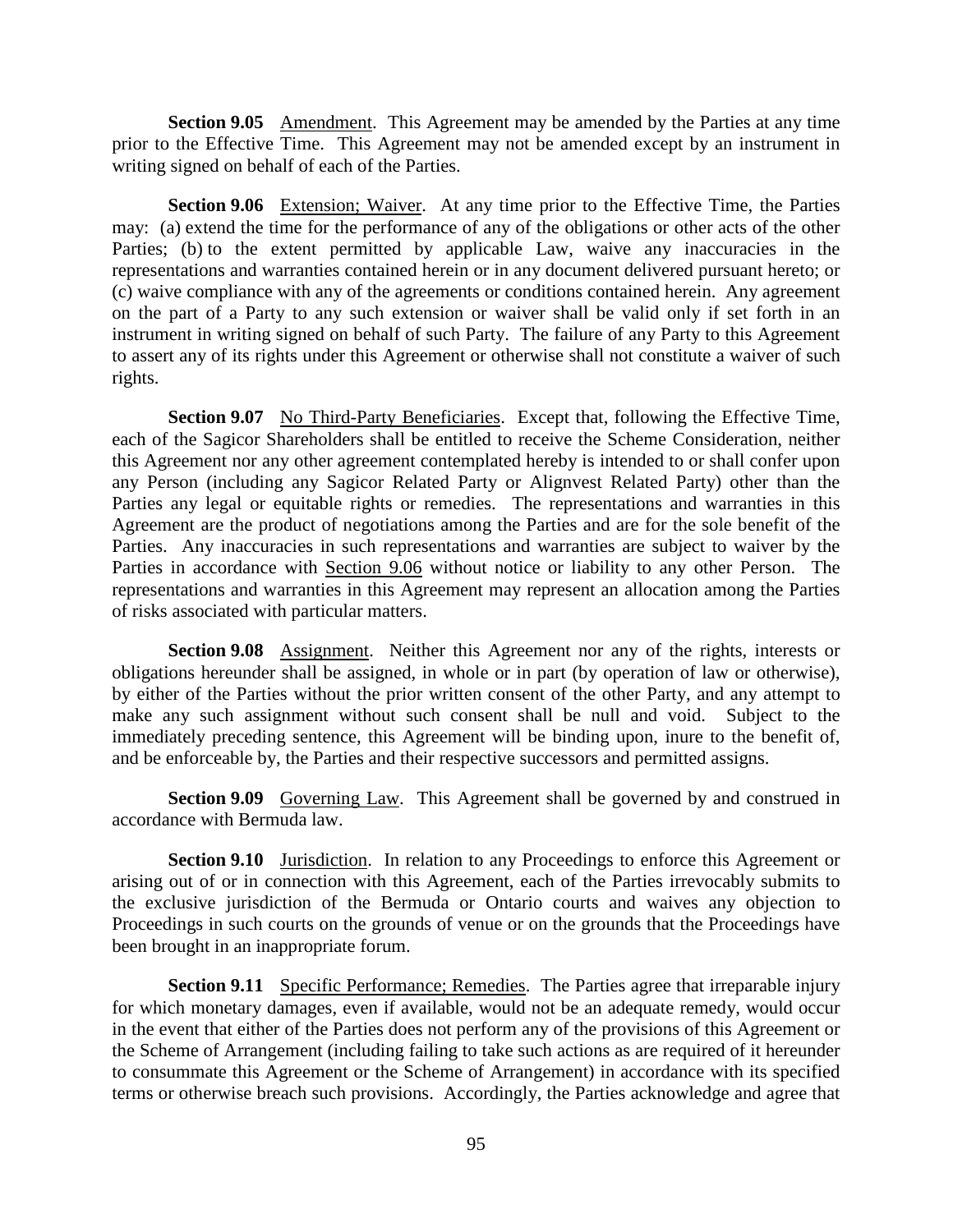each of the Parties shall be entitled to seek an injunction, specific performance and other equitable relief to prevent or restrain breaches or threatened breaches of this Agreement or the Scheme of Arrangement and to enforce specifically the terms and provisions hereof and thereof, in addition to any other remedy to which they are entitled at law or in equity. Each of the Parties agrees that it will not oppose the granting of an injunction, specific performance or other equitable relief on the basis that the other Party has an adequate remedy at law or that any award of specific performance is not an appropriate remedy for any reason at law or in equity. Any Party seeking an injunction to prevent breaches of this Agreement or the Scheme of Arrangement and to enforce specifically the terms and provisions of this Agreement or the Scheme of Arrangement in any court having jurisdiction related to this Agreement or the Scheme of Arrangement as provided in [Section 9.10](#page-99-1) shall be entitled to such an injunction without the necessity of demonstrating damages or posting a bond or other security in connection with any such injunction. Each of Alignvest, on the one hand, and Sagicor, on the other hand, hereby agrees not to raise any objections to the availability of the equitable remedy of specific performance to prevent or restrain breaches or threatened breaches of this Agreement or the Scheme of Arrangement by Alignvest or Sagicor, as applicable, and to specifically enforce the terms and provisions of this Agreement or the Scheme of Arrangement to prevent breaches or threatened breaches of, or to enforce compliance with, the covenants and obligations of Alignvest or Sagicor, as applicable, under this Agreement or the Scheme of Arrangement.

**Section 9.12** Severability. If any term or other provision of this Agreement is invalid, illegal or incapable of being enforced by any rule of law or public policy, all other conditions and provisions of this Agreement shall nevertheless remain in full force and effect so long as the economic or legal substance of the transactions contemplated hereby is not affected in any manner materially adverse to any Party. Upon such determination that any term or other provision is invalid, illegal or incapable of being enforced, the Parties shall negotiate in good faith to modify this Agreement so as to effect the original intent of the Parties as closely as possible to the fullest extent permitted by applicable Law in an acceptable manner to the end that the transactions contemplated hereby are fulfilled to the extent possible.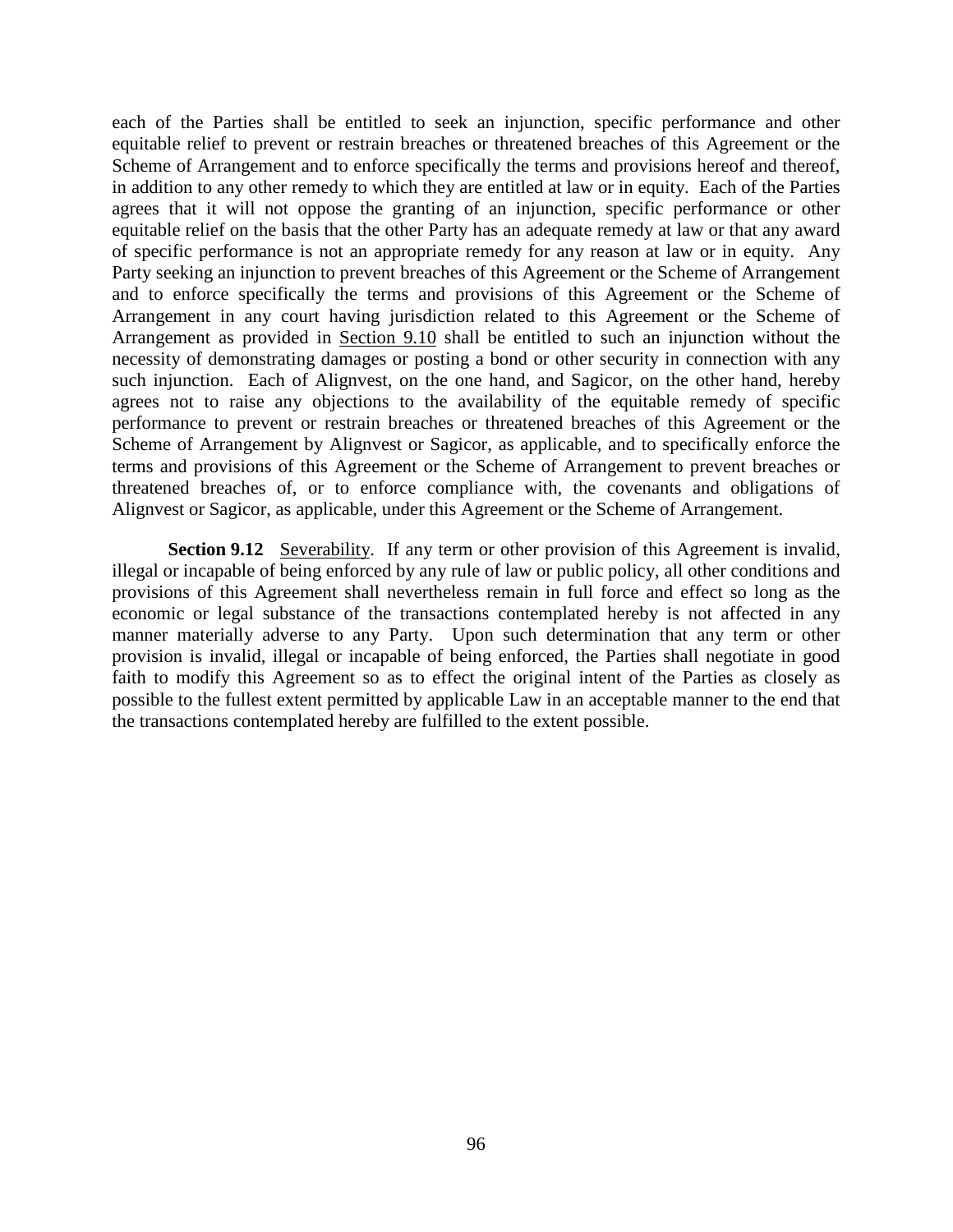**Section 9.13** Counterparts; Facsimile and Electronic Signatures. This Agreement may be executed in any number of counterparts, all of which shall be considered one and the same agreement and shall become effective when one or more counterparts have been signed by each of the Parties and delivered to the other Party. This Agreement or any counterpart may be executed and delivered by facsimile copies or delivered by electronic communications by PDF, each of which shall be deemed an original.

<span id="page-101-0"></span>**Section 9.14** Waiver of Access to Escrow Account. Notwithstanding anything to the contrary in this Agreement, Sagicor hereby irrevocably waives and releases, and shall cause any Affiliate of Sagicor in connection with the Sagicor Arrangement, to waive and release, on substantially similar terms, any and all right, title, interest, causes of action and claims of any kind, whether in tort or contract or otherwise (each, a "**Claim**"), in or to, and any and all right to seek payment of any amounts due to it in connection with the Sagicor Arrangement or this Agreement, out of the Escrow Account, or from monies or other assets released from the Escrow Account that are payable to Alignvest Shareholders or IPO Underwriters, and hereby irrevocably waives and releases any Claim it may have in the future, as a result of, or arising out of, this Agreement or the Sagicor Arrangement, which Claim would reduce or encumber any monies or other assets released from the Escrow Account that are payable to Alignvest Shareholders or IPO Underwriters, or to any monies or other assets in the Escrow Account, and further agrees not to seek recourse, reimbursement, payment or satisfaction of any Claim against the Escrow Account, any monies or other assets released from the Escrow Account that are payable to Alignvest Shareholders or IPO Underwriters or any monies or other assets in the Escrow Account for any reason whatsoever or to bring any proceedings against the Escrow Account or the Escrow Agent.

*[The remainder of this page is intentionally left blank.]*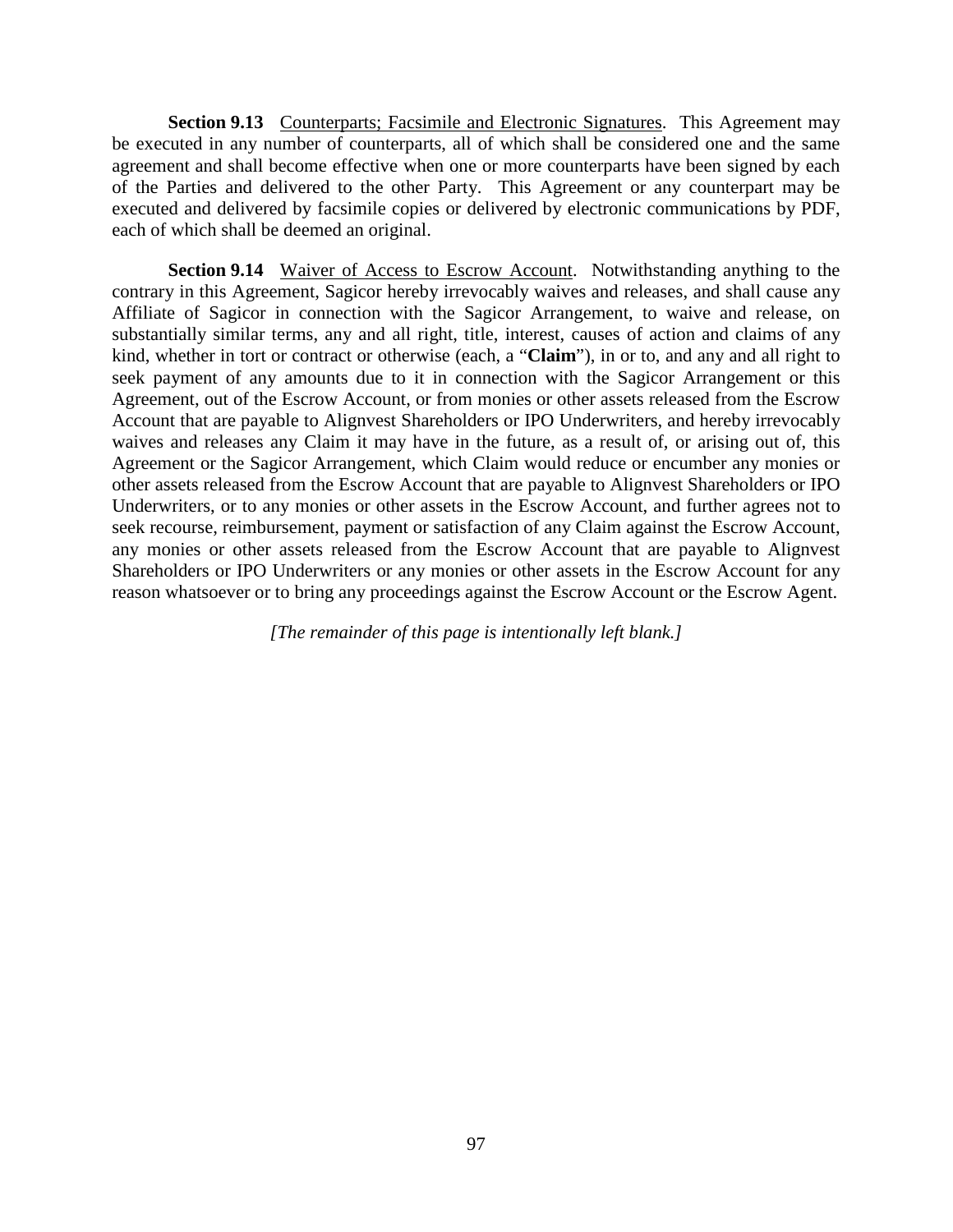IN WITNESS WHEREOF, the Parties have caused this Agreement to be signed by their respective officers thereunto duly authorized, all as of the date first written above.

# **ALIGNVEST ACQUISITION II CORPORATION**

By: *"Timothy Hodgson"* Name: Timothy Hodgson Title: Chairman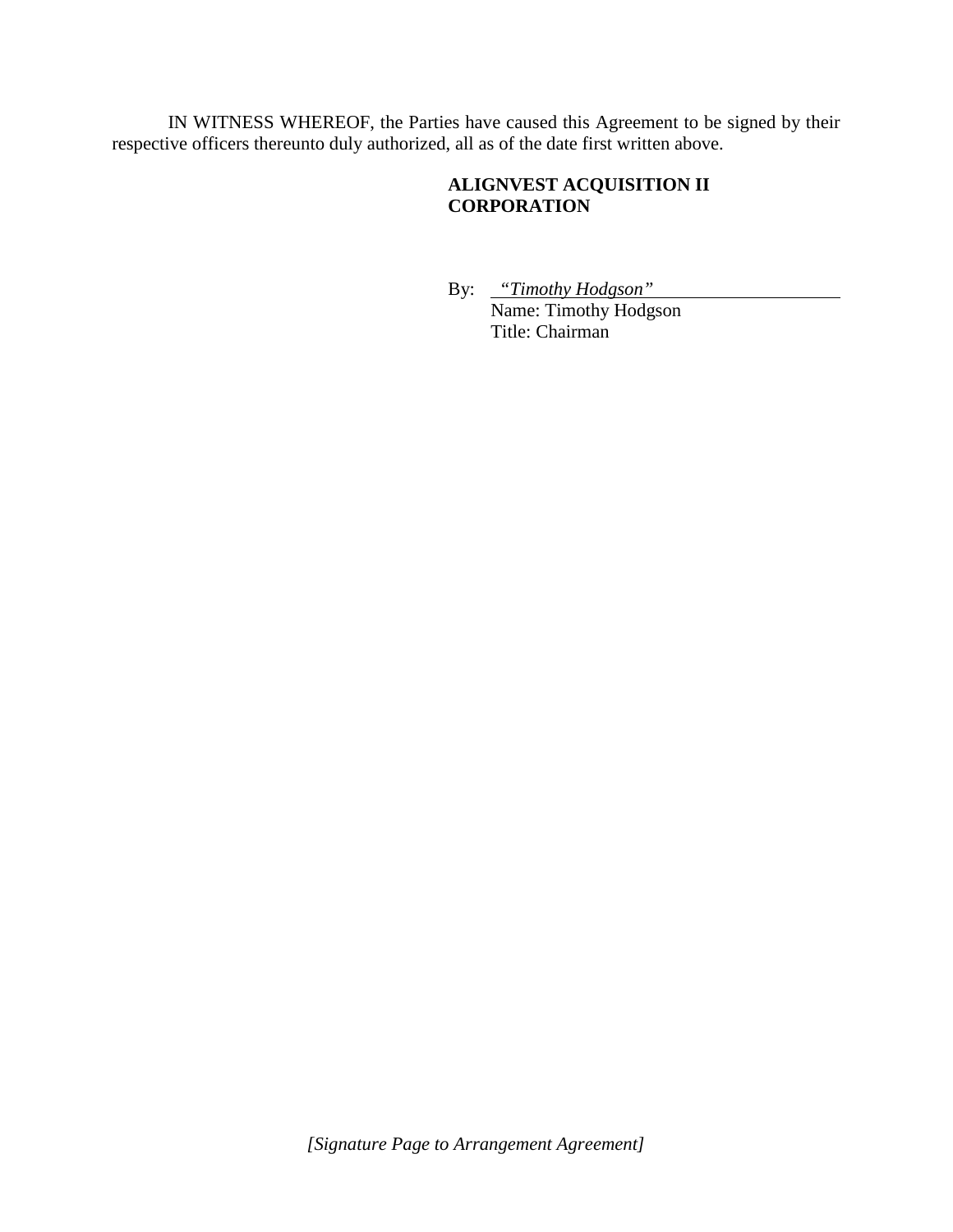IN WITNESS WHEREOF, the Parties have caused this Agreement to be signed by their respective officers thereunto duly authorized, all as of the date first written above.

# **SAGICOR FINANCIAL CORPORATION LIMITED**

By: *"Dodridge D. Miller"* Name: Dodridge D. Miller Title: President and Chief Executive Officer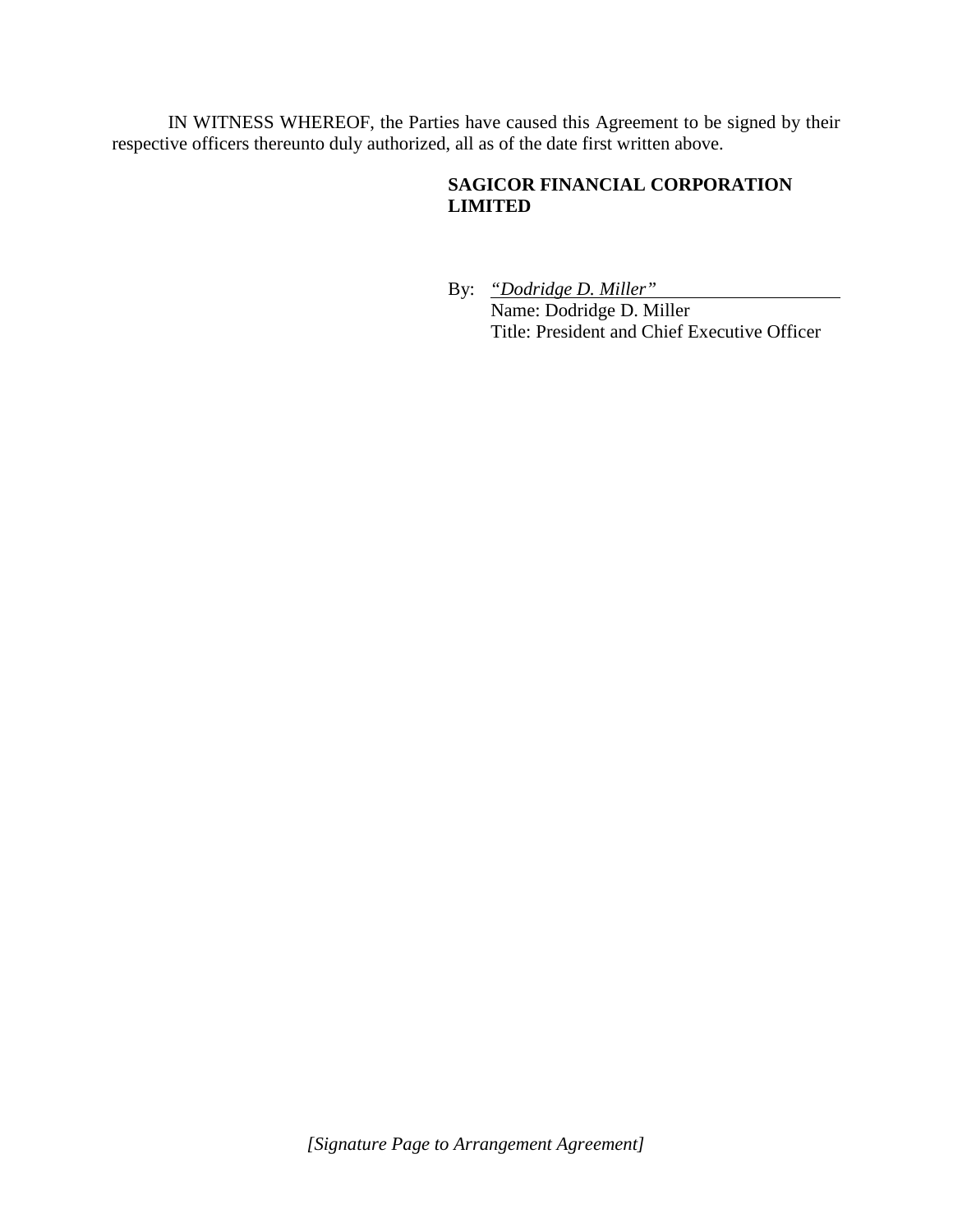## <span id="page-104-0"></span>**Exhibit A-1 Plan of Arrangement**

See attached.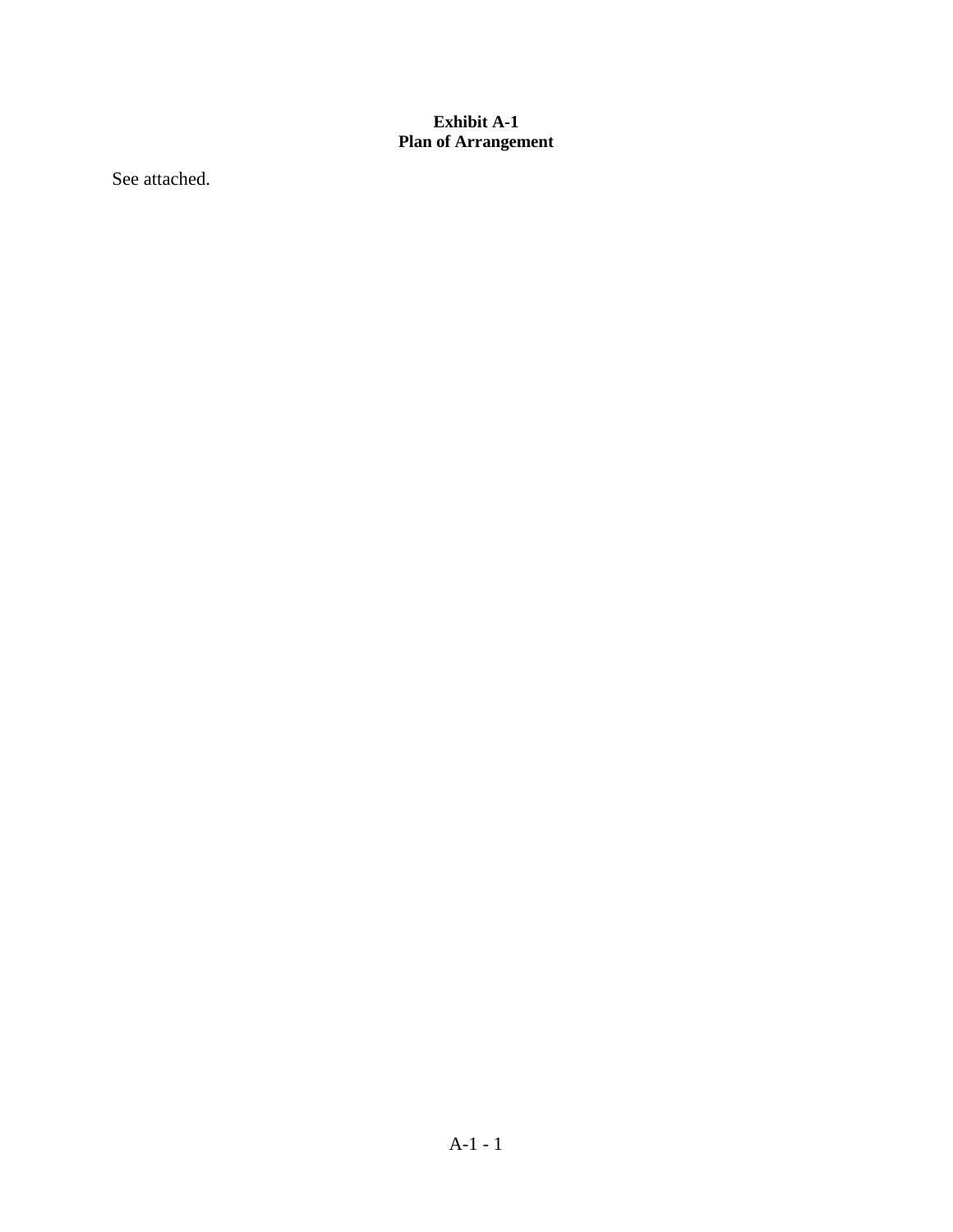### **PLAN OF ARRANGEMENT**

#### **PLAN OF ARRANGEMENT UNDER SECTION 182 OF THE** *BUSINESS CORPORATIONS ACT* **(ONTARIO)**

#### **Article 1**

## **Definitions and Interpretation**

#### **Section 1.1 Definitions**

In this Plan of Arrangement, unless there is something in the subject matter or context inconsistent therewith, the following words and terms shall have the meanings set out below and grammatical variations of such terms shall have the corresponding meanings:

"**Alignvest**" means Alignvest Acquisition II Corporation, the name of which shall be changed from and after the completion of the transactions set forth in Section 2.3 of this Plan of Arrangement to Sagicor Financial Company Ltd.;

"**Alignvest Arrangement**" means the arrangement of Alignvest under section 182 of the OBCA on the terms and subject to the conditions set forth in this Plan of Arrangement, subject to any amendments or variations thereto made in accordance with the terms of the Arrangement Agreement or made at the discretion of the Ontario Court in the Final Order with the prior written consent of each of Alignvest and Sagicor, each acting reasonably;

"**Alignvest Arrangement Resolution**" means the resolution of the Alignvest Shareholders approving this Plan of Arrangement considered at the Alignvest Meeting;

"**Alignvest Articles of Arrangement**" means the articles of arrangement of Alignvest in respect of the Alignvest Arrangement required by the OBCA to be sent to the Director after the Final Order is made, which shall include this Plan of Arrangement and otherwise be in a form and content satisfactory to Alignvest and Sagicor, each acting reasonably;

"**Alignvest Board**" means the board of directors of Alignvest, as constituted from time to time;

"**Alignvest Certificate of Arrangement**" means the certificate of arrangement to be issued by the Director pursuant to subsection 183(2) of the OBCA in respect of the Alignvest Articles of Arrangement;

"**Alignvest Circular**" means the notice of the Alignvest Meeting and accompanying management information circular, including all schedules, appendices and exhibits to, and information incorporated by reference in, such management information circular, to be sent to the Alignvest Shareholders in connection with the Alignvest Meeting, as amended, supplemented or otherwise modified from time to time in accordance with the terms of the Arrangement Agreement;

"**Alignvest Class A Shares**" means the class A restricted voting shares in the capital of Alignvest;

"**Alignvest Class B Shares**" means the class B shares in the capital of Alignvest;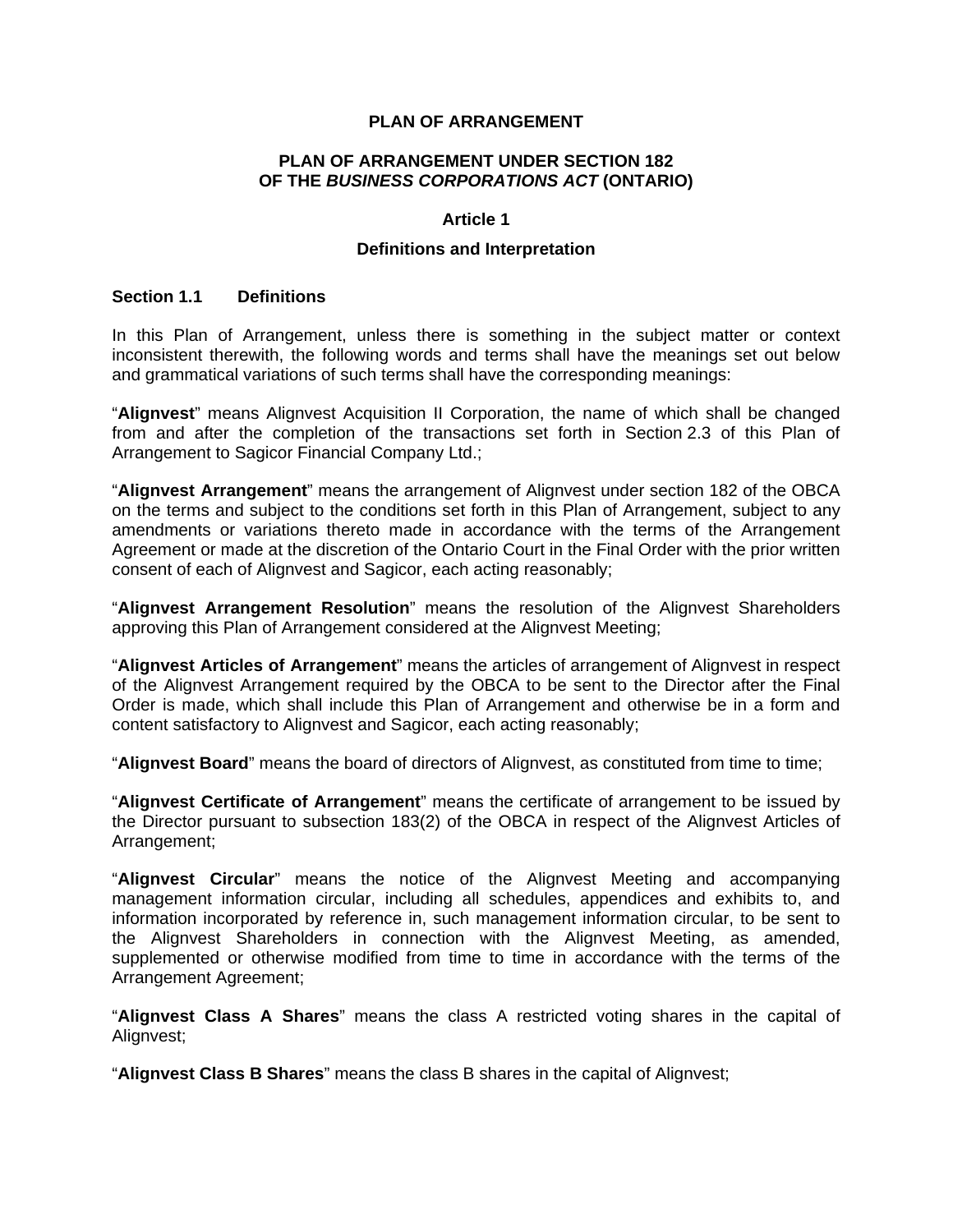"**Alignvest Common Shares**" means the common shares in the capital of Alignvest, and include where applicable common shares in the capital of Alignvest following the Alignvest Continuance;

"**Alignvest Continuance**" means the continuance of Alignvest under the laws of Bermuda, as contemplated in this Plan of Arrangement;

"**Alignvest Continuance Resolution**" means the special resolution of the Alignvest Shareholders approving the Alignvest Continuance to be considered at the Alignvest Meeting;

"**Alignvest Forward Purchasers**" means the investors that are a party to the Alignvest Forward Purchase Agreements with Alignvest;

"**Alignvest Forward Purchases**" means the subscriptions by the Alignvest Forward Purchasers for, and the issuance by Alignvest to the Alignvest Forward Purchasers of an aggregate of 11,300,000 Alignvest Common Shares and 3,766,659 Alignvest Warrants, together with certain Alignvest Class B Shares already issued and any other subscription for Alignvest Class B Shares (plus, if applicable, Alignvest Warrants) entered into prior to the Effective Time, for an aggregate purchase price of CDN\$10 per Alignvest Forward Purchase Unit and/or Alignvest Class B Share (plus, if applicable, Alignvest Warrants), and otherwise on the terms set out in the Alignvest Forward Purchase Agreements contemporaneously with or prior to the Effective Time, as set out in the Alignvest Forward Purchase Agreements;

"**Alignvest Forward Purchase Agreements**" means the subscription agreements between Alignvest, on the one hand, and each of the Alignvest Forward Purchasers, on the other hand, together with any other subscription for Alignvest Class B Shares (plus, if applicable, Alignvest Warrants) entered into prior to the Effective Time;

"**Alignvest Forward Purchase Unit**" means one Alignvest Common Share and one-third of an Alignvest Warrant to be purchased by Alignvest Forward Purchasers under the Alignvest Forward Purchase Agreements, excluding the Alignvest Class B Shares already issued;

"**Alignvest Meeting**" means the special meeting of Alignvest Shareholders, including any adjournment or postponement of such special meeting in accordance with the terms of the Arrangement Agreement, called and held in accordance with the Interim Order to consider, among other things, the Alignvest Arrangement Resolution, the Alignvest Continuance Resolution and for any other purpose as may be set out in the Alignvest Circular;

"**Alignvest Securities Laws**" means the Securities Act (Ontario) and all the securities laws of each province and territory of Canada, except Quebec, and the rules, regulations and policies of the Toronto Stock Exchange;

"**Alignvest Shareholders**" means: (a) prior to the Effective Time, the registered or beneficial holders of the Alignvest Class A Shares and the Alignvest Class B Shares, as the context requires; and (b) at and after the completion of the transactions contemplated herein, the registered and/or beneficial holders of the Alignvest Common Shares;

"**Alignvest Shares**" means: (a) prior to the Effective Time, collectively, the Alignvest Class A Shares and the Alignvest Class B Shares; and (b) at and following the completion of the transactions contemplated herein, the Alignvest Common Shares;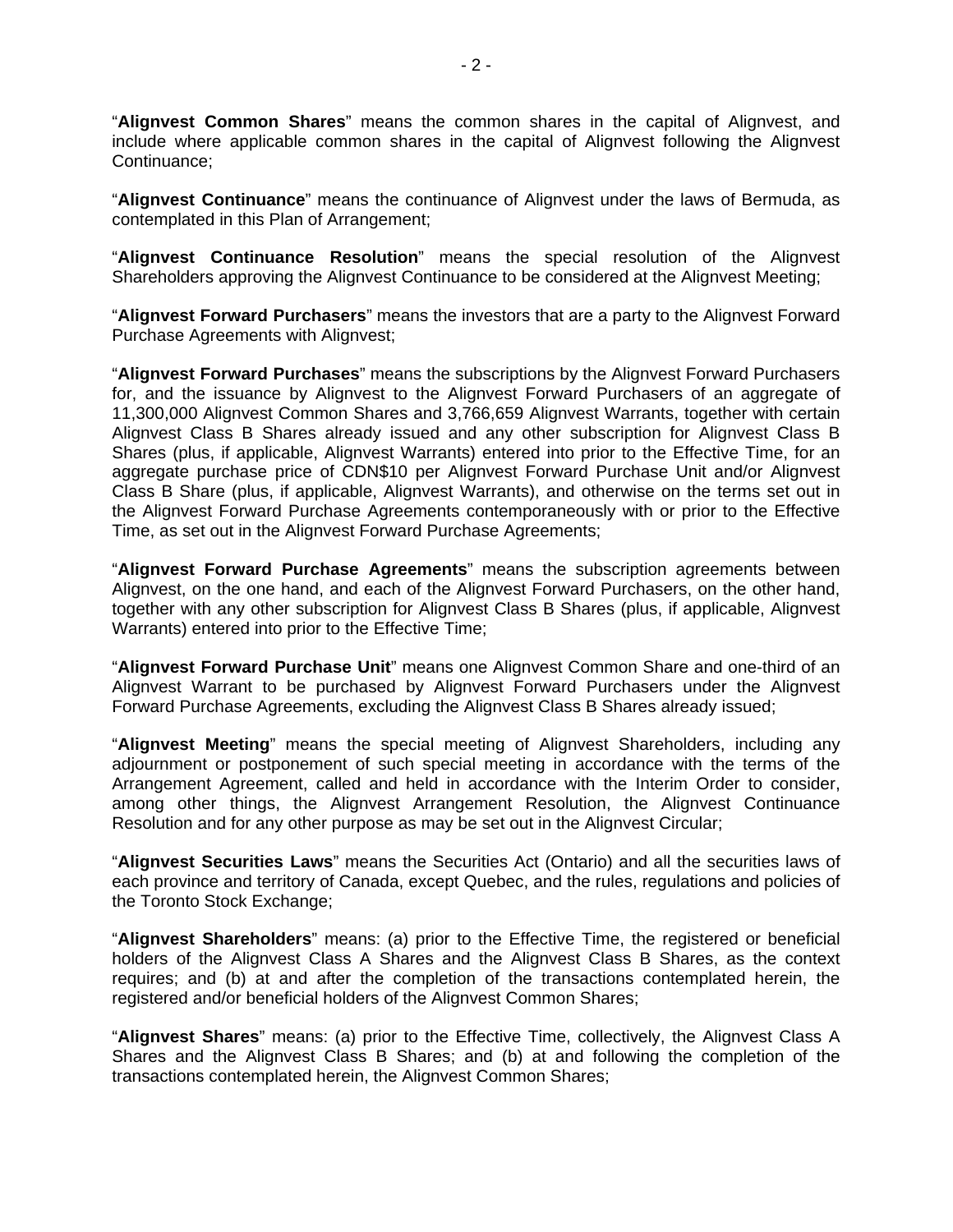"**Alignvest Sponsor**" means Alignvest II LP;

"**Alignvest Warrants**" means the share purchase warrants to acquire Alignvest Common Shares following 30 days after the completion of Alignvest's qualifying acquisition, at an exercise price of CDN\$11.50 per share;

"**Arrangement Agreement**" means the arrangement agreement dated as of November 27, 2018 between Alignvest and Sagicor relating to the Alignvest Arrangement and the Sagicor Scheme of Arrangement, as it may be further amended, supplemented, restated or otherwise modified from time to time;

"**Bermuda Court**" means the Supreme Court of Bermuda;

"**Bermuda Court Order**" means the order of the Bermuda Court sanctioning the Sagicor Scheme of Arrangement pursuant to Section 99 of the Companies Act 1981 of Bermuda;

"**Business Day**" means any day of the year, other than a Saturday, Sunday or any day on which major banks are closed for business in Toronto, Ontario or Hamilton, Bermuda;

"**Central Banks**" means the central banks of the jurisdictions where Sagicor carries on business, including the Federal Reserve Bank, the Central Bank of Bahamas, the Cayman Islands Monetary Authority, the Eastern Caribbean Central Bank, the Bank of Jamaica and the Central Bank of Barbados;

"**Closing Exchange Rate**" means the CAD/USD exchange rate as of 5:00PM (Toronto time) on the date which is one (1) Business Day prior to the Effective Date (or such earlier date as is required by a Governmental Authority or mutually agreed by Sagicor and Alignvest) using the mid-rate from the "BFIX" screen of Bloomberg (and if such rate or screen is not available, Sagicor and Alignvest shall agree on a replacement data source, each acting reasonably);

"**Code**" means the U.S. Internal Revenue Code of 1986, as amended;

"**Director**" means the Director appointed pursuant to Section 278 of the OBCA;

"**Effective Date**" means the date shown on the Alignvest Certificate of Arrangement giving effect to the Alignvest Arrangement;

"**Effective Time**" means 12:01 a.m. (Toronto time) on the Effective Date, or such other time as Alignvest and Sagicor agree to in writing before the Effective Date;

"**Escrow Account**" means the escrow account of Alignvest established and maintained by the Escrow Agent, which holds in escrow the proceeds of the initial public offering of the Alignvest Class A Shares and certain of the Alignvest Warrants;

"**Escrow Agent**" means TSX Trust Company, and its successors and permitted assigns;

"**Escrow Agreement**" means the escrow agreement among Alignvest, the Escrow Agent and Scotia Capital Inc., dated May 25, 2017;

"**Exchange Ratio**" means the number which is the quotient of (i) 1.75 divided by (ii) the product of 10.00 and the Closing Exchange Rate;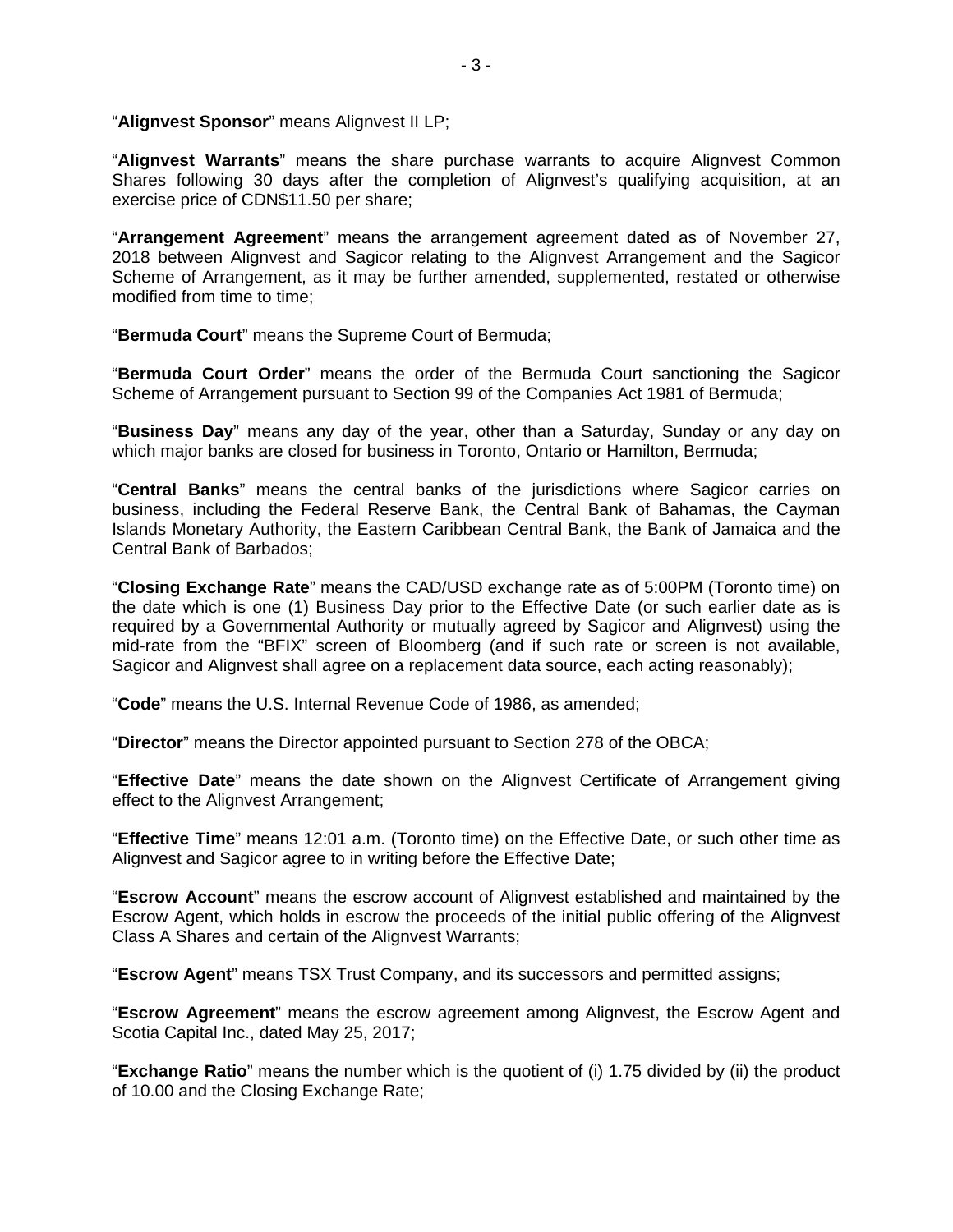"**Expenses**" means all Alignvest expenses (other than expenses paid on or prior to November 27, 2018 and any expenses paid with Alignvest's working capital (as at November 27, 2018) on or prior to the Effective Date), which include deferred underwriter fees and expenses related to the initial public offering of Alignvest, Alignvest's ongoing affairs and the transactions contemplated under the Arrangement Agreement, together with a reasonable reserve for future expenses; provided that all such Alignvest expenses, in the aggregate, shall not exceed US\$20 million;

"**Final Order**" means the final order of the Ontario Court pursuant to Section 182(5)(f) of the OBCA in a form acceptable to Alignvest and Sagicor, each acting reasonably, approving the Alignvest Arrangement, as such order may be amended by the Ontario Court (with the consent of both Alignvest and Sagicor, each acting reasonably) or, if appealed, then, unless such appeal is withdrawn or denied, as affirmed or as amended (provided that any such amendment is acceptable to both Alignvest and Sagicor, each acting reasonably) on appeal;

"**Governmental Authority**" means any: (a) country, nation, state, commonwealth, province, territory, county, municipality, district or other jurisdiction of any nature; (b) federal, state, provincial, local, municipal, foreign or other government; (c) governmental authority of any nature (including any governmental division, department, agency, commission, instrumentality, organization, body or entity and any court or other tribunal), including, for greater certainty, a Securities Authority; (d) any quasi-governmental or private body exercising any regulatory, expropriation or taxing authority under or for the account of any of the foregoing; (e) applicable stock exchanges; (f) applicable Central Banks; or (g) applicable self-regulatory organizations, including, if applicable, the Investment Industry Regulatory Organization of Canada and the Financial Industry Regulatory Authority;

"**Interim Order**" means the interim order of the Ontario Court pursuant to Section 182(5) of the OBCA, in a form acceptable to Alignvest and Sagicor, each acting reasonably, providing for, among other things, the calling and holding of the Alignvest Meeting, as such order may be amended by the Ontario Court with the consent of each of Alignvest and Sagicor, each acting reasonably;

"**Law**" means, with respect to any Person, any applicable law (statutory, common or otherwise), constitution, treaty, convention, ordinance, code, rule, regulation, order, injunction, judgment, decree, ruling or other similar requirement, whether domestic or foreign, enacted, adopted, promulgated or applied by a Governmental Authority that is binding upon or applicable to such Person or its business, undertaking, property or securities, and to the extent that they have (or are applied as if they have) the force of law, rules, policies, guidelines, notices and protocols of any Governmental Authority, as amended;

"**OBCA**" means the *Business Corporations Act* (Ontario);

"**Ontario Court**" means the Ontario Superior Ontario Court of Justice (Commercial List) or other court, as applicable;

"**Participating Shareholder**" means an Alignvest Shareholder, other than a Redeeming Shareholder;

"**Person**" includes any individual, partnership, limited partnership, limited liability partnership, joint venture, association, body corporate, corporation, company, unincorporated association, limited liability company, unlimited liability company, organization, trust, estate, trustee,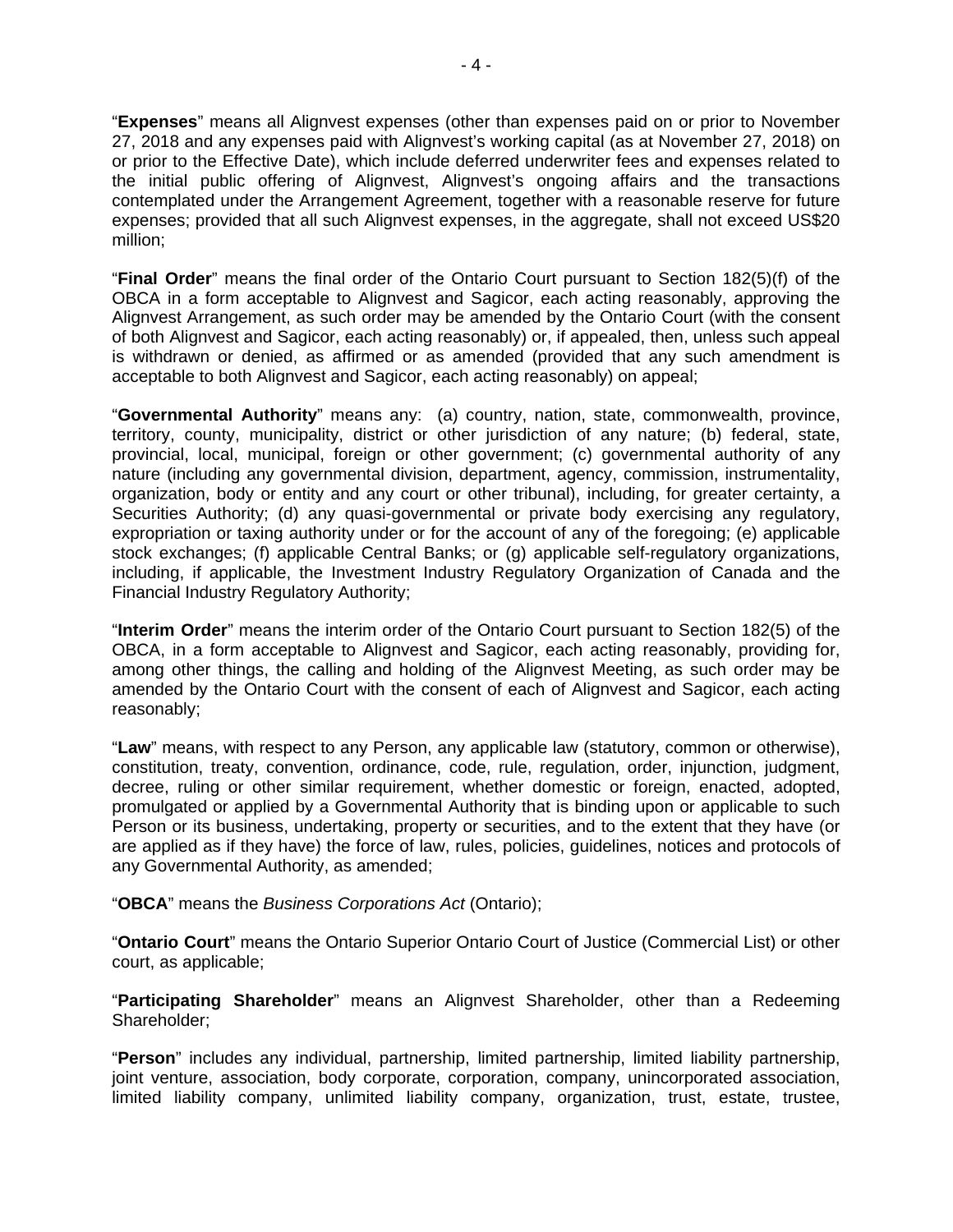executor, administrator, legal representative, government (including Governmental Authority), syndicate or other entity, whether or not having legal status;

"**Prospectus**" means the non-offering preliminary prospectus and/or final prospectus of Alignvest, and any amendment thereto, as the context requires, containing disclosure regarding the transactions contemplated by the Arrangement Agreement, as Alignvest's "qualifying acquisition" within the meaning of Part X of the TSX Company Manual;

"**Redeeming Shareholder**" means an Alignvest Class A Shareholder who has validly elected to redeem his, her or its Alignvest Class A Shares in respect of the Alignvest Arrangement in accordance with the redemption rights provided in the constating documents of Alignvest, and who has not withdrawn such election:

"**Replacement Option**" has the meaning set forth in Section 2.3(7);

"**Sagicor**" means Sagicor Financial Corporation Limited;

"**Sagicor Equity Awards**" means restricted common shares of Sagicor granted pursuant to the Sagicor Share Plans, options to acquire common shares of Sagicor granted pursuant to the Sagicor Share Plans, other equity-related awards granted pursuant to the Sagicor Share Plans, and common shares of Sagicor issued in trust pursuant to the Sagicor Share Plans;

"**Sagicor Equity Incentive Holders**" means the holders of Sagicor Equity Awards;

"**Sagicor Scheme Effective Time**" means the date and time at which a copy of the Bermuda Court Order shall have been filed with the Registrar of Companies in Bermuda for registration;

"**Sagicor Scheme of Arrangement**" means the Scheme of Arrangement of Sagicor under Section 99 of the Companies Act of 1981 of Bermuda on the terms and subject to the conditions set forth in Exhibit A-2 to the Arrangement Agreement, subject to any amendments or variations thereto made in accordance with the terms of the Arrangement Agreement or made at the discretion of the Bermuda Court in the Bermuda Court Order with the prior written consent of each of Alignvest and Sagicor, each acting reasonably;

"**Sagicor Share Plans**" means that certain executive long-term incentive plan of Sagicor, effective as of December 31, 2005 (as amended), and that certain share ownership plan of Sagicor for employees and advisors effective as of December 31, 2005 (as amended);

"**Sagicor Option**" has the meaning set forth in Section 2.3(7);

"**Sagicor Securities Laws**" means all the securities laws of each of Barbados, Trinidad and Tobago, and the United Kingdom, and the rules, regulations and policies of the Stock Exchanges;

"**Securities Authority**" means the Governmental Authority having jurisdiction to enforce Alignvest Securities Laws or Sagicor Securities Laws, as applicable;

"**Stock Exchanges**" means the Barbados Stock Exchange, the London Stock Exchange and the Trinidad and Tobago Stock Exchange;

"**Transfer Agent**" means TSX Trust Company, at its principal offices in Toronto, Ontario; and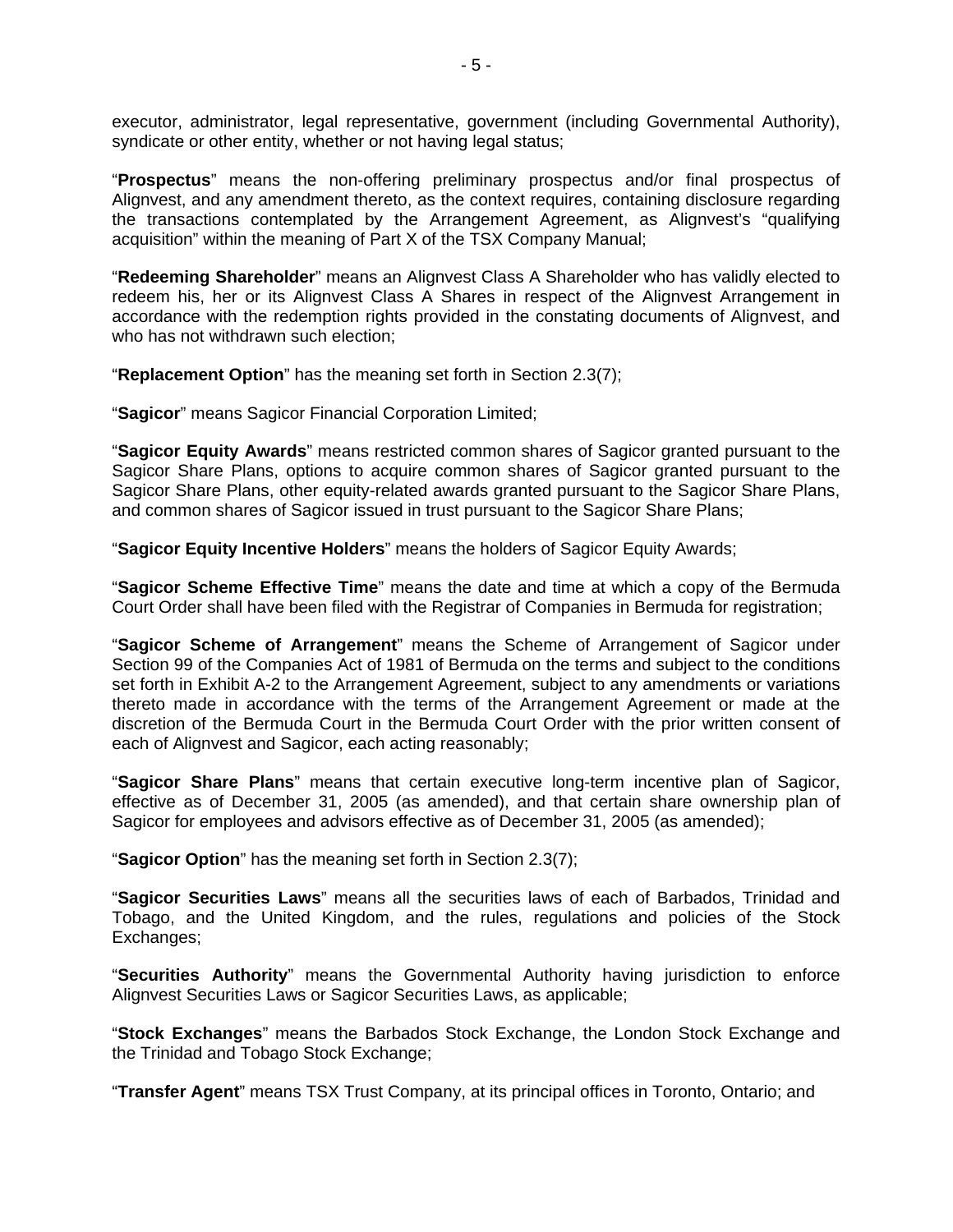# "**Warrant Agent**" means TSX Trust Company.

## **Section 1.2 Interpretation Not Affected By Headings, etc.**

The division of this Plan of Arrangement into Articles, Sections and subsections and the insertion of headings are for convenience of reference only and shall not affect in any way the meaning or interpretation of this Plan of Arrangement.

## **Section 1.3 Article References**

Unless the contrary intention appears, references in this Plan of Arrangement to an Article, Section or subsection by number or letter or both refer to the Article, Section or subsection, respectively, bearing that designation in this Plan of Arrangement.

## **Section 1.4 Number and Gender**

In this Plan of Arrangement, unless the contrary intention appears, words importing the singular include the plural and vice versa, and words importing gender shall include all genders.

## **Section 1.5 Date for Any Action**

If the date on which any action is required to be taken hereunder by any of the parties is not a Business Day, such action shall be required to be taken on the next succeeding day which is a Business Day.

## **Section 1.6 Statutory References**

Unless otherwise indicated, references in this Plan of Arrangement to any statute include all regulations made pursuant to such statute and the provisions of any statute or regulation which amends, supplements or supersedes any such statute or regulation.

## **Section 1.7 Currency**

Unless otherwise stated, all references in this Plan of Arrangement to sums of money are expressed in lawful money of Canada.

## **Section 1.8 Including**

Where the word "including" or "includes" is used in this Plan of Arrangement, it means "including (or includes) without limitation".

## **Section 1.9 Time**

Time shall be of the essence in every matter or action contemplated hereunder. All times expressed herein are in Toronto, Ontario local time unless otherwise stipulated. Unless otherwise specified, time periods within or following which any payment is to be made or act is to be done shall be calculated by excluding the day on which the period commences and including the day on which the period ends and by extending the period to the next Business Day if the last day of the period is not a Business Day.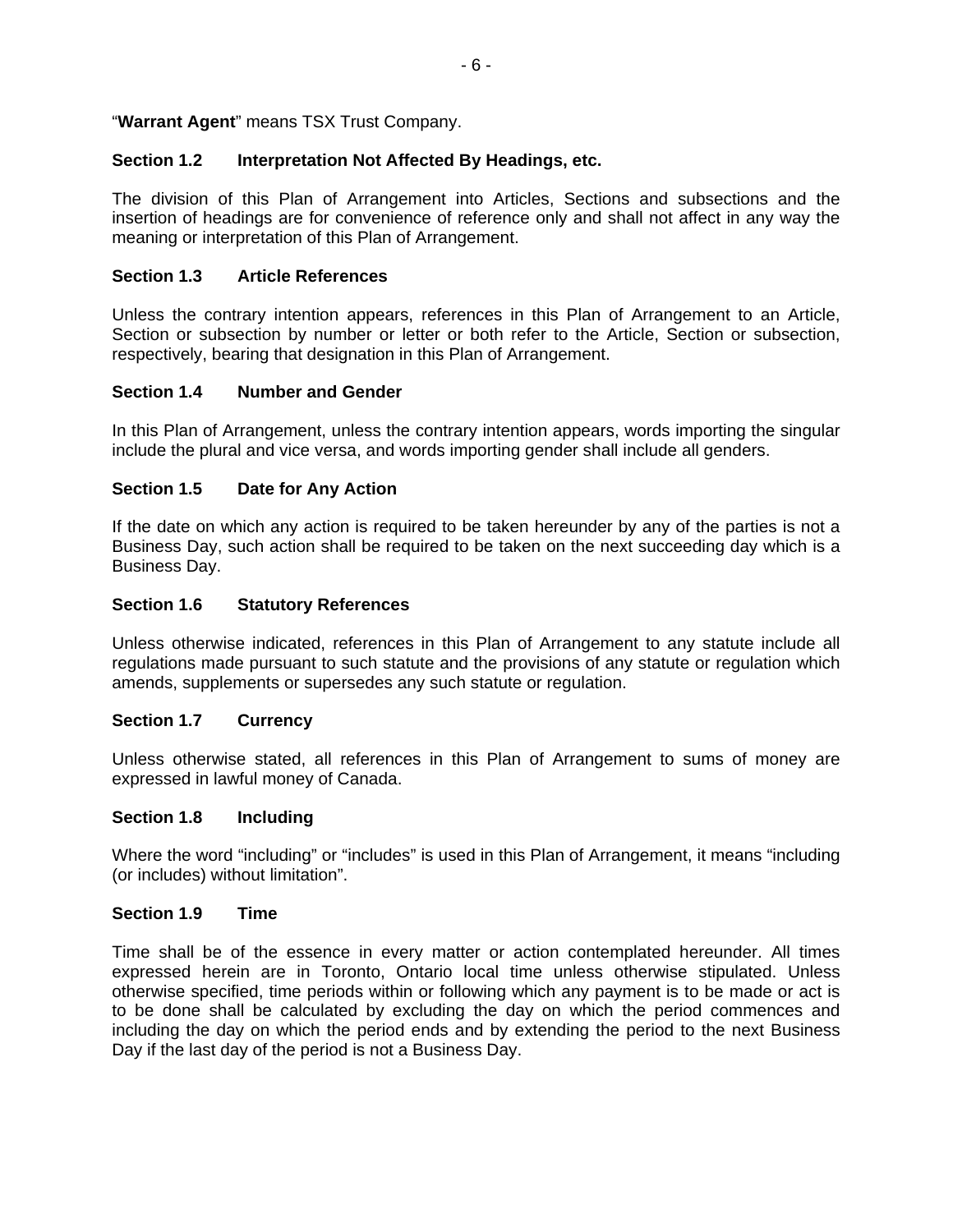# **Article 2**

## **Alignvest Arrangement**

## **Section 2.1 Arrangement Agreement**

This Plan of Arrangement is made pursuant to the Arrangement Agreement.

## **Section 2.2 Binding Effect**

This Plan of Arrangement shall become effective at, and be binding at and after, the Effective Time on:

- (1) Alignvest;
- (2) the Alignvest Shareholders;
- (3) the Sagicor Equity Incentive Holders who become holders of rights to acquire Alignvest Common Shares;
- (4) the Alignvest Forward Purchasers and any other persons who agree with Alignvest after the date of the Arrangement Agreement and at or before the Effective Time to purchase securities of Alignvest;
- (5) the holders of Alignvest Warrants;
- (6) the Transfer Agent; and
- (7) the Warrant Agent.

# **Section 2.3 Effective Time**

Commencing at the Effective Time, the following events, matters or transactions shall occur and shall be deemed to occur in the following sequence, without any further act, authorization or formality:

- (1) any Alignvest Class A Shares held by a Redeeming Shareholder who duly exercised his, her or its redemption rights in accordance with the constating documents of Alignvest shall be redeemed and cancelled and such Alignvest Class A Shares shall cease to be outstanding, and each such Redeeming Shareholder shall cease to have any rights as an Alignvest Shareholder other than the right to be paid the redemption amount for their Alignvest Class A Shares in accordance with the constating documents of Alignvest and the Escrow Agreement;
- (2) immediately following the preceding step, the Alignvest Forward Purchases shall become effective, as shall any agreements with any other persons who agree with Alignvest after the date of the Arrangement Agreement and at or before the Effective Time to purchase securities of Alignvest;
- (3) immediately following the preceding step, consistent with the articles of Alignvest, each non-redeemed Alignvest Class A Share and each Alignvest Class B Share that is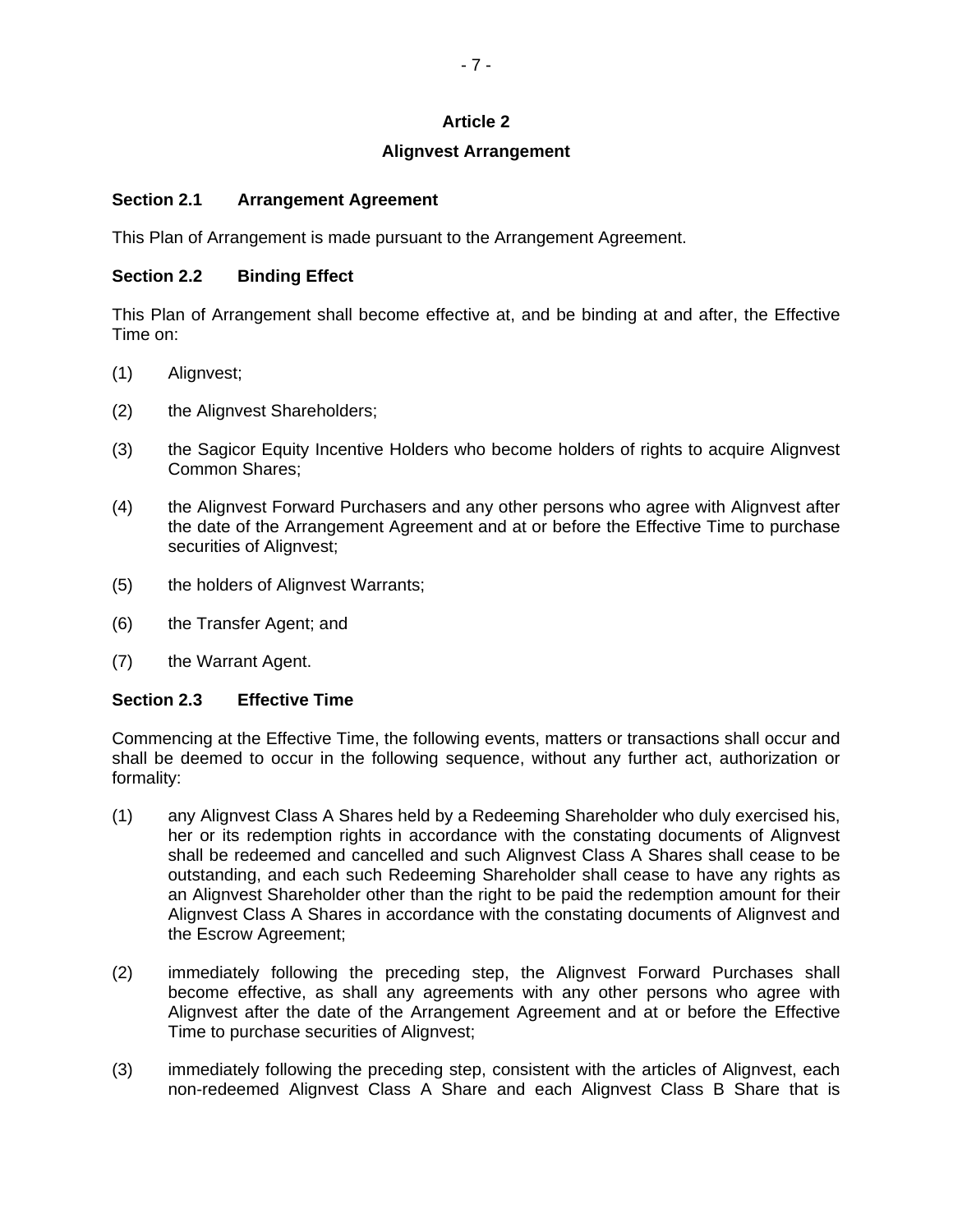outstanding at the Effective Time that is legally and/or beneficially held by a Participating Shareholder shall be converted into one Alignvest Common Share;

- (4) immediately following the preceding step, the terms of the Alignvest Warrants shall be deemed to be amended to be share purchase warrants to acquire Alignvest Common Shares following 30 days after the Effective Date, at an exercise price of CDN\$11.50 per share, but otherwise unamended;
- (5) following the preceding step and at the Sagicor Scheme Effective Time, the Sagicor Scheme of Arrangement will become effective;
- (6) concurrent with the preceding step, each unvested common share of Sagicor under a Sagicor Share Plan that is outstanding at the Sagicor Scheme Effective Time will, in accordance with its terms, be exchanged for or become a right, subject to the applicable vesting conditions being satisfied, to receive from Alignvest the number of Alignvest Common Shares equal to the product of the Exchange Ratio multiplied by the number of such common shares of Sagicor, rounded down to the nearest whole number of Alignvest Common Shares, and subject to the foregoing, the term to expiry, vesting conditions, and all other terms and conditions of the right to receive such Alignvest Common Shares will be the same as the terms and conditions of such grant under such Sagicor Share Plan, and any document or agreement previously evidencing such grant under such Sagicor Share Plan shall thereafter evidence and be deemed to evidence such right to receive Alignvest Common Shares;
- (7) concurrent with the preceding step, each option to acquire common shares of Sagicor under a Sagicor Share Plan (a "**Sagicor Option**") that is outstanding at the Sagicor Scheme Effective Time (and that is not exercised for common shares of Sagicor prior to the Sagicor Scheme Effective Time) will, in accordance with its terms, be exchanged for or become an option (a "**Replacement Option**") to purchase Alignvest Common Shares equal to the product of the Exchange Ratio multiplied by the number of common shares of Sagicor that may be purchased as if such Sagicor Option were exercisable and exercised immediately prior to the Sagicor Scheme Effective Time and such Replacement Option shall provide for an exercise price per Alignvest Common Share equal to the exercise price per common share of Sagicor of such Sagicor Option immediately prior to the Sagicor Scheme Effective Time divided by the Exchange Ratio; provided that if the foregoing calculation results in a Replacement Option being exercisable for a fraction of an Alignvest Common Share, then the number of Alignvest Common Shares subject to such Replacement Option shall be rounded down to the next whole number of Alignvest Common Shares and the total exercise price for the Replacement Option will be reduced by the exercise price of the fractional Alignvest Common Shares, and subject to the foregoing, the term to expiry, conditions to and manner of exercising, vesting schedule, and all other terms and conditions of such Replacement Option will be the same as the terms and conditions of such Sagicor Option, and any document or agreement previously evidencing such Sagicor Option shall thereafter evidence and be deemed to evidence such Replacement Option;
- (8) immediately following the preceding step, all of the directors of Alignvest shall be removed as directors of Alignvest; and
	- (a) if, immediately prior to the Sagicor Scheme Effective Time, Alignvest shall have available a cash amount (excluding or prior to Expenses, but net of those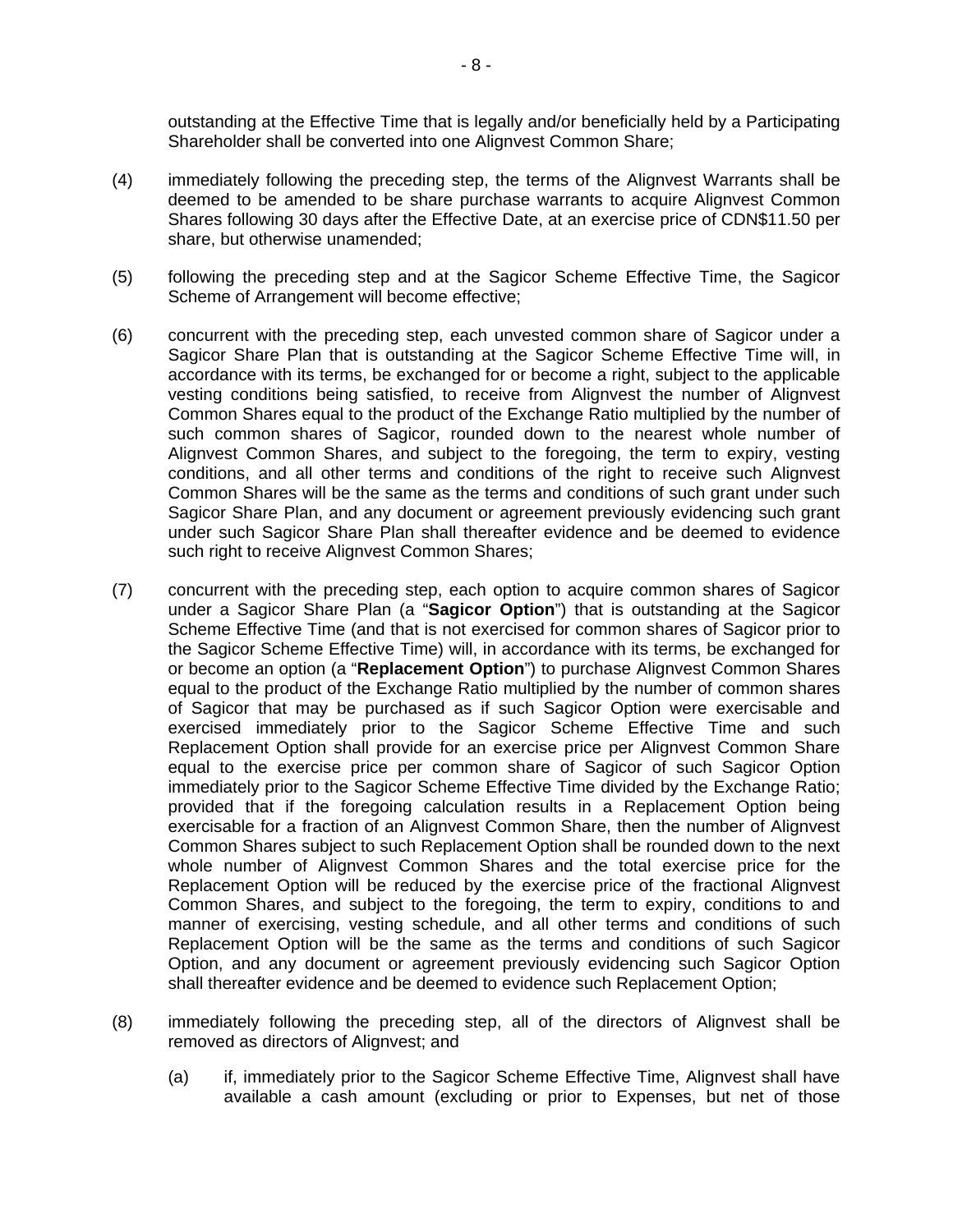amounts set out in Section 5.03 of the Arrangement Agreement) of Cdn \$500 million or more in accordance with Section 5.03 of the Arrangement Agreement, the following persons shall be appointed as directors of Alignvest: Timothy Hodgson (as the Chairman), Reza Satchu, Alister Campbell, Rik Parkhill, Dodridge Miller, **[insert names of four (4) directors designated by Sagicor]**, **[insert names of three (3) directors designated by both Parties]**, subject to each such person being qualified to be appointed under applicable law, and consenting to act, as a director of Alignvest. If any of the foregoing individuals are not willing or able to act as a director of Alignvest, then Alignvest and Sagicor, each acting reasonably, shall appoint a replacement, in each case subject to each such person being qualified to be appointed under applicable law, and consenting to act, as a director of Alignvest; or

- (b) if, immediately prior to the Sagicor Scheme Effective Time, Alignvest shall have available a cash amount (excluding or prior to Expenses, but net of those amounts set out in Section 5.03 of the Arrangement Agreement) of less than Cdn \$500 million in accordance with Section 5.03 of the Arrangement Agreement, the following persons shall be appointed as directors of Alignvest: Timothy Hodgson (as the Chairman), Reza Satchu, Alister Campbell, Rik Parkhill, Mahmoud Kimji, Dodridge Miller, **[insert names of six (6) directors designated by Sagicor]**, subject to each such person being qualified to be appointed under applicable law, and consenting to act, as a director of Alignvest. If any of the foregoing individuals are not willing or able to act as a director of Alignvest, then Alignvest and Sagicor, each acting reasonably, shall appoint a replacement, in each case subject to each such person being qualified to be appointed under applicable law, and consenting to act, as a director of Alignvest;
- (9) immediately following the preceding step, Alignvest shall be authorized to apply to continue from the laws of Ontario to the laws of Bermuda; and
- (10) at the time that a certificate of continuance for Alignvest is issued by the Bermuda Registrar of Companies under the Companies Act 1981 (Bermuda), Alignvest shall be continued in Bermuda and governed by the laws of Bermuda.

## **Section 2.4 Deemed Fully Paid and Non-Assessable Shares**

All Alignvest Common Shares issued pursuant hereto shall be deemed to be or have been validly issued and outstanding as fully paid and non-assessable shares for all purposes.

# **Article 3**

## **Dissent Rights**

## **Section 3.1 Rights of Dissent**

The Alignvest Shareholders will have dissent rights in connection with the Alignvest Arrangement (and the Alignvest Continuance) in accordance with the provisions of the OBCA.

## **Article 4**

## **Delivery of Consideration**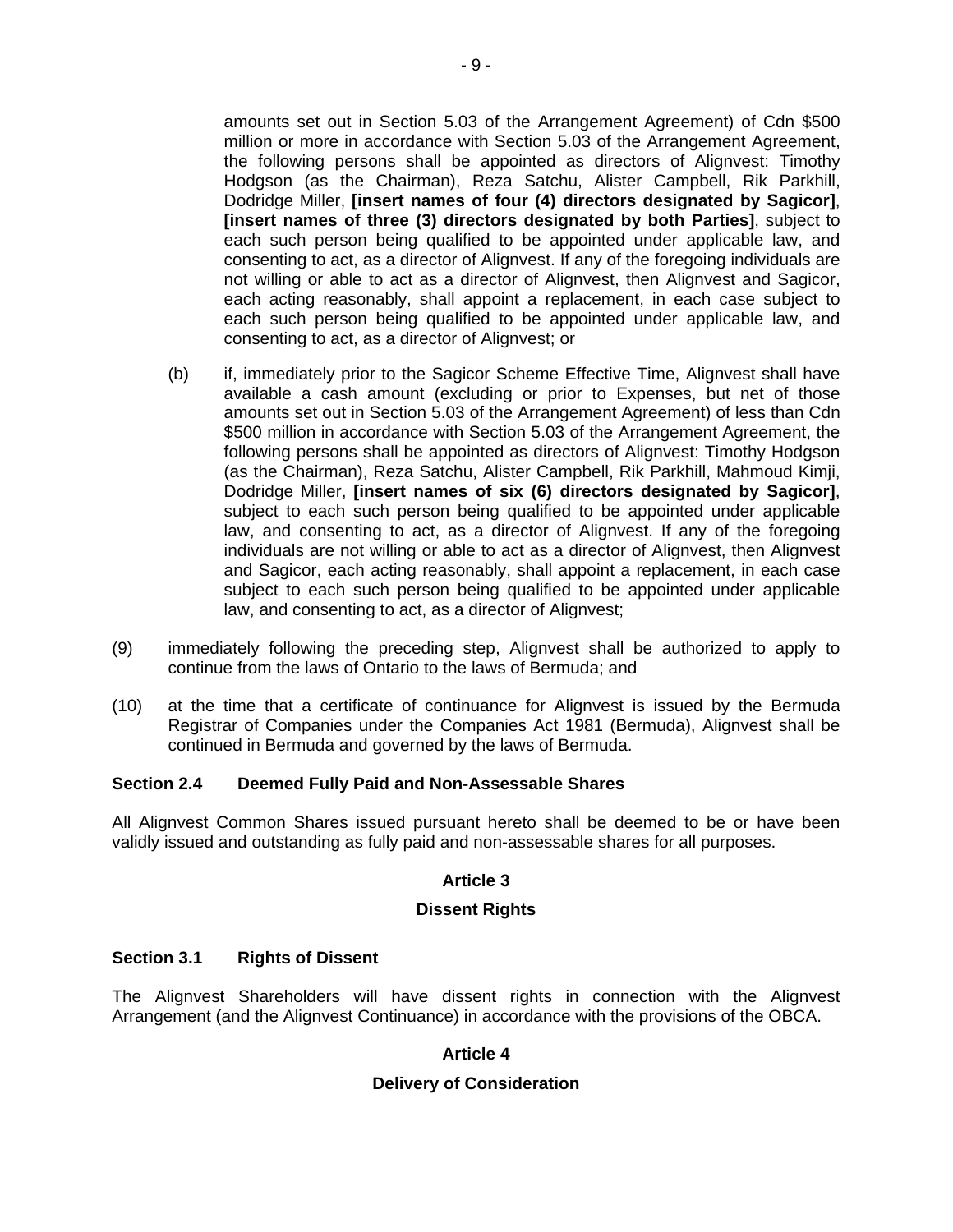# **Section 4.1 Share Certificates**

Following the Effective Date, share certificates, if any, representing Alignvest Class A Shares and Alignvest Class B Shares shall be deemed for all purposes to be certificates representing the Alignvest Common Shares issued to Participating Shareholders under the Alignvest Arrangement.

## **Section 4.2 No Liens**

Any exchange or transfer of securities pursuant to this Plan of Arrangement shall be free and clear of any Liens.

## **Section 4.3 Illegality of Delivery of Shares**

Notwithstanding the foregoing, if it appears to Alignvest that it would be contrary to applicable Laws to deliver, or cause to be delivered, Alignvest Common Shares pursuant to the Alignvest Arrangement to a Person that is not a resident of Canada or the United States, the Alignvest Common Shares that otherwise would be issued to that Person may be issued to the Transfer Agent for sale by the Transfer Agent on behalf of that Person. The Alignvest Common Shares so issued to the Transfer Agent shall be pooled and sold as soon as practicable after the Effective Date, on such dates and at such prices as the Transfer Agent determines in its sole discretion. The Transfer Agent shall not be obligated to seek or obtain a minimum price for any of the Alignvest Common Shares sold by it. Each such Person shall receive a pro rata share of the cash proceeds from the sale of the Alignvest Common Shares sold by the Transfer Agent (less commissions, other reasonable expenses incurred in connection with the sale of the Alignvest Common Shares and any amount withheld in respect of taxes) in lieu of the Alignvest Common Shares themselves. The net proceeds shall be remitted in the same manner as other payments pursuant to this Article 4. Neither Alignvest nor the Transfer Agent shall be liable for any loss arising out of any such sales.

# **Section 4.4 Lost Certificates**

If any certificate representing, immediately prior to the Effective Time, one or more Alignvest Class A Shares or Alignvest Class B Shares has been lost, stolen or destroyed, upon the making of an affidavit of that fact by the Person claiming such certificate to be lost, stolen or destroyed and the giving by such Person of a bond satisfactory to Alignvest in such sum as Alignvest may determine against any claim that may be made against Alignvest with respect to the certificate alleged to have been lost, stolen or destroyed, Alignvest (or its Transfer Agent) shall make such distribution or delivery in respect of such shares represented by such lost, stolen or destroyed certificate as determined in accordance with Section 4.1.

# **Section 4.5 Withholding Rights**

Alignvest and the Transfer Agent shall be entitled to deduct and withhold from any amounts otherwise payable or deliverable to a Person under this Plan of Arrangement such amounts or consideration (including securities issuable hereunder equal in value (in Alignvest's reasonable discretion) to the cash equivalent of any withholding taxes required) as Alignvest and Sagicor, each acting reasonably, mutually agree are required to be deducted and withheld with respect to such payment under the Tax Act, the Code, any provision of any applicable federal, provincial, territorial, state, local or foreign tax law, in each case, as amended. To the extent that amounts are so withheld, such withheld amounts shall be treated for all purposes hereof as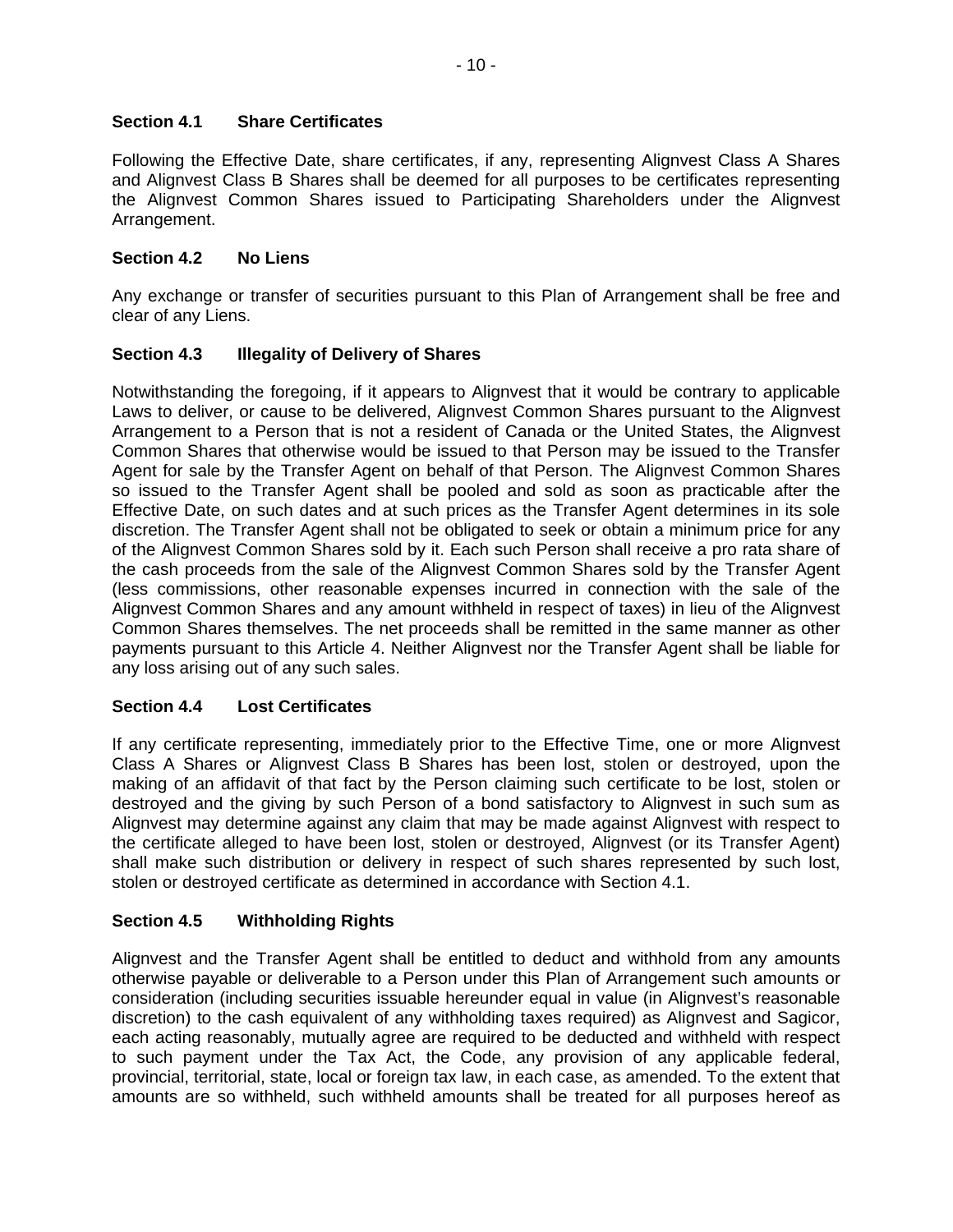having been paid to the Person, in respect of which such deduction and withholding was made, provided that such withheld amounts are actually remitted to the appropriate taxing authority. To the extent necessary, such deductions and withholdings may be effected by selling any securities issuable hereunder to which any Person may otherwise be entitled under the Plan of Arrangement, and any amount remaining following the sale, deduction and remittance shall be paid to the Person entitled thereto as soon as reasonably practicable.

# **Article 5**

## **Amendments**

# **Section 5.1 Amendments to Plan of Arrangement**

- (1) Alignvest and Sagicor may amend, modify and/or supplement this Plan of Arrangement at any time and from time to time prior to the Effective Time, provided that each such amendment, modification and/or supplement must be: (i) set out in writing; (ii) approved by Alignvest and Sagicor in writing; (iii) filed with the Ontario Court and, subject to Section 5.1(4) of this Plan of Arrangement, if made following the Alignvest Meeting, approved by the Ontario Court; and (iv) communicated to Alignvest Shareholders if and as required by the Ontario Court.
- (2) Any amendment, modification or supplement to this Plan of Arrangement may be proposed by Alignvest at any time prior to the Alignvest Meeting (provided that Sagicor shall have consented thereto in writing, acting reasonably) with or without any other prior notice or communication, and if so proposed and accepted by the Persons voting at the Alignvest Meeting in the manner required under the Interim Order, shall become part of this Plan of Arrangement for all purposes.
- (3) Any amendment, modification or supplement to this Plan of Arrangement that is approved or directed by the Ontario Court following the Alignvest Meeting shall be effective only if: (i) it is consented to in writing by each of Alignvest and Sagicor, each acting reasonably; and (ii) if required by the Ontario Court, it is consented to by the Alignvest Shareholders, voting in the manner directed by the Ontario Court.
- (4) Any amendment, modification or supplement to this Plan of Arrangement may be made following the Effective Date unilaterally by Alignvest, provided that it concerns a matter which is solely of an ministerial and administrative nature required to better give effect to the ministerial and administrative implementation of this Plan of Arrangement and is not adverse to the interests of any former Alignvest Shareholder or any current or former Sagicor securityholder or Alignvest Forward Purchaser.

# **Article 6**

## **Paramountcy**

# **Section 6.1 Paramountcy**

From and after the Effective Time, this Plan of Arrangement shall take precedence and priority over: (i) each of the Alignvest Class A Shares, the Alignvest Class B Shares, and the Alignvest Warrants, in each case, as issued prior to the Effective Time; (ii) all of the rights and obligations of the beneficial and/or registered holders of each of the Alignvest Class A Shares, the Alignvest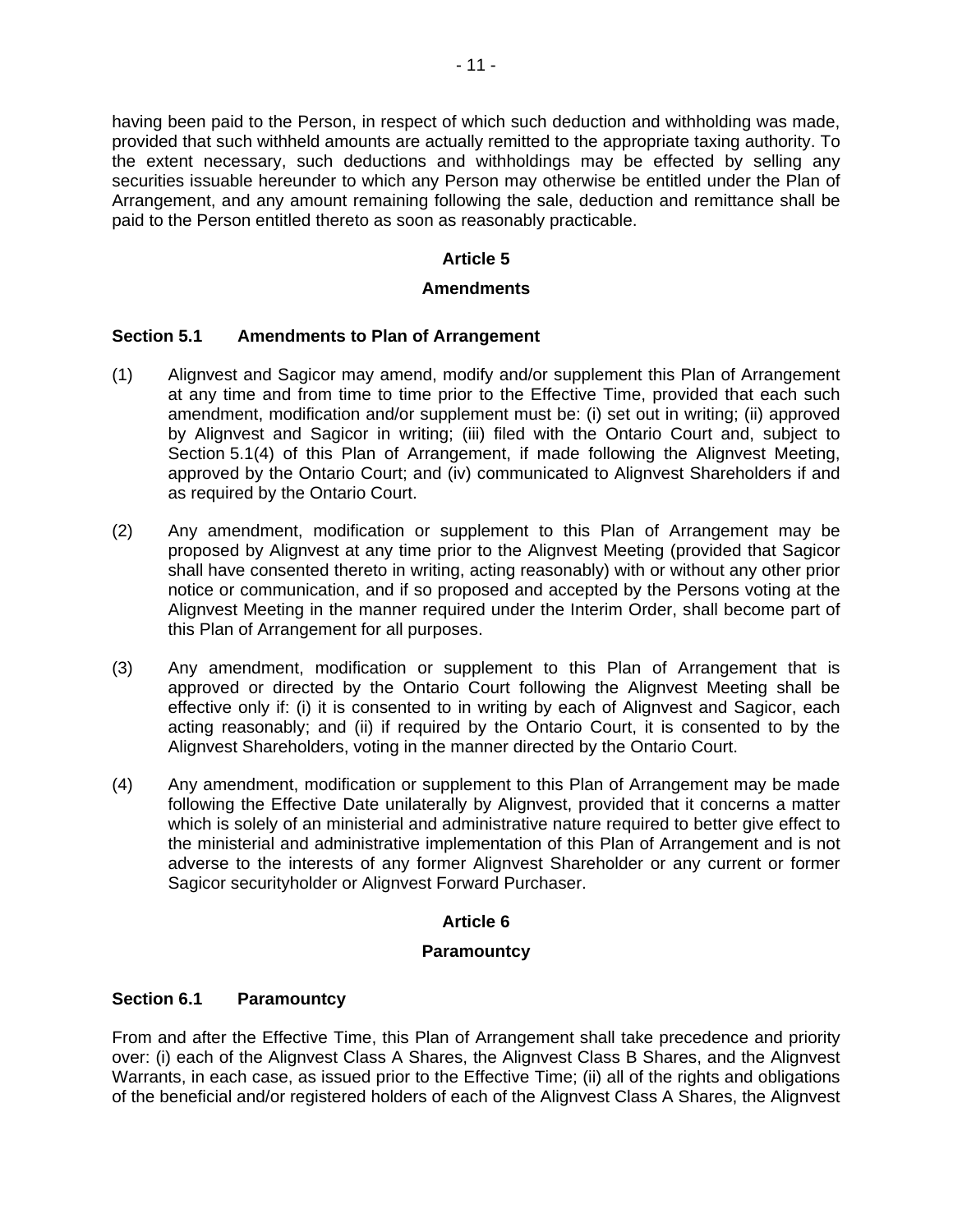Class B Shares, and the Alignvest Warrants and any transfer agent or warrant agent or other depositary therefor in relation thereto; (iii) all of the rights and obligations of the Sagicor Equity Incentive Holders in respect of the similar Alignvest equity incentives provided to them; and (iv) all actions, causes of action, claims or proceedings (actual or contingent and whether or not previously asserted) based on or in any way relating to any of the Alignvest Class A Shares, Alignvest Class B Shares, the Alignvest Warrants, and the Alignvest equity incentives granted to the former Sagicor Equity Incentive Holders which shall be deemed to have been settled, compromised, released and determined without liability except as set forth herein.

## **Article 7**

## **Further Assurances**

# **Section 7.1 Further Assurances**

Notwithstanding that the transactions and events set out herein shall occur and shall be deemed to occur in the order set out in this Plan of Arrangement without any further act or formality, each of the parties to the Arrangement Agreement shall make, do and execute, or cause to be made, done and executed, all such further acts, deeds, agreements, transfers, assurances, instruments or documents as may reasonably be required by any of them in order to further document or evidence any of the transactions or events set out herein, including any resolution of directors authorizing the issue, transfer or purchase for cancellation of shares, any share transfer powers evidencing the transfer of shares and any receipt therefor, and any necessary additions to, or deletions from, share registers.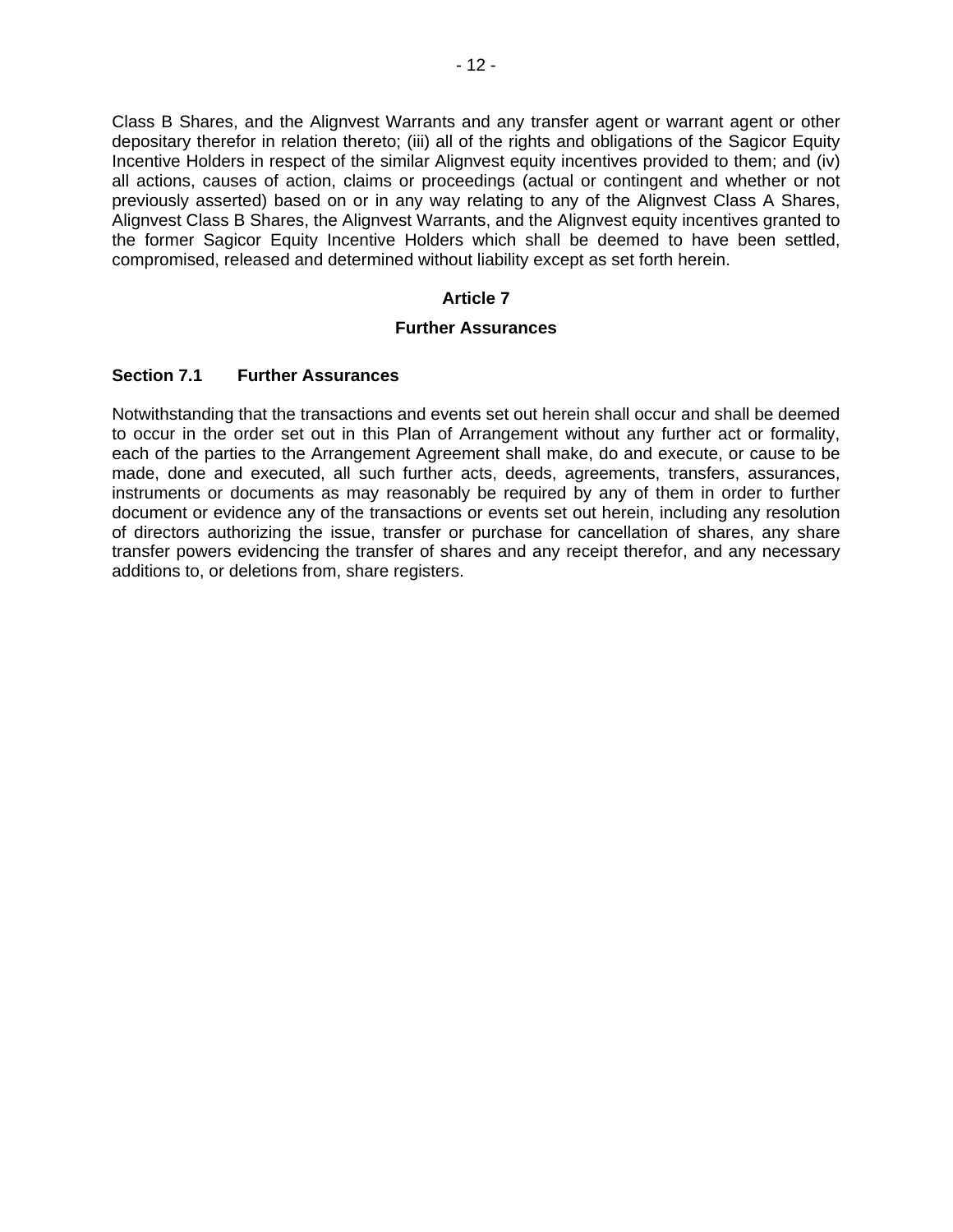# <span id="page-117-0"></span>**Exhibit A-2 Scheme of Arrangement**

See attached.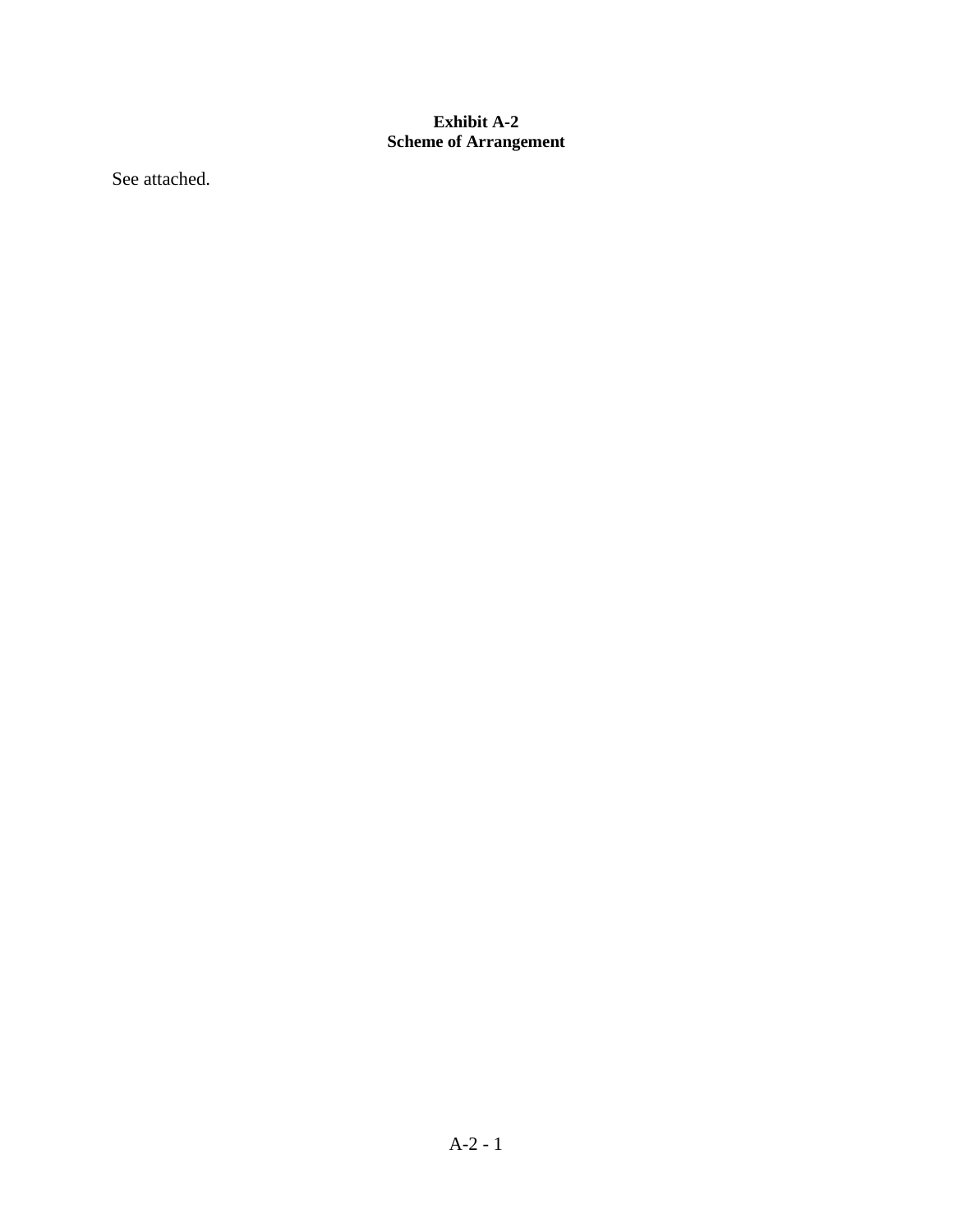#### **THE SCHEME**

# **IN THE SUPREME COURT OF BERMUDA**

# **CIVIL JURISDICTION**

# **(COMMERCIAL COURT)**

**[**●**] 2019: No. [**●**]** 

### **IN THE MATTER OF SAGICOR FINANCIAL CORPORATION LIMITED**

**and** 

### **IN THE MATTER OF THE COMPANIES ACT 1981**

#### **SCHEME OF ARRANGEMENT**

**(under section 99 of the Companies Act 1981)** 

#### **Between**

## **SAGICOR FINANCIAL CORPORATION LIMITED**

(an exempted company incorporated with limited liability and registered under the laws of Bermuda with registration number 51625)

**and** 

# **THE SCHEME SHAREHOLDERS**

(as hereinafter defined)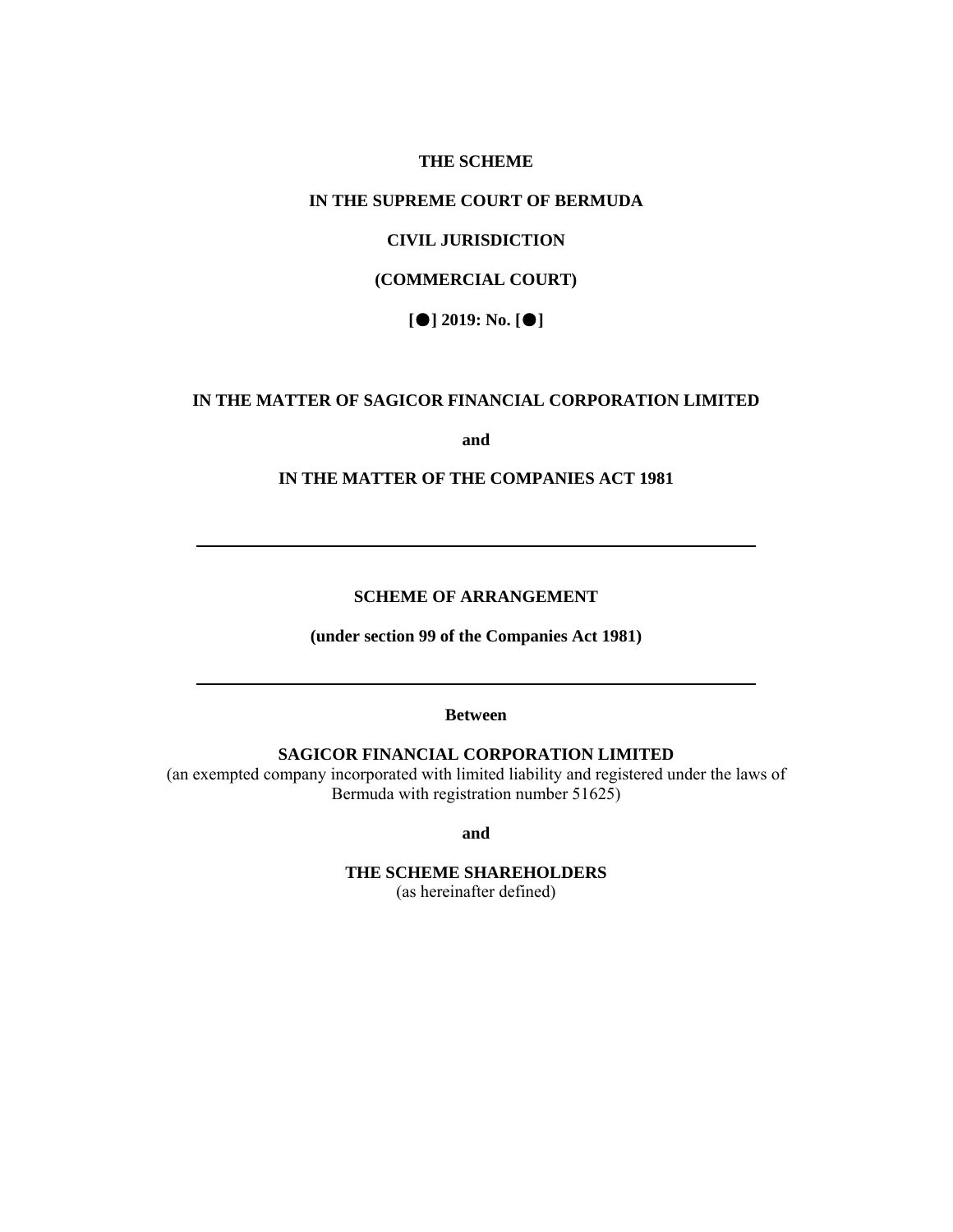# **PART I**

## **RECITALS**

## **DEFINITIONS**

(A) In this Scheme, unless the context otherwise requires or unless otherwise expressly provided for, the following expressions shall bear the following meanings:

| "AQY"                   | means Alignvest Acquisition II Corporation, a<br>corporation incorporated under the laws of the<br>Province of Ontario, Canada;                                                                                                                                                                                                                                                                                                                                                                                                                                       |
|-------------------------|-----------------------------------------------------------------------------------------------------------------------------------------------------------------------------------------------------------------------------------------------------------------------------------------------------------------------------------------------------------------------------------------------------------------------------------------------------------------------------------------------------------------------------------------------------------------------|
| "AQY Securities Laws"   | means the Securities Act (Ontario) and all the<br>securities laws of each province and territory of<br>Canada, except Quebec, and the<br>rules,<br>regulations and policies of the Toronto Stock<br>Exchange;                                                                                                                                                                                                                                                                                                                                                         |
| "AQY Shares"            | means AQY common shares;                                                                                                                                                                                                                                                                                                                                                                                                                                                                                                                                              |
| "Arrangement Agreement" | means that certain Arrangement Agreement,<br>dated as of November 27, 2018, by and between<br>AQY and the Company;                                                                                                                                                                                                                                                                                                                                                                                                                                                    |
| "Board"                 | means the board of directors of the Company;                                                                                                                                                                                                                                                                                                                                                                                                                                                                                                                          |
| "Business Day"          | means any day except a Saturday, a Sunday or<br>any other day on which commercial banks are<br>required or authorized to close in Toronto,<br>Ontario or Hamilton, Bermuda;                                                                                                                                                                                                                                                                                                                                                                                           |
| "Bye-laws"              | means the Bye-laws of the Company;                                                                                                                                                                                                                                                                                                                                                                                                                                                                                                                                    |
| "Cash Consideration"    | means the cash consideration in the amount of<br>US\$1.75 per Scheme Share made available to<br>each Scheme Shareholder as at the Election<br>Record Date in respect of each Scheme Share up<br>to the Specified Number held by each such<br>Scheme Shareholder as at the Election Record<br>Date (provided that each such Scheme Share up<br>to the Specified Number continues to be held by<br>such Scheme Shareholder at the Effective Time)<br>in exchange for the transfer of each such<br>Scheme Share to AQY at the Effective Time<br>pursuant to this Scheme; |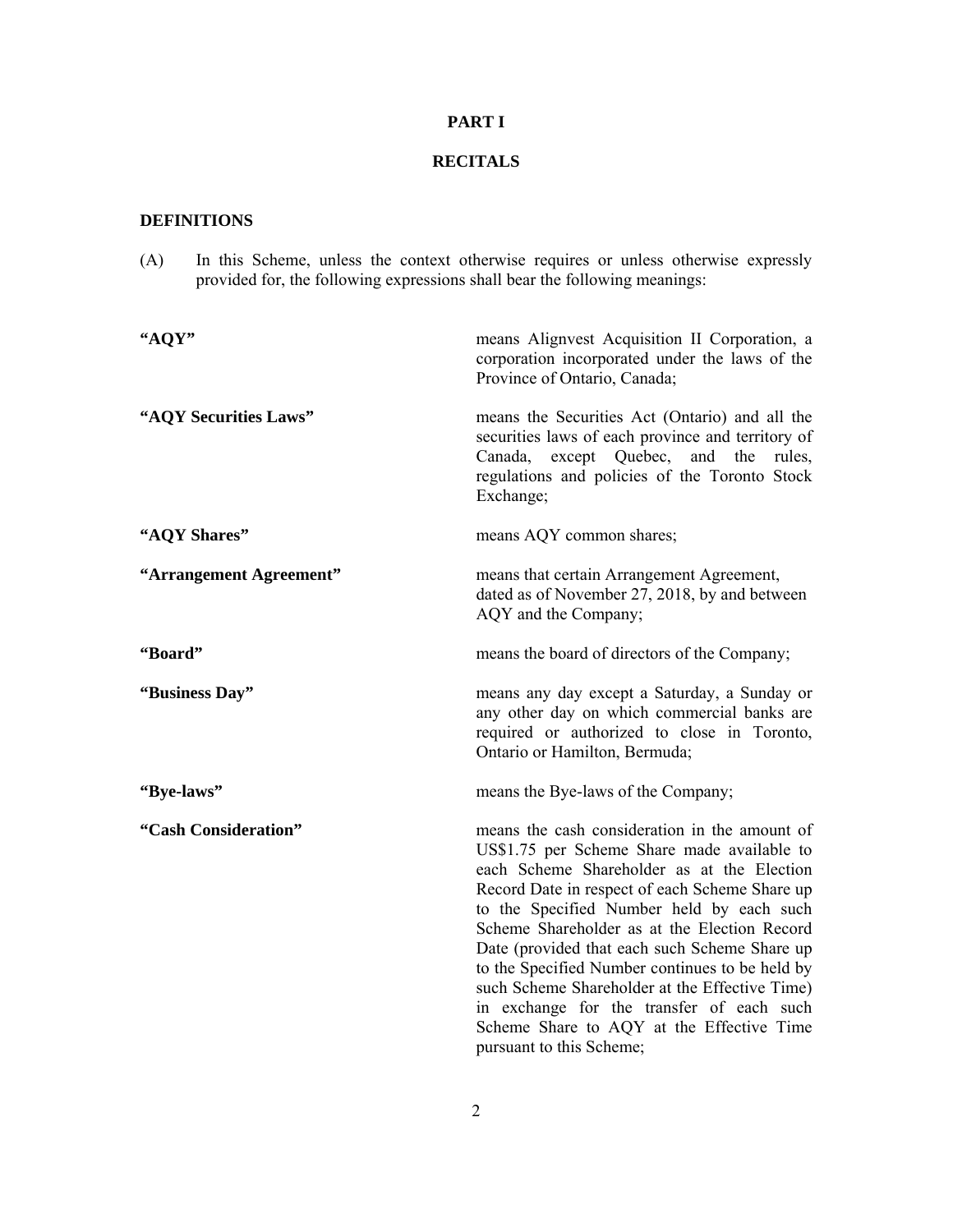**"Cash Qualifying** 

**Scheme Shareholder(s)"** means a Scheme Shareholder as at the Election Record Date which has validly elected to receive the Cash Consideration in respect of each Scheme Share up to the Specified Number held by such Scheme Shareholder as at the Election Record Date (provided that each such Scheme Share up to the Specified Number continues to be held by such Scheme Shareholder at the Effective Time), such election having been made by such Scheme Shareholder and received by the Company on or prior to the Election Deadline at the address set out in the Consideration Election Form; "**Central Banks**" means the central banks of the jurisdictions where the Company carries on business, including the Federal Reserve Bank, the Central Bank of Bahamas, the Cayman Islands Monetary Authority, the Eastern Caribbean Central Bank, the Bank of Jamaica and the Central Bank of Barbados; **"Closing Date"** means the date on which the Effective Time occurs; **"Closing Exchange Rate"** means the CAD/USD exchange rate as of 5:00PM (Toronto time) on the date which is one (1) Business Day prior to the Closing Date (or such earlier date as is required by a Governmental Authority or mutually agreed by the Company and AQY) using the mid-rate from the "BFIX" screen of Bloomberg (and if such rate or screen is not available, Company and AQY shall agree on a replacement data source, each acting reasonably); **"Companies Act"** means the Companies Act 1981 of Bermuda; **"Company"** means Sagicor Financial Corporation Limited, an exempted company with limited liability continued under the laws of Bermuda with registration number 51625; **"Consideration Election Form"** means the election form set out at Appendix [●] of the Shareholder Circular wherein the eligible Scheme Shareholders as at the Election Record Date may elect to receive either the Cash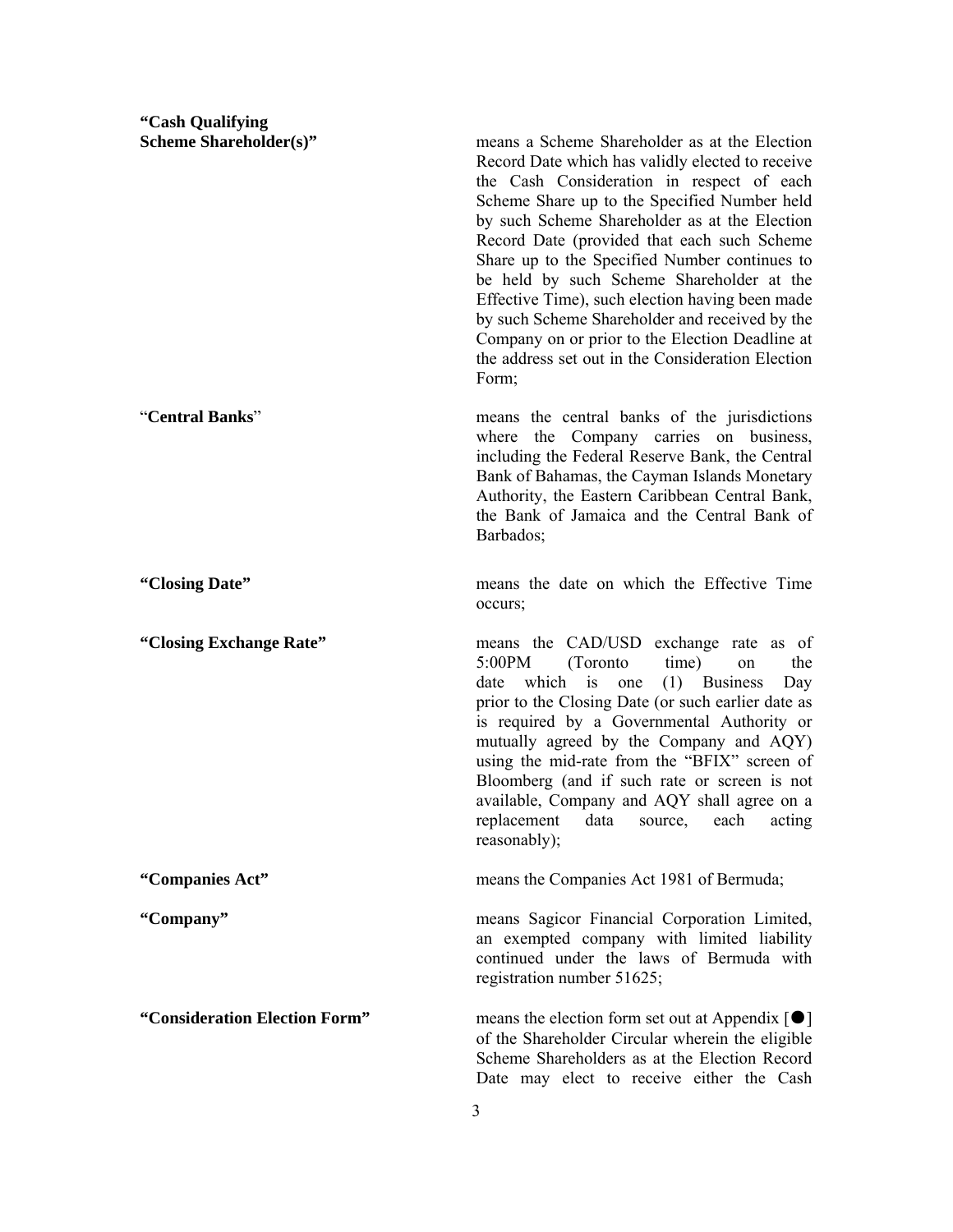|                               | Consideration or the First Share Consideration,<br>or a combination of the Cash Consideration and<br>First Share Consideration, in accordance with<br>the instructions therein, for up to the Specified<br>Number;                                                                                                                                               |
|-------------------------------|------------------------------------------------------------------------------------------------------------------------------------------------------------------------------------------------------------------------------------------------------------------------------------------------------------------------------------------------------------------|
| "Court"                       | means the Supreme Court of Bermuda;                                                                                                                                                                                                                                                                                                                              |
| "Depositary Interest Holders" | means holders of Depositary Interests appearing<br>on the DI Register immediately prior to the<br>cancellation contemplated in Section $(K)$ of the<br>recitals of this Scheme;                                                                                                                                                                                  |
| "Depositary Interests"        | means dematerialised depositary interests issued<br>by the DI Depositary representing<br>the<br>underlying Scheme Shares;                                                                                                                                                                                                                                        |
| "Depository"                  | Securities<br><b>Barbados</b><br>Central<br>the<br>means<br>Depository;                                                                                                                                                                                                                                                                                          |
| "DI Depositary"               | means Computershare Investor Services PLC;                                                                                                                                                                                                                                                                                                                       |
| "DI Register"                 | means the register of Depositary Interest<br>Holders maintained by the DI Depositary;                                                                                                                                                                                                                                                                            |
| "DRS"                         | means shares issued in "direct registration"<br>book-entry form in accordance with customary<br>Canadian practices;                                                                                                                                                                                                                                              |
| "Effective Time"              | means the date and time at which an office copy<br>of the Order of the Court sanctioning this<br>Scheme and making such facilitating orders as<br>are appropriate pursuant to section 99 of the<br>Companies Act shall have been delivered to the<br>Registrar of Companies in Bermuda for<br>registration, at which time this Scheme shall<br>become effective; |
| "Election Deadline"           | means $\lceil \bullet \rceil$ , 2019, being the date by which the<br>Company must receive a completed and<br>executed Consideration Election Form at the<br>address provided in the Consideration Election<br>Form;                                                                                                                                              |
| "Election Record Date"        | means 5:00 p.m. (Toronto time) on December 6,<br>2018, or such other date as is required by a<br>Governmental Authority;                                                                                                                                                                                                                                         |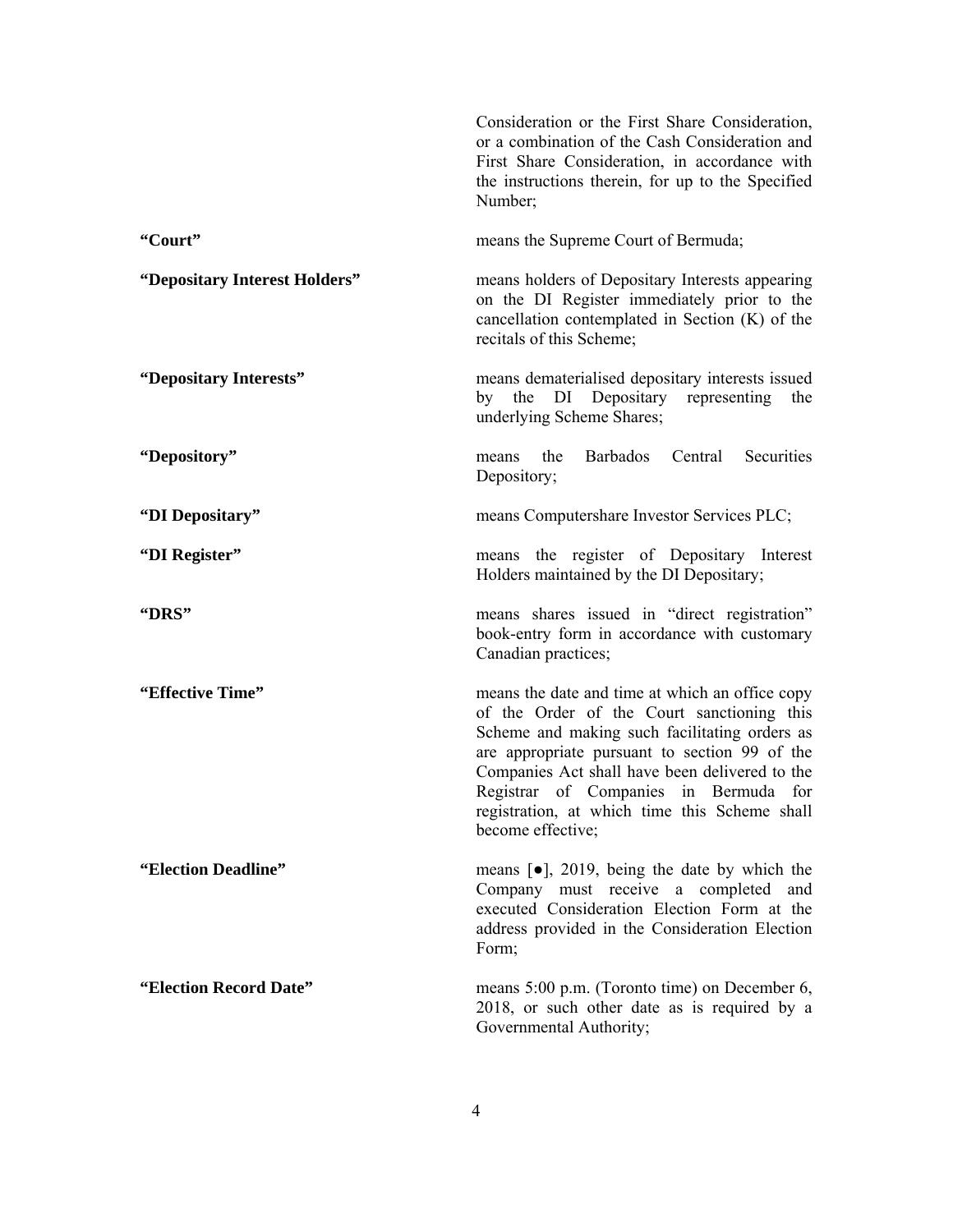**"Exchange Ratio"** means the number which is the quotient of (i) 1.75 divided by (ii) the product of 10.00 and the Closing Exchange Rate;

**"First Share Consideration"** means the share consideration with an agreed value of US\$1.75 per Scheme Share made available to each Scheme Shareholder as at the Election Record Date and payable in the form of AQY Shares equal to the product of the Exchange Ratio multiplied by the number of Scheme Shares up to the Specified Number held by such Scheme Shareholder as at the Election Record Date (provided that each such Scheme Share up to the Specified Number continues to be held by such Scheme Shareholder at the Effective Time) in exchange for the transfer of such Scheme Share at the Effective Time to AQY pursuant to this Scheme, rounded down for each applicable Scheme Shareholder to the next whole number of AQY Shares;

**"Governmental Authority"** means any: (a) country, nation, state, commonwealth, province, territory, county, municipality, district or other jurisdiction of any nature; (b) federal, state, provincial, local, municipal, foreign or other government; (c) governmental authority of any nature (including any governmental division, department, agency, commission, instrumentality, organization, body or entity and any court or other tribunal), including, for greater certainty, a Securities Authority; (d) any quasi-governmental or private body exercising any regulatory, expropriation or taxing authority under or for the account of any of the foregoing; (e) applicable stock exchanges; (f) applicable Central Banks; or (g) applicable self-regulatory organizations, including, if applicable, the Investment Industry Regulatory Organization of Canada and the Financial Industry Regulatory Authority;

**"Latest Practicable Date"** means [●], being the latest date upon which it was practicable to ascertain certain information contained herein;

**"Law"** means any federal, state, local, municipal, provincial, foreign or other law, statute, constitution, principle of common law,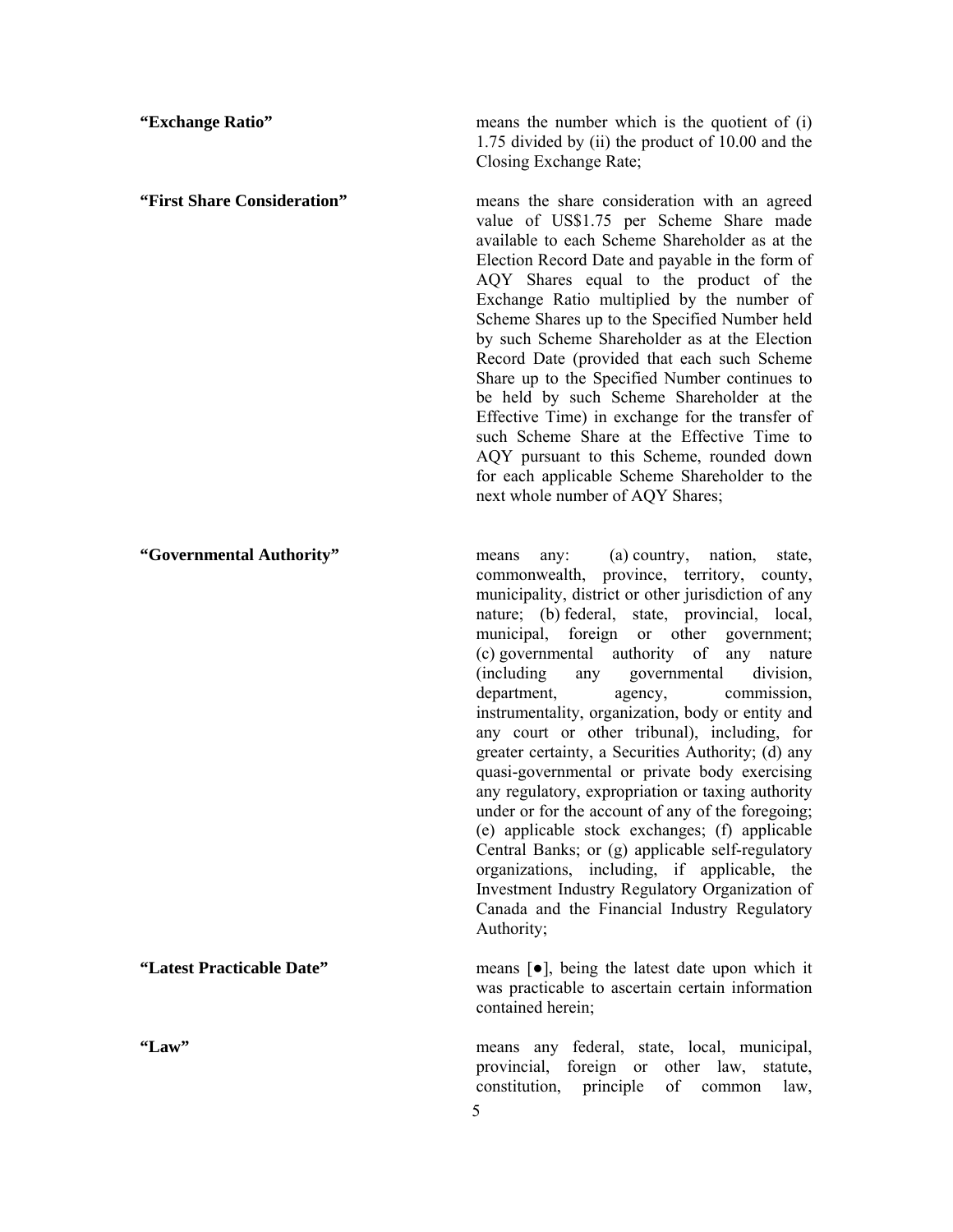resolution, ordinance, code, edict, consent order, consent decree, decree, order, judgment, rule, regulation, ruling, directive, regulatory guidance, agreement or requirement issued, enacted, adopted, promulgated, implemented or otherwise put into effect by or with or under the authority of any Governmental Authority;

# **"Other Share Consideration"** means the share consideration with an agreed value of US\$1.75 per Scheme Share made available to each Scheme Shareholder as at the Election Record Date and payable in the form of AQY Shares equal to the product of the Exchange Ratio multiplied by the number of Scheme Shares held by such Scheme Shareholder as at the Effective Time (other than the Scheme Shares held by such Scheme Shareholder being exchanged for Cash Consideration or First Share Consideration) in exchange for the transfer of each such Scheme Share to AQY at the Effective Time pursuant to this Scheme, rounded down for each applicable Scheme Shareholder to the next whole number of AQY Shares; **"Paying Agent"** means Computershare Investor Services PLC; "**Person**" means an individual, company (including notfor-profit company), corporation (including notfor-profit corporation), body corporate, general or limited partnership, limited liability

partnership, limited liability company, unlimited liability corporation, joint venture, association, trust, estate, association, trustee, executor, administrator, legal representative, Governmental Authority, unincorporated organization or other entity of any kind or nature;

Kingdom, and the rules, regulations and policies

effective 31 December 2005 and the executive

of the Stock Exchanges;

**"Register of Members"** means the register of members of the Company (including the branch registers); "**Sagicor Securities Laws**" means all the securities laws of each of Barbados, Trinidad and Tobago, and the United

**"Sagicor Share Plans"** means the Employee Share Ownership Plan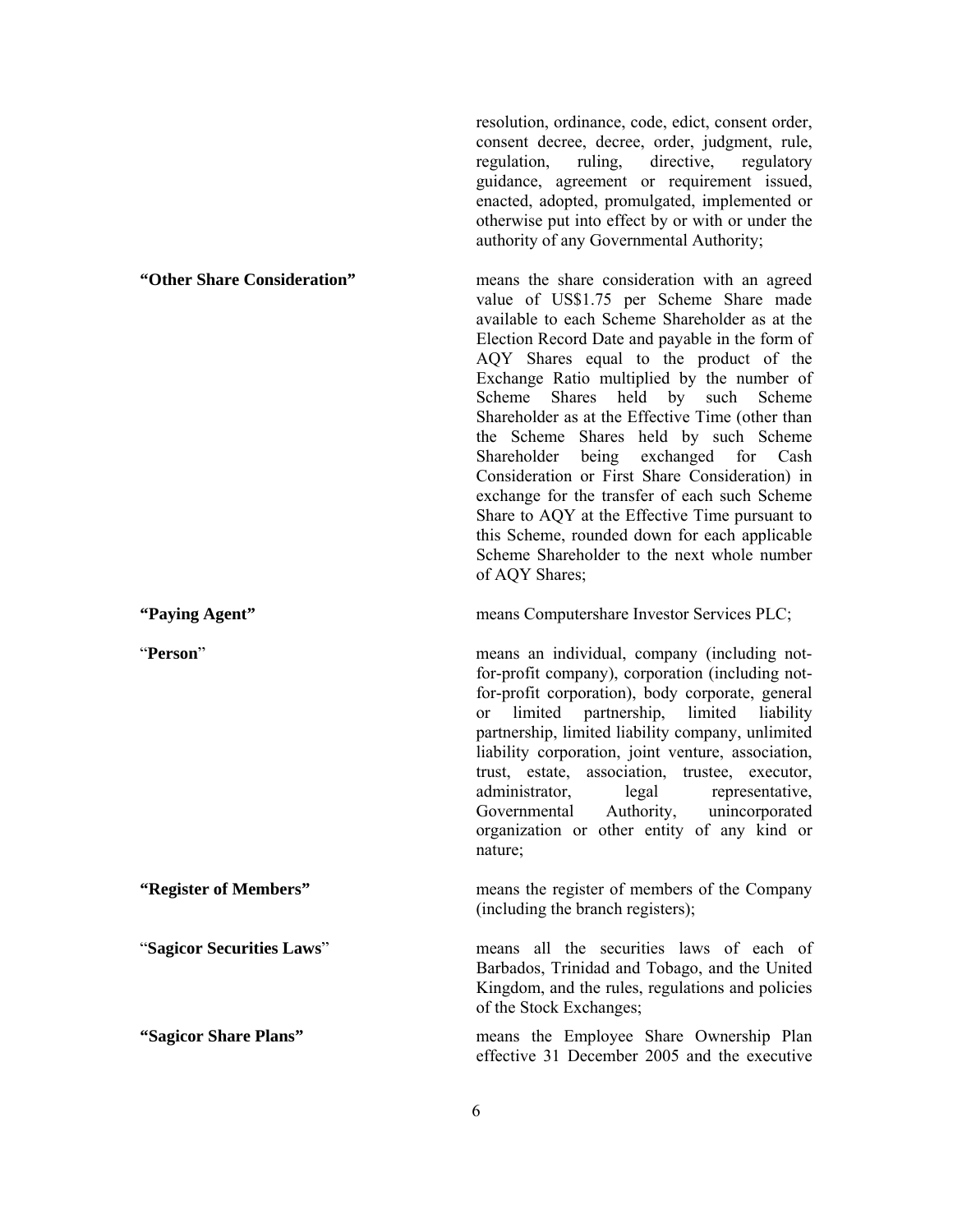Long-term Incentive Plan effective 31 December 2005;

**"Scheme"** means this scheme of arrangement in respect of the Company under section 99 of the Companies Act in its present form or with or subject to any modifications, additions or conditions that are consented to by the Company and AQY, each acting reasonably, and that the Court may approve or impose;

**"Scheme Consideration"** means the consideration payable to Scheme Shareholders as at the Effective Time in exchange for the transfer of the Scheme Shares to AQY in accordance with this Scheme, comprising (1) for eligible Persons, the option of the Cash Consideration, the First Share Consideration, or a combination of both, for up to the Specified Number held by each eligible Scheme Shareholder, and (2) in all other cases, the Other Share Consideration;

**"Scheme Meeting"** means the meeting of Scheme Shareholders as at the Voting Record Date to be convened at the direction of the Court at which this Scheme (with or without modification) will be voted upon, or any postponement or adjournment thereof;

**"Scheme Shareholders"** means the holders of Scheme Shares appearing on the Register of Members at the applicable time;

**"Scheme Share(s)"** *means all of the Shares in issue as at the* applicable time;

"**Securities Authority**" means the Governmental Authority having jurisdiction to enforce AQY Securities Laws or Sagicor Securities Laws, as applicable;

**"Share Consideration"** means the First Share Consideration and the Other Share Consideration;

**Scheme Shareholder(s)** *means* the Scheme Shareholders as at the Effective Time (1) who or which are eligible to and have validly elected to receive the First Share Consideration, such election received by the Company on or prior to the Election

7

**"Share Qualifying**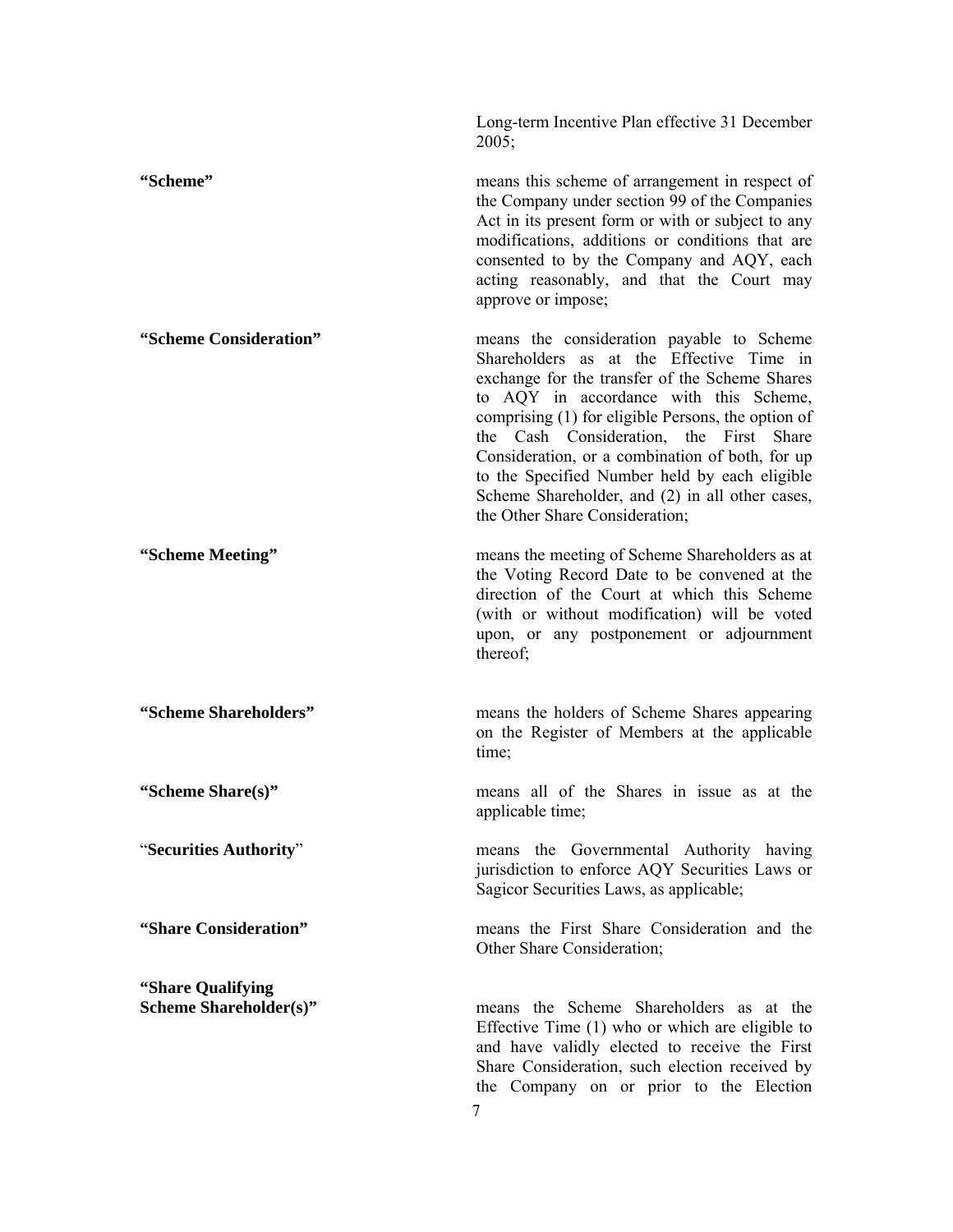|                        | Deadline at the address set out in the<br>Consideration Election Form; and (2) in all other<br>cases, who or which are entitled to receive the<br>Other Share Consideration;                                                                                                                                                                                                                                                                                                                                                                                                                                                                                                                                                                                                                                                                                             |
|------------------------|--------------------------------------------------------------------------------------------------------------------------------------------------------------------------------------------------------------------------------------------------------------------------------------------------------------------------------------------------------------------------------------------------------------------------------------------------------------------------------------------------------------------------------------------------------------------------------------------------------------------------------------------------------------------------------------------------------------------------------------------------------------------------------------------------------------------------------------------------------------------------|
| "Shareholder Circular" | means the circular to Shareholders dated $[\bullet]$ ,<br>2018 published by the Company, containing<br>details of this Scheme and including the<br>Explanatory Statement issued pursuant to<br>section 100 of the Companies Act and the notice<br>of the Scheme Meeting;                                                                                                                                                                                                                                                                                                                                                                                                                                                                                                                                                                                                 |
| "Shareholder(s)"       | means holder(s) of Shares registered as such in<br>the Register of Members;                                                                                                                                                                                                                                                                                                                                                                                                                                                                                                                                                                                                                                                                                                                                                                                              |
| "Share(s)"             | means common share(s) of par value US\$0.01<br>each in the share capital of the Company;                                                                                                                                                                                                                                                                                                                                                                                                                                                                                                                                                                                                                                                                                                                                                                                 |
| "Specified Number"     | means 10,000 Scheme Shares;                                                                                                                                                                                                                                                                                                                                                                                                                                                                                                                                                                                                                                                                                                                                                                                                                                              |
| "Stock Exchanges"      | means the Barbados Stock Exchange, the<br>Trinidad and Tobago Stock Exchange and the<br>London Stock Exchange;                                                                                                                                                                                                                                                                                                                                                                                                                                                                                                                                                                                                                                                                                                                                                           |
| "Tax" or "Taxes"       | means (a) taxes, charges, withholdings, fees,<br>levies, imposts, duties and governmental fees or<br>other like assessments or charges of any kind<br>whatsoever in the nature of taxes imposed by<br>any U.S. or non-U.S. federal, state, provincial,<br>local or foreign Governmental Authority<br>responsible for the administration of Taxes<br>(including those related to income, net income,<br>gross income, receipts, capital, windfall profit,<br>property (real<br>and personal),<br>severance,<br>production, sales, goods and services, use,<br>business and occupation, license,<br>excise,<br>registration, franchise, employment, payroll<br>social<br>security contributions),<br><i>(including)</i><br>deductions at source, withholding, alternative or<br>add-on minimum, intangibles, ad valorem,<br>transfer,<br>gains, stamp, customs,<br>duties. |

8

transfer, gains, stamp, customs, duties, estimated, transaction, title, capital, paid-up capital, profits, premium, value added, recording, inventory and merchandise, business privilege, federal highway use, commercial rent or environmental tax); (b) interest, penalties, fines, additions to tax or additional amounts imposed by any Governmental Authority (i) in connection with any item described in clause (a) or (ii) as a result of the failure to timely and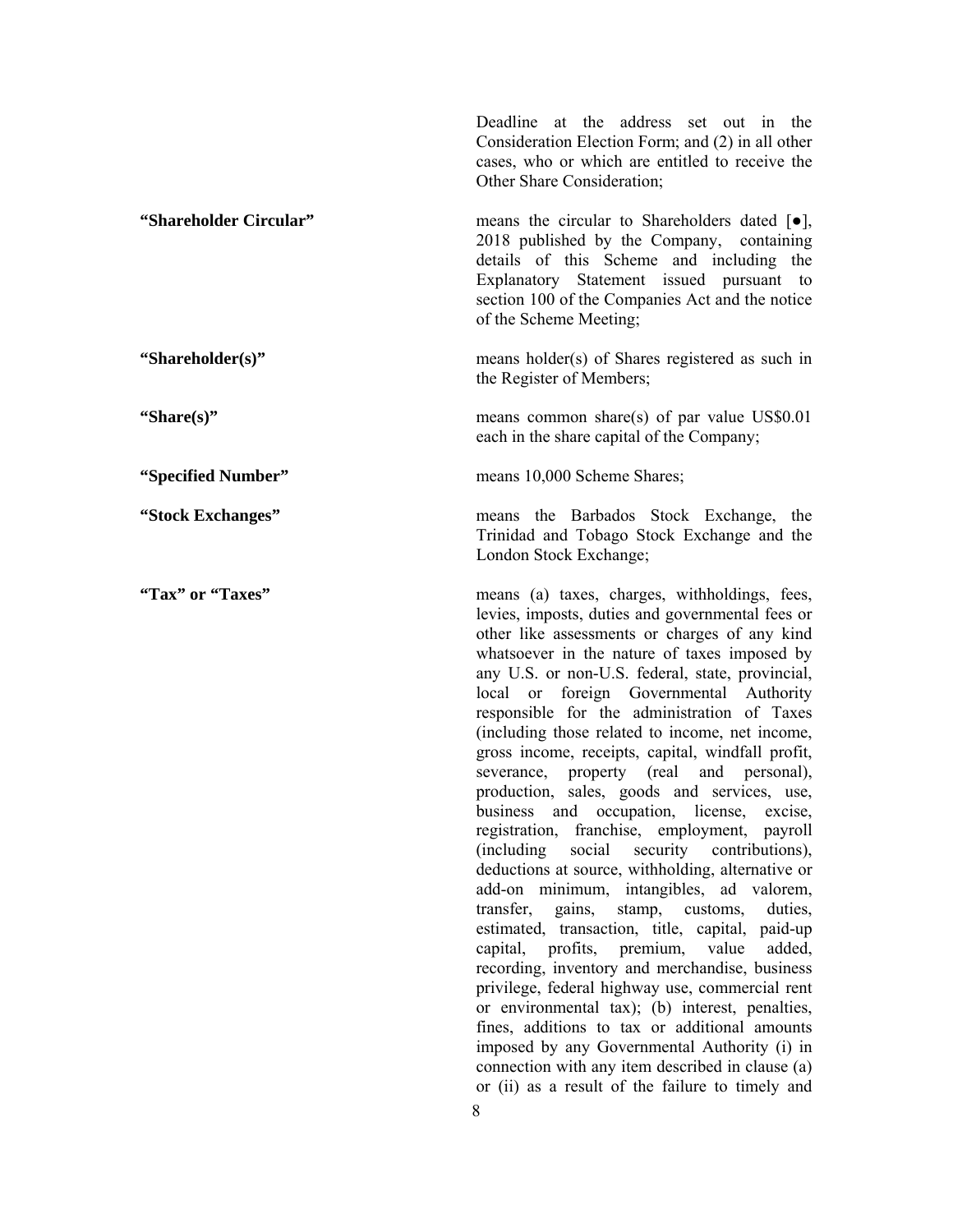|                       | accurately file any tax return; and (c) liabilities<br>of any other Person for any items described in<br>clause (a) and/or (b) payable by reason of<br>transferee or successor liability or under<br>Treasury Regulation Section 1.1502-6 (or any<br>analogous provision of U.S. or non-U.S. federal,<br>state, provincial, local or foreign Law);                      |
|-----------------------|-------------------------------------------------------------------------------------------------------------------------------------------------------------------------------------------------------------------------------------------------------------------------------------------------------------------------------------------------------------------------|
| "TSE"                 | Trinidad and<br>Tobago<br>Stock<br>the<br>means<br>Exchange.                                                                                                                                                                                                                                                                                                            |
| "US\$" or "US dollar" | means United States dollars, the lawful currency<br>of the United States of America; and                                                                                                                                                                                                                                                                                |
| "Voting Record Date"  | means [5.00] p.m. ( $\lceil \bullet \rceil$ time) on $\lceil \bullet \rceil$ 2018, being<br>the date designated as the record date for<br>determining the Shareholders entitled to receive<br>notice of and vote at the Scheme Meeting as set<br>out in the Shareholder Circular or in any notice<br>to the Shareholders after the date of the<br>Shareholder Circular. |

### **INTERPRETATION**

- (B) In this Scheme, unless the context otherwise requires or otherwise expressly provides:
	- (1) references to Recitals, Parts, clauses and sub-clauses are references to the Recitals, Parts, clauses and sub-clauses respectively of this Scheme;
	- (2) references to a statute or a statutory provision include the same as subsequently modified, amended or re-enacted from time to time;
	- (3) references to an agreement, deed or document shall be deemed also to refer to such agreement, deed or document as amended, supplemented, restated, verified, replaced and/or novated (in whole or in part) from time to time and to any agreement, deed or document executed pursuant thereto;
	- (4) the singular includes the plural and vice versa and words importing one gender shall include all genders;
	- (5) headings to Recitals, Parts, clauses and sub-clauses are for ease of reference only and shall not affect the interpretation of this Scheme; and
	- (6) to the extent that there shall be any conflict or inconsistency between the terms of this Scheme and the Shareholder Circular then the terms of this Scheme shall prevail.

#### **Background**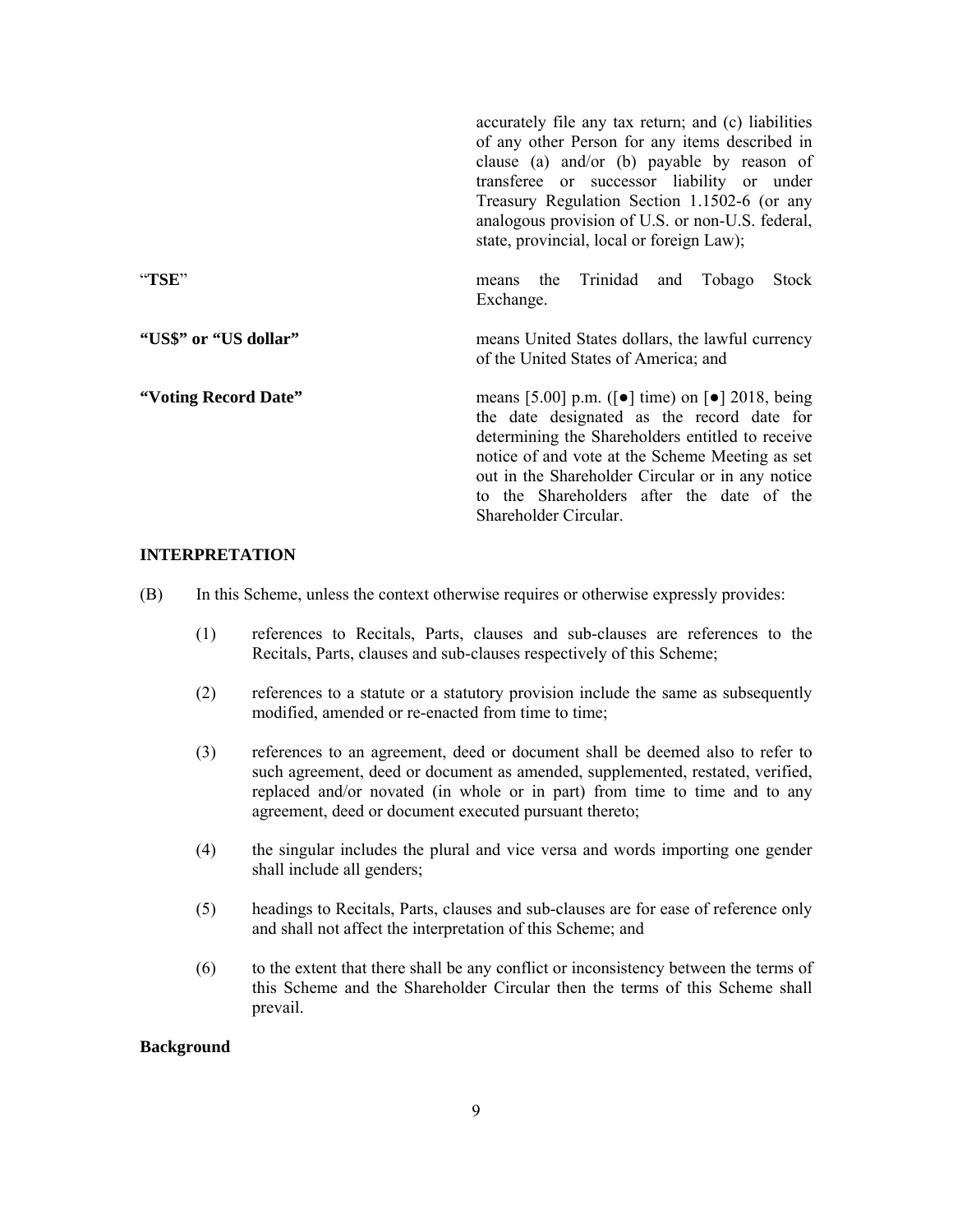- (C) The Company was continued into Bermuda on 20 July 2016 as an exempted company with registration number 51625.
- (D) As at the Latest Practicable Date the Company had an authorised share capital of US\$9,700,000 divided into 650,000,000 common shares of par value US\$0.01 each and 320,000,000 preference shares of par value US\$0.01 each, of which [306,555,644] common shares and zero (0) preference shares had been issued and were fully paid up or credited as fully paid up, and the remainder remained unissued.

### **THE PURPOSE OF THIS SCHEME**

- (E) The purpose of this Scheme is to provide for the exchange of Scheme Shares for fully paid and non-assessable AQY Shares and/or, for eligible shareholders, cash in certain circumstances. Under the Scheme, it is proposed that at the Effective Time all of the Scheme Shares issued and outstanding immediately prior to the Effective Time shall be transferred to AQY in exchange for the Scheme Shareholders receiving the Scheme Consideration.
- (F) The Scheme Consideration payable to Scheme Shareholders as at the Effective Time in exchange for the transfer of the Scheme Shares to AQY in accordance with the Scheme, comprises (1) in the case of Persons who were also Scheme Shareholders as at the Election Record Date, the option of either the Cash Consideration or the First Share Consideration, or a combination of Cash Consideration and First Share Consideration, for up to the Specified Number held by each Scheme Shareholder as at the Election Record Date which continue to be held as at the Effective Time; and/or (2) in cases other than the circumstances set out in clause (1), the Other Share Consideration.
- (G) Each Scheme Shareholder as at the Election Record Date may elect to receive either the Cash Consideration or the First Share Consideration, or a combination of Cash Consideration and First Share Consideration, for up to the Specified Number then held and which continue to be held by such Scheme Shareholder at the Effective Time, and such election shall be made on the Consideration Election Form on or prior to the Election Deadline in accordance with the instructions therein. If an eligible Scheme Shareholder (1) elects to receive a combination of Cash Consideration and First Share Consideration for up to the Specified Number held by such Scheme Shareholder as at the Election Record Date and (2) transfers any such Scheme Shares prior to the Effective Time, then such Scheme Shareholder shall be deemed to have transferred Scheme Shares for which such Scheme Shareholder elected to receive First Share Consideration until such time as such Scheme Shareholder has transferred a number of such Scheme Shares that exceeds the number of Scheme Shares for which such Scheme Shareholder elected to receive First Share Consideration, at which time any remaining such Scheme Shares transferred by such Scheme Shareholder shall be deemed to be Scheme Shares for which such Scheme Shareholder elected to receive Cash Consideration.
- (H) If no valid election is made by a Scheme Shareholder as at the Election Record Date by the Election Deadline, such Scheme Shareholder shall receive the Other Share Consideration in respect of all Scheme Shares which continue to be held as at the Effective Time.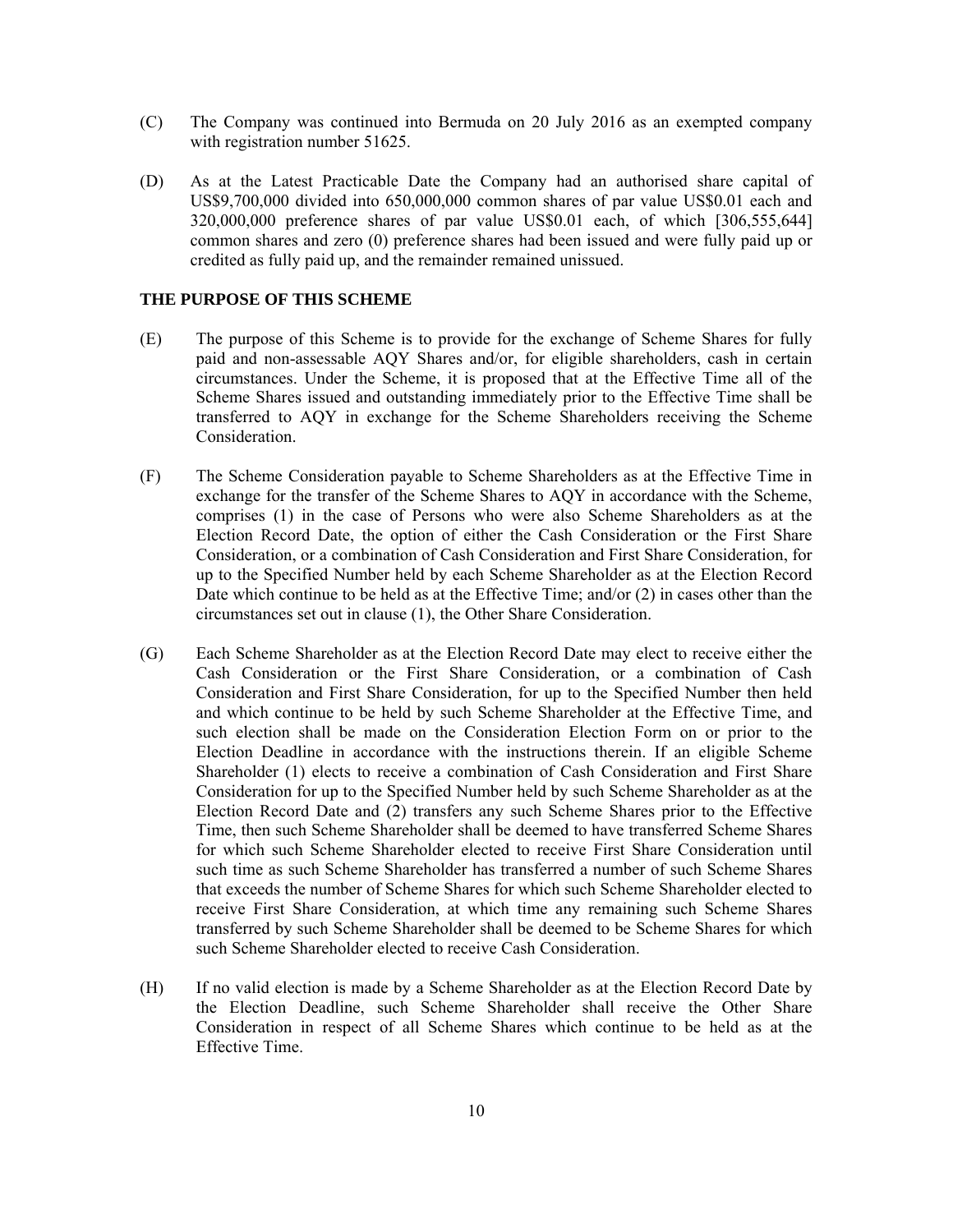- (I) At the Effective Time, AQY and Sagicor shall enter into an assignment and assumption agreement pursuant to which the rights and obligations of Sagicor under the Share Plans shall be assigned to, and assumed by AQY whereupon each unvested Share under a Sagicor Share Plan that is outstanding at the Effective Time will, in accordance with its terms, be exchanged for or become a right, subject to the applicable vesting conditions being satisfied, to receive from AQY the number of AQY Shares equal to the product of the Exchange Ratio multiplied by the number of such Shares of the Company, rounded down to the nearest whole number of AQY Shares. Subject to the foregoing, the term to expiry, vesting conditions, and all other terms and conditions of the right to receive such AQY Shares will be the same as the terms and conditions of such grant under such Sagicor Share Plan, and any document or agreement previously evidencing such grant under such Sagicor Share Plan shall thereafter evidence and be deemed to evidence such right to receive AQY Shares.
- (J) At the Effective Time, each option to acquire Shares of the Company under a Sagicor Share Plan that is outstanding on the Effective Time (and not exercised for Sagicor Shares prior thereto) will, in accordance with its terms, be exchanged for or become an option from AQY (a "**Replacement Option**") to purchase the number of AQY Shares equal to the product of the Exchange Ratio multiplied by the number of Shares of the Company that may be purchased as if such option to acquire Shares of the Company were exercisable and exercised immediately prior to the Effective Time. Such Replacement Option shall provide for an exercise price per AQY Share equal to the exercise price per Share of such option to acquire Shares of the Company immediately prior to the Effective Time divided by such Exchange Ratio. If the foregoing calculation results in a Replacement Option being exercisable for a fraction of an AQY Share, then the number of AQY Shares subject to such Replacement Option shall be rounded down to the next whole number of AQY Shares and the total exercise price for the Replacement Option will be reduced by the exercise price of the fractional AQY Shares. Subject to the foregoing, the term to expiry, conditions to and manner of exercising, vesting schedule, and all other terms and conditions of such Replacement Option will be the same as the terms and conditions of such option to acquire Shares of the Company, any document or agreement previously evidencing such option to acquire Shares of the Company shall thereafter evidence and be deemed to evidence such Replacement Option.
- (K) Prior to the Effective Time, the Company shall procure the cancellation of the Depositary Interests listed on the LSE. Upon such cancellation, the Depository shall procure that the legal title to the respective Scheme Shares each Depositary Interest Holder is beneficially entitled to, and which were represented by the cancelled Depositary Interests, is transferred to the respective Depositary Interest Holder and the Company shall procure that each Depositary Interest Holder is entered on the Register of Members as the legal holder of its respective Scheme Shares.

### **PART II**

#### **THE SCHEME**

#### **Application and effectiveness of this Scheme**

1. The compromise and arrangement effected by this Scheme shall apply to all Scheme Shares and shall be binding on the Scheme Shareholders (including those who do not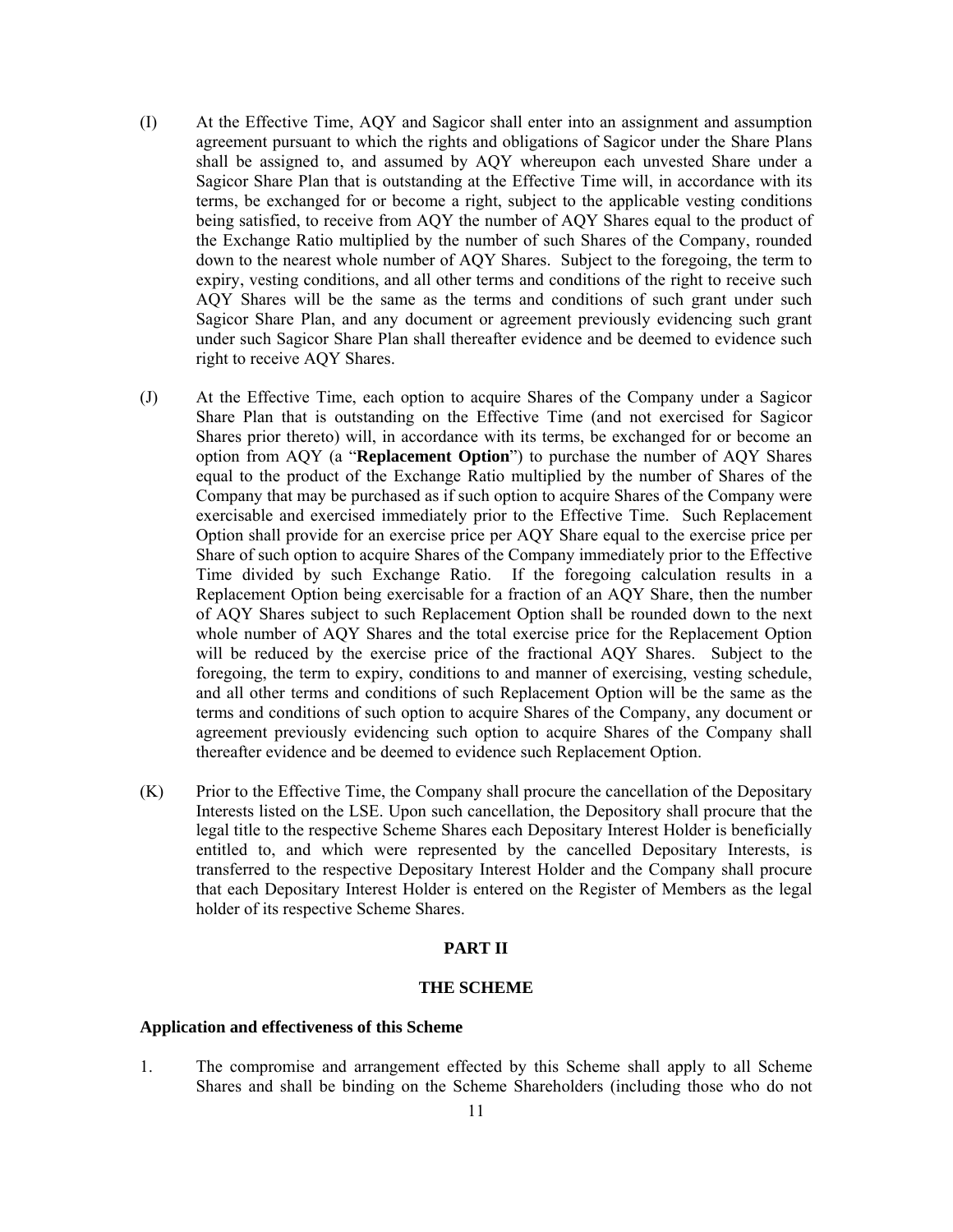attend the Scheme Meeting, do not vote at the Scheme Meeting or vote against the Scheme) and, to the extent of any inconsistency and to the extent permitted by law, overrides the memorandum of association and bye-laws of the Company. This Scheme will become effective at, and be binding at and after, the Effective Time on (i) the Company and (ii) all registered and all beneficial holders of Scheme Shares, in each case without any further authorization, act or formality on the part of any Person.

#### **Effect of this Scheme**

2. At the Effective Time, all of the right, title and interest of the Scheme Shareholders in the Scheme Shares shall be subject to the arrangement implemented by the mechanism set out in clause 3 of this Part II.

#### **Compromise and Arrangement with Scheme Shareholders**

- 3. At the Effective Time, in consideration of the rights of the Scheme Shareholders under this Scheme and in exchange for each Scheme Share issued and outstanding immediately prior to the Effective Time and notwithstanding any term of any relevant document, the following shall occur:
	- a. all the Scheme Shares shall be transferred to AQY, together with all rights and entitlements attaching to them as at the Effective Time without the need for any further act by any Scheme Shareholder, and free and clear of all liens, claims and encumbrances;
	- b. each holder of Scheme Shares at the Effective Time shall cease to be the holder of such Scheme Shares and shall cease to have any rights as a holder of such Scheme Shares and each such holder's name will be removed from the Register of Members and AQY will be recorded as the registered holder of all of the Scheme Shares in the Register of Members and will be deemed to be the legal and beneficial owner of such Scheme Shares, free and clear of all liens, claims and encumbrances;
	- c. in exchange for the Scheme Shares the Company shall procure that AQY shall issue and allot or pay (as applicable) the Scheme Consideration to the Scheme Shareholders as follows:
		- i. subject to clause 37, in respect of the Cash Consideration, to those eligible shareholders, cheques for payment of the Cash Consideration will be made to each Cash Qualifying Scheme Shareholder as soon as possible but in any event within 30 Business Days following this Scheme becoming effective;
		- ii. in respect of the First Share Consideration, AQY shall, as at the Effective Time, allot and issue, credited as fully paid, free and clear of all liens, claims and encumbrances, the relevant Share Consideration to each Share Qualifying Scheme Shareholder that elected to receive First Share Consideration or that did not make a valid election by the Election Deadline, whereupon such Share Qualifying Scheme Shareholder shall become a registered holder of AQY Shares (such shares shall be issued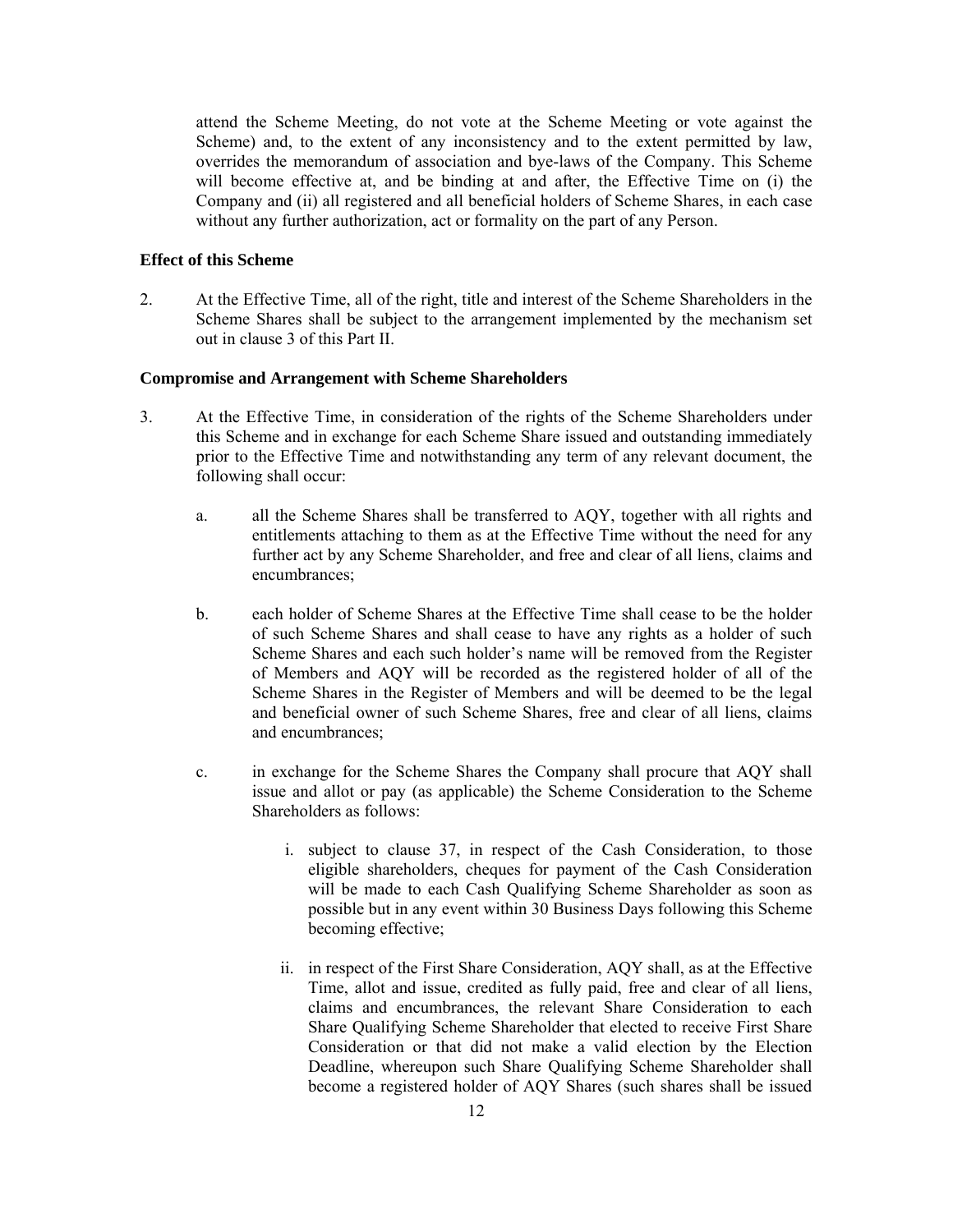in DRS form and the applicable DRS instrument shall be mailed within 30 Business Days following the Effective Time); and

- iii. in respect of the Other Share Consideration, AQY shall, as at the Effective Time, allot and issue, credited as fully paid, free and clear of all liens, claims and encumbrances, the relevant Share Consideration to such Share Qualifying Scheme Shareholder whereupon such Share Qualifying Scheme Shareholder shall become a registered holder of AQY Shares (such shares shall be issued in DRS form and the applicable DRS instrument shall be mailed within 30 Business Days following the Effective Time).
- 4. The Specified Number has been determined based on the number of Scheme Shares issued to the Scheme Shareholders existing at or about the time of execution of the Arrangement Agreement and assuming that (i) all of such Scheme Shareholders were entitled to and fully elected to receive the Cash Consideration in respect of up to their first 10,000 Scheme Shares; and (ii) that such number of Scheme Shares continued to be held by the Scheme Shareholders at the Election Record Date and at the Effective Time. In the event that the aggregate amount of Cash Consideration elected by Cash Qualifying Scheme Shareholders is, together with any amount payable under clause 5 below and under Section 7.03(e) of the Arrangement Agreement, greater than US\$205 million (or such other amount as AQY and the Company mutually agree, with a potential floor as AQY and the Company may mutually agree), then the Specified Number shall be adjusted in accordance with Section 2.12(b) of the Arrangement Agreement.
- 5. In the event that it would be contrary to applicable Laws to offer or pay the First Share Consideration or the Other Share Consideration in respect of Scheme Shares held by a Person located in any jurisdiction, both AQY and the Company may take such action as either may deem necessary to comply with such Laws, and in addition or in the alternative AQY may in its discretion pay US\$1.75 per each such Scheme Share if it determines that compliance with such Laws would be excessively costly or impractical, acting reasonably.
- 6. All existing certificates (if any) representing the Scheme Shares will cease to have effect as documents or evidence of title as from the Effective Time.
- 7. The Company will make an announcement of the exact dates of the last day for dealing in the Shares and of the exact dates the effectiveness of this Scheme and the withdrawal of the listing of the Shares on the Stock Exchanges will become effective.

#### **Adjustments to the Exchange Ratio**

8. The Exchange Ratio shall be adjusted to reflect fully the effect of any share split, reverse share split, dividend (including any dividend or distribution of securities convertible into AQY Shares or Shares of the Company other than dividends paid in lieu of ordinary course dividends), reorganization, recapitalization or other like change with respect to AQY Shares or Shares of the Company occurring after the date of the Arrangement Agreement and prior to the Effective Time.

#### **Beneficial Owners whose Shares are held by a Scheme Shareholder**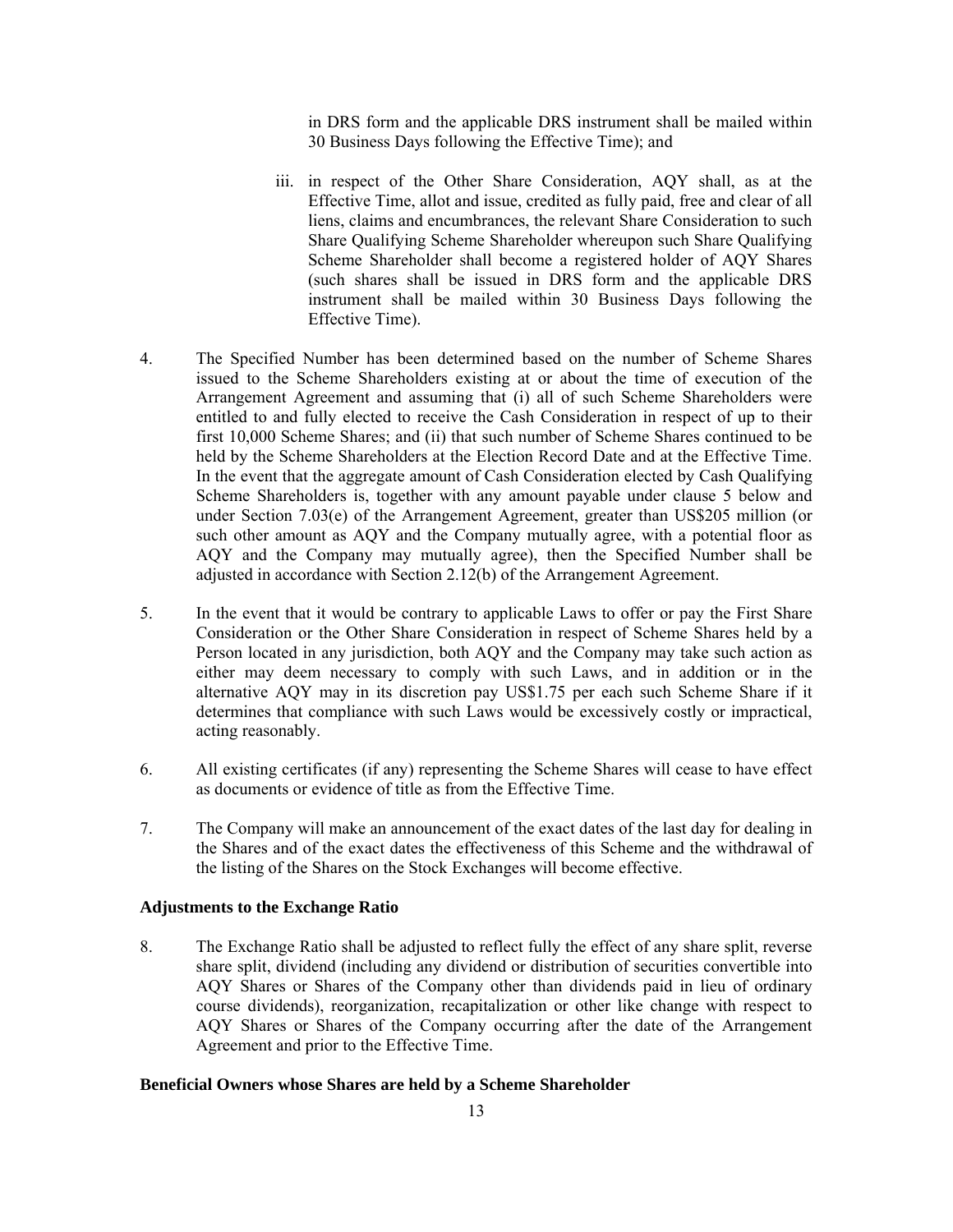- 9. Except as set out below or required by law, no Person shall be recognised by the Company as holding any Shares in trust.
- 10. A Depositary Interest Holder shall be deemed a Scheme Shareholder and Depositary Interests shall be deemed Scheme Shares solely for the purposes of entitling a Depositary Interest Holder to make an election for the Cash Consideration or the First Share Consideration (provided that each such Depositary Interest is held by such Depositary Interest Holder on the Election Record Date and the associated underlying Scheme Shares are held by such Depositary Interest Holder at the Effective Time).

### **Scheme Conditions**

- 11. This Scheme is conditional on:
	- a. this Scheme being approved by a majority in number representing not less than three-fourths in value of the Scheme Shareholders as at the Voting Record Date present and voting in person or by proxy at the Scheme Meeting;
	- b. this Scheme, with or without modification, being sanctioned by the Court;
	- c. the satisfaction or waiver by the applicable party of all other conditions precedent to this Scheme required pursuant to Article VII of the Arrangement Agreement;
	- d. the Arrangement Agreement not having been terminated in accordance with its terms; and
	- e. a copy of Order of the Court sanctioning this Scheme under section 99(3) of the Companies Act being delivered to the Registrar of Companies in Bermuda for registration.

#### **Delivery of the Order of the Court**

12. This Scheme shall become effective as soon as a copy of the Order of the Court sanctioning this Scheme under section 99(3) of the Companies Act shall, in accordance with the terms of the Arrangement Agreement, have been delivered to the Registrar of Companies in Bermuda for registration.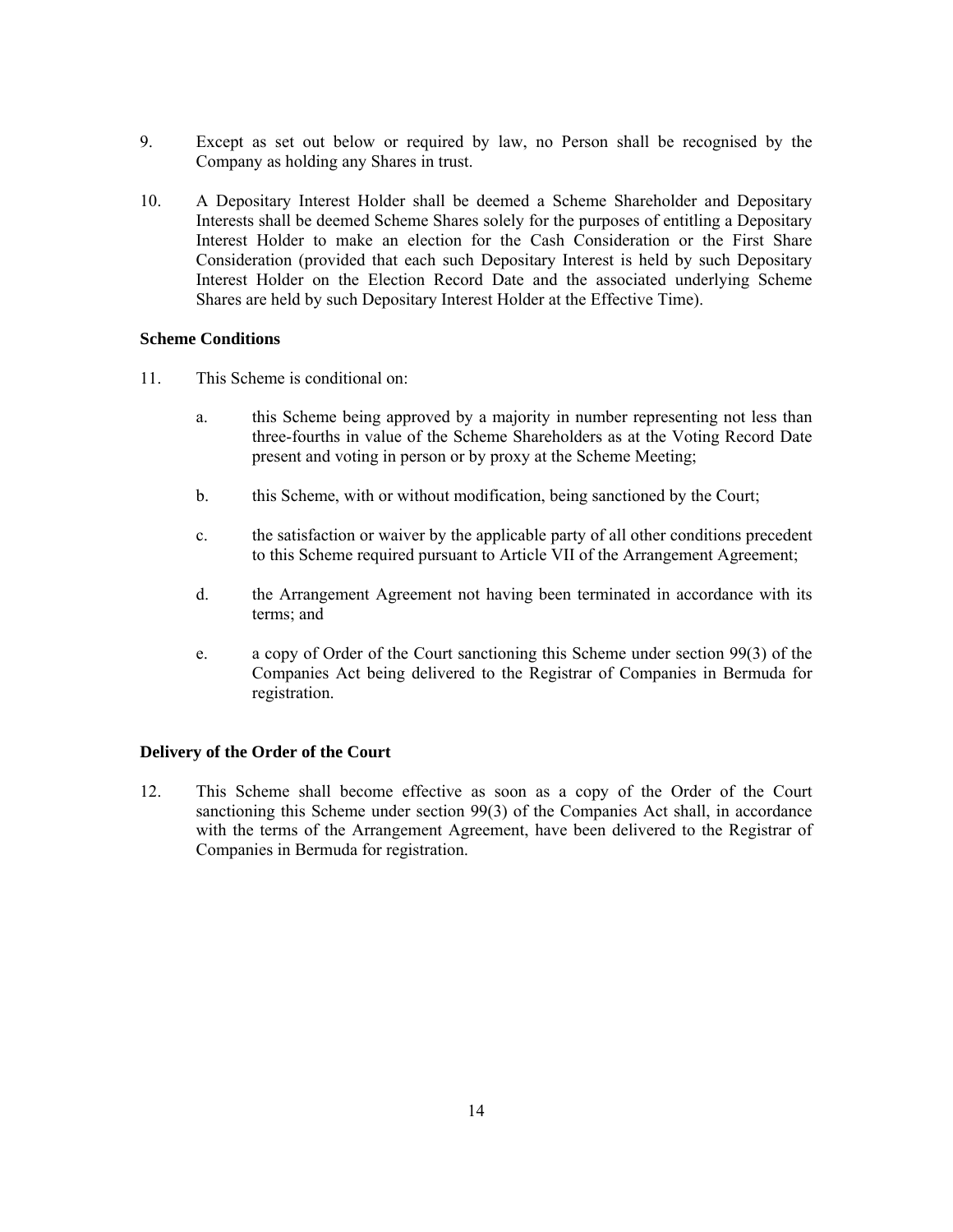### **PART III**

#### **VOTING AT THE SCHEME MEETING**

#### **Voting Record Date**

- 13. The holders of Scheme Shares and the number of Scheme Shares that they hold for the purposes of voting at the Scheme Meeting shall be determined as those recorded on the Register of Members as at the Voting Record Date (or such other date as may be notified to the Scheme Shareholders by announcement).
- 14. The Scheme Shareholders should ensure that their Shares are registered or lodged for registration in their names or in the names of their nominees before the closure of the Register of Members. For this purpose, the Company's branch share registrars are Barbados Central Securities Depository Inc., 8th Avenue, Belleville, St Michael, BB11114, PO Box 1379 and The Trinidad and Tobago Central Depository Limited, 10th Floor, Nicholas Tower, 63-65 Independence Square, Port of Spain, Trinidad & Tobago.

#### **Depositary Interests**

15. The DI Depositary, as the issuer of the Depositary Interests representing the underlying Scheme Shares deposited with its custodian, shall be counted as one Scheme Shareholder for the purposes of ascertaining whether or not the requirement that a majority in number of the Scheme Shareholders approve this Scheme has been satisfied pursuant to section 99(2) of the Companies Act. For the foregoing purposes, the DI Depositary shall specify the number of votes cast in favour of and against this Scheme and, in each case, the number of Depositary Interest Holders on whose instructions such votes are cast. Such information shall be included in the report of the Chairman of the Scheme Meeting which will be provided to the Court at the hearing of the petition to sanction this Scheme.

#### **PART IV**

#### **DISTRIBUTIONS**

### **Distribution to Scheme Shareholders**

- 16. Upon this Scheme becoming effective, payment of the Scheme Consideration will be effected as provided in clause 3 of Part II hereof.
- 17. Subject to clause 37, in the event that a Cash Qualifying Scheme Shareholder elects to receive Cash Consideration, the cheque will be mailed (by ordinary mail) to the address listed on the Consideration Election Form and in accordance with the Arrangement Agreement, and the mailing (by ordinary mail) of such cheque within the time period specified herein shall be deemed sufficient consideration for the transfer of each applicable Scheme Share to AQY.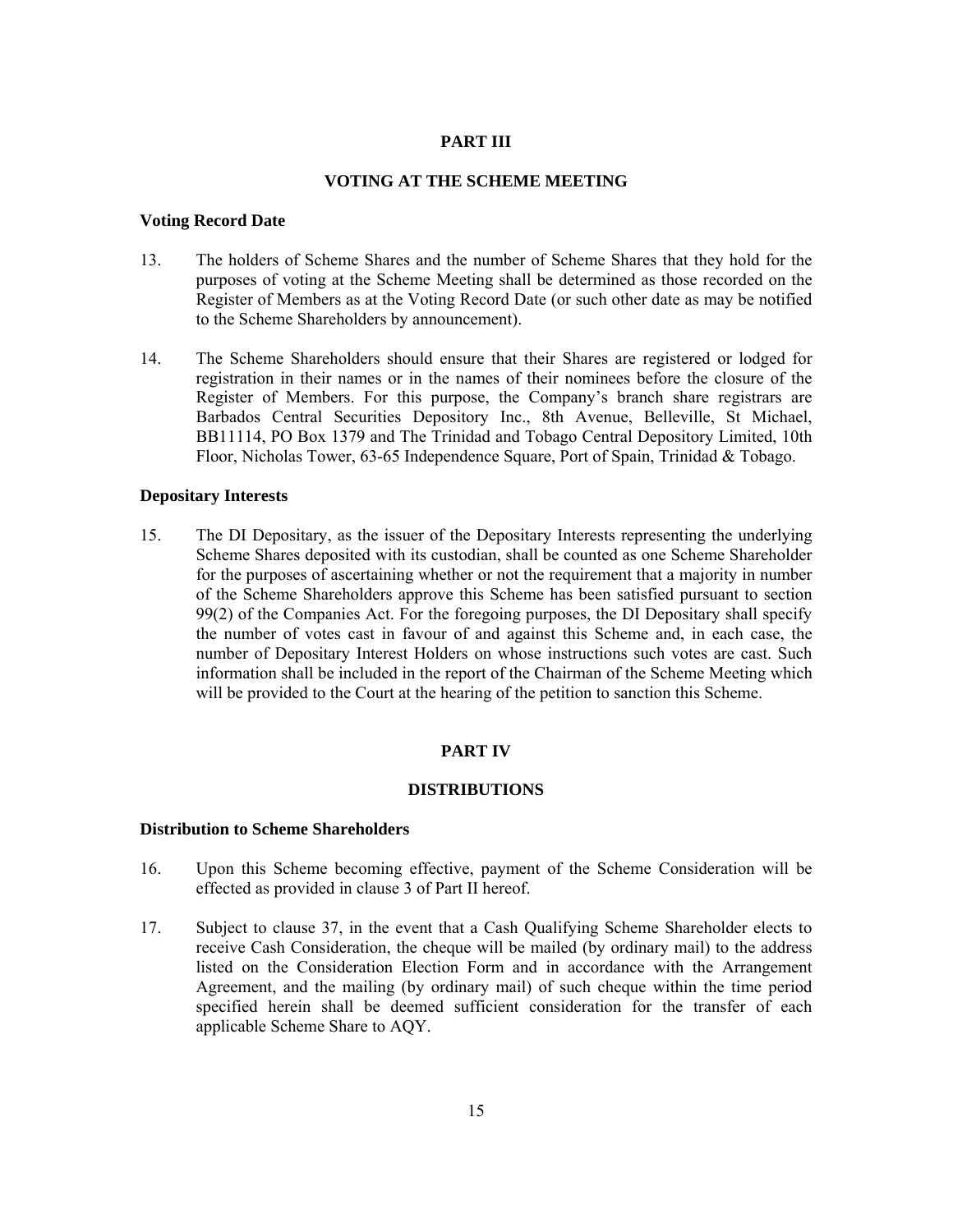- 18. Upon the expiry of six (6) months from the posting of a cheque, AQY or the Paying Agent shall be entitled to cancel or countermand any cheque that has not been cashed and shall hold all monies represented thereby as provided in the Arrangement Agreement.
- 19. Upon the expiry of seven (7) years from the Effective Time, any sums held in accordance with clause 18 above shall be released to and shall become the property of AQY and AQY shall be released from all obligations to make payments to any Scheme Shareholder in respect of the Cash Consideration pursuant to this Scheme.
- 20. In the case of the First Share Consideration or the Other Share Consideration, the DRS instrument will be mailed (by ordinary mail) to the address listed on the Consideration Election Form (or, failing that, to the address in the Register of Members immediately prior to the Effective Time).

## **Rights of Scheme Shareholders**

21. With effect from and including the Effective Time, each holder of Scheme Shares shall in accordance with this Scheme cease to have any rights with respect to Scheme Shares, except the right to receive the Scheme Consideration subject to and in accordance with the terms hereof. With effect from and including the Effective Time, all existing Scheme Shares shall be transferred to AQY and the Register of Members shall be updated to reflect such transfers, and AQY will be recorded as the registered holder of all of the Scheme Shares and will be deemed to be the legal and beneficial owner of such Scheme Shares, free and clear of all liens, claims and encumbrances.

### **PART V**

## **GENERAL SCHEME PROVISIONS**

### **Effective Time and Notification to Scheme Shareholder**

- 22. This Scheme shall become effective at the Effective Time.
- 23. The Company shall give notification of this Scheme having become effective by making a public announcement via  $\lceil \bullet \rceil$ .

#### **Dividends**

- 24. If, in accordance with the terms of the Arrangement Agreement, any dividend is declared by the Company on or before the Effective Time with a record date for entitlement to any such dividend which is on or before the Effective Time, Shareholders whose names appear in the Register of Members as at the record date for entitlement to any such dividend will be entitled to receive such dividend.
- 25. All mandates and instructions in force at the Effective Time in relation to Scheme Shares (including elections for payment of dividends (if any)) will cease to be valid, unless determined otherwise by AQY (in relation to the applicable AQY Shares) in its sole discretion from time to time.

#### **Scheme Costs**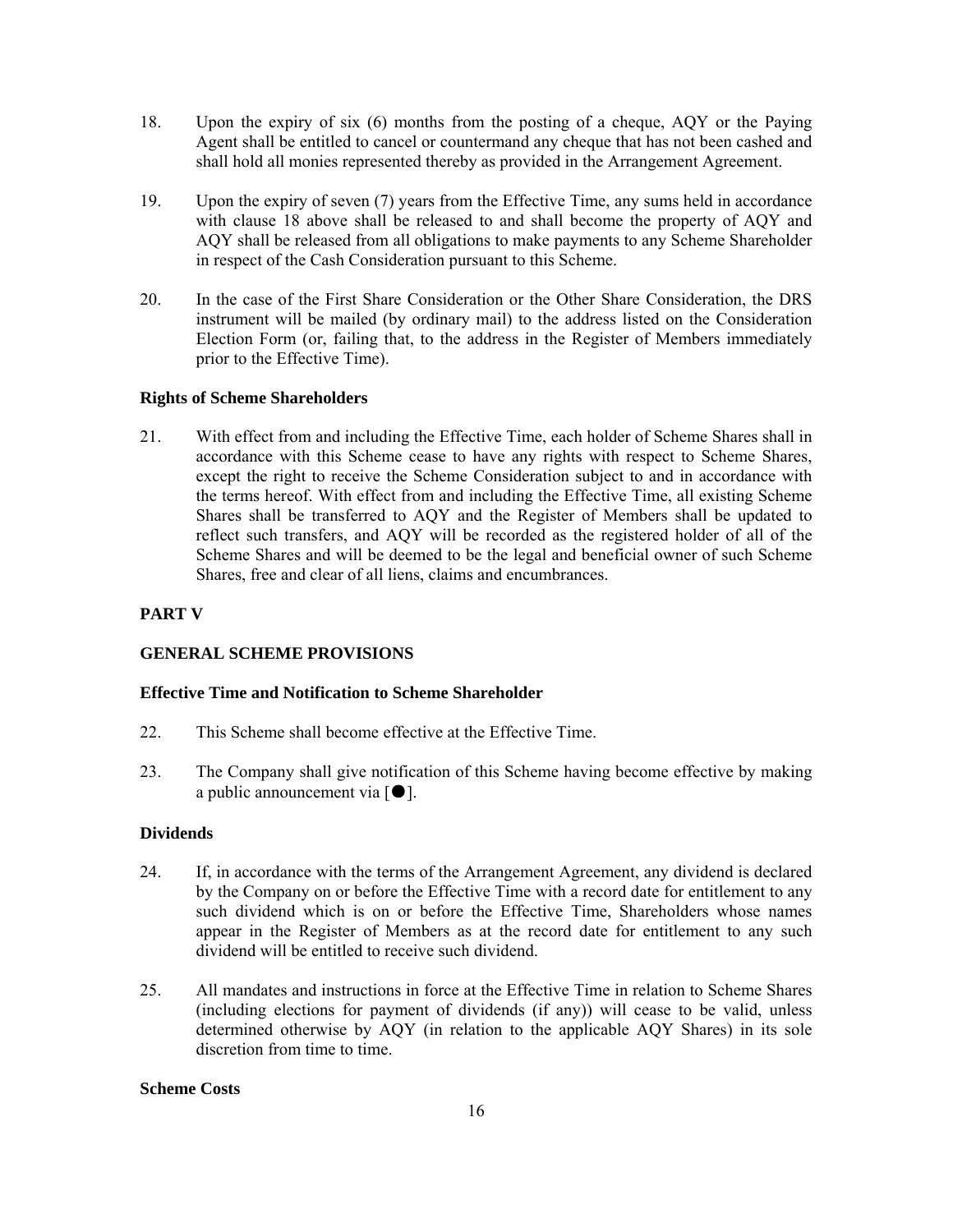26. The Company shall pay in full all costs, charges, expenses and disbursements incurred by it or its agents in connection with the preparation and implementation of this Scheme (including the transfer of the Scheme Shares and the issue of the AQY Shares in accordance with this Scheme), including the costs of holding the Scheme Meeting and obtaining the sanction of the Court.

### **Existing Instruments of Transfer and Certificates**

27. Subject to clause 37, as from the Effective Time, all instruments of transfer and certificates (if any) validly existing in respect of a transfer or holding of any Scheme Shares shall as from the Effective Time, cease to have effect as documents or evidence of transfer or title and every holder thereof shall be bound and deemed to have delivered to AQY its, his or her entire interest in Scheme Shares as at the Effective Time.

#### **No Liability when Acting in Good Faith**

28. Neither the Company nor AQY, nor any of their respective directors, officers, agents or advisers, will be liable to a Scheme Shareholder for anything done or omitted to be done in the implementation and performance of this Scheme in good faith.

#### **Modifications to this Scheme**

29. The Company and AQY may, at any hearing before the Court to sanction this Scheme, jointly consent for and on behalf of all concerned to any modification(s) of or addition(s) to this Scheme or to any terms or conditions which the Court may think fit to approve or impose.

#### **Notice of Scheme Meeting**

30. The accidental omission to give notice of the Scheme Meeting or the non-receipt of any such notice by any Scheme Shareholder, shall not, unless so ordered by the Court, invalidate the Scheme Meeting or the proceedings or any resolutions approved at the Scheme Meeting nor affect the provisions of this Scheme.

#### **Transmission of documents**

31. Neither the Company nor AQY shall be responsible for any loss or delay in the transmission of any notices, other documents or payments posted by or to Scheme Shareholders, which shall be posted at the risk of the relevant Scheme Shareholder.

#### **Exercise of Discretion**

32. Subject to the terms of the Arrangement Agreement, when under any provision of this Scheme a matter is to be determined by the Company or AQY, then it will have discretion to interpret such matter under this Scheme in a manner that it considers fair and reasonable, and its decisions will be binding on all concerned.

#### **Paying Agent; Currency**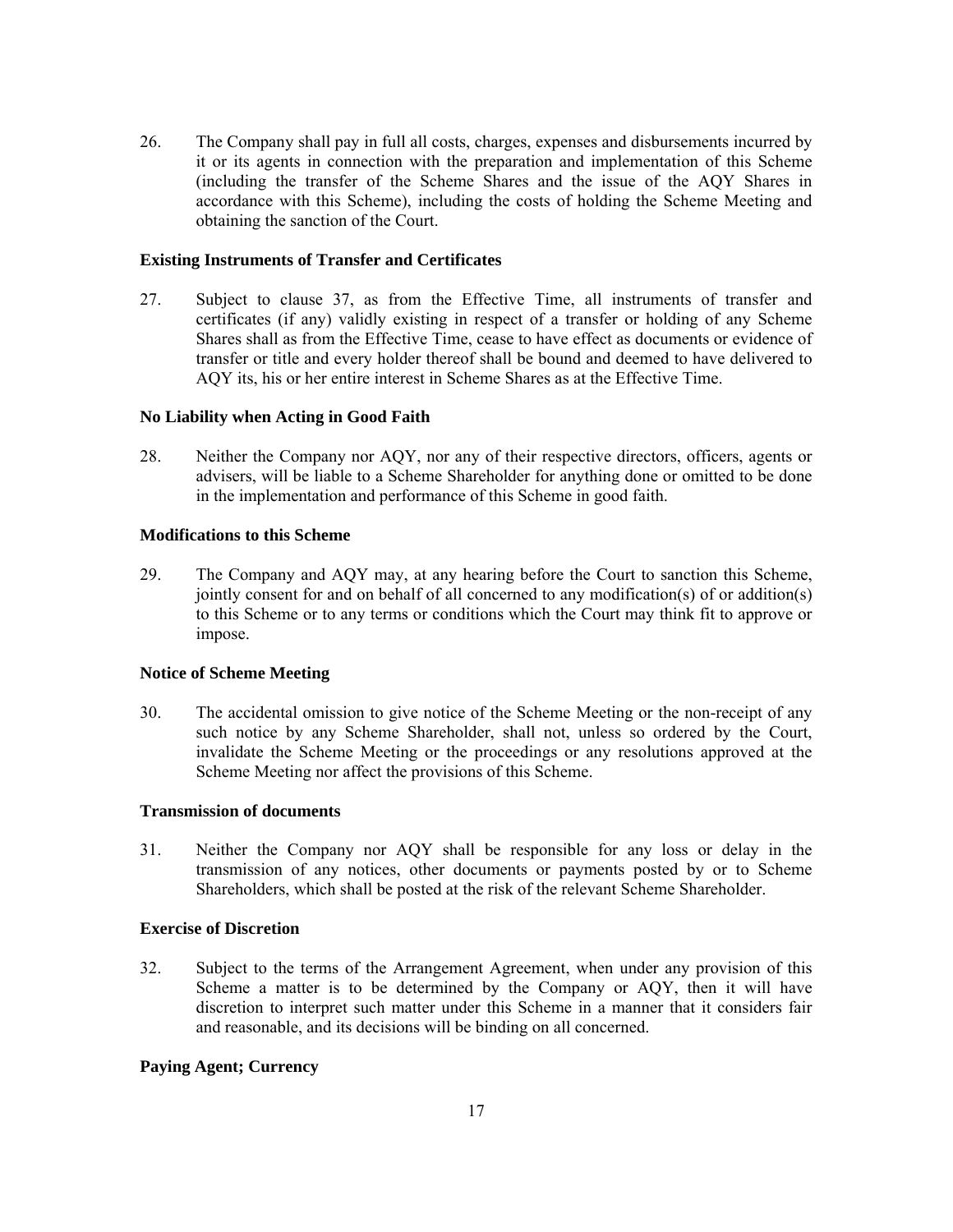33. Unless otherwise specified, all references to amounts of money in this Scheme refer to the lawful currency of the United States of America. Where any amount is payable hereunder by AQY, AQY may pay directly or through the Paying Agent, and may, or may direct the Paying Agent to, convert it into another currency and make the payment of the amount (net of conversion and other costs) so converted in such other currency.

### **No Right of Dissent**

34. Holders of Scheme Shares shall not be entitled to exercise rights of dissent with respect to such Scheme Shares.

#### **Governing Law and Jurisdiction**

- 35. At and with effect from the Effective Time, the operative terms of this Scheme shall be governed by, and construed in accordance with, the laws of Bermuda and the Courts of Bermuda shall have exclusive jurisdiction to hear and determine any suit, action or proceeding and to settle any dispute which arises out of or connected with the terms of this Scheme or their implementation or out of any action taken or omitted to be taken under this Scheme or in connection with the administration of this Scheme.
- 36. The terms of this Scheme and the obligations imposed on the Company hereunder shall take effect subject to any prohibition or condition imposed by any applicable Law.

### **Share Certificates**

- 37. To the extent any share certificates representing any Scheme Shares exist immediately prior to the Effective Time, the following shall apply:
	- a. A Scheme Shareholder who wishes to receive share certificates in respect of the AQY Shares or if eligible, the Cash Consideration, as applicable, shall surrender to the Depository any and all share certificates held by such Scheme Shareholder which immediately prior to the Effective Time represented Scheme Shares that were transferred for the Scheme Consideration as provided for under this Scheme, together with a duly completed letter of transmittal or such other documents and instruments as the Company, AQY or Depository may reasonably require whereupon, the holder of such surrendered certificate shall be entitled to receive in exchange therefor the Cash Consideration or a share certificate in respect of the AQY Shares held by such Scheme Shareholder, as applicable, and the certificate so surrendered shall forthwith be cancelled. If not surrendered as contemplated hereby on or prior to the Effective Time, each certificate which immediately prior to the Effective Time represented Scheme Shares shall be deemed at all times after the Effective Time to represent only the right to receive upon such surrender a share certificate in respect of AQY Shares. For the purpose of this clause 37a., Cash Consideration shall be paid by AQY by cheque made to the eligible Scheme Shareholder as soon as possible but in any event within 30 Business Days following the satisfaction of the conditions set out in this clause 37a.
	- b. In the event any certificate which immediately prior to the Effective Time represented one or more issued and outstanding Scheme Shares that were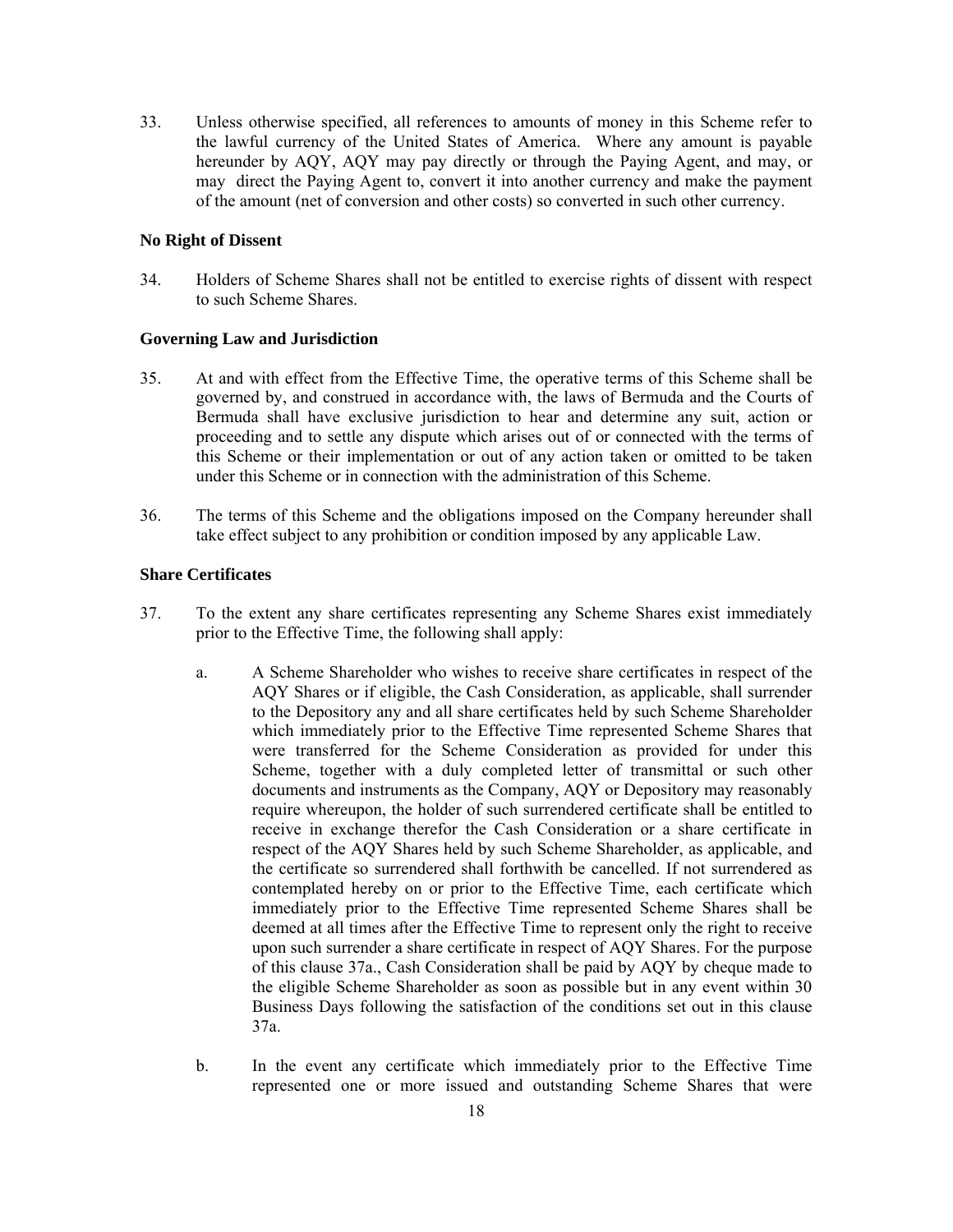exchanged pursuant hereto shall have been lost, stolen or destroyed, upon the making of an affidavit of that fact by the Scheme Shareholder claiming such certificate to be lost, stolen or destroyed together with a written request by such Scheme Shareholder to [AQY/the Depositary] for a share certificate in respect of AQY Shares (as applicable), such Scheme Shareholder shall, in exchange for such lost, stolen or destroyed certificate and letter of transmittal or such other documents and instruments as the Company, AQY or Depository may reasonably require, be entitled to a share certificate in respect of the AQY Shares held by such Scheme Shareholder or if eligible, the Cash Consideration, as applicable. When authorizing the issuance of a share certificate in respect of AQY Shares or payment of Cash Consideration in exchange for any lost, stolen or destroyed certificate which prior to the Effective Time represented issued and outstanding Scheme Shares, such Scheme Shareholder shall, as a condition precedent to the issuance of a share certificate in respect of AQY Shares, indemnify the Company, AQY and the Depository (and agree to obtain customary insurance therefor) in a manner reasonably satisfactory to them against any claim that may be made against them with respect to the certificate alleged to have been lost, stolen or destroyed. For the purpose of this clause 37b., Cash Consideration shall be paid by AQY by cheque made to the eligible Scheme Shareholder as soon as possible but in any event within 30 Business Days following the satisfaction of the conditions set out in this clause 37b.

- c. Any certificate which immediately prior to the Effective Time represented issued and outstanding Scheme Shares that were exchanged pursuant hereto that is not deposited with all other instruments required hereby on or prior to the second (2nd) anniversary of the Effective Time shall cease to represent any entitlement, claim or interest under this clause 37 or any other entitlement, claim or interest of any kind or nature. For the avoidance of doubt, on such date, the AQY Shares and/or cash to which the former holder of the certificate referred to in the preceding sentence may be entitled from AQY shall be deemed to have been surrendered for no consideration to AQY. None of the Company, AQY, the Depository or the Paying Agent shall be liable to any Person in respect of any cash delivered to a Governmental Authority pursuant to any applicable abandoned property, escheat or similar law.
- d. Notwithstanding anything to the contrary in this Scheme, the Scheme Consideration shall only be payable once with respect to each Scheme Share, regardless of whether it is certificated

## **Withholding Rights; Stamp Duty; Put-Through**

38. AQY, the Company, the Depository and the Paying Agent, as applicable, shall be entitled to deduct and withhold from any Scheme Consideration, including by way of the sale of AQY Shares by AQY on behalf of the Person, otherwise payable or otherwise deliverable to a Person under this Scheme such amounts as AQY and the Company, acting reasonably, mutually agree are required to be deducted and withheld from such Scheme Consideration under any provision of any Laws in respect of Taxes. Any such amounts will be deducted, withheld and remitted to the appropriate Governmental Authority from the Scheme Consideration payable pursuant to this Scheme of Arrangement and shall be treated for all purposes as having been paid to the Person in respect of which such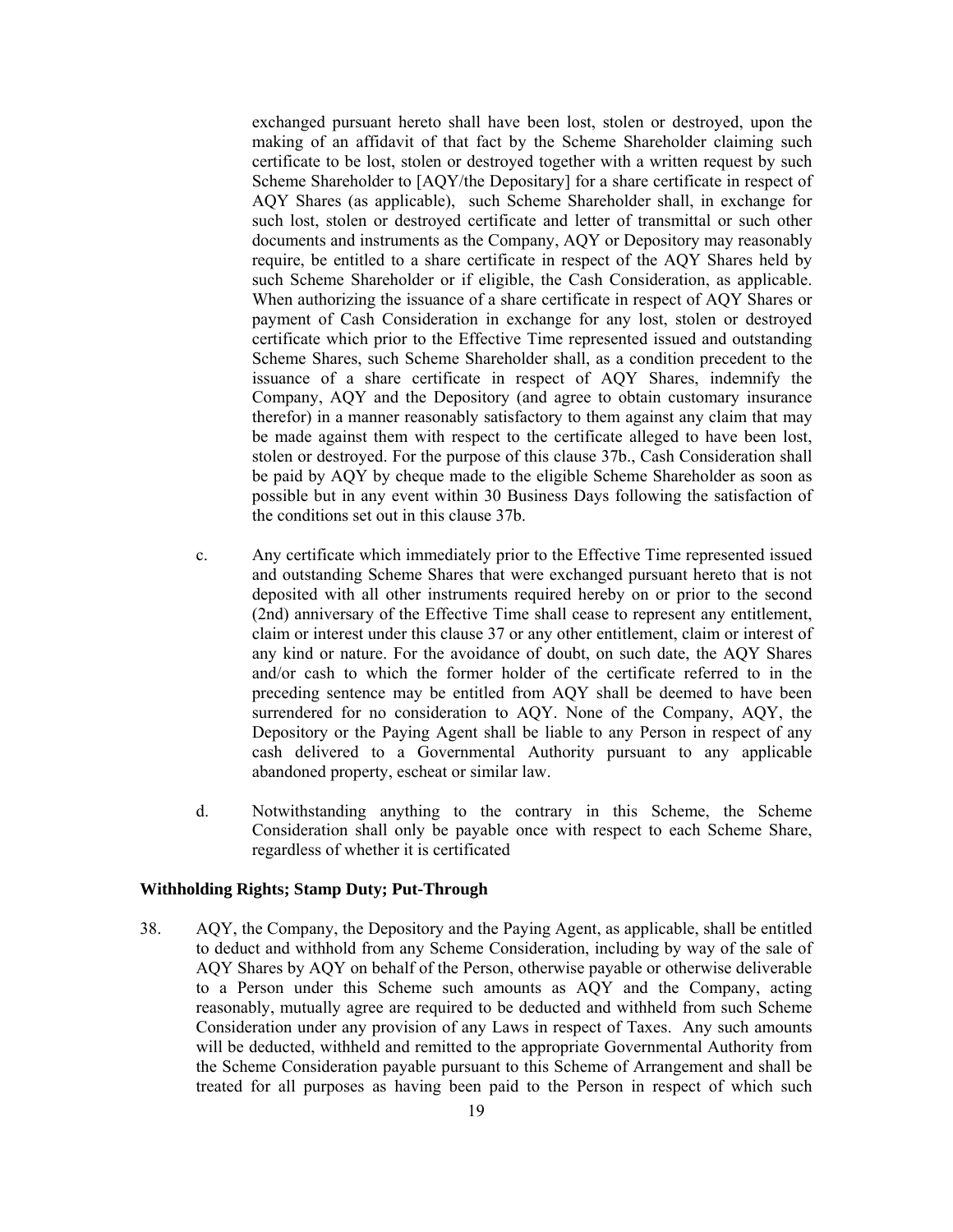deduction, withholding and remittance was made; provided that such deducted and withheld amounts are actually remitted to the appropriate Governmental Authority.

- 39. Upon any sale or transfer of Scheme Shares to AQY, the applicable Scheme Shareholder shall pay (and neither the Company nor AQY shall be required to pay, unless otherwise required by applicable Law), any documentary, stamp, stamp duty, stamp duty reserve, property transfer, transfer, or other taxes, broker fees, or stock exchange fees, that may be payable pursuant to applicable Law (other than those payable by AQY pursuant to the Arrangement Agreement) in respect of any such sale or transfer, provided that AQY, the Company, the Depository and the Paying Agent shall be entitled to deduct and withhold such amounts as AQY and the Company, acting reasonably, mutually agree are required to be deducted and withheld from any Scheme Consideration otherwise payable to any Scheme Shareholder. To the extent that amounts are so withheld, such withheld amounts shall be treated for all purposes as having been paid to the Scheme Shareholder in respect of which such deduction and withholding was made, provided that such withheld amounts are actually remitted to the appropriate Governmental Authority or Person on behalf of the applicable Scheme Shareholders. Without limitation, a portion of any AQY Shares otherwise payable may be withheld and disposed of in any marketplace by or on behalf of AQY, the Company, the Depository and the Paying Agent to acquire the net proceeds, after expenses of disposition, to make payment of such amounts to the applicable Governmental Authority or Person, and no liability shall arise therefrom provided the applicable Person acts in good faith.
- 40. At AQY's or the Company's discretion, the transfer of Scheme Shares to AQY may involve a put-through, cross or similar transaction on any stock exchange, and for such purposes each holder of Scheme Shares irrevocably authorizes any broker, dealer or similar Person appointed by the Company or AQY (which may include a subsidiary of the Company) to act on his, her or its behalf for such purposes.
- 41. The Company shall use commercially reasonable efforts to (i) cause all Scheme Shares listed on the TSE to be withdrawn from the TSE (and its associated register) and to update the register of Scheme Shares maintained by the Depository in Barbados to include such Scheme Shares or (ii) otherwise consummate this Scheme in a way that does not require the payment by either the Company or AQY of material stock exchange fees or material brokerage fees, in each case, in connection with the transfer of the Scheme Shares listed on the TSE to AQY.

#### **Amendments to the Scheme**

42. (a) The Company and AQY may amend, modify and/or supplement this Scheme at any time and from time to time prior to the Effective Time, provided that each such amendment, modification and/or supplement must be (i) set out in writing, (ii) approved by both of them, (iii) filed with the Court and, if made following the Scheme Meeting, approved by the Court, and (iv) communicated to then or former holders of Scheme Shares if and as required by the Court.

(b) Any amendment, modification or supplement to this Scheme may be proposed by the Company or AQY at any time prior to the Scheme Meeting, provided that the Company and AQY shall have each consented thereto in writing, with or without any